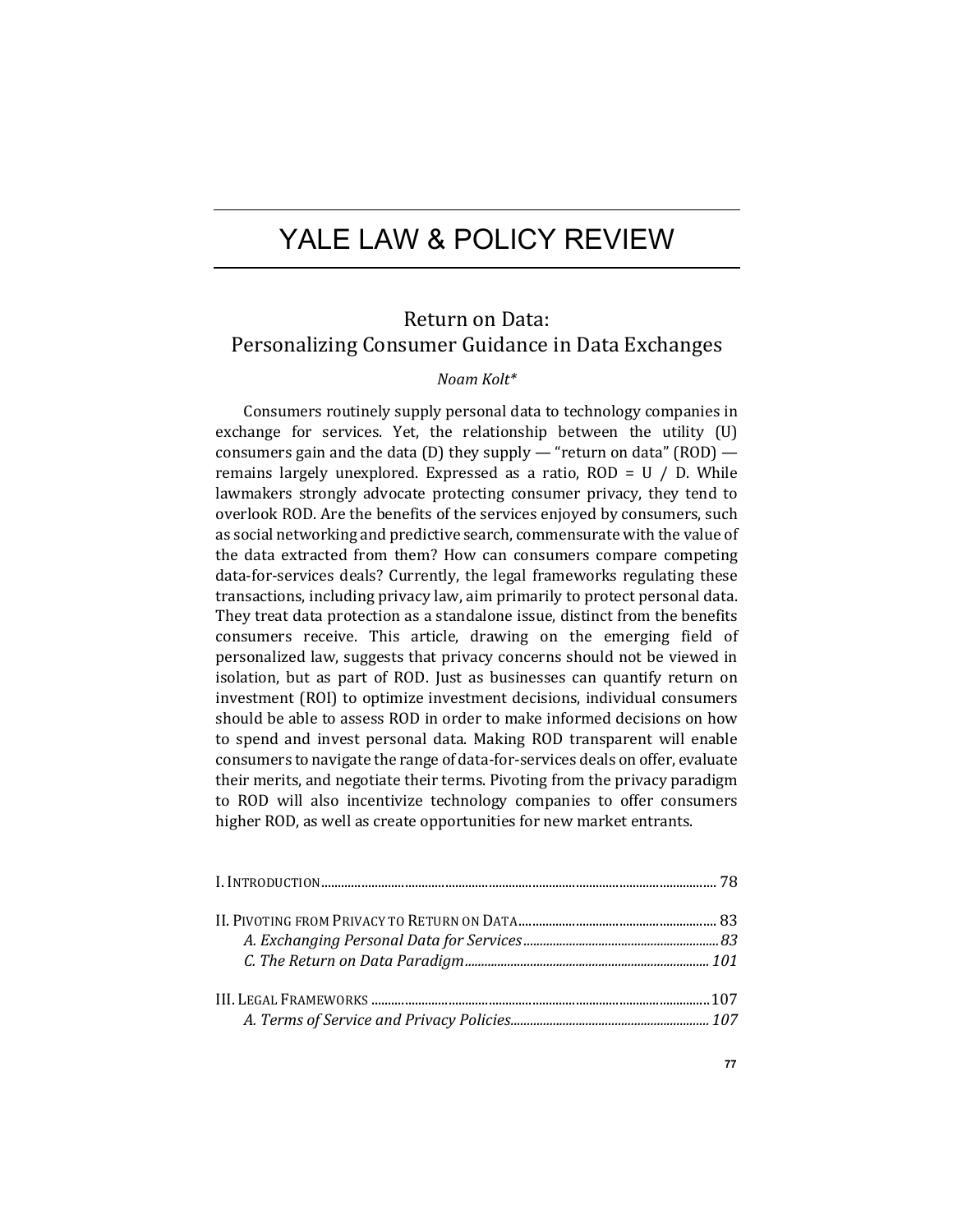| YALE LAW & POLICY REVIEW | 38:77 | 2019 |
|--------------------------|-------|------|
|                          |       |      |
|                          |       |      |
|                          |       |      |
|                          |       |      |
|                          |       |      |
|                          |       |      |
|                          |       |      |
|                          |       |      |
|                          |       |      |
|                          |       |      |
|                          |       |      |
|                          |       |      |
|                          |       |      |
|                          |       |      |
|                          |       |      |

# I. INTRODUCTION

Many technology companies do not charge fees for the services they provide. They market their services as free.<sup>1</sup> But these arrangements can be misleading. The business models of Big Tech firms and other service providers rely on consumers trading personal data for services. Consumers,

<sup>\*</sup>  Associate, Yigal Arnon & Co. Many thanks to Shaanan Cohney, Adi Deutsch, Reza Green, Teddy Lazebnik, and the working group of Monash University Law Faculty alumni for reviewing earlier versions of this article. The views expressed in this article are the author's own and should not be attributed to any company or organization.

<sup>1.</sup> See, e.g., Transcript of Mark Zuckerberg's Senate Hearing, WASH. POST (Apr. 10, 2018), https://www.washingtonpost.com/news/theswitch/wp/2018/04/10/transcript-of-mark-zuckerbergs-senate-hearing [https://perma.cc/84SQ-9C4M] [hereinafter *Senate Hearing*] ("There will always be a version of Facebook that is free."); see also Zuckerberg's *Appearance before House Committee*, WASH. POST (Apr. 11, 2018), https://www.washingtonpost.com/news/theswitch/wp/2018/04/11/transcript-of-zuckerbergs-appearance-beforehouse-committee [https://perma.cc/VH36-64CU].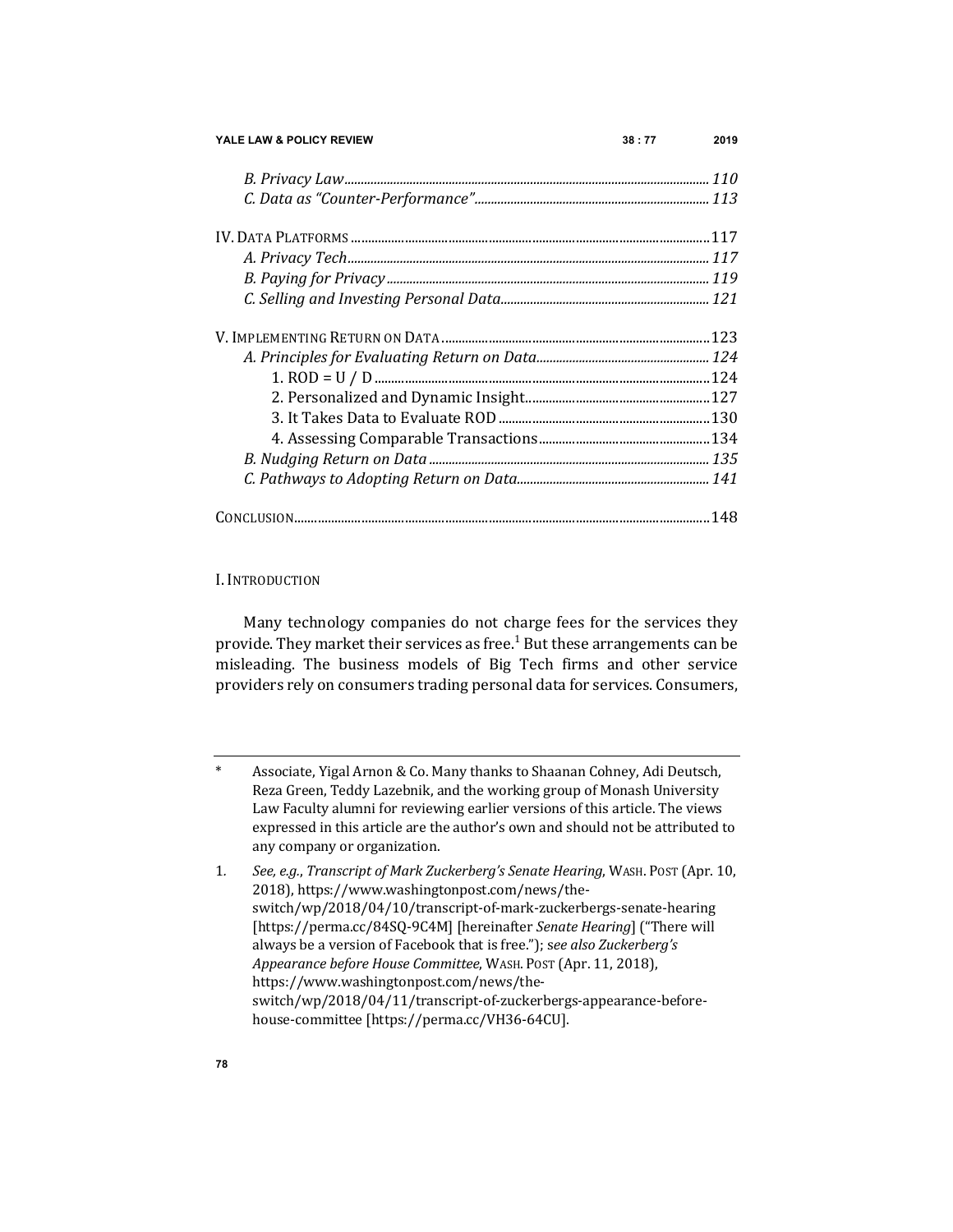in effect, pay for services with personal data.<sup>2</sup> The bargain is data for services. Although lawmakers have addressed the erosion of privacy, they have not directly confronted this bargain, which is now at the core of the  $increasing$ ly post-privacy economy.<sup>3</sup> Privacy and data protection continue to monopolize the debate. Change is overdue. We must begin to explore the notion of return on data (ROD)—*the relationship between the price consumers pay, in the form of personal data, and the utility of the services they receive*.

Skepticism around the prevailing privacy paradigm is growing. Brittany Kaiser, former Business Development Director at Cambridge Analytica, provocatively declared that "[p]rivacy just isn't possible in the post-Facebook crisis  $era \dots$  [ust like with Airbnb – if somebody is going to come and use your physical assets, you would expect to agree [on] a price and what they're going to do with it before you hand over the keys to your house .... Why isn't it the same with your data?" $4$  Kaiser's remarks are revealing. Apart from implying that we can no longer adequately protect

- 3*. See* ANDREAS S. WEIGEND, DATA FOR THE PEOPLE:HOW TO MAKE OUR POST-PRIVACY ECONOMY WORK FOR YOU 969 (2017); *The End of Privacy (Special Issue)*, 347 SCIENCE 490 (2015).
- 4. Michelle Jamrisko & Mark Miller, *If Privacy Is Dead, Some Argue People Should Sell Their Own Data*, BLOOMBERG (Sept. 6, 2018), https://www.bloomberg.com/news/articles/2018-09-06/if-privacy-isdead-some-argue-people-should-sell-their-own-data [https://perma.cc/346L-57LU]. See generally BRITTANY KAISER, TARGETED: THE CAMBRIDGE ANALYTICA WHISTLEBLOWER'S INSIDE STORY OF HOW BIG DATA, TRUMP, AND FACEBOOK BROKE DEMOCRACY AND HOW IT CAN HAPPEN AGAIN (2019).

<sup>2.</sup> See Bruce Schneier, Data and Goliath: The Hidden Battles to Collect Your DATA AND CONTROL YOUR WORLD 1, 47 (2015); MAURICE E. STUCKE & ALLEN P. GRUNES, BIG DATA AND COMPETITION POLICY § 1.26 (2016); Stacy-Ann Elvy, Paying for Privacy and the Personal Data Economy, 117 CoLUM. L. REV. 1369, 1420 (2017) [hereinafter *Paying for Privacy*]; see, e.g., Mary Madden, *Need Medical Help? Sorry, Not Until You Sign Away Your Privacy, MIT TECH. REV.* (Oct. 23, 2018), https://www.technologyreview.com/s/612282/needmedical-help-sorry-not-until-you-sign-away-your-privacy [https://perma.cc/CC4U-P4VK]; Rachel Metz, *Google's New Tools Will Make Your Life More Convenient—For a Price, MIT TECH. REV.* (May 7, 2018), https://www.technologyreview.com/s/611079/googles-new-tools-willmake-your-life-more-convenientfor-a-price [https://perma.cc/LAR4-4LHR]; Jason T. Voiovich, *Using Google Maps Costs More than You Think*, MEDIUM (Dec. 17, 2018), https://medium.com/swlh/using-google-maps-costs-morethan-you-think-d62c7d857b2d [https://perma.cc/2PK6-YNYW].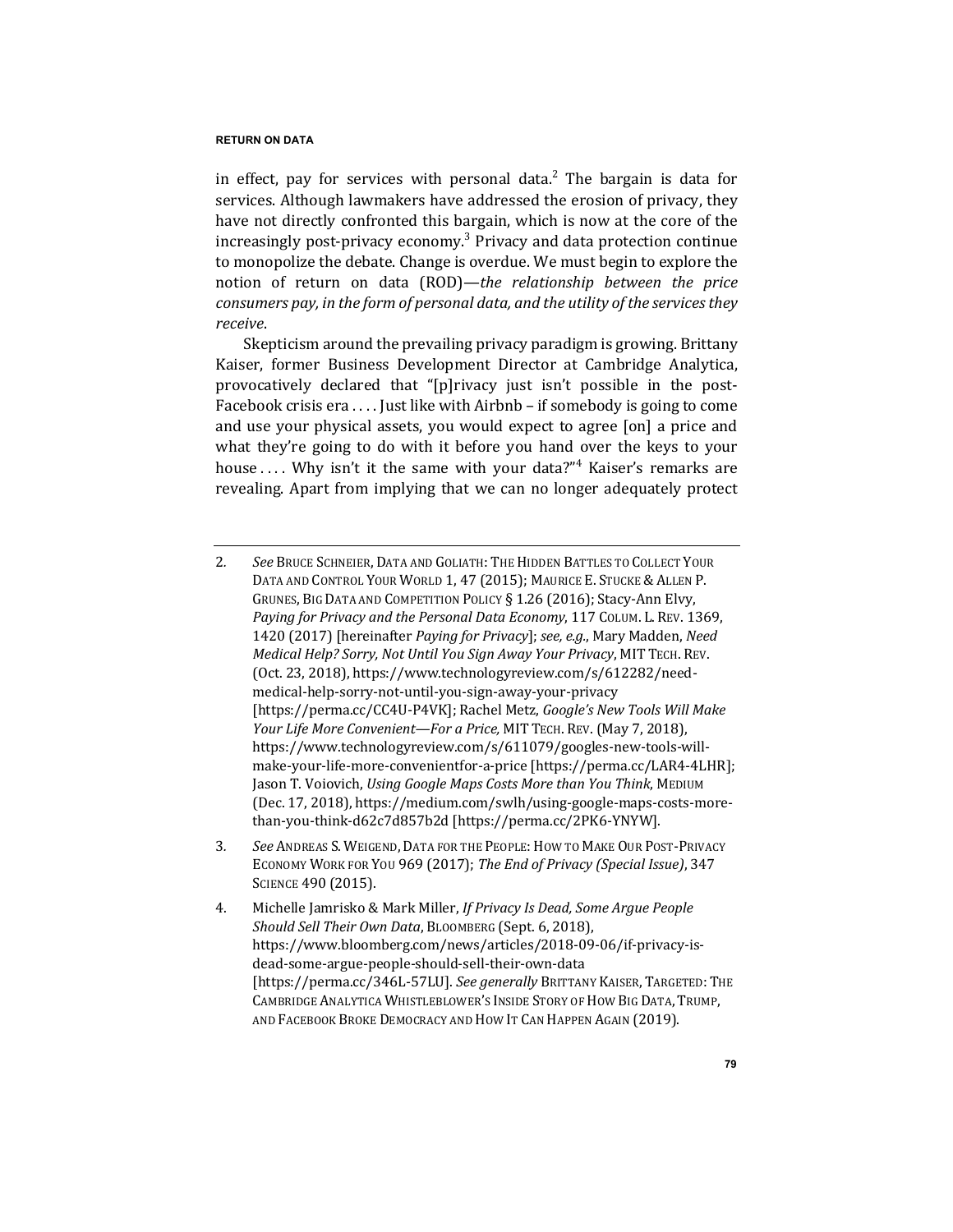personal data, she asserts that we must scrutinize what consumers receive *in return* for the data they supply.

Lawmakers are also beginning to recognize the limitations of the privacy paradigm. In the 2018 Senate hearing before which Facebook CEO Mark Zuckerberg testified, Commerce Committee Chairman John Thune remarked that "whether you are using Facebook or Google or some other online services, we are trading certain information about ourselves for free or low-cost services." Judiciary Committee Chairman Chuck Grassley stated that "[a]s we get more free or extremely low-cost services, the trade-off for the American consumer is to provide more personal data."<sup>5</sup> Tellingly, even Facebook's own homepage no longer states that its services are "free."<sup>6</sup>

Despite growing recognition of data-for-services transactions, several important questions have been ignored. What is the precise data price that consumers pay for a given service? Do all consumers pay the same data price for a given service? What exactly do consumers receive in return for the data they supply? Do all consumers enjoy the same benefits in exchange for sharing the equivalent quantity and quality of personal data? Which service providers offer consumers the best deals? Without a clear conceptual framework and personalized, granular insight into data-forservices transactions, it is difficult to answer these questions. At present, individual consumers cannot assess precisely how much personal data they pay for the services they receive. Nor can they assess the specific utility they gain in return for the data they supply. The ROD of these deals—*the* relationship between the data price consumers pay and the benefits they receive—is unknown.

To date, there are no legal frameworks that regulate ROD or data platforms that evaluate ROD. Existing legal frameworks and data platforms tend to focus overwhelmingly on privacy. The chief response to the many privacy scandals embroiling Big Tech has been to demand greater protection for personal data.<sup>7</sup> Although privacy laws in the United States

6. Joshua Bote, *Facebook Tweaks Homepage, No Longer Says It Is 'Free and Always Will Be*,*'* USA TODAY (Aug. 27, 2019), https://www.usatoday.com/story/tech/2019/08/27/facebook-no-longersays-free-and-always-be-homepage/2133300001 [https://perma.cc/N9WV-FA9B].

7. See Angela Chen, *Why San Francisco's Ban on Face Recognition Is Only the Start of a Long Fight, MIT TECH. REV. (May 16, 2019),* https://www.technologyreview.com/s/613536/facial-recognition-ban-sanfrancisco-surveillance-privacy-private-corporate-interests [https://perma.cc/VL69-8X8V]; Jessica Rich, *Beyond Facebook: It's High Time* 

<sup>5.</sup> Senate Hearing, supra note 1.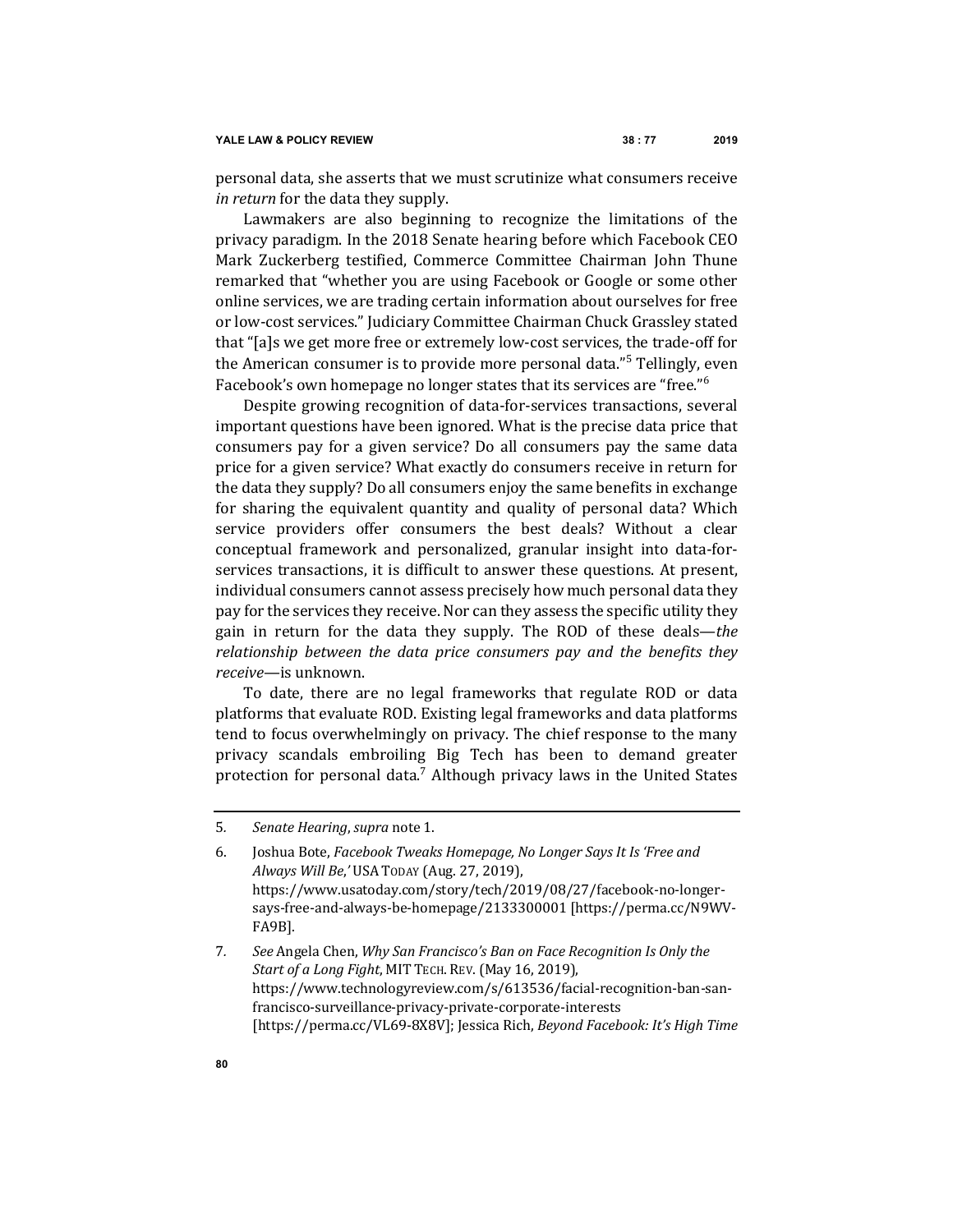and in the EU have significantly developed in recent years, $<sup>8</sup>$  they too focus</sup> on data protection. The EU's General Data Protection Regulation (GDPR), which came into effect in 2018, and California's Consumer Privacy Act (CCPA), which is due to come into effect in 2020, do not scrutinize the benefits that consumers reap from data-for-services transactions or investigate how these benefits weigh up against the data price that consumers pay. Terms of service and privacy policies, which establish the parameters of data-for-services transactions, decouple the collection of personal data from the provision of services. $9$ 

Alongside these legal developments, innovations in privacy tech are flourishing.<sup>10</sup> There are scores of technologies that monitor data collection and seek to provide data protection.<sup>11</sup> Some companies give consumers the option of paying a monetary premium to receive privacy-friendly versions of services that would otherwise collect vast amounts of personal data.<sup>12</sup> Privacy is also increasingly being integrated into the design of consumer products and services.<sup>13</sup> With few exceptions, privacy tech aims only to

- 8. See infra Section III.B.
- 9. See infra Section III.A. But see infra Section III.D.

10. See Alyssa Newcomb, At CES, Tech's Biggest Trade Show, Privacy Was the *Buzzword*, *NBC* (Jan. 12, 2019), https://www.nbcnews.com/tech/security/ces-tech-s-biggest-trade-showprivacy-was-buzzword-n957826 [https://perma.cc/R6U5-YUK7]; *cf.* Pete Pachal, *CES* 2019 Had Nothing to Say about the Biggest Conversation in Tech, MASHABLE (Jan. 12, 2019), https://mashable.com/article/ces-2019consumer-data-privacy/#T8CftbcriaqM [https://perma.cc/LQ9E-2QCA].

- 11. See infra Section IV.A.
- 12. See infra Section IV.B.
- 13. *See, e.g.*, Tripp Mickle, *Apple Exerts Power as Privacy Protector*, WALL ST. J. (Jan 31., 2019), https://www.wsj.com/articles/apple-exerts-power-as-privacyprotector-11548982840 [https://perma.cc/W3GR-K3RJ]; Blake Morgan, *Apple Flaunts Privacy at CES: Why Other Companies Should Pay Attention*, FORBES (Jan. 7, 2019), https://www.forbes.com/sites/blakemorgan/2019/01/07/apple-flaunts-

*for Stronger Privacy Laws*, WIRED (Aug. 4, 2018),

https://www.wired.com/story/beyond-facebook-its-high-time-forstronger-privacy-laws [https://perma.cc/C8XH-DKYE]; Zack Whittaker, *In Senate Hearing, Tech Giants Push Lawmakers for Federal Privacy Rules*, TECHCRUNCH (Sept. 26, 2018), https://techcrunch.com/2018/09/26/insenate-hearing-tech-giants-push-lawmakers-for-federal-privacy-rules [https://perma.cc/KE3C-MAHW].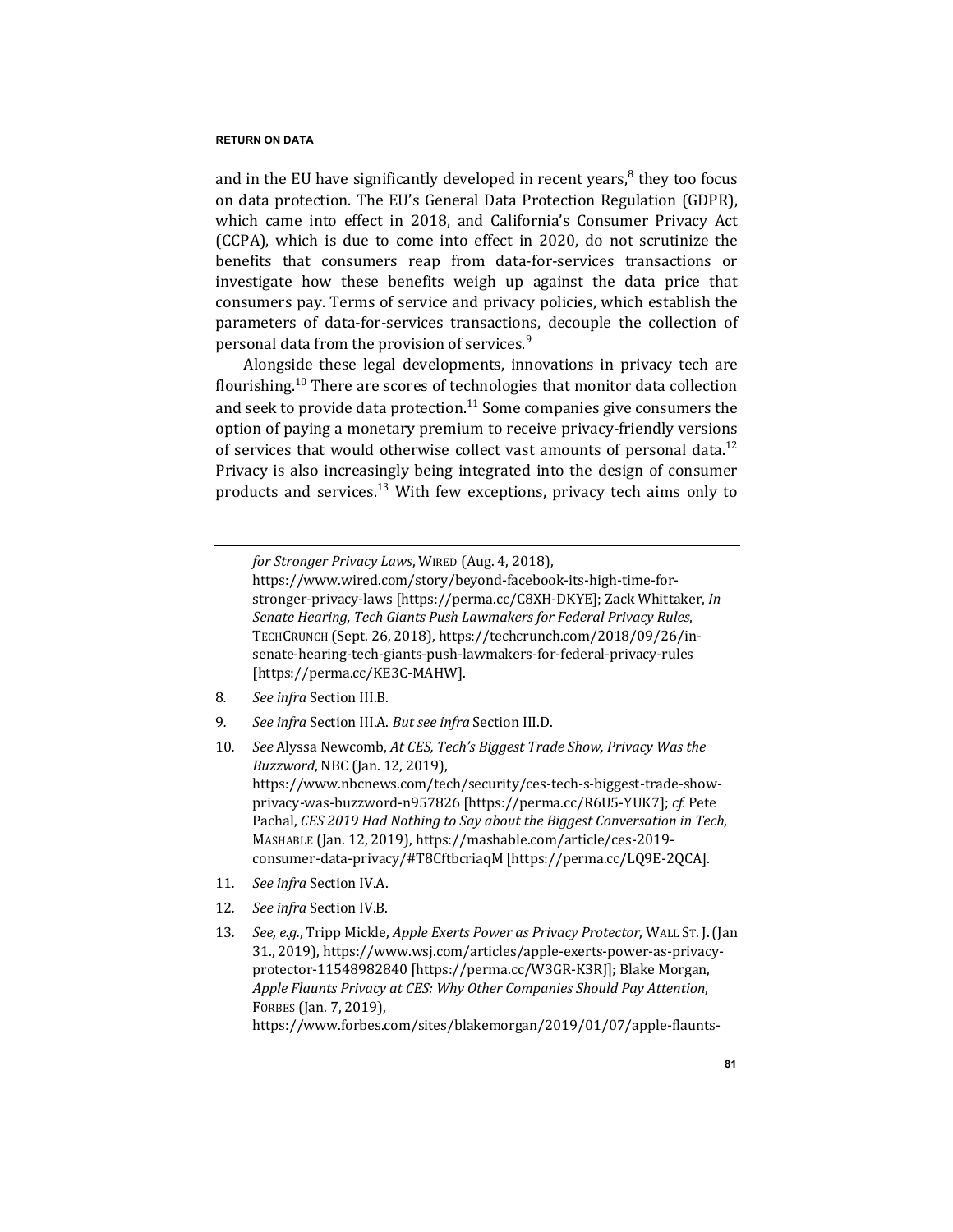protect personal data.<sup>14</sup> It does not attempt to assess what consumers receive in exchange for the personal data they supply.

Although data protection and privacy are vital and understandably fuel much of the "techlash" against data-driven companies, they are not the only issues confronting the data economy. Regulators and developers seeking to tackle the collection, use, and trade of personal data largely overlook the benefits consumers receive in exchange for the personal data they share. *Privacy* law, *privacy* policies, and *privacy* tech are partly to blame. By emphasizing data protection, they obscure the exchange that underpins the predominant business model of most major tech firms. To properly grapple with data-for-services transactions, we need to pivot away from the prevailing privacy paradigm and build a feasible alternative.<sup>15</sup>

The goal of ROD is to make data-for-services transactions more transparent and guide consumers as they navigate the offerings of different service providers. Equipped with this choice engine, consumers will be able to optimize their decisions on how to spend and invest personal data. The implications of ROD are far-reaching. If consumers begin to select services even partly on the basis of ROD, service providers will have an incentive to pay close attention to ROD. In order to compete with companies providing comparable services, they will need to increase consumers' ROD, either by reducing the data price or providing additional benefits to consumers. In this way, ROD would bolster competition between tech firms, stimulate innovation, and, ultimately, offer consumers more favorable data-forservices deals.

This Article begins by revealing the shortcomings of the privacy paradigm, before proceeding to consider the advantages of ROD and explore how ROD can be implemented in practice. Section II critically examines the phenomenon of data-for-services transactions. Aided by behavioral insights, it questions our preoccupation with privacy and advocates a transition to ROD. Section III considers the legal frameworks that regulate data-for-services transactions and depicts how these frameworks largely fail to address the underlying exchanges between consumers and service providers. Section IV canvasses a range of data platforms that aim to protect

privacy-at-ces-why-other-companies-should-pay-attention/#50675f0a10bf [https://perma.cc/J2AV-9PVA].

<sup>14.</sup> See infra Section IV.C.

<sup>15.</sup> To be sure, the author does not deny that the right to privacy is of paramount importance. Rather, the emphasis in this Article is that privacy is only one aspect of data-for-services deals and that at present these deals are not scrutinized holistically, but only in terms of their impact on privacy.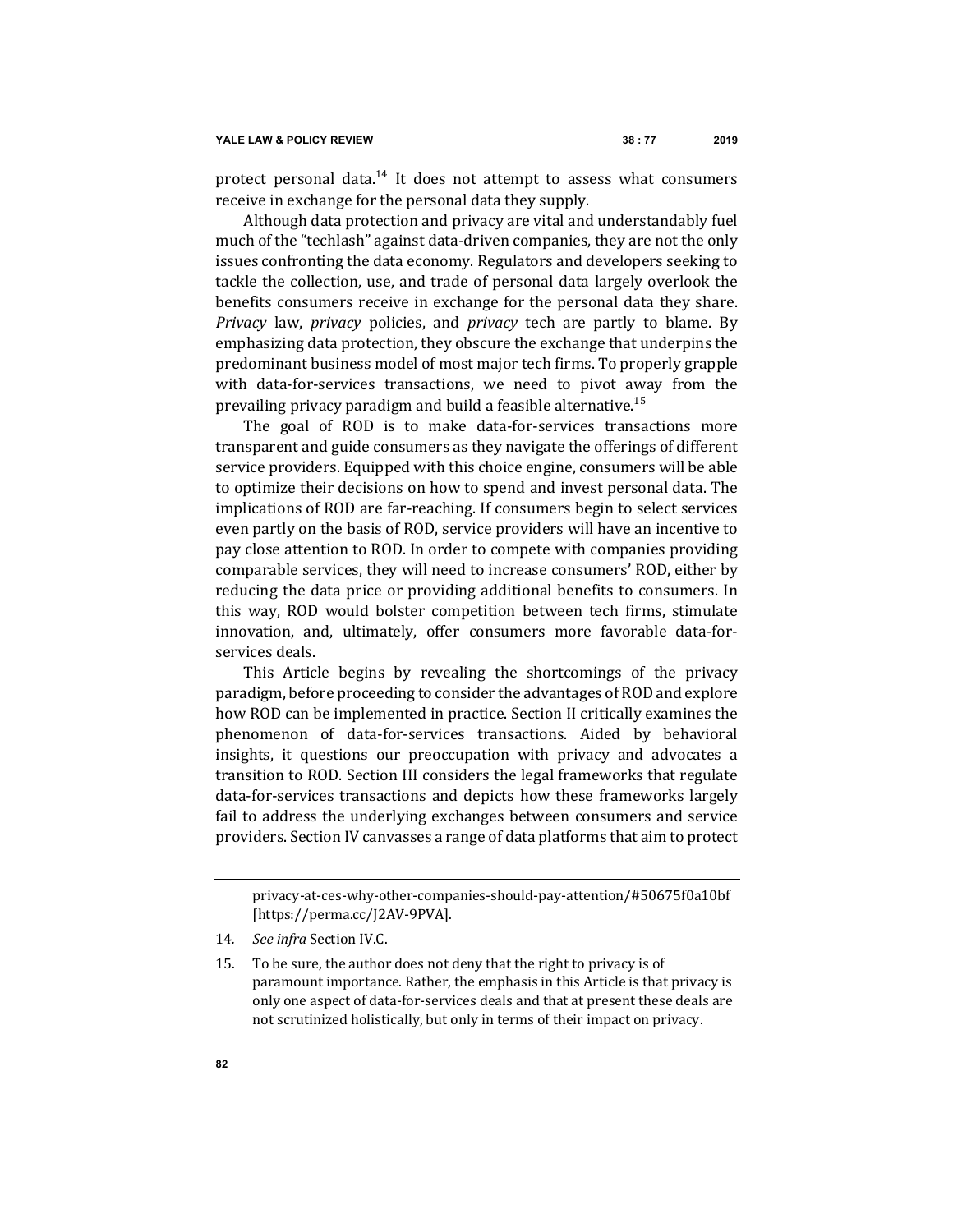personal data or provide benefits in exchange for personal data but do not make data-for-services transactions transparent. Section V outlines the steps required to implement ROD: (A) establishing a conceptual roadmap for evaluating ROD, (B) developing personalized tools to engage consumers, and (C) exploring regulatory and other pathways to adopting ROD. It concludes that ROD has the potential both to empower individual consumers and to incentivize companies to carefully consider the relationship between the personal data they collect and the services they provide.

# II. PIVOTING FROM PRIVACY TO RETURN ON DATA

# *A. Exchanging Personal Data for Services*

Finja, a digital payments company, does not charge consumers transaction fees. Instead, it relies on selling consumers value-added services, such as credit and insurance, which it can effectively market with the assistance of data-driven technologies.<sup>16</sup> According to Finja's CEO, the real price consumers pay is personal data.<sup>17</sup> This business model extends beyond fintech. Consumers in many contexts regularly use services provided by firms that collect personal data. These services often incur no monetary charge.<sup>18</sup> Consumers receive services in return for enabling service providers to collect personal data. These exchanges are a form of barter, a *quid pro quo*.<sup>19</sup>

Data-for-services transactions are usually mutually beneficial. The collection of data is not an externality imposed on consumers, a hidden cost

<sup>16.</sup> FINJA, http://finja.pk/Index [https://perma.cc/DB7X-MCAN].

<sup>17.</sup> Money Talks: Don't Bank with Me Argentina, ECONOMIST (May 8, 2018), https://soundcloud.com/theeconomist/money-talks-dont-bank-with-me [https://perma.cc/TM9Q-STRP].

<sup>18.</sup> *See also infra* Section V.A (considering the role of monetary payments alongside data payments). But see, e.g., Elvy, *supra* note 2, at 1387 (discussing freemium models).

<sup>19.</sup> *See* JARON LANIER, WHO OWNS THE FUTURE? 51 (2013); Omer Tene & Jules Polonetsky, *Big Data for All: Privacy and User Control in the Age of Analytics*, 11 Nw. J. TECH. & INTELL. PROP. 239, 255 (2013); Jacob M. Victor, Comment, The EU General Data Protection Regulation: Toward a Property Regime for *Protecting Data Privacy*, 123 YALE L.J. 513, 517 (2013).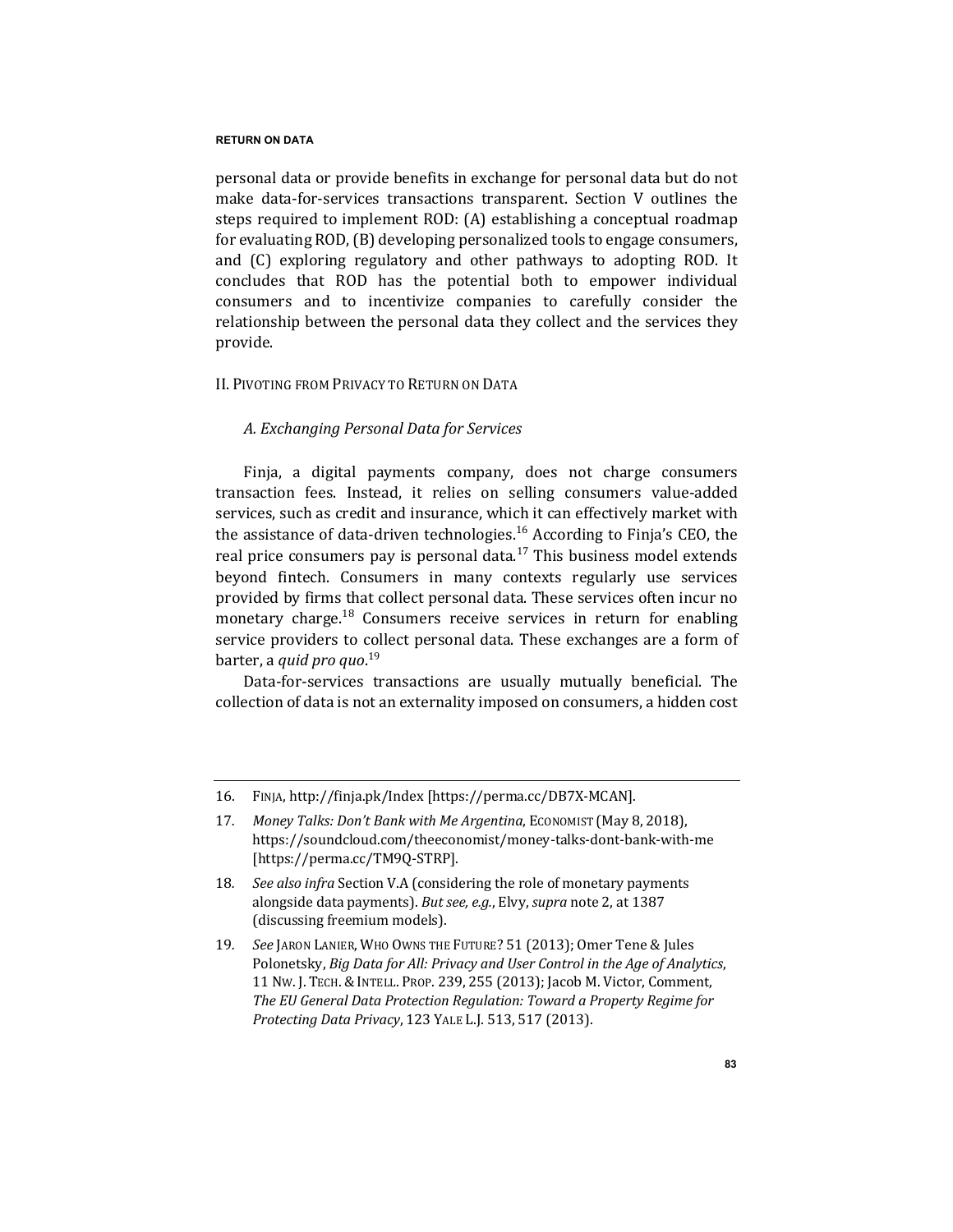they must bear in order to receive nominally "free" services.<sup>20</sup> Data collection is simply the *price* of the services.<sup>21</sup> Conversely, service providers do not receive personal data at no cost.<sup>22</sup> They provide services in return for personal data. Data-for-services transactions are exchanges that deliver value to both parties. Consumers access personalized newsfeeds, real-time traffic updates, and other valuable services. Meanwhile, companies collect personal data that enable them to glean consumer preferences and perform targeted advertising.<sup>23</sup> Personal data can also help companies train artificial intelligence systems,  $24$  as well as perform  $A/B$  tests and other product analytics.<sup>25</sup> Importantly, payment—in the form of data collection—is not a

- 21. *But see infra* note 164 (discussing objections to commodifying personal data).
- 22. But see ERIC POSNER & GLEN WEYL, RADICAL MARKETS: UPROOTING CAPITALISM AND DEMOCRACY FOR A JUST SOCIETY 234 (2018); *The Digital Proletariat: Should Internet Firms Pay for the Data Users Currently Give Away?*, ECONOMIST (Jan. 11, 2018), https://www.economist.com/finance-andeconomics/2018/01/11/should-internet-firms-pay-for-the-data-userscurrently-give-away [https://perma.cc/N9QR-N69K] (describing datadriven service providers as free-riders); LANIER, *supra* note 19, at 49 (arguing that "siren servers" do not pay for the data they collect).
- 23. *See generally* David S. Evans, *The Online Advertising Industry: Economics, Evolution, and Privacy, 23 J. ECON. PERSP. 37 (2009). Some companies provide* or sell data to other firms which then perform targeted advertising. See, e.g., Gabriel J.X. Dance et al., As Facebook Raised a Privacy Wall, It Carved an *Opening for Tech Giants, N.Y. TIMES (Dec. 18, 2018),* https://www.nytimes.com/2018/12/18/technology/facebook-privacy.html [https://perma.cc/C63Q-XY4U]; Ava Kofman, *Google's Sidewalk Labs Plans to Package and Sell Location Data on Millions of Cellphones, INTERCEPT (Jan. 28,* 2019), https://theintercept.com/2019/01/28/google-alphabet-sidewalklabs-replica-cellphone-data [https://perma.cc/PQ2S-Y7FE]*.*
- 24. Imanol Arrieta-Ibarra et al., *Should We Treat Data as Labor? Moving Beyond* "Free", 108 Am. Econ. Assoc. Papers & Proc. 38, 40-41 (2018).
- 25. *See, e.g.*, Ya Xu et al., *From Infrastructure to Culture: A/B Testing Challenges in* Large Scale Social Networks, 21 Proc. Ass'n FOR COMPUTING MACHINERY'S (ACM) SPECIAL INT. GROUP ON KNOWLEDGE DISCOVERY AND DATA MINING INT'L CONF. ON KNOWLEDGE DISCOVERY & DATA MINING 2227 (2015).

<sup>20.</sup> Cf. Chris Anderson, Free: The Future of a Radical Price 18-20 (2009) (describing data-driven advertising revenue as a form of cross-subsidy); Chris Jay Hoofnagle & Jan Whittington, *Free: Accounting for the Costs of the Internet's Most Popular Price,* 61 UCLA L. REV. 606, 609, 649 (2014) (treating data collection as an unforeseen transaction cost).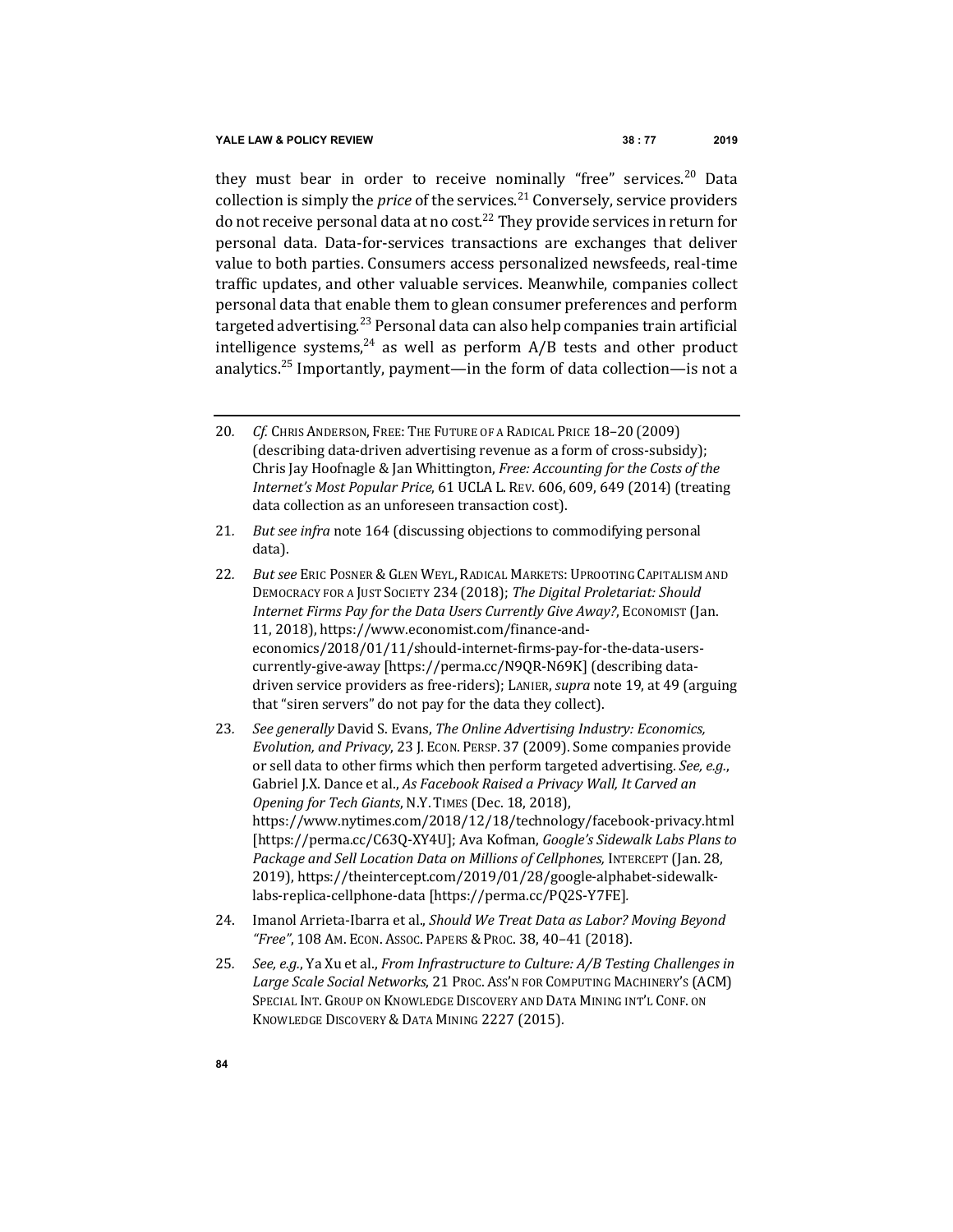one-off event. Nor is it comprised of several distinct installments, as is common in retail transactions. Rather, payment is continuous.<sup>26</sup> In return for providing continuous access to certain services, service providers can capture personal data on an ongoing basis.

For many companies, the data-for-services business model is highly lucrative. A majority of the ten largest companies globally—namely Alphabet, Amazon, Tencent, Alibaba and Facebook and, increasingly, Apple and Microsoft—are, to varying degrees, data-driven.<sup>27</sup> Facebook, for example, does not charge users a monetary fee. Instead, it collects personal data that users generate and uses these to power a targeted advertising platform.<sup>28</sup> From the consumers' perspective, the deal is data-*for*-services. In the case of Facebook, over two billion people accept this deal.<sup>29</sup> Similarly, Google does not charge users a monetary fee for many of the services it offers, including Google Search, Gmail, and Google Drive. Instead, Google collects personal data that users generate and uses these for a variety of purposes.<sup>30</sup> Billions of people, in practice, embrace this deal.<sup>31</sup>

- 26. *See* Katherine J. Strandburg, *Free Fall: The Online Market's Consumer Preference Disconnect*, U. CHI. LEGAL F. 95, 131, 150 (2013).
- 27. See Global Top 100 Companies by Market Capitalisation, PWC (Mar. 31, 2018), https://www.pwc.com/gx/en/audit-services/assets/pdf/global-top-100 companies-2018-report.pdf [https://perma.cc/8ALX-S72H].
- 28. See How the Big Five Tech Companies Make Their Money, Visualized, DIGG (Apr. 1, 2019), http://digg.com/2019/tech-companies-main-revenuestream-data-visualization [https://perma.cc/B4FQ-X76T] (indicating that over 98.5 percent of Facebook's revenue is generated by advertising).
- 29. *See Number of Monthly Active Facebook Users Worldwide as of 3<sup>rd</sup> Ouarter 2018*, STATISTA, https://www.statista.com/statistics/264810/number-ofmonthly-active-facebook-users-worldwide [https://perma.cc/E7YE-HLZD].
- 30. *But see* Alexandra Simon-Lewis, *Google Will No Longer Read Your Emails to Personalise Adverts*, WIRED UK (June 26, 2017), http://www.wired.co.uk/article/google-reading-personal-emails-privacy [https://perma.cc/MVJ5-PLH5].
- 31. See Frederic Lardinois, *Gmail Now Has More Than 1B Monthly Active Users*, TECHCRUNCH (Feb. 1, 2016), https://techcrunch.com/2016/02/01/gmailnow-has-more-than-1b-monthly-active-users [https://perma.cc/TGV7- GGH7]; Frederic Lardinois, *Google Drive Will Hit a Billion User This Week*, TECHCRUNCH (July 25, 2018), https://techcrunch.com/2018/07/25/googledrive-will-hit-a-billion-users-this-week [https://perma.cc/58EY-8Q5T]. But *see infra* Section III.A (challenging the notion of consumer consent to such transactions).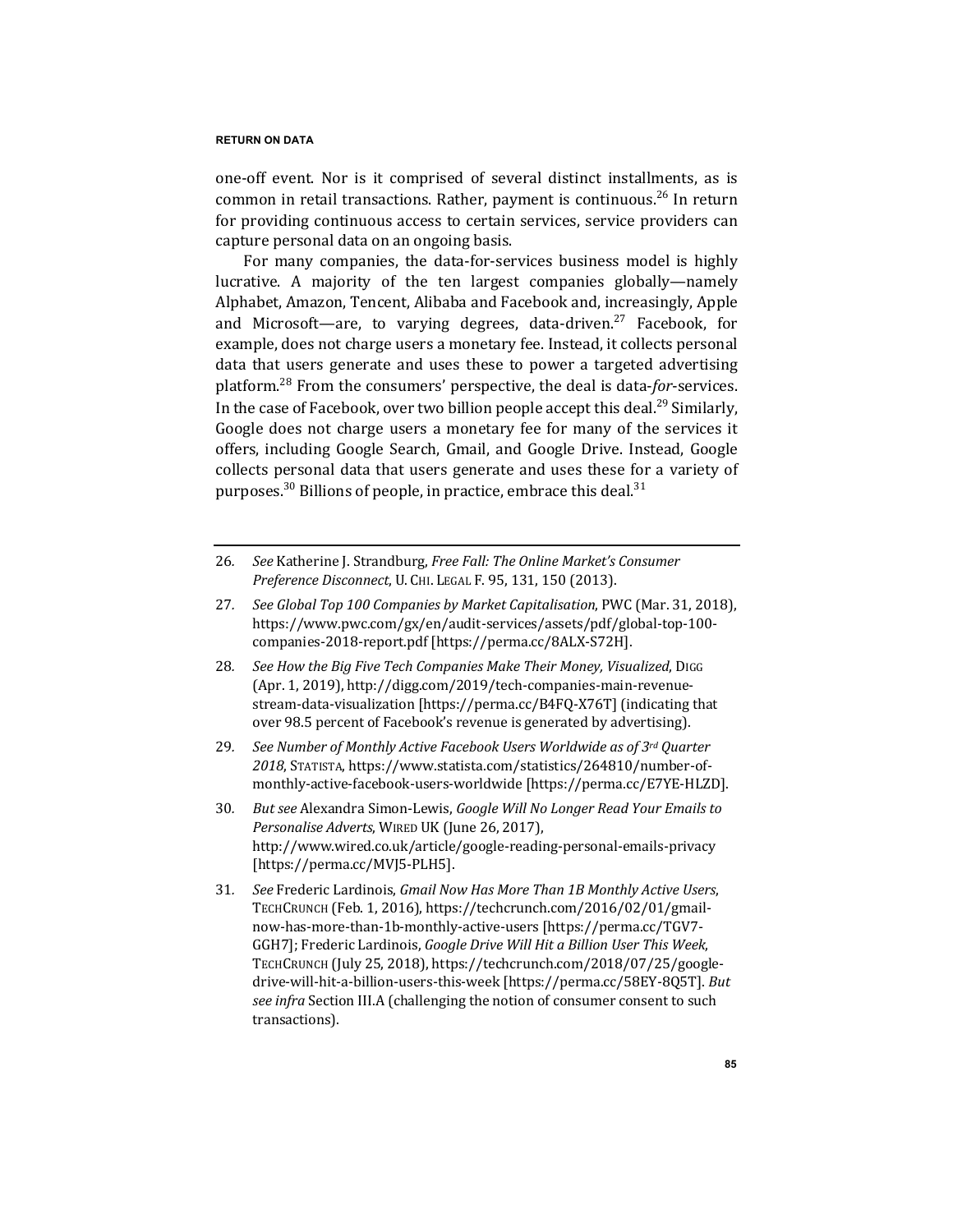But Google and Facebook are not alone. Data-for-services transactions are ubiquitous.<sup>32</sup> Many companies now have an intimate portrait of their customers' lives and the lives of the people with whom they interact. $33$ Amazon, Netflix, Spotify, and other tech firms use personal data to generate personalized product recommendations.<sup>34</sup> As companies apply data-driven business models to new industries and as the Internet of Things (IoT) expands into new domains, such as autonomous vehicles and wearable tech, data-for-services transactions are likely to surge.<sup>35</sup>

Despite privacy concerns, consumers have not, on average, reduced their consumption of services paid for with personal data.<sup>36</sup> Predictions that

- 33. *See, e.g.*, Youyou Wu et al., *Computer-Based Personality Judgments Are More* Accurate than Those Made by Humans, 112 PROC. NATL. ACAD. SCI. 1036 (2015); Rory Cellan-Jones, *Facebook Explored Unpicking Personalities to Target Ads*, BBC NEWS (Apr. 24, 2018), http://www.bbc.com/news/technology-43869911 [https://perma.cc/8F4L-X6BH].
- 34. Joeran Beel & Siddharth Dinesh, Real-World Recommender Systems for *Academia: The Pain and Gain in Building, Operating, and Researching Them*, 5 PROC. WORKSHOP ON BIBLIOMETRIC-ENHANCED INFO. RETRIEVAL 6 (2017).
- 35. *See, e.g.*, Melanie Evans & Laura Stevens, *Big Tech Expands Footprint in Health*, WALL ST. J. (Nov. 27, 2018), https://www.wsj.com/articles/amazonstarts-selling-software-to-mine-patient-health-records-1543352136 [https://perma.cc/E2D6-L2BP]; Emily Glazer et al., *Facebook to Banks: Give Us Your Data, We'll Give You Our Users*, WALL ST. J. (Aug. 6, 2018), https://www.wsj.com/articles/facebook-to-banks-give-us-your-data-wellgive-you-our-users-1533564049 [https://perma.cc/F9U5-63D3]; James Vlahos, Smart Talking: Are Our Devices Threatening Our Privacy?, GUARDIAN (Mar. 26, 2019), https://www.theguardian.com/technology/2019/mar/26/smart-talkingare-our-devices-threatening-our-privacy [https://perma.cc/K49Y-MCZF]; see also Bruce Schneier, Click Here to Kill Everybody: Security and Survival in A HYPER-CONNECTED WORLD (2018); Stacy-Ann Elvy, *Commodifying Consumer* 
	- *Data in the Era of the Internet of Things*, 59 B.C. L. REV. 423, 427 (2018).
- 36. *See, e.g.*, Nathalie Nahai & Tomas Chamorro-Premuzic, *What Would You Pay to Keep Your Digital Footprint 100% Private?*, HARV. BUS. REV. (Dec. 12, 2017),

<sup>32.</sup> Even government bodies, at times, enter into such transactions. *See, e.g.*, Nick Wingfield, *How Amazon Benefits from Losing Cities' HQ2 Bids*, N.Y. TIMES (Jan. 28, 2018), https://www.nytimes.com/2018/01/28/technology/sidebenefit-to-amazons-headquarters-contest-local-expertise.html [https://perma.cc/AZA4-8PZX] (discussing how municipalities supplied Amazon with vast quantities of data in exchange for the opportunity to bid to host the company's new headquarters).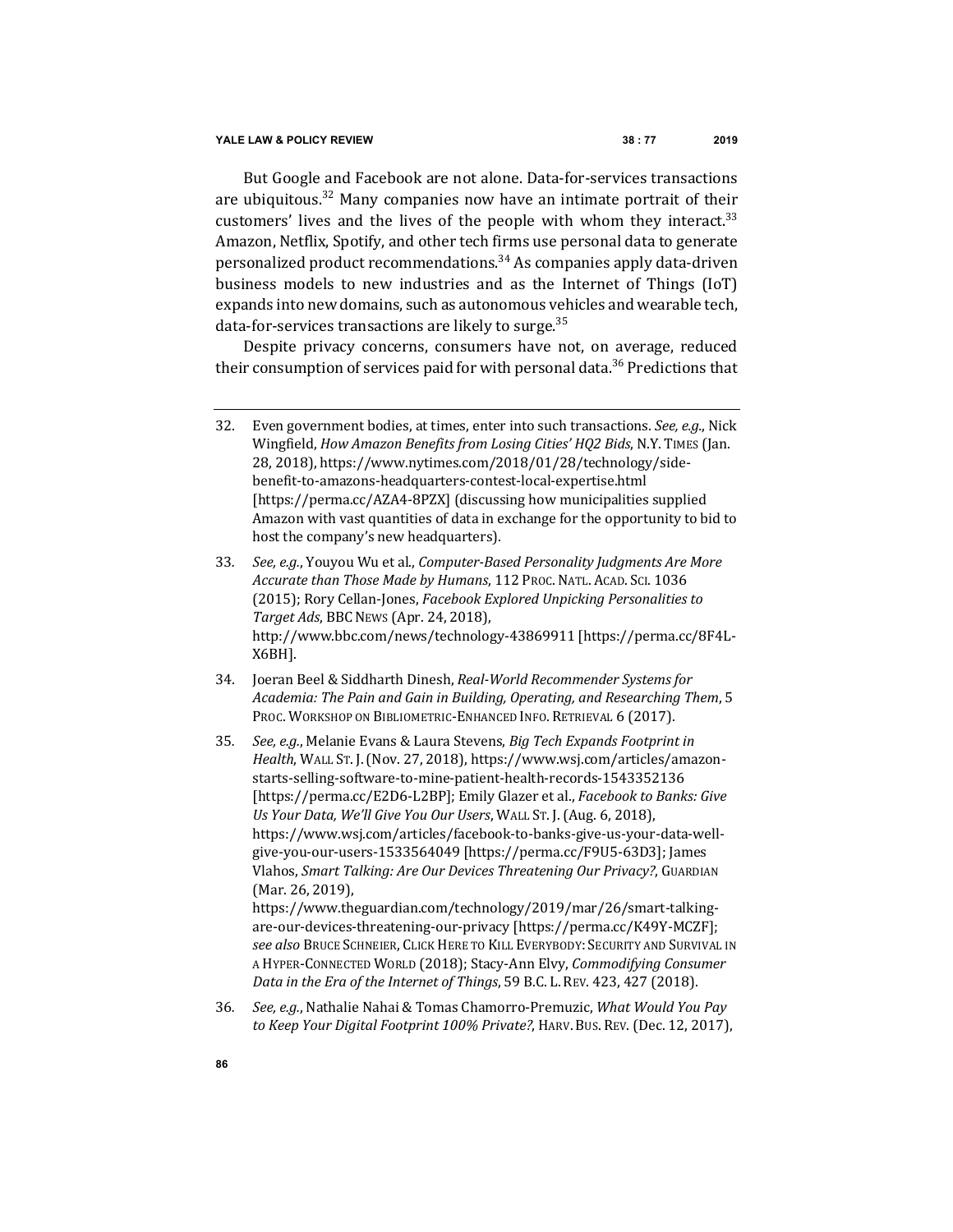privacy breaches would discourage individuals from sharing personal data have proven false. According to a Deloitte survey, while 81% of U.S. respondents felt that they had lost control over the handling of personal data relating to them, individuals' willingness to share personal data via social media has doubled in recent years.<sup>37</sup> These figures appear to suggest that consumers are content with data-for-services deals.<sup>38</sup>

However, not all consumers are fully aware of the scope of the data collection that companies are carrying out or how they are using personal data. As a result, consumers may not realize the data price that they pay for the services they consume.<sup>39</sup> For example, few consumers understand the depth of insight that companies can glean from location-tracking technology on mobile devices.<sup>40</sup> In addition, consumers find it difficult to fully appreciate the value of the data they generate, particularly because there is

https://hbr.org/2017/12/what-would-you-pay-to-keep-your-digitalfootprint-100-private [https://perma.cc/7B9U-ZCRV].

- 37. Gina Pingitore et al., *To Share or Not to Share: What Consumers Really Think About Sharing Their Personal Information*, DELOITTE INSIGHTS (Sept. 5, 2017), https://www2.deloitte.com/insights/us/en/industry/retaildistribution/sharing-personal-information-consumer-privacy-concerns.html [https://perma.cc/PJN9-VVX5].
- 38. See Lee Rainie & Maeve Duggan, Privacy and Information Sharing, PEW RES. CTR. (Jan. 14, 2016), http://www.pewinternet.org/2016/01/14/privacyand-information-sharing [https://perma.cc/494E-QV6F] (demonstrating that, in the context of social media platforms, consumers have a strong preference for services which do not incur a monetary fee). One respondent explained that "I voluntarily use a service in return for giving up some information. For example, I use Gmail for free, but I know that Google will capture some information in return. I'm fine with that." *Id.*; *see also* Jessi Hempel, *The Zuckerberg Hearings Were Silicon Valley's Ultimate Debut*, WIRED (Apr. 16, 2018), https://www.wired.com/story/the-zuckerberg-hearingswere-silicon-valleys-ultimate-debut [https://perma.cc/9YT2-QN8A] (asserting that former Microsoft Director of Search, Stefan Weitz, believes most consumers find personal data trade-offs worthwhile).
- 39*. See* Strandburg, *supra* note 26, at 131 (attributing this to, *inter alia*, unknown and potential future uses or misuses of the data collected); *see also id.* at 134-48 (discussing the ramifications of imperfect information).
- 40. *See* Richard Harris, *Your Apps Know Where You Were Last Night, and They're Not Keeping It Secret, N.Y. TIMES (Dec. 10, 2018),* https://www.nytimes.com/interactive/2018/12/10/business/locationdata-privacy-apps.html [https://perma.cc/JC98-5J8Y].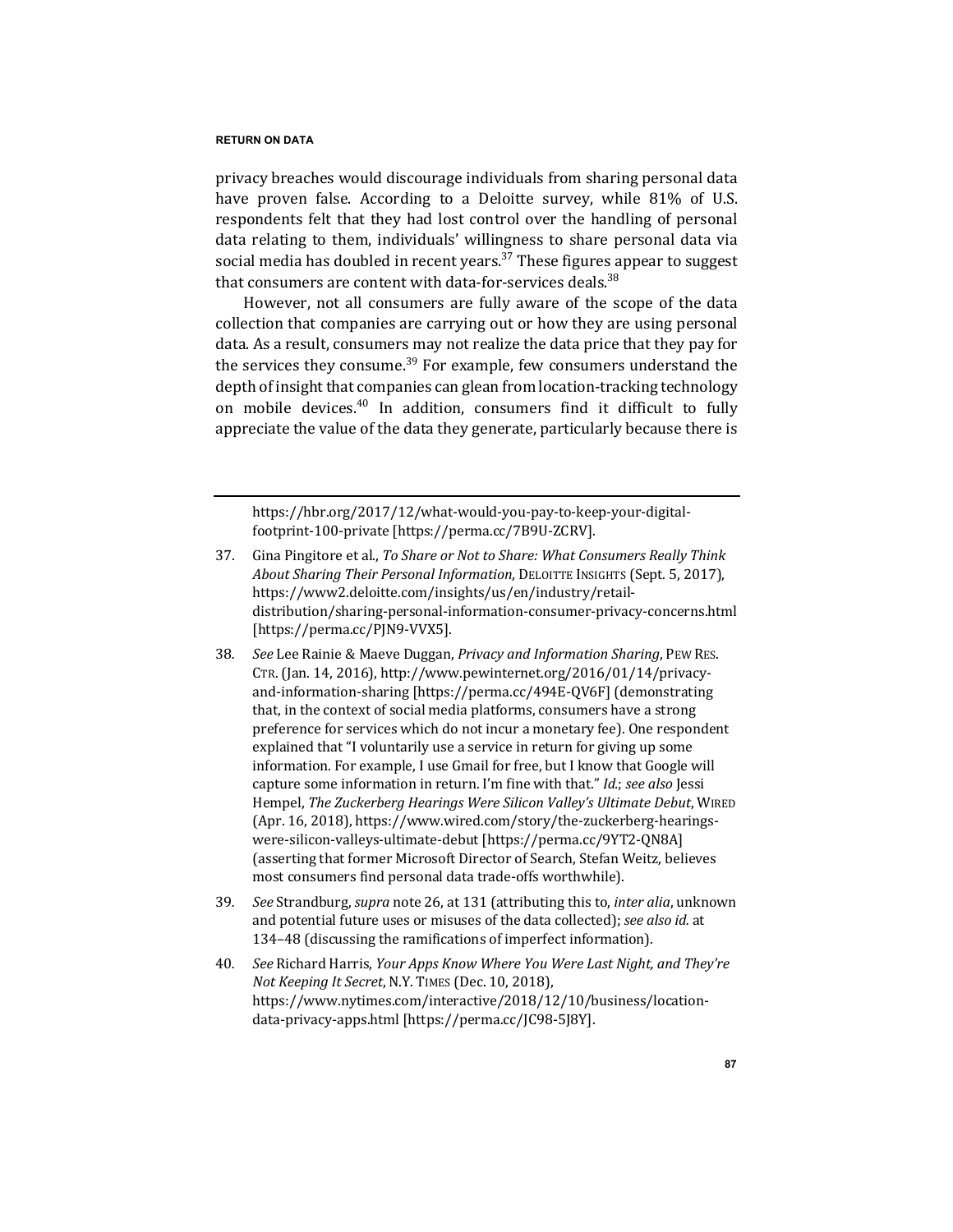no clear monetary price on data.<sup>41</sup> The value of data is usually determined only *after* the data are collected and processed.<sup>42</sup> Furthermore, crude statistics describing consumers' "willingness to share personal data" obscure consumers' subtle preferences vis-à-vis personal data.<sup>43</sup> Various factors affect consumer behavior in this domain, including privacy attitudes, technical experience, and the specific type of data collection and use.<sup>44</sup>

Consumers may also be influenced by companies that market their services as free where the price is non-monetary.<sup>45</sup> For example, Facebook's homepage stated for over a decade that Facebook is "free and always will be," suggesting that use of its platform was completely free of charge. $46$ Some commentators appear to accept this questionable view.<sup>47</sup> Today, many consumers, including those who are cognizant of the scope and value of data collection, do not conceive of their relationships with data-driven companies as transactional. They do not *experience* the collection of personal data as a price; that companies may benefit from the data they collect is, for them, either irrelevant or inevitable. $48$  Consumers tend to

- 42*. Id.*
- 43. *See, e.g.*, Yaxing Yao, Folk Models of Online Behavioral Advertising, 2017 Proc. ACM CONF. ON COMPUTER SUPPORTED COOPERATIVE WORK & SOC. COMPUTING 1957.
- 44. *See* Farah Chanchary & Sonia Chiasson, User Perceptions of Sharing, Advertising, and Tracking, 2015 PROC. SYMP. ON USABLE PRIVACY AND SECURITY (SOUPS) 53, 61–62; Sonia Chiasson, *Privacy Concerns Amidst OBA and the Need for Alternative Models,* 22 INT. ELECTRICAL & ELECTRONIC ENGINEERS (IEEE) INTERNET COMPUTING 52 (2018); see also Pedro Giovanni Leon et al., What *Matters to Users? Factors that Affect Users' Willingness to Share Information* with Online Advertisers, 2013 Proc. SOUPS 1, 5-8.
- 45. See Opinion on the Proposal for a Directive on Certain Aspects Concerning *Contracts for the Supply of Digital Content*, EUROPEAN DATA PROTECTION SUPERVISOR (EDPS) 7 (Mar. 14, 2017), https://edps.europa.eu/sites/edp/files/publication/17-03- 14\_opinion\_digital\_content\_en.pdf [https://perma.cc/QVQ3-NYGG].
- 46*. See* Bote, *supra* note 6.
- 47*. See* ANDERSON,*supra* note 20, at 9; *see also id.* at 24 (regarding data labor). *But see id.* at 18-20 (regarding the role of advertising). For a critique, see John M. Newman, *The Myth of Free*, 85 GEO. WASH. L. REV. 513, 524-35 (2018), which argues that the marginal costs of data-driven service providers are not negligible.
- 48*. See* Rainie & Duggan, *supra* note 38.

<sup>41.</sup> *See infra* Section II.A at 90-91 (regarding attempts to assess the value of personal data).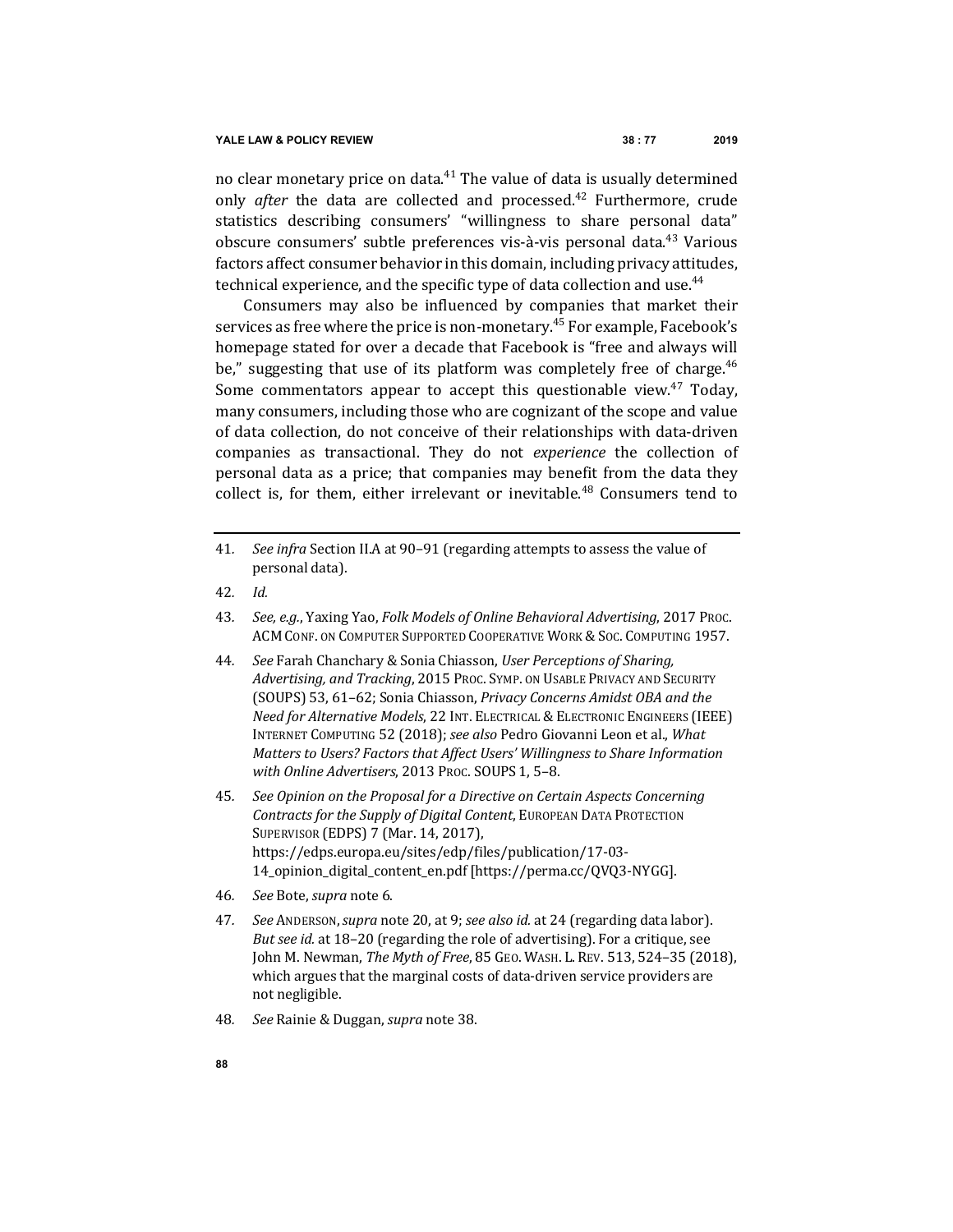believe that attempts to limit companies' data collection and analysis are futile. Consumers supply personal data out of resignation, not on the basis of a cost-benefit analysis. $49$ 

Denying that the relationships between data-driven firms and consumers are transactional is problematic for several reasons. To begin with, privacy matters to many consumers.<sup>50</sup> For these people, parting with personal data *is* paying a price. More broadly, these transactions are an exchange. They involve trading one valuable resource for another.<sup>51</sup> In datafor-services deals, irrespective of whether consumers perceive of data as valuable or subjectively experience a disutility or cost, consumers do give away something valuable (personal data) and, in exchange, receive valuable services.<sup>52</sup> This is the definition of barter: the exchange of one valuable resource for another without money changing hands.

- 49. See Joseph Turow, The Tradeoff Fallacy, How Marketers Are Misrepresenting *American Consumers and Opening Them up to Exploitation*, ANNENBERG SCH. FOR COMM., U. PENN. 1, 3-4 (2015), https://www.asc.upenn.edu/sites/default/files/TradeoffFallacy\_1.pdf [https://perma.cc/P7MD-K4B5]; see also Joseph Turow, *Americans and Marketplace Privacy: Seven Annenberg National Surveys in Perspective, in* CAMBRIDGE HANDBOOK OF CONSUMER PRIVACY 151 (Jules Polonetsky et al. eds., 2018) [hereinafter PRIVACY HANDBOOK].
- 50. Alessandro Acquisti et al., *The Economics of Privacy*, 54 J. Econ. LIT. 442, 447 (2016) (describing the psychological discomfort of revealing personal information, including in exchange for other benefits).
- 51. *See* GLENN REYNOLDS, ARMY OF DAVIDS: HOW MARKETS AND TECHNOLOGY EMPOWER ORDINARY PEOPLE TO BEAT BIG MEDIA, BIG GOVERNMENT, AND OTHER GOLIATHS 158-59 (2007) (describing value as connoting an object's ability to be exchanged for another object).
- 52. *See Fuel of the Future: Data Is Giving Rise to a New Economy, Economist (May* 6, 2017), https://www.economist.com/briefing/2017/05/06/data-isgiving-rise-to-a-new-economy [https://perma.cc/FV89-5VJR]; The World's *Most Valuable Resource Is No Longer Oil, But Data*, ECONOMIST (May 6, 2017), https://www.economist.com/leaders/2017/05/06/the-worlds-mostvaluable-resource-is-no-longer-oil-but-data [https://perma.cc/6BSS-QSKG]; *cf.* Lauren Henry Scholz, *Big Data Is Not Big Oil: The Role of Analogy in the* Law of New Technologies, 86 TENN. L. REV. (forthcoming 2019); Bernard Marr, *Here's Why Data Is Not the New Oil, FORBES (Mar. 5, 2018),* https://www.forbes.com/sites/bernardmarr/2018/03/05/heres-why-datais-not-the-new-oil/#14e256ee3aa9 [https://perma.cc/498L-ZFEG]; Antonio Garcia Martinez, *No, Data Is Not the New Oil*, WIRED (Feb. 26, 2019), https://www.wired.com/story/no-data-is-not-the-new-oil [https://perma.cc/XF27-9UV9]; Adam Schlosser, *You May Have Heard Data*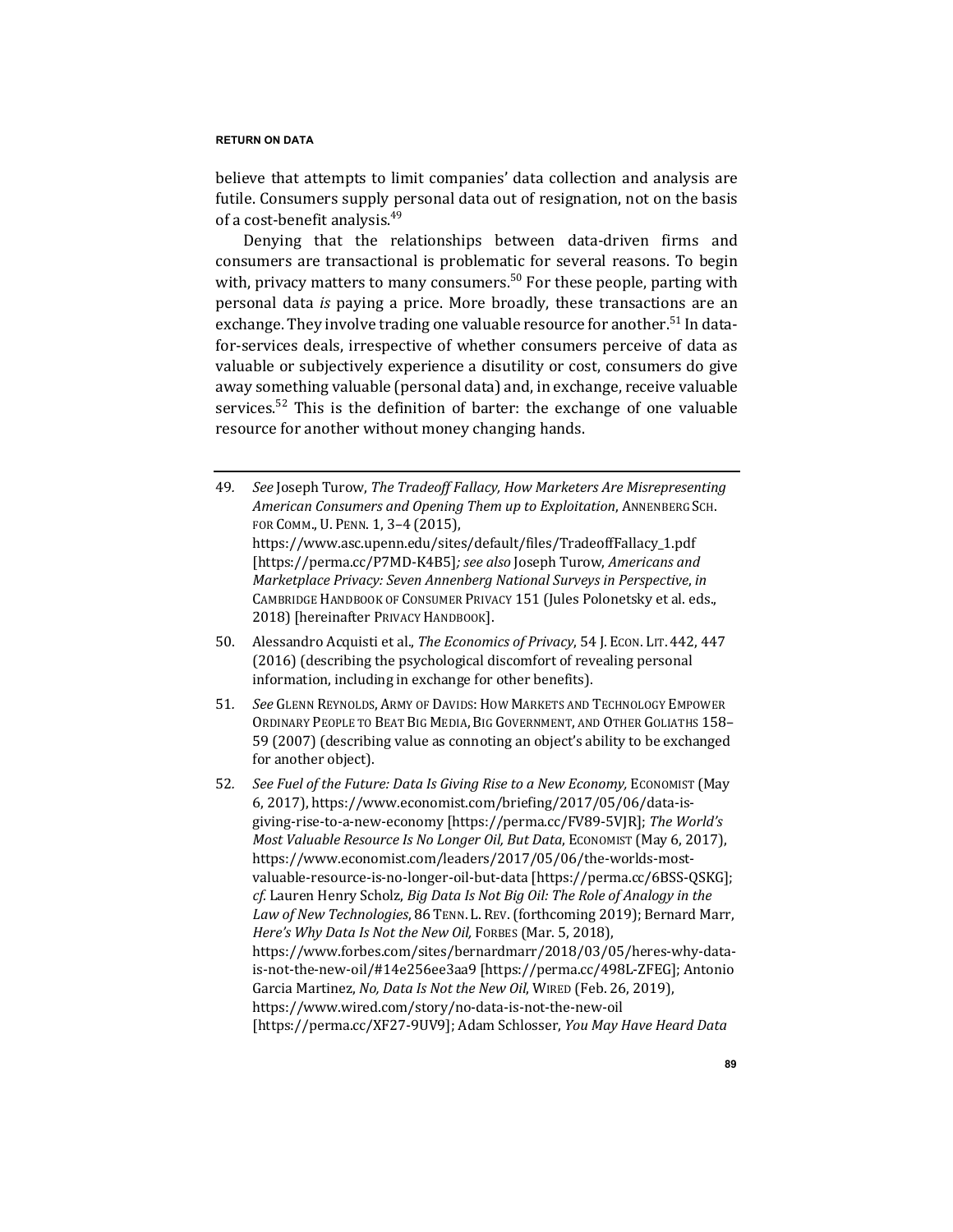Admittedly, although data are valuable, it can be difficult to assign them a precise monetary price,  $53$  particularly because data are not fungible.  $54$  Nor do data have an *intrinsic* value. The value of data, like that of many other resources, is not predetermined or fixed, but a function of supply and demand.<sup>55</sup> It derives from organizations' willingness to collect or purchase

*Is the New Oil. It's Not, WORLD ECONOMIC FORUM (Jan. 10, 2018),* https://www.weforum.org/agenda/2018/01/data-is-not-the-new-oil [https://perma.cc/CWU9-4EGM].

53. See LANIER, *supra* note 19, at 360. There have been many attempts to assess the value of personal data. See, e.g., Ron Hirschprung et al., *A Methodology for Estimating the Value of Privacy in Information Disclosure Systems,* 61 COMPUT. HUM. BEHAV. 443 (2016); Angela G. Winegar & Cass R. Sunstein, *How Much Is Data Privacy Worth? A Preliminary Investigation*, 42 J. CONSUMER POL'Y (forthcoming 2019); Jay R. Corrigan et al., *How Much Is Social Media Worth? Estimating the Value of Facebook by Paying Users to Stop Using It, PLOS ONE* (Dec. 19, 2018),

https://journals.plos.org/plosone/article?id=10.1371/journal.pone.020710 1 [https://perma.cc/R2YZ-YDGE] (using experimental auctions to discover the monetary value which users place on Facebook's services); Arslan Aziz & Rahul Telang, What Is a Digital Cookie Worth? (Apr. 14, 2016), https://ssrn.com/abstract=2757325 [https://perma.cc/EG66-2XQE].

- 54. *See Paul Sonderegger, The Rise of Data Capital, FORBES 1, 4–5 (Feb. 24, 2015),* https://www.forbes.com/sites/oracle/2015/02/24/the-rise-of-datacapital/#54aac7a87c0c [https://perma.cc/2GRB-L92J] (arguing that data are non-fungible and non-rivalrous but recognizing that the value of particular data decreases as they become more widely disseminated). Privacy, by contrast, is a rivalrous good or right. See Rise of Data Capital, ORACLE-MIT TECH. REV. 1, 2-3 (2016), http://files.technologyreview.com/whitepapers/MIT\_Oracle+Report-The\_Rise\_of\_Data\_Capital.pdf [https://perma.cc/UL9V-9YVW] (describing data as a scarce resource). In addition, although the supply of data is arguably infinite—there being no limit on the information which can be generated and recorded—the attention (or "mindshare") of prospective customers and their spending power are scarce. See THOMAS H. DAVENPORT, THE ATTENTION ECONOMY: UNDERSTANDING THE NEW CURRENCY OF BUSINESS (2002); TIM WU, THE ATTENTION MERCHANTS: THE EPIC SCRAMBLE TO GET INSIDE OUR HEADS (2016).
- 55. *See generally* RICHARD A. POSNER, ECONOMIC ANALYSIS OF LAW § 1.1 (9th ed. 2014) (explaining that the law of demand does not apply only to goods with explicit prices and that, fundamentally, economics is about claims over scarce resources, not money *per se*). As to the issue that no *specific* data are supplied or that the data to be supplied do not presently exist, arguably what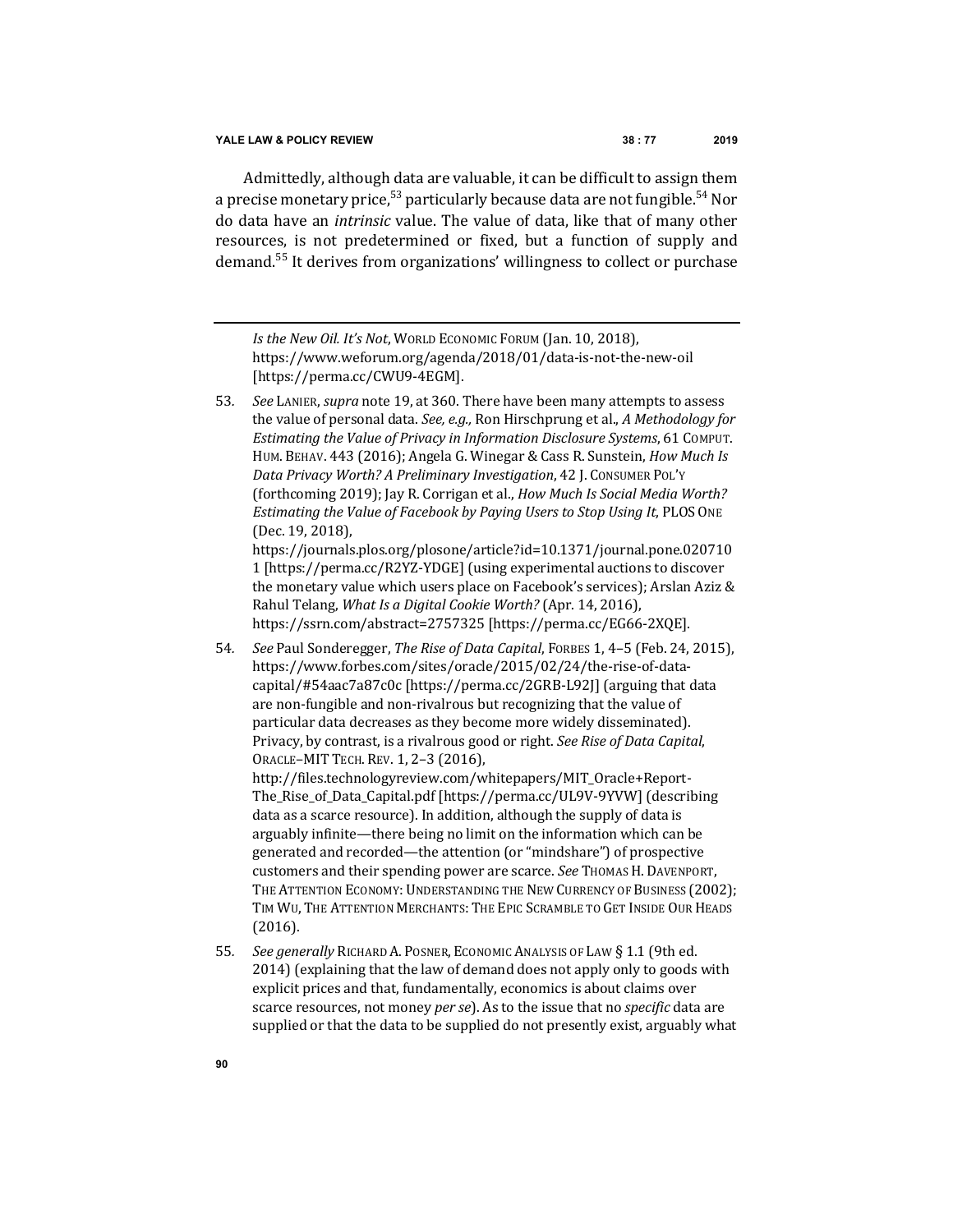data, which itself fluctuates over time depending on the utility of the data to the organization, and individuals' willingness to supply data.<sup>56</sup> However, personal data are perhaps different in an important way from many other valuable resources. The value of data typically materializes only after firms that can aggregate and monetize them choose to do so.<sup>57</sup> Privacy interests aside, data are less valuable when in the hands of consumers, who are generally unable to monetize data.

Yet, it is problematic to suggest that, because the value of data only materializes later (once monetized by data collectors or aggregators), consumers do not pay a price by sharing data with service providers. Such a suggestion falsely assumes that a price is paid only where payment is either (i) valuable *prior* to its being made or (ii) valuable to the payer. This assumption is not always correct. Value is often context-dependent and time-sensitive.<sup>58</sup> The value of a resource can change from place to place and from person to person. It can ripen or deteriorate with time. A raw material may be far more valuable to a company that can process or use it to manufacture other products than to the person who initially discovers or extracts it. Nevertheless, exchanging the raw material for a different resource or asset constitutes payment. The same is true of data-for-services exchanges. Data, like raw materials, are a valuable commodity.<sup>59</sup> Their value is context-dependent and time-sensitive. Exchanging data for services—

the consumer supplies is future, ongoing *access* to certain data. See infra Section II.C.

<sup>56.</sup> *See id.* at § 1.2; *see also* Hoofnagle & Whittington, *supra* note 20, at 610.

<sup>57</sup>*. See, e.g.*, WEIGEND, *supra* note 3, at 344–48; Elvy, *supra* note 2, at 1420. For data aggregators, the marginal value of personal data relating to a particular individual is usually insignificant. See POSNER & WEYL, *supra* note 22, at 225 (citing Google Chief Economist, Hal Varian).

<sup>58.</sup> *See* Gianclaudio Malgieri & Bart Custers, *Pricing Privacy—The Right to Know the Value of Your Personal Data,* 34 COMPUT. L. & SECURITY REV. 289, 294 (2018).

<sup>59.</sup> *See* Julie E. Cohen, *The Biopolitical Public Domain: The Legal Construction of* the Surveillance Economy, 31 PHIL. & TECH. 213 (2018) (characterizing data as a raw material). But others characterize data as labor. *See, e.g.*, POSNER & WEYL, *supra* note 22, at 208-09; Arrieta-Ibarra et al., *supra* note 24, at 38-39, 41; see also ANDERSON, supra note 20, at 24; TREBOR SCHOLZ, DIGITAL LABOR: THE INTERNET AS PLAYGROUND AND FACTORY 15, 52-53, 151 (2013); ALVIN TOFFLER, THE THIRD WAVE 11 (1980) (coining the term "prosumer"); Chris Marsden, *Prosumer Law and Network Platform Regulation: The Long View Towards Creating Offdata*, GEO. L. TECH. REV. 376, 377 (2018); Tiziana Terranova, *Free*  Labor: Producing Culture for the Digital Economy, 18 Social TEXT 33 (2000).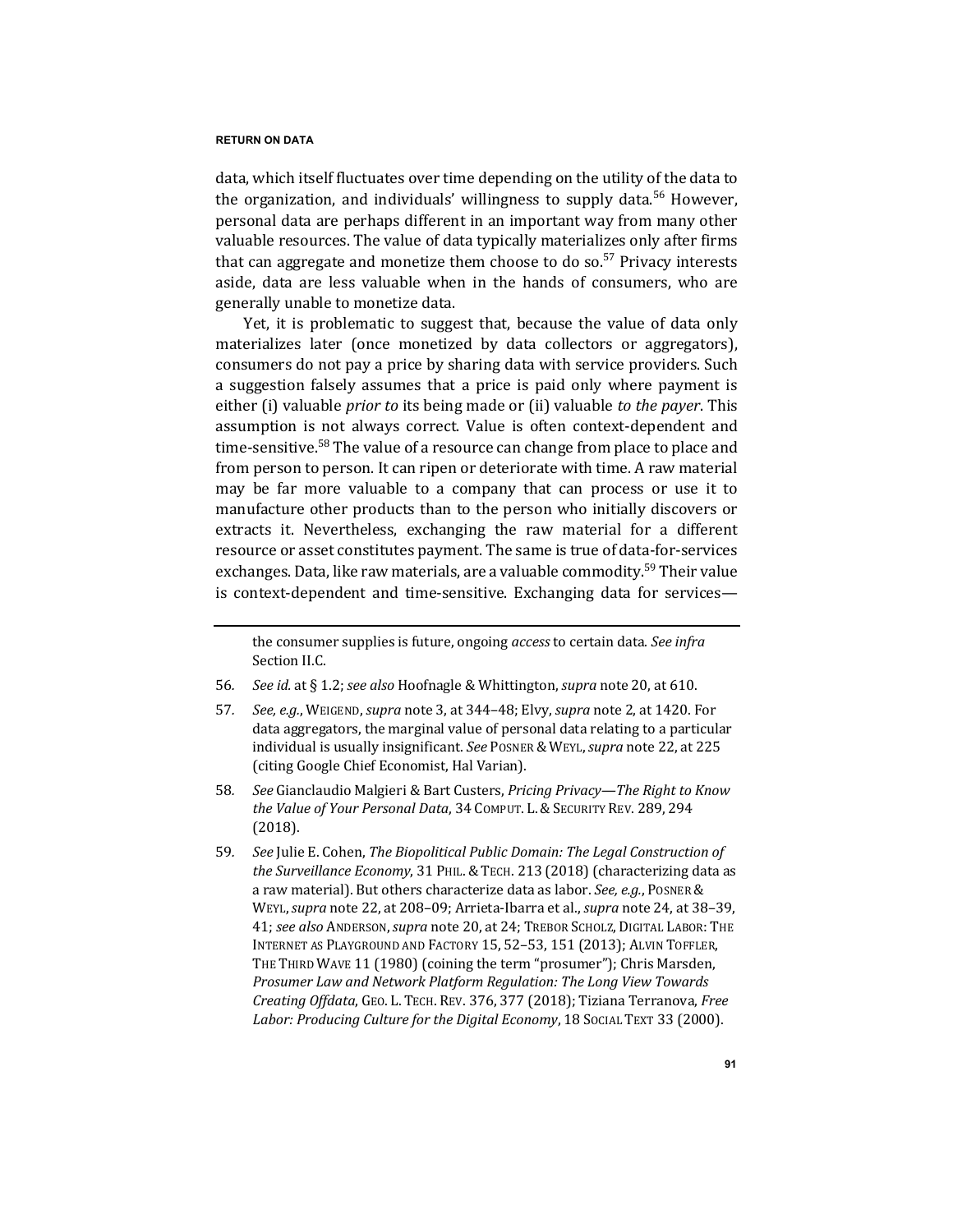irrespective of whether consumers subjectively experience a price or disutility—involves a give-and-take of valuable resources. Sharing personal data is, therefore, a form of payment.

We can, however, question whether data-for-services exchanges are *bilateral* transactions—that is, whether they are between only two parties. Data are often collected from, and subsequently used by, multiple actors.<sup>60</sup> The inputs into data-driven services are aggregated from many people and harnessed by different organizations, regardless of whether people actually receive any services from those other organizations.<sup>61</sup> Although these exchanges may not be strictly bilateral, an individual consumer does indeed supply personal data to data-driven companies and, in exchange, receive services.

Yet, this *quid pro quo* conception of the relationship between consumers and service providers has been called into question. In a thought-provoking article rejecting the idea that data collection constitutes payment, Katherine Strandburg made the following observation:

The common analogy between online data collection for behaviorally targeted advertising and payment for purchases is seriously misleading. There is no functioning market based on exchanges of personal information for access to online products and services. In a functioning market, payment of a given price signals consumer demand for particular goods and services, transmitting consumer preferences to producers. *Data collection would serve as* 

- 60*. See Passive Data Collection*, INT'L ASSOC. PRIVACY PROFESSIONALS, https://iapp.org/resources/article/passive-data-collection [https://perma.cc/V9L7-B2P4]; see also Privacy Policy, GoogLE, https://www.google.com/policies/privacy [https://perma.cc/C9RD-YHNE] (distinguishing between data "you create or provide to us" and data "we collect as you use our services"); Data Policy, FАСЕВООК, https://www.facebook.com/full\_data\_use\_policy [https://perma.cc/BQR2- C47S] (referring to "[t]hings others do and information that *they* provide about you") (emphasis added). Passive data is also sometimes referred to as "ambient data." *See supra* note 25 (regarding the transfer and sale of personal data).
- 61. See Laura Hautala, *Shadow Profiles: Facebook Has Information You Didn't Hand Over*, CNET (Apr. 11, 2018), https://www.cnet.com/news/shadowprofiles-facebook-has-information-you-didnt-hand-over [https://perma.cc/M5SS-46FA].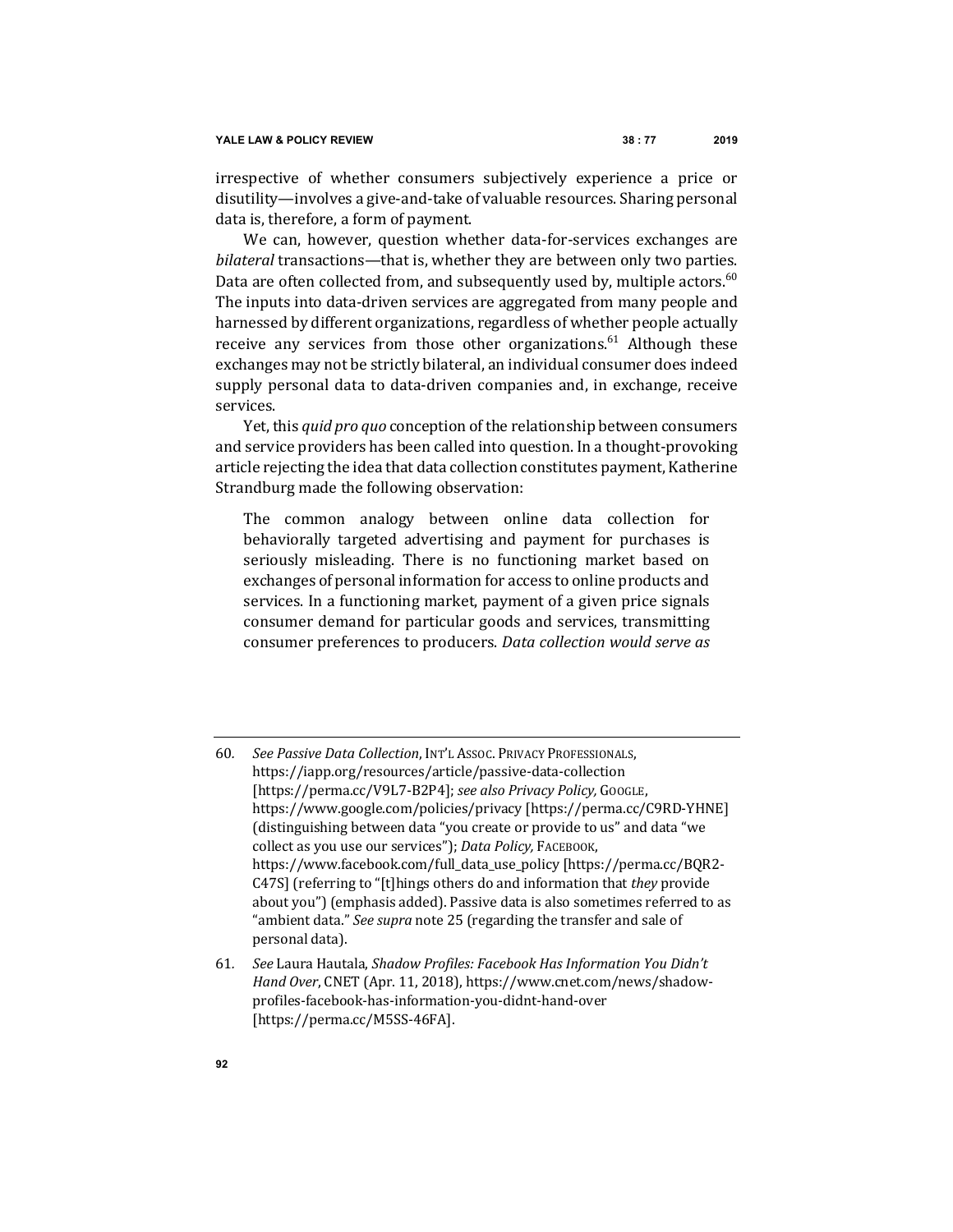# "payment"... only if its transfer from users to collectors adequately signaled user preferences for online goods and services.<sup>62</sup>

According to Strandburg, for data collection to be considered payment, there needs to exist a market in which consumers can actively participate and, through the quantity and quality of data they supply, signal their data price preferences to service providers. At present, as consumers are often unaware of the scope of data collection taking place, they do not experience any disutility in sharing personal data with service providers. $63$ Consequently, they do not select among competing services based on data price. Nor do consumers negotiate the data price or the quality of services. Data-for-services deals are usually binary "take it or leave it" offers.<sup>64</sup> To access the service, the consumer must supply whatever data the service provider seeks to collect. To avoid supplying these personal data, the consumer must altogether refrain from using the service. It is all or nothing.<sup>65</sup> For example, to access Netflix, a consumer must consent to Netflix's privacy policy and enable the data collection that it permits.<sup>66</sup>

- 62. Strandburg, *supra* note 26, at 95 (emphasis added); *see also* Acquisti et al., supra note 50, at 447-48 (explaining that the data markets open to infomediaries, such as credit-reporting agencies and advertising companies, are closed to consumers).
- 63. Strandburg, *supra* note 26, at 130–31, 147–48 (explaining that consumers are unable to calculate the marginal disutility of a given instance of data collection); *see id.* at 107-08 (suggesting that, in the context of advertisingbased business models, data-driven companies do not directly receive additional data or value from consumers by offering them better services). Strandburg adds that consumers, at best, signal their preferences indirectly, through advertisers—the "real" customers of data-driven companies which pay platforms to reach consumers. However, in reality, companies also collect consumer data for purposes other than advertising, such as to train AI. As the value of data for such purposes is largely independent of advertising revenue, in these contexts advertisers' willingness to pay datadriven companies would not serve as a proxy for consumers' preferences. *See* POSNER & WEYL,*supra* note 22, at 231–32.
- 64*. See* Maurice E. Stucke, *Should We Be Concerned About Dataopolies?*, 2 GEO. L. TECH. REV. 275, 289 (2018).
- 65*. See* SCHNEIER, *supra* note 2, at 49–50; WEIGEND, *supra* note 3, at 229–36; 531– 33; 3403–10 (arguing that this environment of "binary choice" should be reformed).
- 66*. Privacy Policy*, NETFLIX, https://help.netflix.com/legal/privacy [https://perma.cc/E9FY-7MMG]; see also Matthew Gault, Netflix Has Saved *Every Choice You've Ever Made in 'Black Mirror: Bandersnatch,'* MOTHERBOARD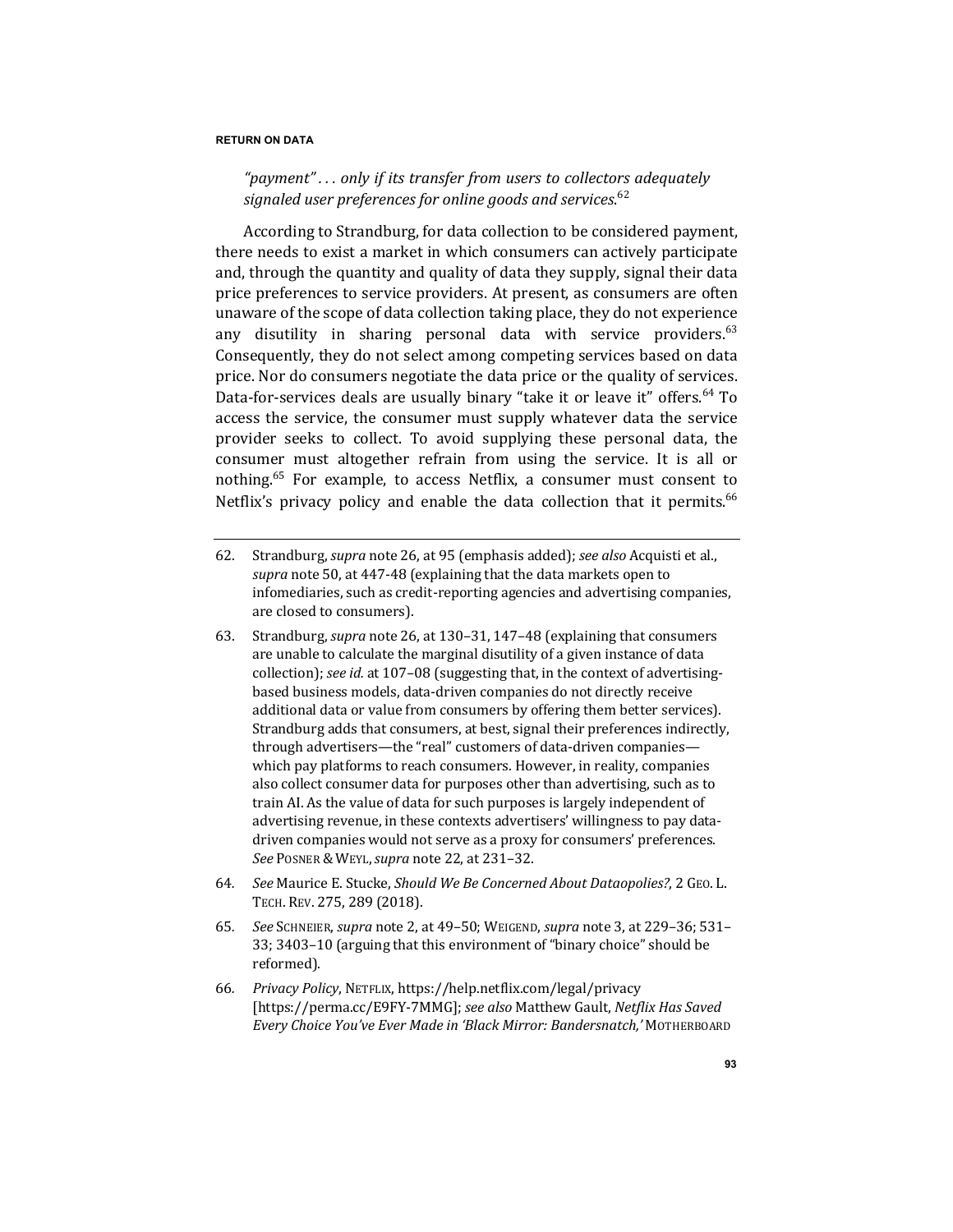There is no possibility of significantly restricting data collection and, in exchange, accessing a stripped-down version of Netflix. Data collection is a flat fee that all users must pay irrespective of how they wish to use the service.

Even where consumers can opt out of some data collection, there is presently little correlation between the data collection to which consumers consent and the quality of the services they receive. For instance, denying a mobile app (e.g., a news app) certain data collection permissions will not generally affect the service provided. A consumer could receive the very same service at a lower data price simply by restricting the data permissions. Social networking platforms face a similar issue. Different users may spend different amounts of time on a platform and use it in different ways. Heavy users may consume and post content on a daily basis. Light users may use the platform only occasionally. Clearly, not all users reap the same benefits from the platform. Yet, the platform may well subject *all* users to the *same* scope of data collection, especially if the platform collects data from users even while they are not accessing the platform.<sup>67</sup> In other words, heavy users and light users may well pay the same data price.<sup>68</sup> This lack of alignment between data price and service quality is a moral hazard. Service providers can unilaterally vary the data price without suffering adverse consequences. They have no incentive to limit the scope of data they extract from consumers. Companies can set arbitrary data prices and charge consumers as they see fit.

(Feb 12., 2019),

https://motherboard.vice.com/en\_us/article/j57gkk/netflix-has-savedevery-choice-youve-ever-made-in-black-mirror-bandersnatch [https://perma.cc/38MQ-3MQR].

- 67. *See, e.g.,* Facebook, Inc., Responses to the Committee on Commerce, Science, *and Transportation*, 197 (June 8, 2018) https://www.judiciary.senate.gov/imo/media/doc/Zuckerberg%20Respons es%20to%20Commerce%20Committee%20QFRs.pdf [https://perma.cc/MM6N-EMRW] (confirming that Facebook can track browsing activity after a user logs off the platform).
- 68*. See* POSNER & WEYL,*supra* note 22, at 231–32. But, by sharing or consuming more content on the platform, heavy users arguably pay a higher data price than light users. However, the additional data collected from heavy users may pale in comparison to the vast quantities of data *passively* collected from heavy and light users alike. It is also possible that a heavy user may deny the platform certain data-collection permissions while a light user may not. In such a case, paradoxically, the heavy user would pay a *lower* data price and enjoy *greater* utility than the light user.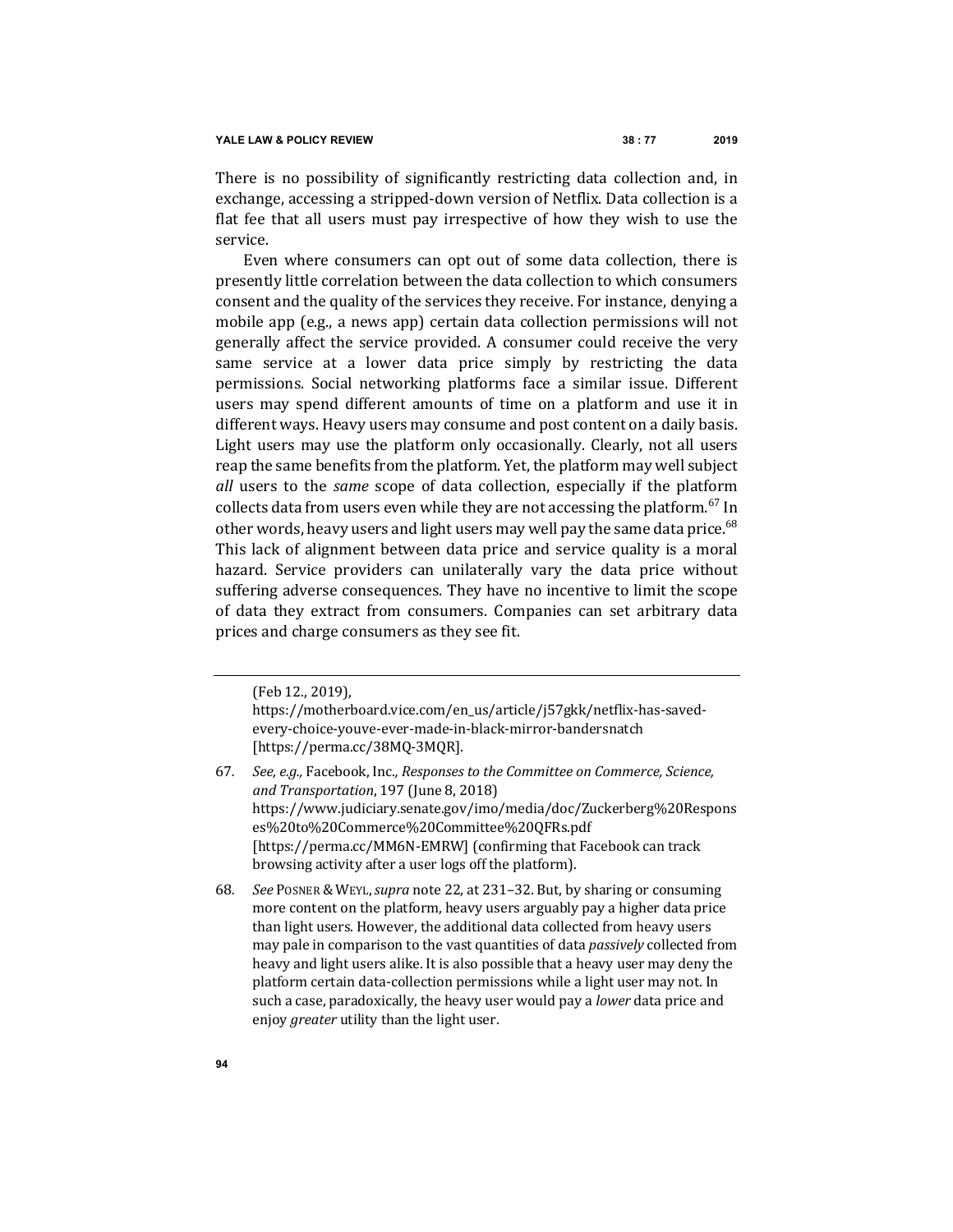But some data-for-services transactions are different. Consider, for example, location-based friend suggestions, in which a platform makes friend suggestions based on the geographic proximity between different users. $^{69}$  This feature is available only to users who enable the platform to collect location data. If a user wishes to receive location-based friend suggestions, she must allow the platform to collect location data—that is, she must pay a higher data price. Here, there is some correlation between the data price and the utility. But, then again, not all users who permit the collection of location data actually take advantage of location-based friend suggestions. Arguably, such users pay an inflated data price as they share location data but receive no additional benefit. They, so to speak, leave data on the table.

Strandburg is largely correct in observing that, at present, consumers cannot effectively signal their data price preferences to service providers. The scope of data collection usually has little impact on the benefits consumers receive. The relationship between the "give" and the "take" is arbitrary. Contrary to Strandburg's position, however, the lack of correlation between data price and utility does not indicate that consumers do not pay for services with personal data. It merely indicates that they do so *in a failed market.*<sup>70</sup> The inability of consumers to signal their preferences does not undermine the fact that consumers do indeed participate in a value-for-value exchange. In fact, recognizing that consumers pay for services with personal data is a prerequisite for assessing the merits of datafor-services transactions. Only if these transactions were more transparent would consumers be able to signal their preferences to service providers and, ultimately, precipitate a more functional and consumer-friendly market.

<sup>69</sup>*. See Privacy Policy,* WAZE, https://www.waze.com/en/legal/privacy/ [https://perma.cc/ZU86-B9DM] (indicating that Waze collects additional data from users who opt in to the "find friends" feature); *see also* Amelia Tait, Why Does Facebook Recommend Friends I've Never Even Met?, WIRED (May 29, 2019), https://www.wired.co.uk/article/facebook-people-you-may-knowfriend-suggestions [https://perma.cc/J3UH-7ML9].

<sup>70.</sup> *Cf.* Caleb S. Fuller, *Is the Market for Digital Privacy a Failure?*, 180 Pub. Choice 353 (2019). Technically, a market failure refers to an inefficient allocation of resources. At present, personal data are not always allocated to the companies that are willing to pay the most for them (by providing the best services). In addition, given that the scope and value of data collection can change, data-for-services arrangements may be affected by uncertainty and maladaptation. See Jan Whittington & Chris Jay Hoofnagle, *Unpacking* Privacy's Price, 90 N.C. L. REV. 1327, 1333-34, 1342, 1349 (2012).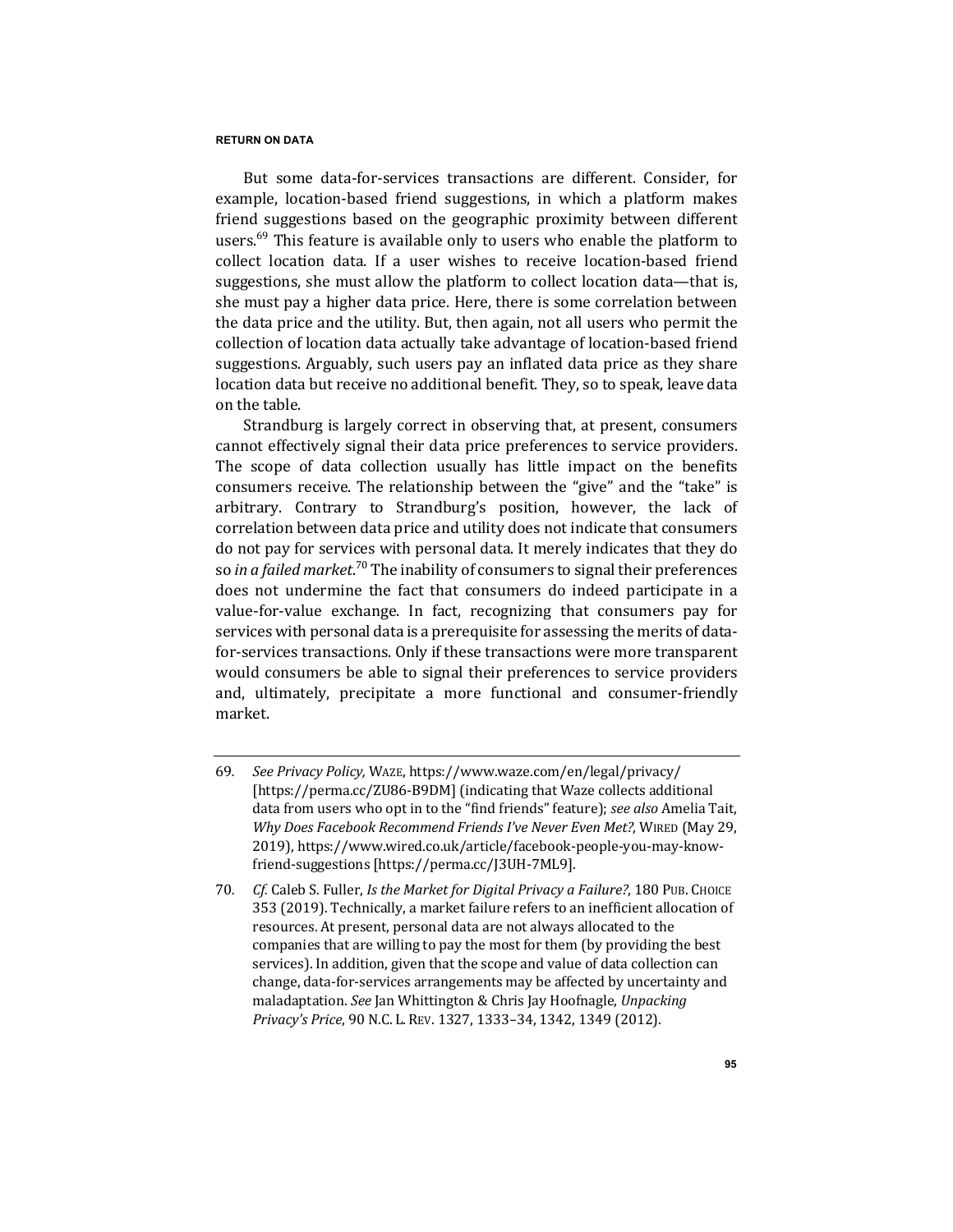B. Consumer Apathy and Behavioral Biases

According to the theory of bounded rationality, decision-making is constrained by available information and cognitive capacities.<sup>71</sup> In the context of data-for-services transactions, consumers often lack vital information regarding the scope of data collection, the risks it entails, and its commercial value.<sup>72</sup> Consumers do not have the tools to quantify the utility of the services they receive or compare this to the value of the data they supply. As a result, data-for-services transactions are opaque. Service providers and data collectors typically have far more information than consumers. Unlike consumers, tech firms are acutely aware of the scope of collection, use, and value of personal data. This information asymmetry places consumers and companies in radically different bargaining positions.<sup>73</sup> Tech firms can dictate to consumers the terms of data-forservices transactions.

The fact that many companies do not charge fees for the services they provide exacerbates this situation. The "free" price tag is a powerful marketing tactic that implies that no price whatsoever is extracted from consumers.<sup>74</sup> It entices consumers to blindly accept each and every data-

<sup>71.</sup> *See generally* HERBERT A. SIMON, MODELS OF BOUNDED RATIONALITY: EMPIRICALLY GROUNDED ECONOMIC REASON (1982); HERBERT A. SIMON, MODELS OF MAN, SOCIAL AND RATIONAL: MATHEMATICAL ESSAYS ON RATIONAL HUMAN BEHAVIOR IN A SOCIAL SETTING (1957).

<sup>72.</sup> *See* Alessandro Acquisti et al., *Nudges for Privacy and Security: Understanding* and Assisting Users' Choices Online, 50 ACM COMPUTING SURVEYS, no. 3, 2017, at 44:1, 44:4.

<sup>73</sup>*. See* SCHNEIER, *supra* note 2, at 195; Daniel J. Solove, *Privacy Self-Management*  and the Consent Dilemma, 126 HARV. L. REV. 1880, 1883-86 (2013). See *generally* George A. Akerlof, *The Market for "Lemons": Quality Uncertainty* and the Market Mechanism, 84 Q. J. Econ. 488 (1970). There also exists a collective action problem. While a tech firm can reap enormous benefits from personal data collected and aggregated *en masse*, the individual consumer does not typically experience any disutility in supplying personal data and will therefore have little incentive to demand more favorable datafor-services deals. See generally MANCUR OLSON, THE LOGIC OF COLLECTIVE ACTION (1965).

<sup>74</sup>*. See* David Adam Friedman, *Free Offers: A New Look*, 38 N.M. L. REV. 49, 68–69 (2008); Hoofnagle & Whittington, *supra* note 20, at 635, 648; Kristina Shampanier et al., *Zero as a Special Price: The True Value of Free Products*, 26 MARKETING SCI. 742, 753-54 (2007); see also Josh Kopelman, The Penny Gap, REDEYE VC (Mar. 10, 2007),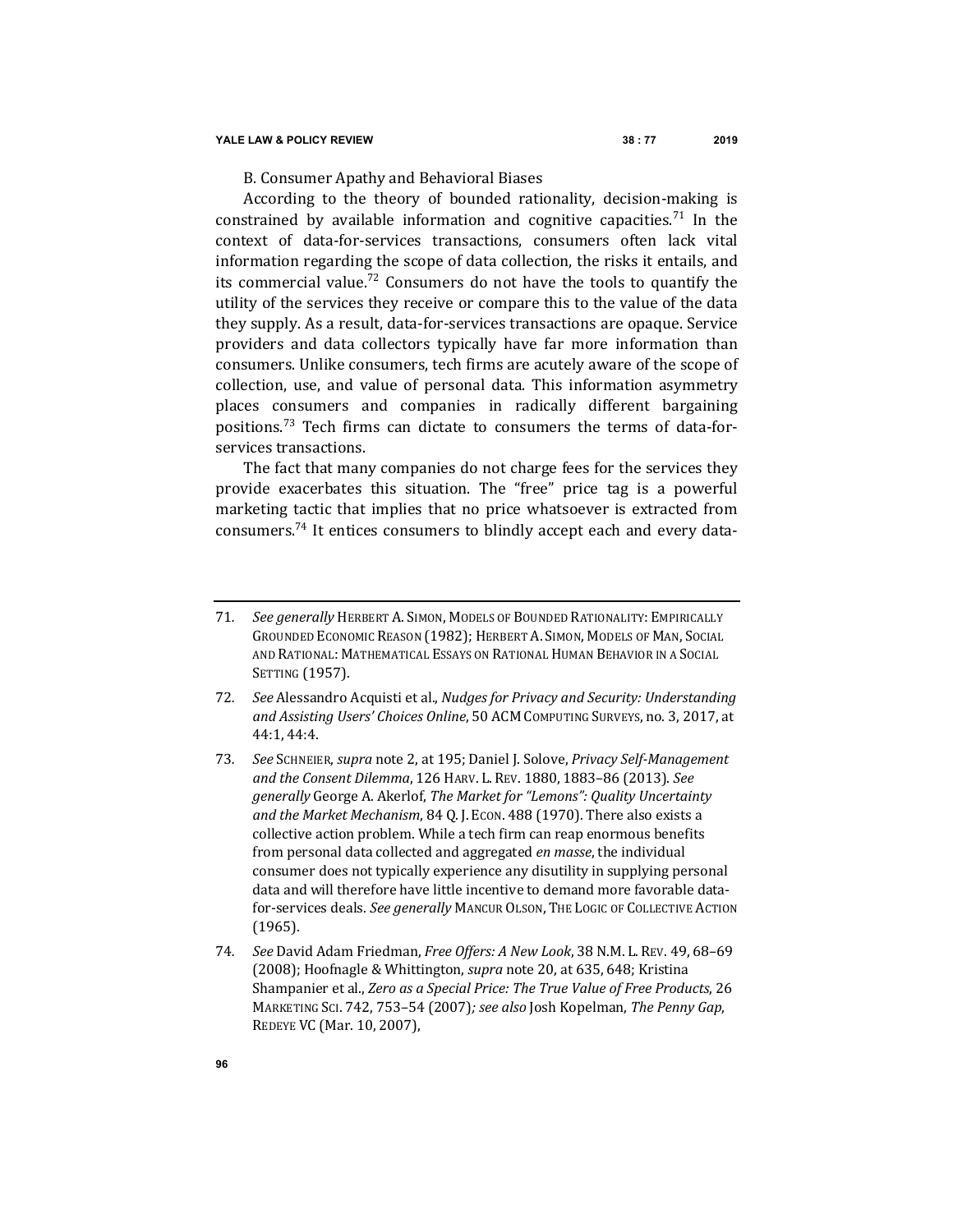for-services deal.<sup>75</sup> Moreover, where the price of services is non-monetary, consumers do not experience the so-called "pain of paying."<sup>76</sup> As a result, they overlook the data price they pay.<sup>77</sup> By altogether refraining from engaging in a cost-benefit analysis, consumers tend to overvalue the services they receive.<sup>78</sup>

Consumer behavior in this context can be explained by specific cognitive and behavioral biases, as identified by Alessandro Acquisti.<sup>79</sup>

http://redeye.firstround.com/2007/03/the\_first\_penny.html [https://perma.cc/NV2T-AX82].

- 75. See Natali Helberger et al., The Perfect Match? A Closer Look at the *Relationship between EU Consumer Law and Data Protection Law*, 54 COMMON MKT. L. REV. 1427, 1442-44 (2017) (suggesting that portraying a product as free where it is paid for with personal data may be considered misleading under EU consumer law).
- 76*. See* Dan Ariely, *The Pain of Paying*, DAN ARIELY (Feb. 5, 2013), http://danariely.com/2013/02/05/the-pain-of-paying; *see also* Drazen Prelec & George Loewenstein, *The Red and the Black: Mental Accounting of Savings and Debt, 17 MARKETING SCI. 4 (1998). But see Nina Mazar et al., Pain* of Paying?—A Metaphor Gone Literal: Evidence from Neural and Behavioral *Science* (Rotman Sch. of Mgmt., Working Paper No. 2901808, 2016), https://papers.ssrn.com/sol3/papers.cfm?abstract\_id=2901808 [https://perma.cc/J3P7-ADDG].
- 77. *See* DANIEL KAHNEMAN, THINKING, FAST AND SLOW 24 (2011) (explaining that people tend to be blind to the obvious and to their blindness). *But see* Teppo Felin, The Fallacy of Obviousness, AEON (July 5, 2018), https://aeon.co/essays/are-humans-really-blind-to-the-gorilla-on-thebasketball-court [https://perma.cc/M8ZL-ECCL] (positing that such blindness is a feature, not a bug). Accordingly, such blindness may actually allow people to enjoy digital services in a more carefree manner. *See also* Richard H. Thaler, *Mental Accounting Matters*, 12 J. BEHAV. DECISION MAKING 183, 192 (1999) (regarding payment decoupling); Dan Ariely, *supra* note 76 (suggesting that consumers sometimes take steps to reduce their pain of paying in order to enjoy certain goods and services guilt-free, such as booking all-inclusive holiday packages).
- 78. See Dan Ariely, Predictably Irrational: The Hidden Forces that Shape Our DECISIONS 54-65 (2008).
- 79. *See* Acquisti et al., *supra* note 72, at 27-31; see also Solove, *supra* note 73, at 1886–88. *But see* Fuller, *supra* note 70 (questioning some of these findings). See generally RICHARD H. THALER, MISBEHAVING (2016); Richard Thaler, Toward *a Positive Theory of Consumer Choice*, 1 J. ECON. BEHAV.&ORG. 39 (1980) (harnessing the findings of Kahneman and Tversky to demonstrate that,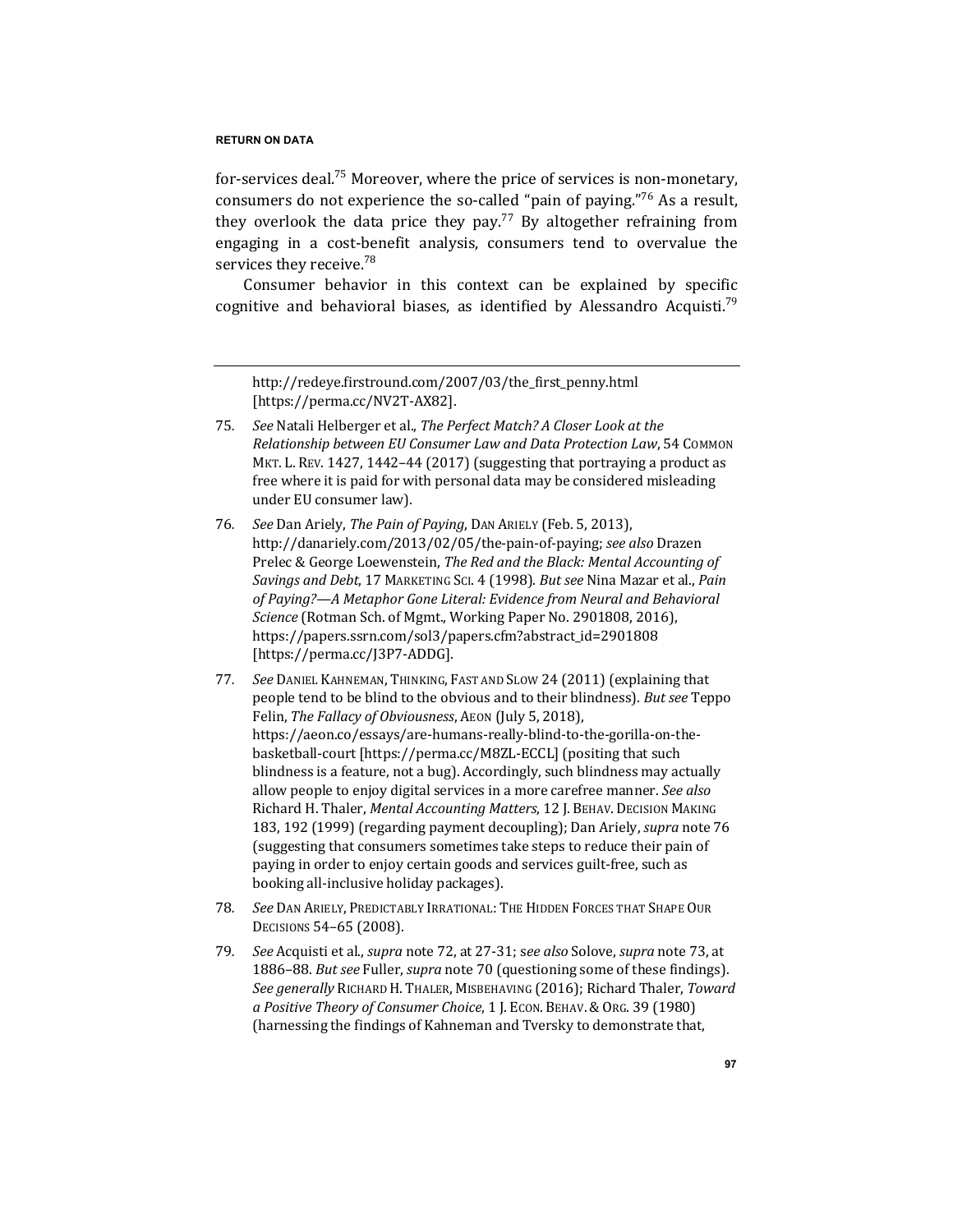Although studies by economists and psychologists focused specifically on privacy, their findings can be harnessed to shine light on data-for-services transactions more generally. The main findings are as follows:

*Framing effects* — As the benefits (services) consumers receive are communicated upfront, while the costs (data collection) are not, consumers tend to have an overly positive perception of data-for-services transactions.<sup>80</sup> They contemplate the utility they gain but neglect the personal data they supply.

*Hyperbolic discounting* — Data-for-services transactions are structured as "buy now, pay later" offers.  $81$  The short-term or immediate benefits of, for example, a social media experience can divert consumers' attention away from the longer-term costs of sharing personal data.<sup>82</sup>

Loss aversion - The more consumers feel in control of personal data, the more they value them.<sup>83</sup> Hence, in data-for-services transactions, where consumers do not feel in control of the personal data they supply, they usually undervalue those data.

Availability heuristic - Consumers find it difficult to tangibly envisage or fully understand the costs associated with data-for-services transactions, such as downstream data security risks, and consequently ignore them.<sup>84</sup>

contrary to rational choice theory, individuals are not consistent or effective utility-maximizers and instead make systemic errors in decision making).

- 80. *See generally* Amos Tversky & Daniel Kahneman, *The Framing of Decisions* and the Psychology of Choice, 211 SCIENCE 453 (1981).
- 81*. See* Strandburg, *supra* note 26, at 150; Hoofnagle & Whittington, *supra* note 20, at 649.
- 82. See Creepy or Cool? Staying on the Right Side of the Consumer Privacy Line, KPMG 20 (2016), https://assets.kpmg.com/content/dam/kpmg/xx/pdf/2016/11/creepy-or-

cool.pdf [https://perma.cc/6476-6CLV] (discussing, in addition, the status quo, framing, overconfidence and optimism biases).

- 83. See Alessandro Acquisti et al., *What Is Privacy Worth*?, 42 J. LEGAL STUD. 249 (2013); Jens Grossklags & Alessandro Acquisti, When 25 Cents Is Too Much: An Experiment on Willingness-To-Sell and Willingness-To-Protect Personal *Information*, 6 Proc. WORKSHOP ON ECON. INFO. SECURITY 1 (2007); see also Daniel Kahneman et al., *Experimental Tests of the Endowment Effect and the Coase Theorem,* 98 J. Pol. Econ. 1325 (1990); Thaler, *supra* note 79, at 43 (coining the term "endowment effect").
- 84. See generally Amos Tversky & Daniel Kahneman, Judgment under Uncertainty *Heuristics and Biases,* 185 SCIENCE 1124, 1127 (1974) (describing the bias of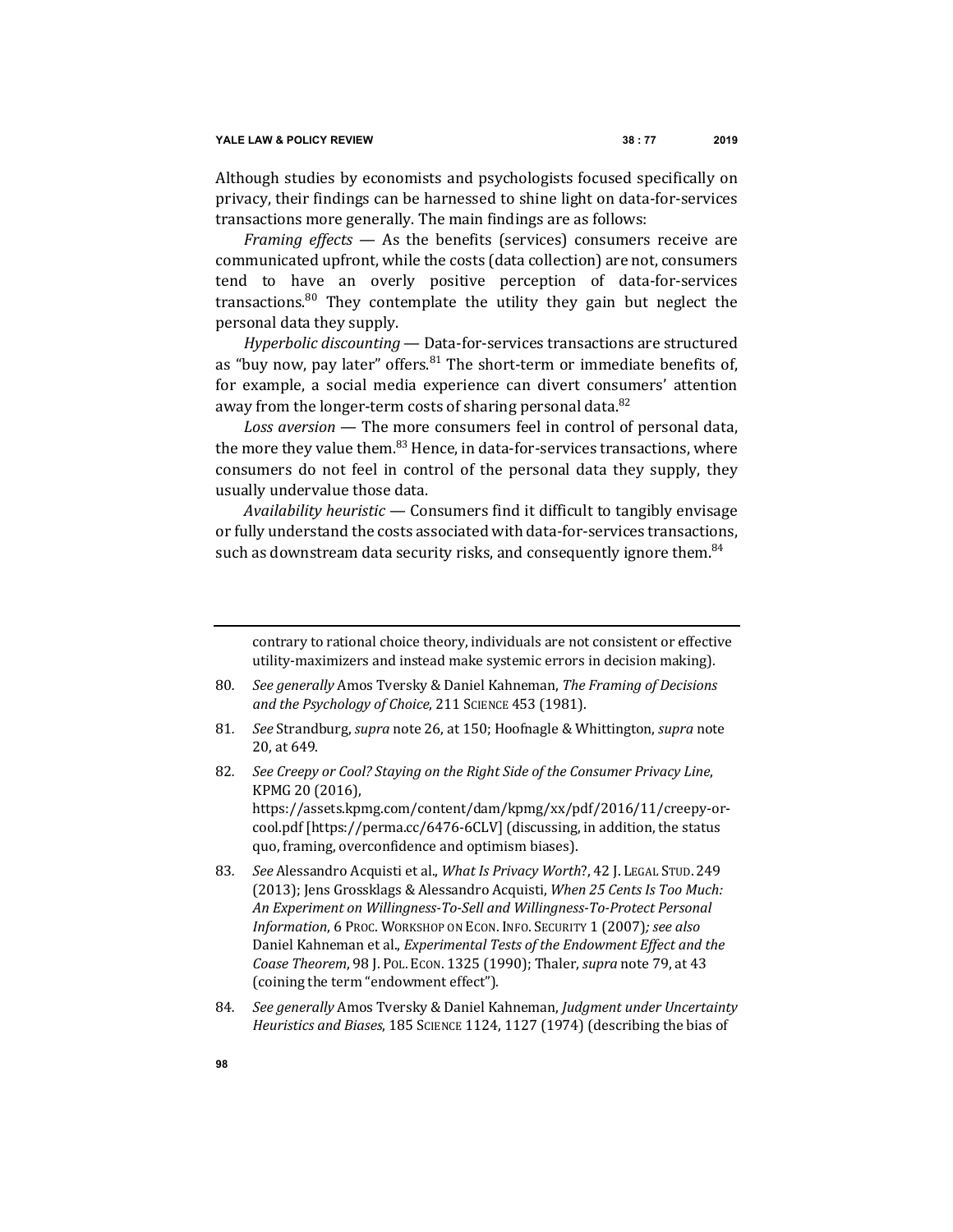*Status quo bias* — As with other transactions, consumers are inclined to accept the status quo and default choices with respect to personal data. They do not question or negotiate the deals that tech firms offer them or make counter-offers.<sup>85</sup>

*Herd* mentality — Consumers usually conform to the choices of other consumers, rather than make individual decisions.<sup>86</sup> Different consumers tend to purchase similar services and strike similar data-for-services deals.

These biases help explain consumers' apathy with respect to the data prices they pay. However, to date, researchers have conspicuously failed to apply a key behavioral insight to these decisions. According to Richard Thaler, in every transaction consumers can gain two different types of utility: *acquisition utility* and *transaction utility*.<sup>87</sup> The former concerns the value of a product or service relative to its price; the latter concerns the perceived merits of a deal—that is, the price paid for a product or service relative to its reference price (i.e., what one would expect to pay for it). In Thaler's classic experiment from the early 1980s, the individuals surveyed were, on average, willing to pay far more for a beer in a fancy hotel  $$2.65$ ) than in a grocery store  $(\$1.50)$ .<sup>88</sup> The explanation for this difference is that

imaginability, according to which people overlook dangers that are difficult to conceive of or unlikely to come to one's attention.).

- 85. *See, e.g.,* Hana Habib et al., An Empirical Analysis of Website Data Deletion and Opt-Out Choices, 2018 Proc. on ACM COMPUTER HUM. INTERACTION CONF. WORKSHOP ON GENERAL DATA PROTECTION REGULATION: AN OPPORTUNITY FOR THE HCI COMMUNITY?, https://uploadsssl.webflow.com/5a2007a24a11ce000164d272/5ac8833b99758e1fbb1e21 e0 chi-2018-opt.pdf [https://perma.cc/4FPQ-SKWX]; Hana Habib et. al., An *Empirical Analysis of Data Deletion and Opt-Out Choices on 150 Websites*, 15 PROC. SOUPS 387 (2019), (regarding the usability challenges in privacy choice environments). See generally Russell Korobkin, Inertia and Preference in Contract Negotiation: The Psychological Power of Default Rules and Form *Terms*, 51 VAND. L. REV. 1583, 1587–92 (1998).
- 86. See RICHARD H. THALER & CASS R. SUNSTEIN, NUDGE: IMPROVING DECISIONS ABOUT HEALTH, WEALTH, AND HAPPINESS 53 (2008); Alessandro Acquisti et al., *Privacy* and Human Behavior in the Age of Information, 347 SCIENCE 509 (2015) (discussing the pressure to conform to the social norms of data sharing).
- 87. *See Richard H. Thaler, Mental Accounting and Consumer Choice, 4 MARKETING* Sci. 199, 205-10 (1985); Thaler, *supra* note 77, at 188-89; see also Daniel Kahneman, *New Challenges to the Rationality Assumption*, 150 J. INSTITUTIONAL & THEORETICAL ECON. 18, 21 (1994) (distinguishing between experienced utility and decision utility).
- 88. See Thaler, supra note 87.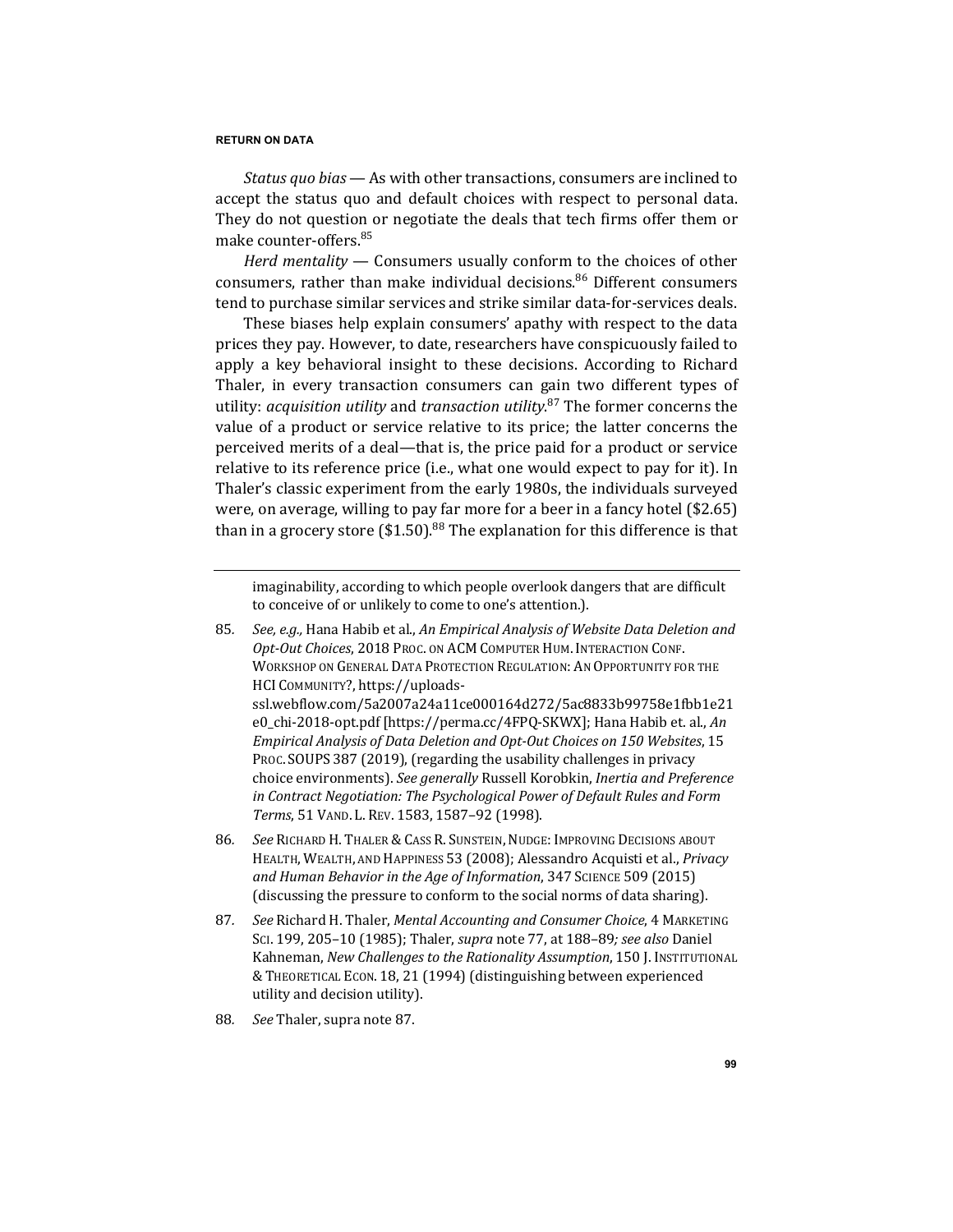while paying the higher price for a beer is an expected nuisance in the fancy hotel (all hotels presumably charge exorbitant prices for beer), it would be excessive in the grocery store (where the expected price is far lower).

The willingness to pay different prices for the same product in different contexts suggests that consumers appear to be more concerned by transaction utility than acquisition utility. $89$  They care less about the value of a product or service relative to its price and more about the perceived merits of the deal—that is, the price paid relative to the reference price, which is context-dependent. Even where there are little or no monetary savings, consumers tend to attach great importance to the way they *experience* the outcomes of transactions.<sup>90</sup> This mental accounting involves many psychological factors, including perceptions of fairness.  $91$ 

In light of Thaler's research, one would expect that in data-for-services transactions (i) the pursuit of acquisition utility would prompt consumers to seek to maximize the utility of the services they receive relative to the data price they pay and (ii) the pursuit of transaction utility would prompt consumers to compare the data price they pay for a given service to the expected or ordinary data price payable for such a service. However, consumers do *neither* of these things. Consumers do not have the tools to quantify the utility they receive or the data price they pay and, consequently, cannot compare competing data-for-services deals to seek out the lowest price and the maximum utility. They cannot scrutinize data-

- 89. Transaction utility perhaps explains the success of businesses' pricecomparison strategies. See Dhruv Grewal at al., The Effects of Price-*Comparison Advertising on Buyers' Perceptions of Acquisition Value, Transaction Value, and Behavioral Intentions*, 62 J. MARKETING 46 (1998).
- 90. *See Daniel Kahneman & Amos Tversky, Choices, Values and Frames, 39 Am.* PSYCH. 341, 341-42, 348, 349 (1984). *But cf.* GEORGE J. STIGLER, THE THEORY OF PRICE (3d ed. 1966) (describing the traditional economic view according to which consumers are rational agents and effective utility-maximizers).
- 91*. See generally* GEORGE AKERLOF &ROBERT SHILLER, ANIMAL SPIRITS:HOW HUMAN PSYCHOLOGY DRIVES THE ECONOMY, AND WHY IT MATTERS FOR GLOBAL CAPITALISM ch. 2 (2009); Peter R. Darke & Darren W. Dahl, *Fairness and Discounts: The* Subjective Value of a Bargain, 13 J. Consumer Psych. 328 (2003); Hyunjoo Im & Yong Ha, *Is This Mobile Coupon Worth My Private Information? Consumer Evaluation of Acquisition and Transaction Utility in a Mobile Coupon Shopping Context,* 9 J. RES. INTERACTIVE MARKETING 92 (2015); Robert M. Schindler, *The* Excitement of Getting a Bargain: Some Hypotheses Concerning the Origins and *Effects of Smart-Shopper Feelings*, 16 ADVANCES IN CONSUMER RES. 447 (1989); Lan Xia et al., *The Price Is Unfair! A Conceptual Framework of Price Fairness Perceptions*, 68 J. MARKETING 1 (2004).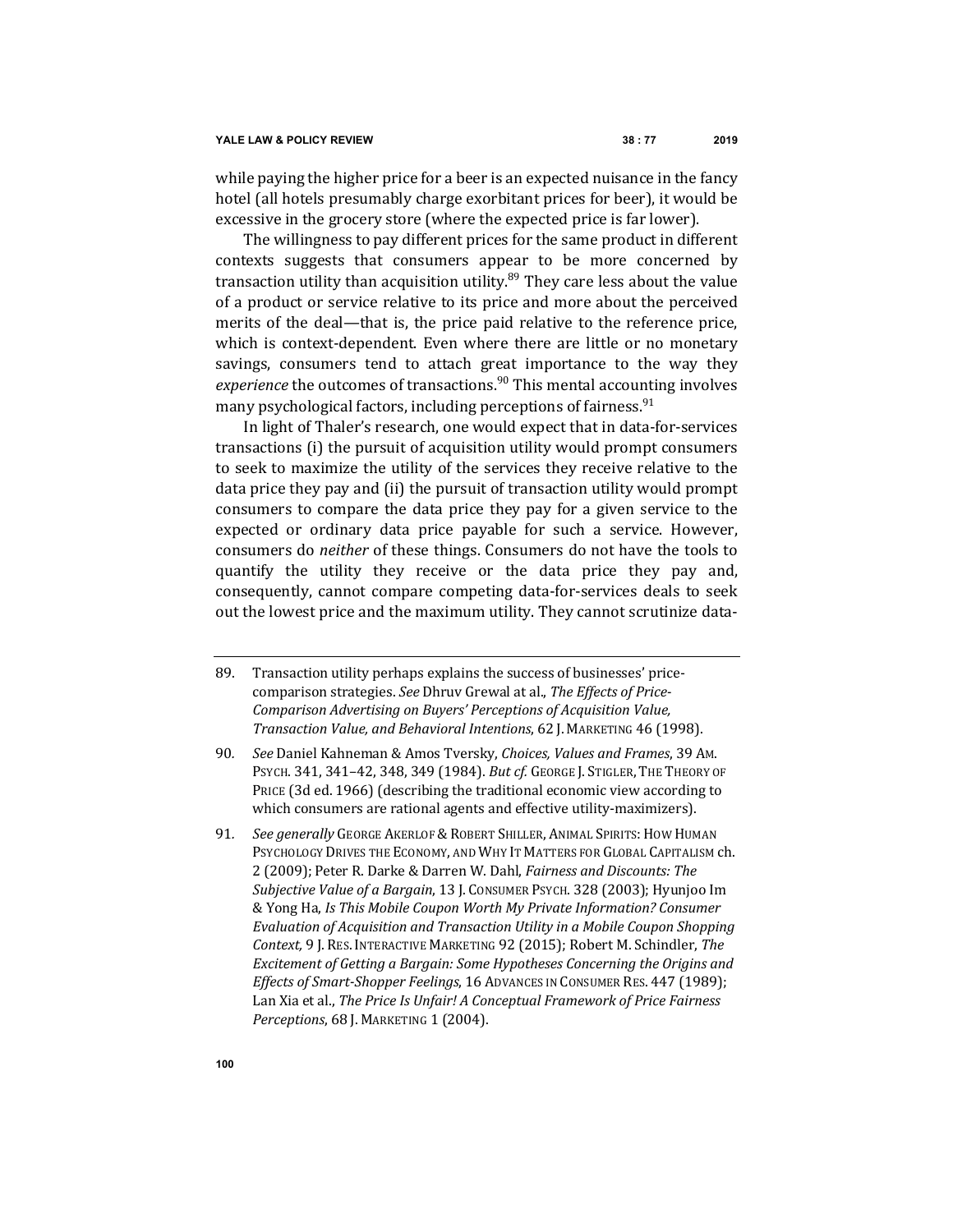for-services transactions in the way they scrutinize other transactions. The result is that consumers are largely indifferent to the data price they pay and the precise benefits they receive.

Importantly, many firms are familiar with these behavioral insights. They can therefore exploit consumers' apathy to nudge them into sharing greater quantities of more valuable personal data.<sup>92</sup> By not demanding monetary payment for the services they offer, companies can conceal the data costs consumers pay and magnify the benefits they receive.<sup>93</sup> For now, consumers are mostly resigned to the terms set by data-driven service providers.<sup>94</sup> They do not see these relationships as transactions.<sup>95</sup> In the absence of tools to effectively assess the data price and utility, consumers cannot—and thus do not—scrutinize data-for-services deals. The privacy paradigm, although consumer-oriented, actually obstructs efforts to increase *transactional* transparency and, consequently, reinforces consumer apathy.

# *C. The Return on Data Paradigm*

Despite consumers' sense of resignation, the collection of personal data by tech firms continues to prompt vigorous debate and raise many questions. Should data collection be regulated? If so, how and by whom? What rights do consumers have in personal data relating to them? These and other important questions revolve around *protecting* personal data. They focus on privacy. According to a Pew survey, 80% of social media users are concerned about advertisers and businesses accessing the data they

- 93. *See* SCHNEIER, *supra* note 2, at 50.
- 94. See Turow, supra note 49.
- 95. See Arrieta-Ibarra et al., *supra* note 24.

<sup>92.</sup> *See, e.g.,* Christoph Bösch et al., Tales from the Dark Side: Privacy Dark Strategies and Privacy Dark Patterns, 4 PROC. PRIVACY ENHANCING TECH. 237 (2016) (discussing companies' deliberate efforts to avoid making privacy salient, causing consumers to undervalue privacy); Jeremy B. Merrill & Ariana Tobin, *Facebook Moves to Block Ad Transparency Tools* — *Including Ours*, ProPUBLICA (Jan. 28, 2019), https://www.propublica.org/article/facebook-blocks-ad-transparency-tools [https://perma.cc/HA4T-E2FW].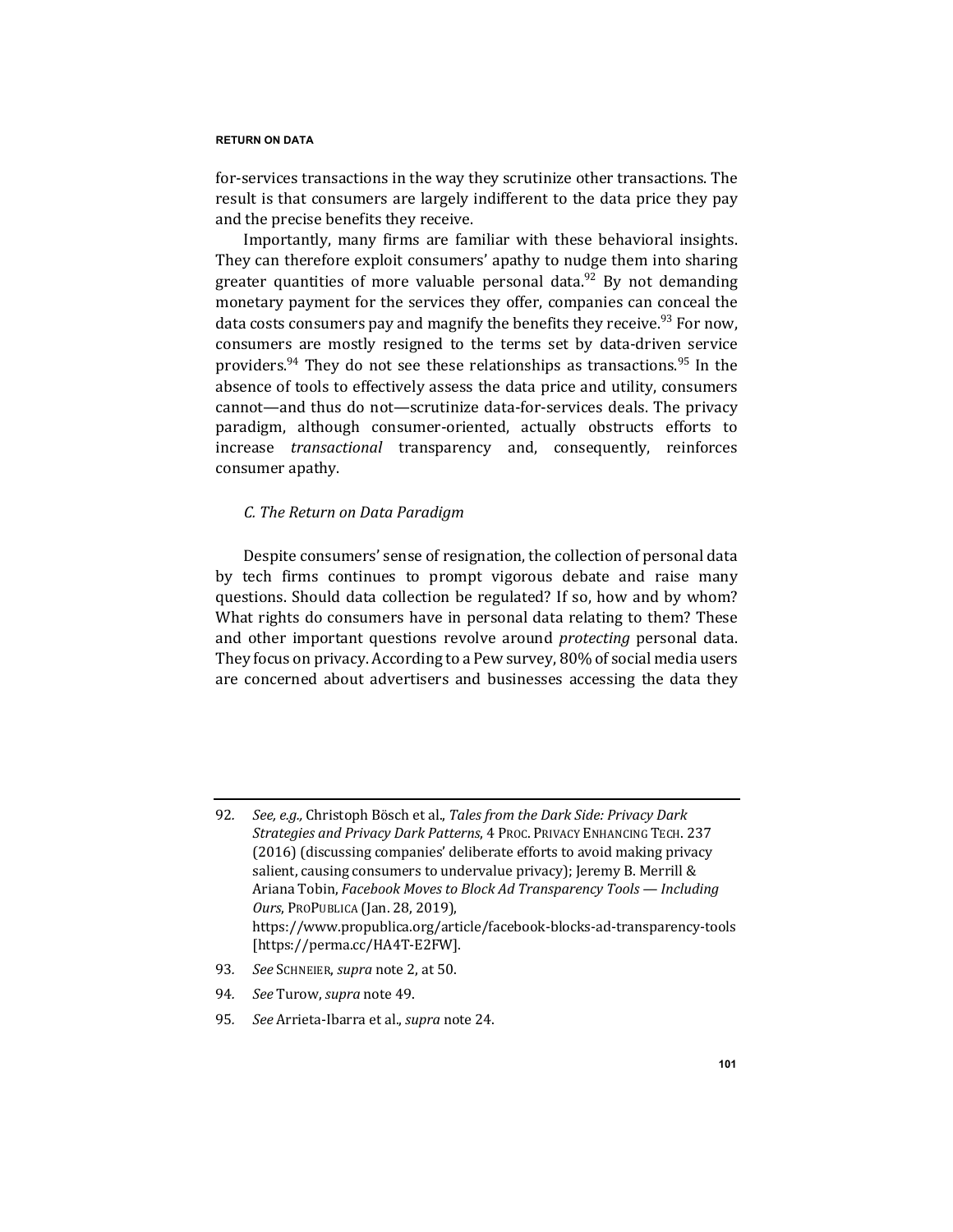share,<sup>96</sup> and 83% of users support tougher privacy regulation.<sup>97</sup> Yet, despite the pervasive lack of trust in social media platforms,  $98$  social media usage continues to rise.<sup>99</sup> Nearly seven-in-ten Americans use social media platforms,<sup>100</sup> which invariably collect vast amounts of personal data. While some consumers take steps to protect their privacy,<sup>101</sup> the overwhelming trend is to continue to pay for services with personal data. Data-for-services transactions are flourishing even in the face of privacy concerns.<sup>102</sup>

According to the so-called "privacy paradox," consumers assert that they want privacy but nonetheless opt to exchange personal data for services.<sup>103</sup> How can this be explained? If data collection is simply the price

- 96. Lee Rainie, *Americans' Complicated Feelings About Social Media in an Era of Privacy Concerns*, PEW RES. CTR. (Mar. 27, 2018), http://www.pewresearch.org/fact-tank/2018/09/05/americans-arechanging-their-relationship-with-facebook/ [https://perma.cc/5NQL-M5GF].
- 97*. See Inaugural Tech Media Telecom Pulse Survey,* HARRISX 4, 10 (Apr. 2018), http://harrisx.com/wp-content/uploads/2018/04/Inaugural-TMT-Pulse-Survey\_-20-Apr-Final.pdf [https://perma.cc/AXA7-JGUZ].
- 98. *See id.* at 21; *Trends in Customer Trust: The Future of Personalization, Data,* and Privacy in the Fourth Industrial Revolution, SALESFORCE RESEARCH BRIEF at 4 (Sept. 6, 2018), https://www.salesforce.com/form/conf/trust-research/ [https://perma.cc/T33D-XM25].
- 99. But see Kurt Wagner & Rani Molla, People Spent 50 Million Hours Less per Day *on Facebook Last Quarter*, RECODE (Jan. 31, 2018), https://www.recode.net/2018/1/31/16956826/facebook-markzuckerberg-q4-earnings-2018-tax-bill-trump [https://perma.cc/QW7L-DMRT].
- 100*. See* Rainie, *supra* note 96.
- 101. *See* Andrew Perrin, *Americans Are Changing Their Relationship with Facebook*, PEW RES. CTR.(Sept. 5, 2018), http://www.pewresearch.org/facttank/2018/09/05/americans-are-changing-their-relationship-withfacebook/ [https://perma.cc/PR4J-DHLC] (suggesting that 54 percent of adult Facebook users have adjusted their privacy settings in the past 12 months).
- 102. See supra notes 36-38 and accompanying text.
- 103. See Idris Adjerid et al., Beyond the Privacy Paradox: Objective versus Relative *Risk in Privacy Decision Making*, 42 MGMT. INFO. Sys. Q. 465 (2018); Idris Adjerid et al., *The Paradox of Wanting Privacy but Behaving as if It Didn't Matter*, LSE Bus. REV. (Apr. 19, 2018), https://blogs.lse.ac.uk/businessreview/2018/04/19/the-paradox-ofwanting-privacy-but-behaving-as-if-it-didnt-matter.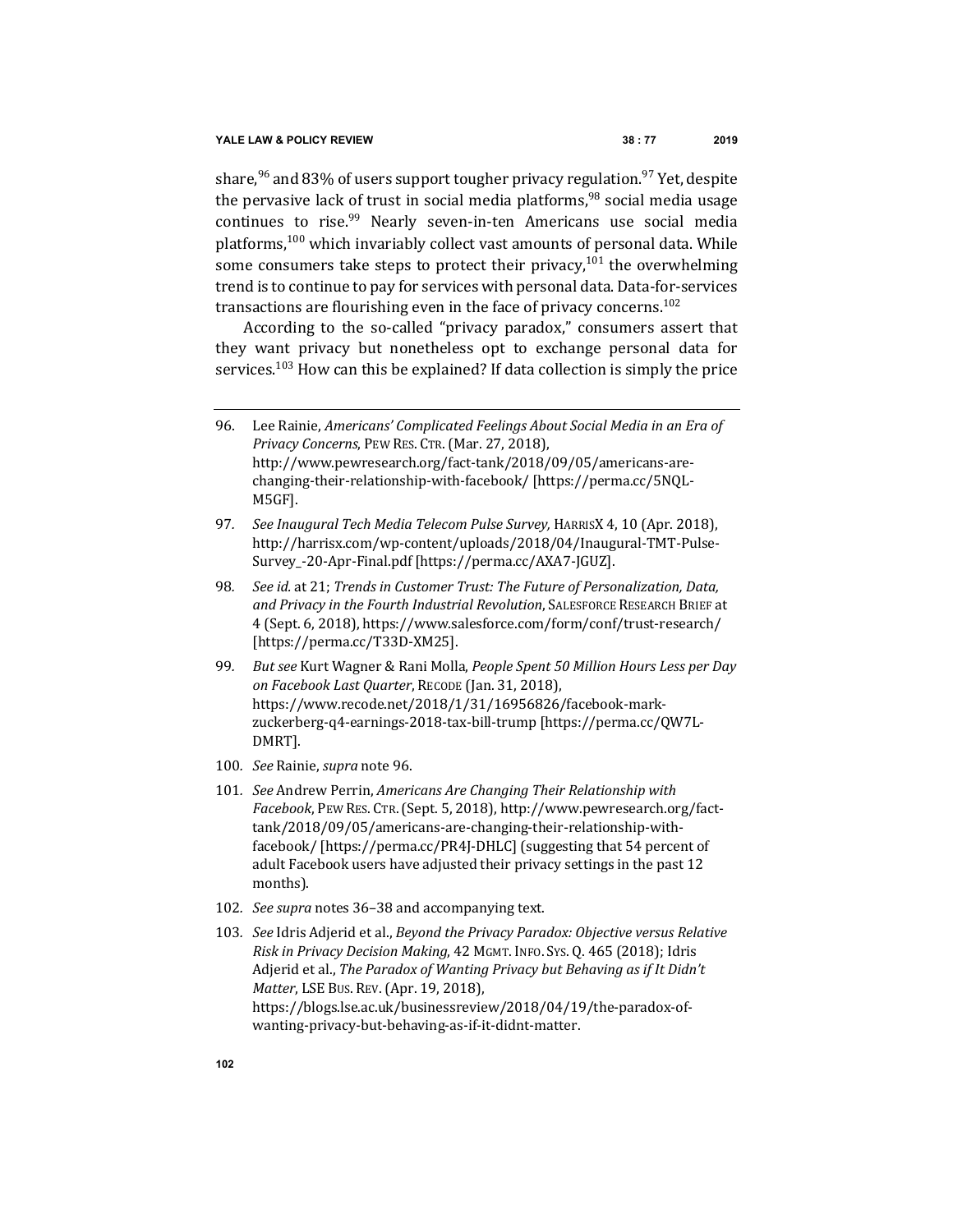of certain services, why are consumers reluctant to pay? Data-for-services transactions are, after all, a mutual exchange. Consumers supply data and receive services. Yet, the discourse relating to personal data addresses only what consumers *give*. It overlooks the utility consumers gain in return for the data they supply and fails to examine the relationship between the data price paid and the utility gained. These important issues are typically overshadowed by privacy concerns.<sup>104</sup>

This fixation on privacy has been dubbed a "pessimism problem."<sup>105</sup> Public and scholarly attention is directed toward the risks of data collection, not its benefits or the opportunities it creates. This is reinforced in many contexts. Non-governmental organizations working on technology policy overwhelmingly focus on privacy.<sup>106</sup> Public surveys and indices relating to the data economy are primarily concerned with privacy.<sup>107</sup> Journalists conduct privacy investigations,  $108$  economists seek to optimize privacy

[https://perma.cc/G4D4-AW8Y]; Patricia A. Norberg, *The Privacy Paradox: Personal Information Disclosure Intentions Versus Behaviors, 41 J. CONSUMER* AFF. 100 (2007). *But see* Fuller, *supra* note 70.

- 104. See, e.g., Allison S. Bohm et al., Privacy and Liberty in an Always-On, Always-Listening World, 19 COLUM. SCI. & TECH. L. REV. 1 (2017) (examining datacollecting technologies primarily through the lens of privacy); Swaroop Poudel, *Internet of Things: Underlying Technologies, Interoperability, and* Threats to Privacy and Security, 31 BERKELEY TECH. L.J. 997, 1013 (2016) (regarding the privacy impacts of the IoT). But see Stucke, supra note 64, at 287 (describing data collection as a price.)
- 105. Neil Richards & Woodrow Hartzog, *Taking Trust Seriously in Privacy Law*, 19 STAN. TECH. L. REV. 431, 441 (2016).
- 106. *See, e.g., Privacy, ELECTRONIC FRONTIER FOUND,* https://www.eff.org/issues/privacy [https://perma.cc/ZYN6-8XE9].
- 107. *See, e.g., 2018 Corporate Accountability Index*, RANKING DIGITAL RIGHTS, https://rankingdigitalrights.org/index2018/categories/privacy/ [https://perma.cc/H4SL-9UNO]; *Computers and the Internet: Historical Trends*, GALLUP (Sept. 2018), https://news.gallup.com/poll/1591/computers-internet.aspx [https://perma.cc/D4CT-R5F5].
- 108. *See, e.g., New York Times Privacy Project, N.Y. TIMES,* https://www.nytimes.com/interactive/2019/opinion/internet-privacyproject.html [https://perma.cc/8NSW-3UBB].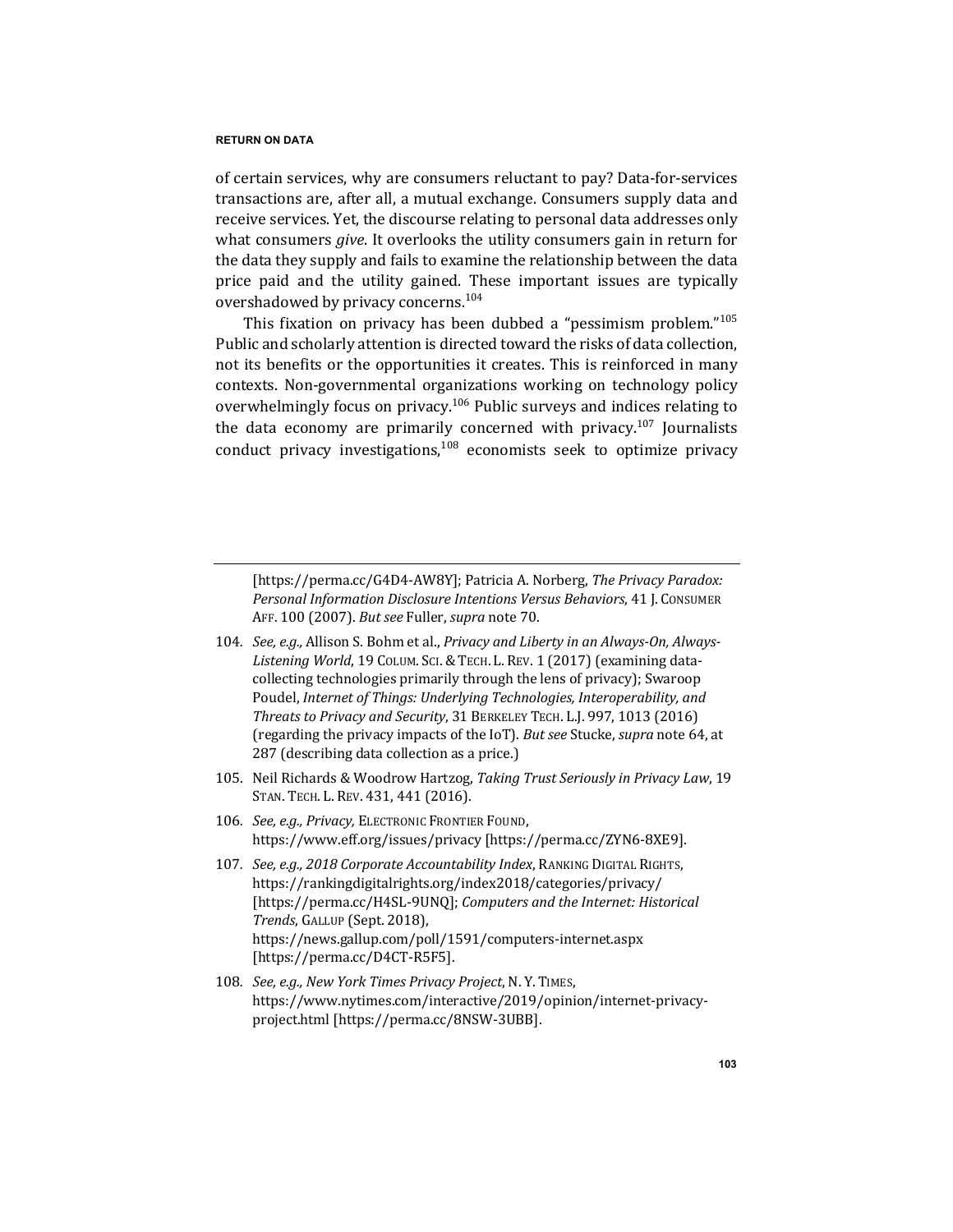decision-making,<sup>109</sup> and legal scholars advocate data privacy law.<sup>110</sup> Company data policies are described as "privacy policies," $111$  data law as "privacy law."<sup>112</sup> From industry to academia, the privacy paradigm dominates. Even those who acknowledge that consumers do not give away personal data for free pay little attention to the utility consumers gain in return for the personal data they supply.<sup>113</sup>

What explains the dominance of the privacy paradigm? One possibility is that legislators and other policymakers are themselves consumers and, therefore, are not immune to the factors that discourage consumers from conceiving of their relationships with data-driven companies as transactional. As outlined above, these factors include: (1) Mental models. Due to a number of cognitive and behavioral biases, consumers do not experience data collection and data use as a price or scrutinize data-forservices transactions as they scrutinize other transactions. (2) The "free" *misnomer.* Despite the privacy "techlash," the seductive misnomer that many of the services of tech firms are free is surprisingly resilient.  $(3)$ *Opaqueness.* Data-for-services transactions remain opaque, due partly to the absence of tools for evaluating the merits of a given data-for-services deal. Upon failing to conceive of data-for-services deals as transactions, the privacy paradigm—by virtue of its rhetorical appeal and legal precedent is the natural fallback.

These factors have further, far-reaching implications. They entrench an information asymmetry and cognitive asymmetry between consumers and the tech firms with which they interact. Data-driven companies can dictate to consumers the terms of data-for-services deals. They often present them as binary "take it or leave it" offers in which consumers must consent to

- 111. See infra Section III.A.
- 112. *See, e.g., DANIEL J. SOLOVE & PAUL H. SCHWARTZ, INFORMATION PRIVACY LAW (6th* ed. 2018) (the title of which refers to "privacy law").
- 113. *See, e.g.,* Ariel Dobkin, *Information Fiduciaries in Practice: Data Privacy and* User Expectations, 33 BERKELEY TECH. L.J. 1, 4, 7 (2018) (recognizing data-forservices transactions but advocating extensions of Balkin's privacy proposals); *see* Balkin, *infra* note 149.

<sup>109.</sup> See, e.g., THALER & SUNSTEIN, supra note 86.

<sup>110.</sup> *See, e.g.,* Symposium, *The Privacy Paradox: Privacy and Its Conflicting Values,* 64 STAN. L. REV.(2012); *Symposium on Privacy and Technology*, 126 HARV. L. REV. (2013); *Law, Privacy & Technology Commentary Series*, 130 HARV. L. REV. F. 1180 (2016); The Problem of Theorizing Privacy, 20 THEORETICAL INQUIRIES L. i (2019); see also INT'L DATA PRIVACY LAW-an OUP peer-reviewed journal dedicated to data protection.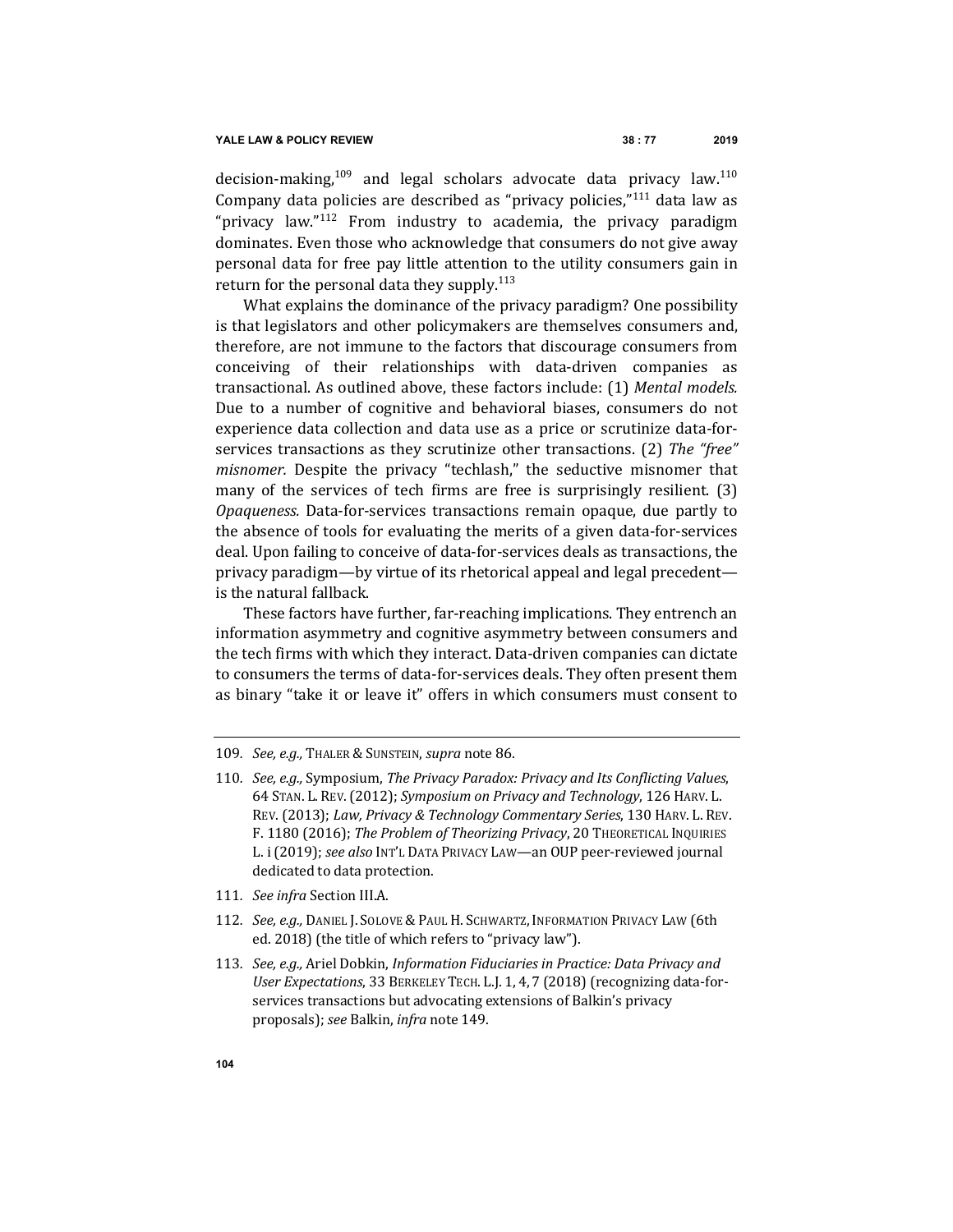broad data collection and use of personal data in order to access services, there being no intermediate option of supplying less data in exchange for inferior services. Tech firms can also exploit consumers' apathy to nudge them into sharing greater quantities of more valuable personal data. They have no incentive to consider the relationship between the personal data they collect from consumers and the quality of the services they provide. To address these concerns, we need a new policy and legal paradigm.

Andreas Weigend, former Amazon Chief Scientist, proposes engaging the concept of *return on data (ROD)*, which adapts the notion of return on investment (ROI) to the data economy.<sup>114</sup> According to ROI, when gauging the profitability of an investment, a business should consider not only the outlay of an investment (capital, labor, etc.), but also its expected gains. ROI equals the benefit of an investment divided by the cost of an investment.<sup>115</sup> Notwithstanding its limitations, ROI is a convenient, if rudimentary, measure of profitability, and can be applied to a wide range of activities. ROD is modeled on the classic ROI formula. It aims to help data-driven businesses measure the benefits of particular data relative to the cost of those data (collection, storage, use, etc.), and it equals the benefit of those data divided by their cost. $116$ 

But, for consumers in data-for-services transactions, ROD has a different meaning.<sup>117</sup> Where consumers pay for services with personal data,

117. See infra Section V.A.

<sup>114</sup>*. See* WEIGEND, *supra* note 3, at 3131–35, 3193–98; *see also* Timothy D. Sparapani, Putting Consumers at the Heart of the Social Media Revolution: *Toward a Personal Property Interest to Protection Privacy*, 90 N.C. L. REV. 1309, 1318 (2012) (referring to a data-for-value equation).

<sup>115.</sup> See Return on Investment (ROI), INVESTOPEDIA, https://www.investopedia.com/terms/r/returnoninvestment.asp [https://perma.cc/28YM-HYUQ].

<sup>116</sup>*. See* Dorian Selz, *Return on Data*, SQUIRRO (Jan. 20, 2016), https://squirro.com/2016/01/20/return-on-data/ [https://perma.cc/CB5K-3NCM]. Most references to ROD address only the service provider's perspective, i.e., business strategies for best utilizing consumer data. See, e.g., Brad Brown et al., *Capturing Value from Your Customer Data*, McKINSEY (Mar. 2017), https://www.mckinsey.com/business-functions/mckinsey-analytics/ourinsights/capturing-value-from-your-customer-data [https://perma.cc/7SBC-7EMN]. In this context, the benefits derived data, also described as the value of information (VoI), may itself be calculated as the (expected) utility from decisions made given the data in question, minus the (expected) utility from decisions made without the data in question.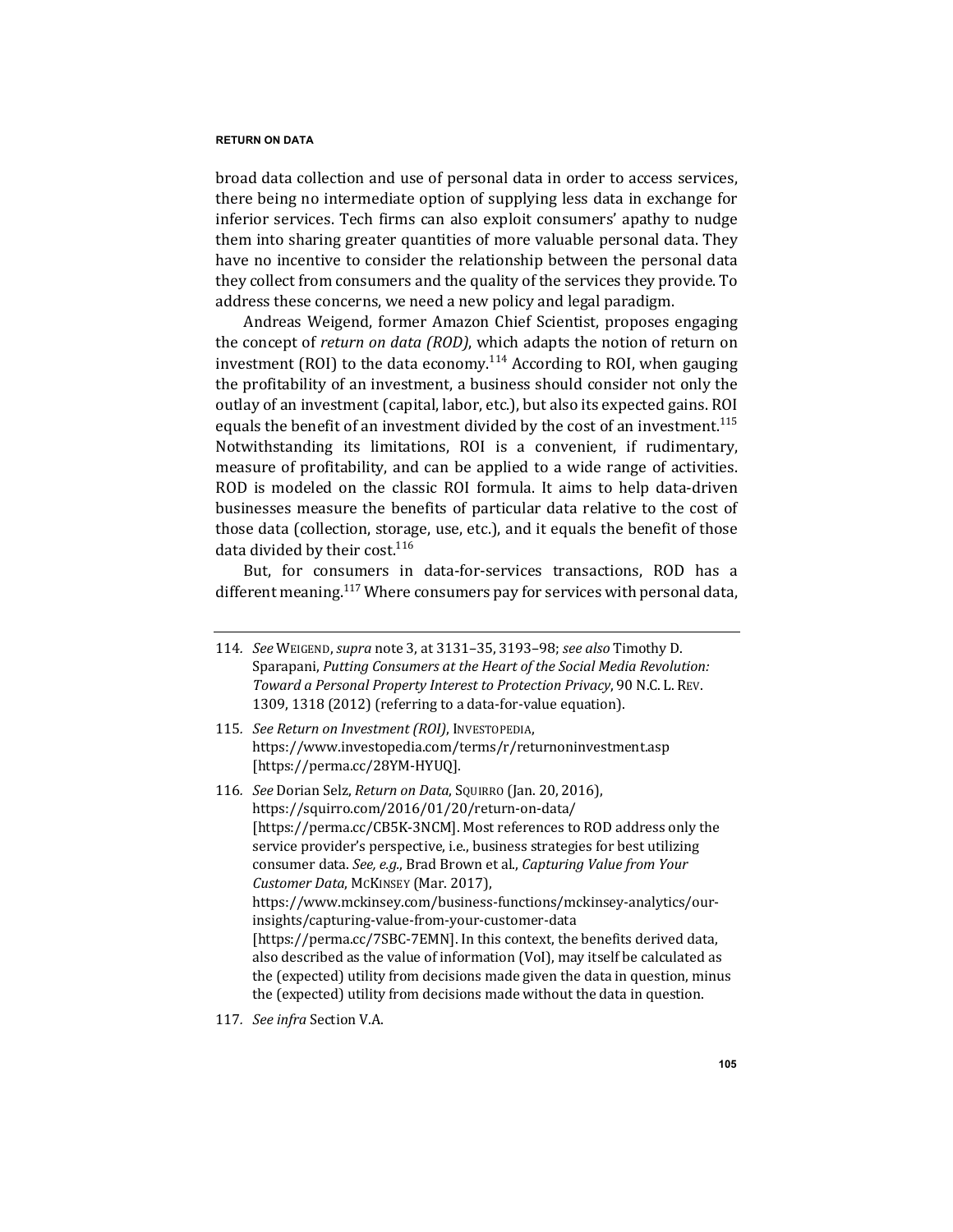the benefit they gain is the utility of the services they receive, and the price is the value of the data they supply. Therefore, this Article proposes that *in* data-for-services transactions, ROD is the relationship between the utility (U) *consumers gain and the data (D) they supply. Expressed as a ratio, ROD* = *U* / *D*. The higher the ROD ratio, the better the deal for the consumer. The lower the ROD ratio, the worse the deal for the consumer. Although it is difficult to calculate, ROD sends a powerful message. Just as businesses can quantify the profitability of data investments they make, individual consumers should be able to evaluate the merits of the data-for-services transactions they enter. $118$ 

The introduction of ROD, whether as part of a legal framework or as a tool voluntarily adopted by tech firms, would enable consumers to better navigate the tradeoffs inherent in data-for-services transactions. ROD evaluations would nudge consumers toward conceiving of their relationships with data-driven companies as transactional. ROD would also make salient the data price individual consumers pay and thereby assist them in overcoming many of the cognitive and behavioral biases that rigidly ingrain the misnomer that services paid for with data are free. Making ROD transparent would reduce the information asymmetry between consumers and tech firms. Consumers would be able to determine whether a given data-for-services deal is in their best interests. In time, consumers might even seek to renegotiate these deals and demand greater ROD.

Before leaping ahead, it is worth noting that ROD is likely to have broad appeal. A Deloitte survey found that respondents across several countries were more willing to share personal data when they received something valuable in exchange.<sup>119</sup> In other words, consumers took interest in the *returns* on the data they supplied. In fact, 79% of respondents were only willing to share personal data if they clearly understood the benefits they were to receive.<sup>120</sup> ROD is also likely to resonate with commentators who have called on tech firms to offer consumers more equitable data-forservices deals.<sup>121</sup>

The key takeaway is that the privacy paradigm is, on its own, inadequate.<sup>122</sup> Although privacy concerns warrant continued technological

<sup>118</sup>*. See* WEIGEND, *supra* note 3, at 3131–39; 3142–46.

<sup>119</sup>*. See* Pingitore et al., *supra* note 37.

<sup>120</sup>*. Id.*

<sup>121.</sup> *See, e.g.,* Nahai & Chamorro-Premuzic, *supra* note 36.

<sup>122.</sup> *See id.* (acknowledging that the right to privacy remains of paramount importance).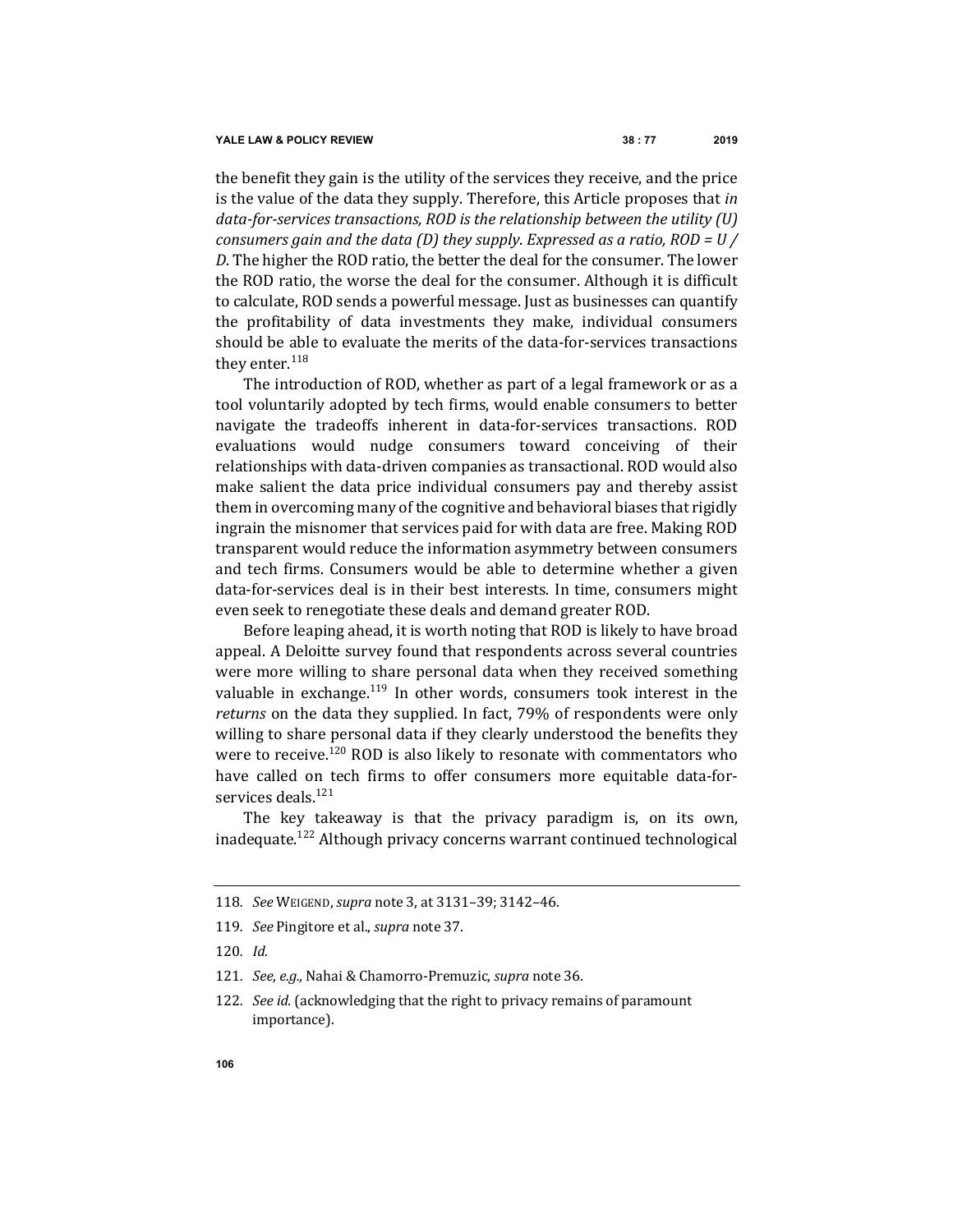innovation and regulation, there are other issues at stake. With few exceptions, the relationship between data price and services in any given transaction remains unknown. Perhaps consumers tend to get good deals. Perhaps they are being shortchanged. Data-for-services transactions, although pervasive, remain under-scrutinized. We therefore need to pivot away from the privacy-only paradigm and develop tools to assess ROD. Only if consumers can actually evaluate each data-for-services deal will they be able to engage in a cost-benefit analysis and make informed decisions on which deals to accept and which to reject.

## III. LEGAL FRAMEWORKS

Most legal frameworks that govern data-for-services transactions are preoccupied with privacy. Privacy policies focus on the personal data consumers supply and how these data are used. They overlook the relationship between these data and the benefits consumers receive. Privacy law in both the United States and the EU aims to protect personal data, not to evaluate the data price consumers pay relative to the utility they receive. With the possible exception of an EU Directive that recognizes that the collection of personal data constitutes a form of payment, none of these legal frameworks examines what consumers receive in exchange for the data they supply.

# *A. Terms of Service and Privacy Policies*

There are generally two documents that govern the relationship between a consumer and a data-driven service provider: the terms of service and privacy policy. Typically, the terms of service contain a variety of conditions, while privacy policies describe the types of personal data collected and how these data are used.<sup>123</sup> As far as ROD is concerned, both documents are problematic. Each document addresses only one aspect of data-for-services transactions: terms of service relate to the services provided while privacy policies relate to the data collected. Terms of service address what consumers *get*. Privacy policies address what consumers

<sup>123.</sup> *See, e.g., Privacy Notice, AMAZON,* https://www.amazon.com/gp/help/customer/display.html/ref=asus\_gen\_n ot?ie=UTF8&nodeId=468496&ld=ASUSGeneralDirect [https://perma.cc/QTG4-7FV3]; FACEBOOK, *supra* note 60; GOOGLE, *supra* note 60; WhatsApp Legal Info, WHATSAPP, https://www.whatsapp.com/legal/ [https://perma.cc/9A59-ZY2C].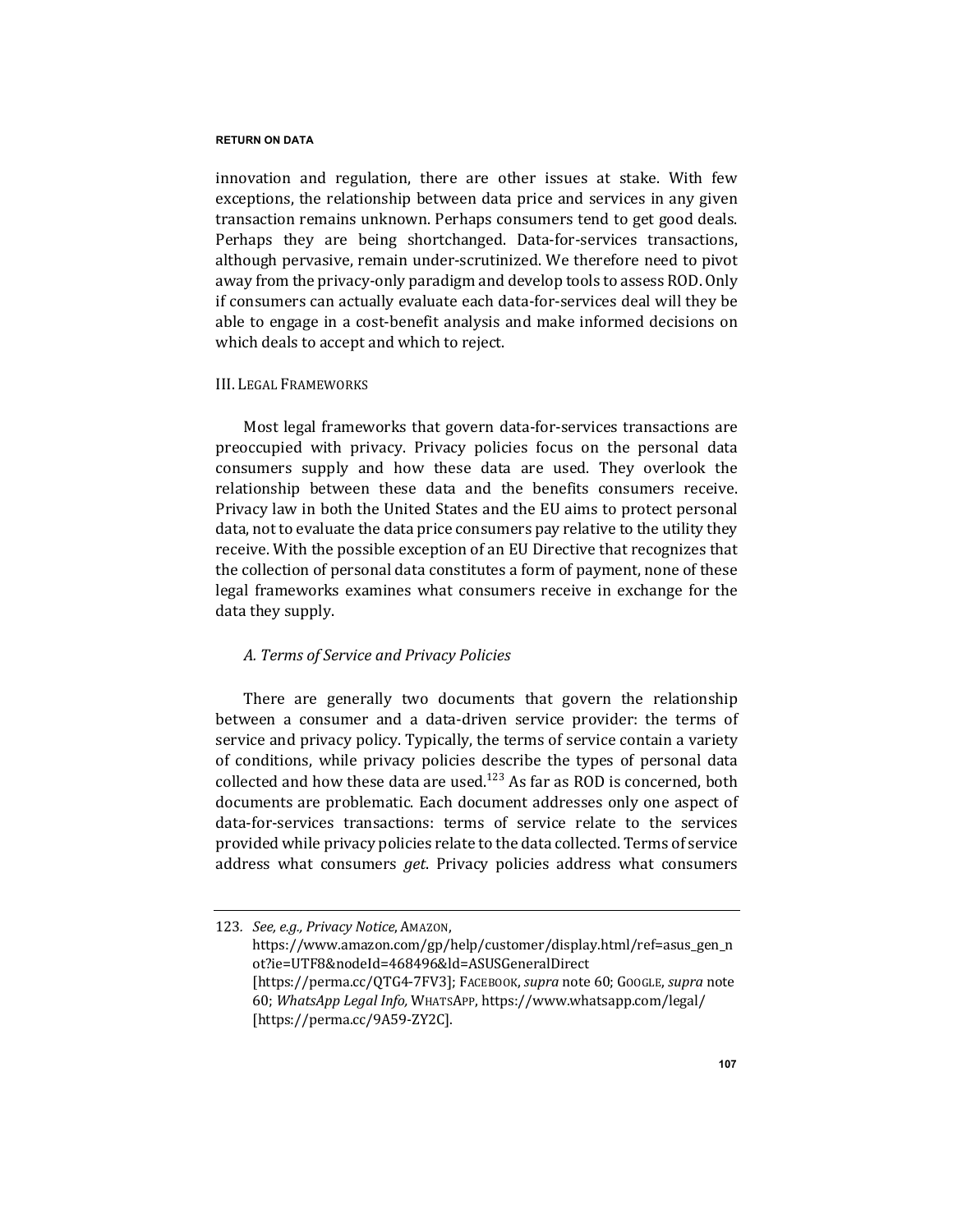*give.*<sup>124</sup> By separating the data price consumers pay from the utility they receive, these documents decouple data price from utility and, in doing so, implicitly deny that a mutual exchange takes place.

In addition, it is well known that consumers have almost no influence over the terms of service and privacy policies that govern the services they use. These documents are "take it or leave it" contracts of adhesion. If, for example, a consumer wishes to install a mobile app, she must consent to the terms. Understandably, the average consumer does not bother reading them.<sup>125</sup> These documents can be long, legalistic, and difficult to understand.<sup>126</sup> As a result, consumers are not generally familiar with the terms on which they transact with service providers.<sup>127</sup>

Nevertheless, consumers increasingly depend on the technologies that data-driven companies provide. Although there exist alternatives to Google Chrome and Google Search that do not involve data collection, such as the Brave browser and DuckDuckGo search engine, these are not necessarily adequate substitutes.<sup>128</sup> We cannot expect consumers to refrain from using

https://www.nytimes.com/interactive/2019/06/12/opinion/facebookgoogle-privacy-policies.html [https://perma.cc/655D-43RY].

- 126. *See* Shmuel I. Becher & Uri Benoliel, *The Duty to Read the Unreadable*, 60 B.C. L. REV. (forthcoming 2019); Joel R. Reidenberg et al., *Disagreeable Privacy* Policies: Mismatches Between Meaning and Users' Understanding, 30 BERKELEY TECH. L.J. 39 (2015); *How Silicon Valley Puts the 'Con' in Consent*, N.Y. TIMES (Feb. 2, 2019), https://www.nytimes.com/2019/02/02/opinion/internetfacebook-google-consent.html [https://perma.cc/ACH8-F2CN].
- 127. *Cf.* WEIGEND, *supra* note 3, at 921–22 (suggesting that most Gmail users *consciously* exchange data for free email).
- 128. The same arguably applies to substituting Apple Maps for Google Maps. See Apple Maps vs. Google Maps: Which Is Better?, THE MANIFEST (Sept. 12, 2018), https://medium.com/@the\_manifest/apple-maps-vs-google-maps-which-isbetter-9ceaf28f9bf0 [https://perma.cc/3L89-CZ3P].

<sup>124.</sup> *See* SCHNEIER, *supra* note 2, at 1 (recognizing that there is no single contract governing the bargain).

<sup>125.</sup> *See, e.g.,* Yannis Bakos et al., *Does Anyone Read the Fine Print? Consumer Attention to Standard-Form Contracts*, 43 J. LEGAL STUD. 1 (2014); Caroline Cakebread, *You're Not Alone, No One Reads Terms of Service Agreements*, Bus. INSIDER (Nov. 15, 2017), https://www.businessinsider.com/deloitte-study-91-percent-agree-terms-of-service-without-reading-2017-11 [https://perma.cc/Q6UD-VSYY] (revealing that over 90% of consumers accept terms of service without reading them); Kevin Litman-Navarro, We *Read 150 Privacy Policies. They Were an Incomprehensible Disaster*, N.Y. TIMES (June 12, 2019),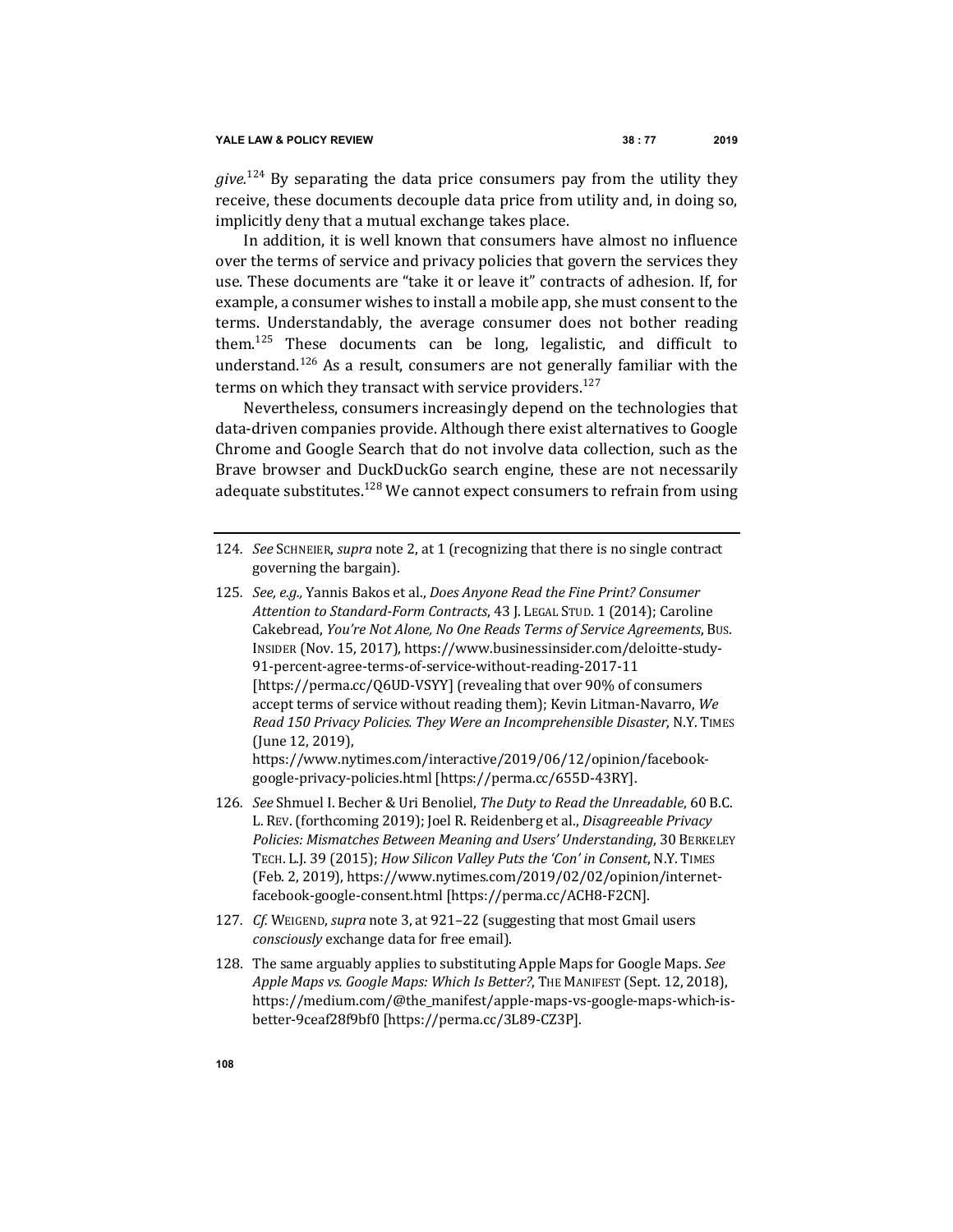technologies provided by Big Tech. "Exiting" Google or Facebook is not generally straightforward (or even possible).<sup>129</sup> Public-interest technologist Bruce Schneier explains that:

It's not reasonable to tell people that if they don't like the data collection, they shouldn't e-mail, shop online, use Facebook, or have a cell phone ....These are the tools of modern life. They're necessary to a career and a social life. Opting out just isn't a viable choice for most of us, most of the time  $\dots$ .  $^{130}$ 

Tech firms control the terms of data-for-services transactions.<sup>131</sup> Consumers cannot realistically negotiate the data price or demand higher ROD. Due to consumers' dependence on these technologies and the information asymmetry between consumers and companies, some commentators have questioned the authenticity of consumers' consent to these transactions.<sup>132</sup> Consent, they suggest, is *presumed* or *engineered*,<sup>133</sup> or perhaps given under duress. Firms equipped with data-driven analytics can nudge consumers into accepting the deals they offer. They can exploit

- 129. *See* Kashmir Hill, *Life Without the Tech Giants*, GIZMODO (Jan. 22, 2019), https://gizmodo.com/life-without-the-tech-giants-1830258056 [https://perma.cc/38GK-CS7P]; Hamza Shaban, *Facebook Literally Can't Be Deleted on Some Phones*, WASH. POST (Jan. 9, 2019), https://www.washingtonpost.com/technology/2019/01/09/facebookliterally-cant-be-deleted-some-phones/ [https://perma.cc/XZE6-FDKS].
- 130. SCHNEIER, *supra* note 2, at 57-59, 60-61.
- 131. *See* Stucke, *supra* note 64, at 289 (explaining that consumers have no viable alternative to consenting); see also Posner & WEYL, supra note 22, at 231 (discussing "technofeudalism"); *Data Workers of the World, Unite: What If People Were Paid for Their Data?,* ECONOMIST (July 7, 2018), https://www.economist.com/the-world-if/2018/07/07/what-if-peoplewere-paid-for-their-data [https://perma.cc/5RBY-L5BK] (discussing "data slavery").
- 132. *See* Omer Tene & Jules Polonetsky, Privacy in the Age of Big Data: A Time for *Big Decisions*, 64 STAN. L. REV. ONLINE 63, 67 (2012). Notably, the GDPR relies heavily on consent. *See, e.g.,* GDPR, *infra* note 136, at rec. 31; see also Scott Berinato, "Stop Thinking About Consent: It Isn't Possible and It Isn't Right", HARV. BUS. REV. (Sept. 24, 2018), https://hbr.org/2018/09/stop-thinkingabout-consent-it-isnt-possible-and-it-isnt-right [https://perma.cc/8XMY-YPHB] (discussing Helen Nissenbaum's objections to the reliance on consent).
- 133. See Nancy Kim, Contract's Adaptation and the Online Bargain, 79 U. CIN. L. REV. 1327, 1330 (2011).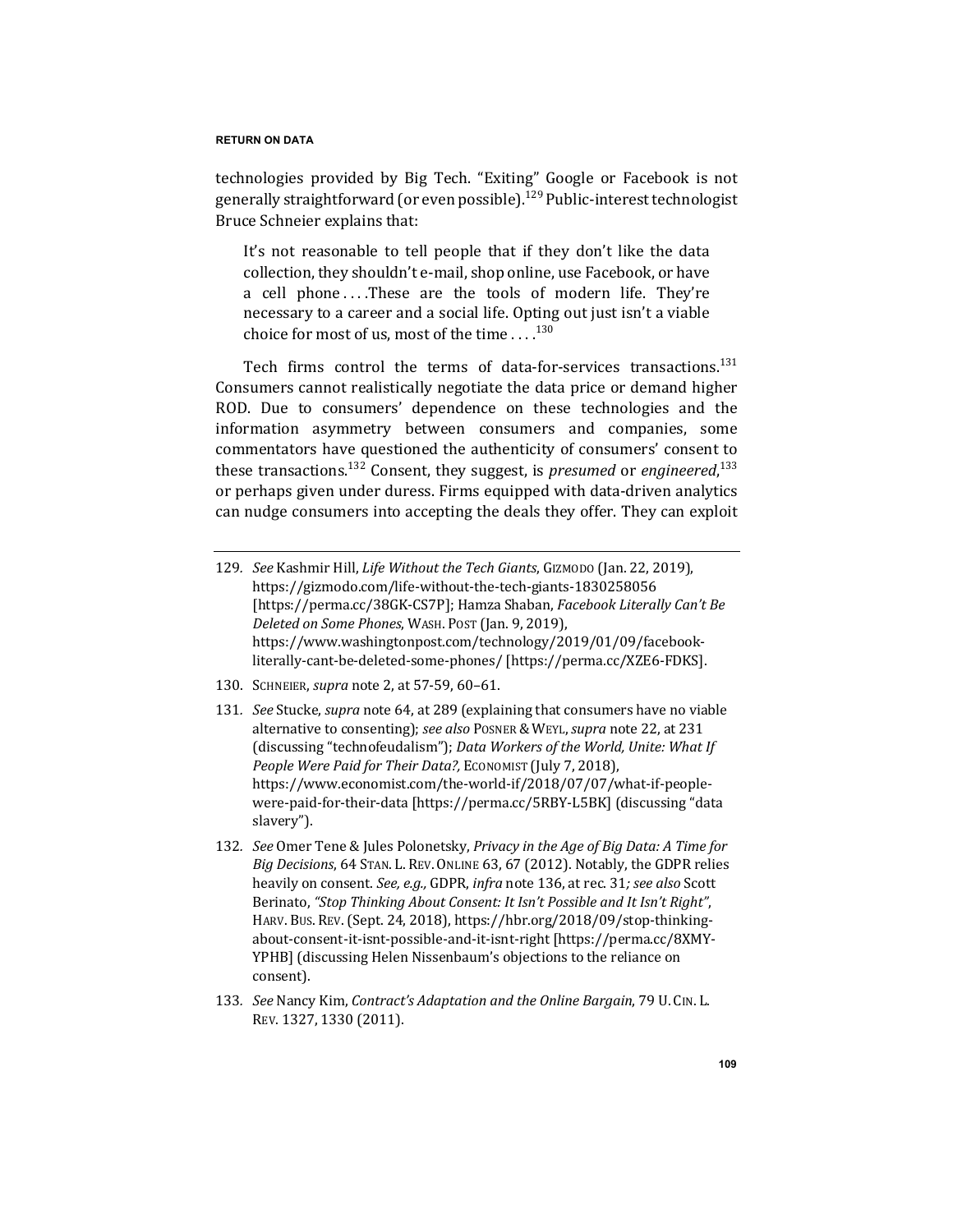individuals' personal traits and biases to manipulate their decisionmaking.<sup>134</sup>

These concerns, however, do not suggest that contract law does not, or cannot, apply to data-for-services transactions. There is no legal rule precluding data from constituting contractual consideration or payment. Contract law may well be the most appropriate legal framework for governing these transactions.<sup>135</sup> Nevertheless, terms of service and privacy policies currently fail to treat data collection as the price consumers pay for services. By obscuring the *quid pro quo* inherent in these deals, terms of service and privacy policies give the false impression that the services provided are genuinely free.

To engage with ROD, terms of service and privacy policies need to be more transparent. They need to openly and expressly communicate that an exchange takes place. If consumers internalize the notion of data-forservices transactions, they may reconsider blindly consenting to every deal offered to them. Consumers may scrutinize and even seek to renegotiate the deals they enter. A refusal to pay exorbitant data prices would, in time, signal to service providers consumers' demand for more favorable deals.

#### *B. Privacy Law*

The preoccupation with privacy and failure to engage with ROD are buttressed by the current data protection regimes. The EU's General Data Protection Regulation (GDPR) treats privacy as a fundamental right and affords individuals various data protections. These include data access rights, data portability, and privacy breach notifications.<sup>136</sup> In the United States, there is no equivalent regime that comprehensively regulates the collection and use of data by private entities or treats data privacy vis-à-vis

<sup>134.</sup> *See, e.g.,* Ryan Calo, *Digital Market Manipulation*, 82 GEO. WASH. L. REV. 995, 1003 (2014).

<sup>135.</sup> Although, due to the doctrine of privity, privacy policies and terms of service are unlikely to bind third parties— i.e., parties other than the consumer and service provider.

<sup>136</sup>*. See* EU General Data Protection Regulation (GDPR): Regulation (EU) 2016/679 of the European Parliament and of the Council of 27 April 2016 on the protection of natural persons with regard to the processing of personal data and on the free movement of such data, and repealing Directive 95/46/EC (General Data Protection Regulation), OJ 2016 L 119/1; see also Charter of Fundamental Rights of the European Union art. 8 2010 O.J. C 83/02.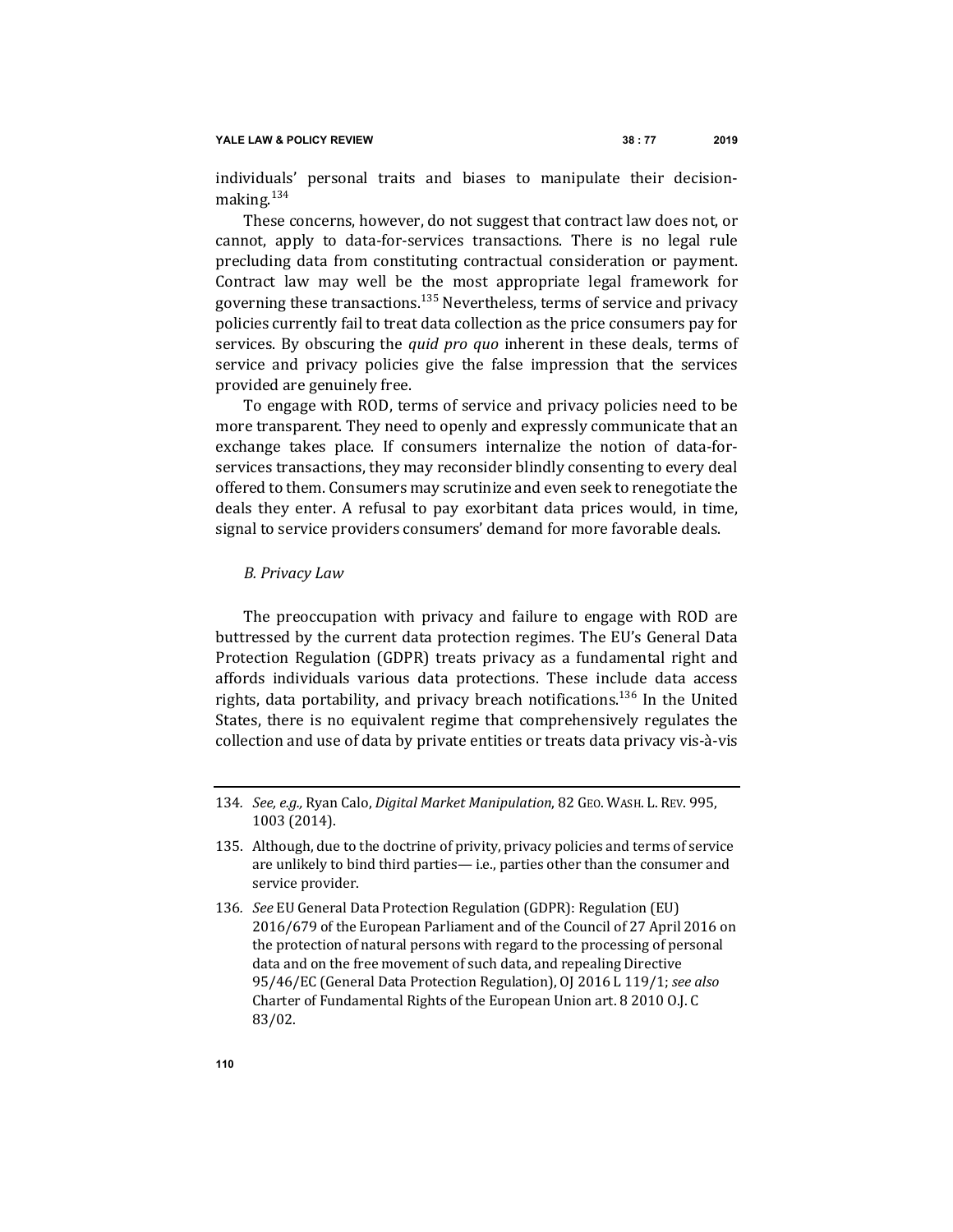non-governmental actors as a fundamental right.<sup>137</sup> Instead, there is a patchwork of judge-made law, $^{138}$  sector-specific legislation, $^{139}$  contractual arrangements, and industry practices.<sup>140</sup> However, California's Consumer Privacy Act (CCPA) signals a shift toward the EU's approach and, beginning in 2020, will grant Californians the right to prohibit the sharing and sale of personal data to third parties.<sup>141</sup>

Despite their differences, both the U.S. and EU data protection regimes embrace the privacy paradigm. They center on data protection, not ROD. Although the principles they enshrine and the methods they endorse differ greatly, privacy law on both sides of the Atlantic treats transactions involving personal data as a privacy issue.<sup>142</sup> Like privacy policies, privacy law currently addresses only one aspect of data-for-services transactions the collection and use of personal data.<sup>143</sup> It does not examine what consumers receive in exchange for the data they supply.

The following legal frameworks and proposals confirm that the overarching concern of privacy law is data protection. The GDPR and the proposed EU ePrivacy Regulation, as their titles suggest, aim primarily to protect personal data.<sup>144</sup> The FTC's Fair Information Practices (FIPs) are an industry data protection regime. $145$  Legal textbooks relating to personal

138. See RESTATEMENT (SECOND) OF TORTS §§ 652A-E.

- 140*. See, e.g.*, SOLOVE &SCHWARTZ, *supra* note 112, at 785.
- 141. *See* CAL. CIV. CODE § 1798 (as amended by Consumer Privacy Act (A.B. 375)).
- 142. *See generally* Paul M. Schwartz, *The EU-U.S. Privacy Collision: A Turn to Institutions and Procedures,* 126 HARV. L. REV. 1966 (2013); Paul M. Schwartz & Daniel J. Solove, *Reconciling Personal Information in the United States and European Union, 102 CAL. L. REV. 877, 878-81 (2014).*
- 143. This of course is a valuable and necessary function, given the importance of the right to privacy. However, it alone is not sufficient.
- 144. *See* GDPR, *supra* note 136, at rec. 6.
- 145. See CHRIS HOOFNAGLE, FEDERAL TRADE COMMISSION PRIVACY LAW AND POLICY 216-35 (2016); SOLOVE &SCHWARTZ,*supra* note 112, at 975.

<sup>137.</sup> But there are constitutional protections against data collection carried out by government actors. See, e.g., Carpenter v. United States, 138 S. Ct. 2206 (2018); DAVID GRAY, THE FOURTH AMENDMENT IN AN AGE OF SURVEILLANCE (2017). However, it is private actors that carry out the majority of data collection. *See* SCHNEIER, *supra* note 2, at 47.

<sup>139.</sup> *See, e.g.*, Health Insurance Portability and Accountability Act of 1996, 42 U.S.C. § 1320d-6 (2012).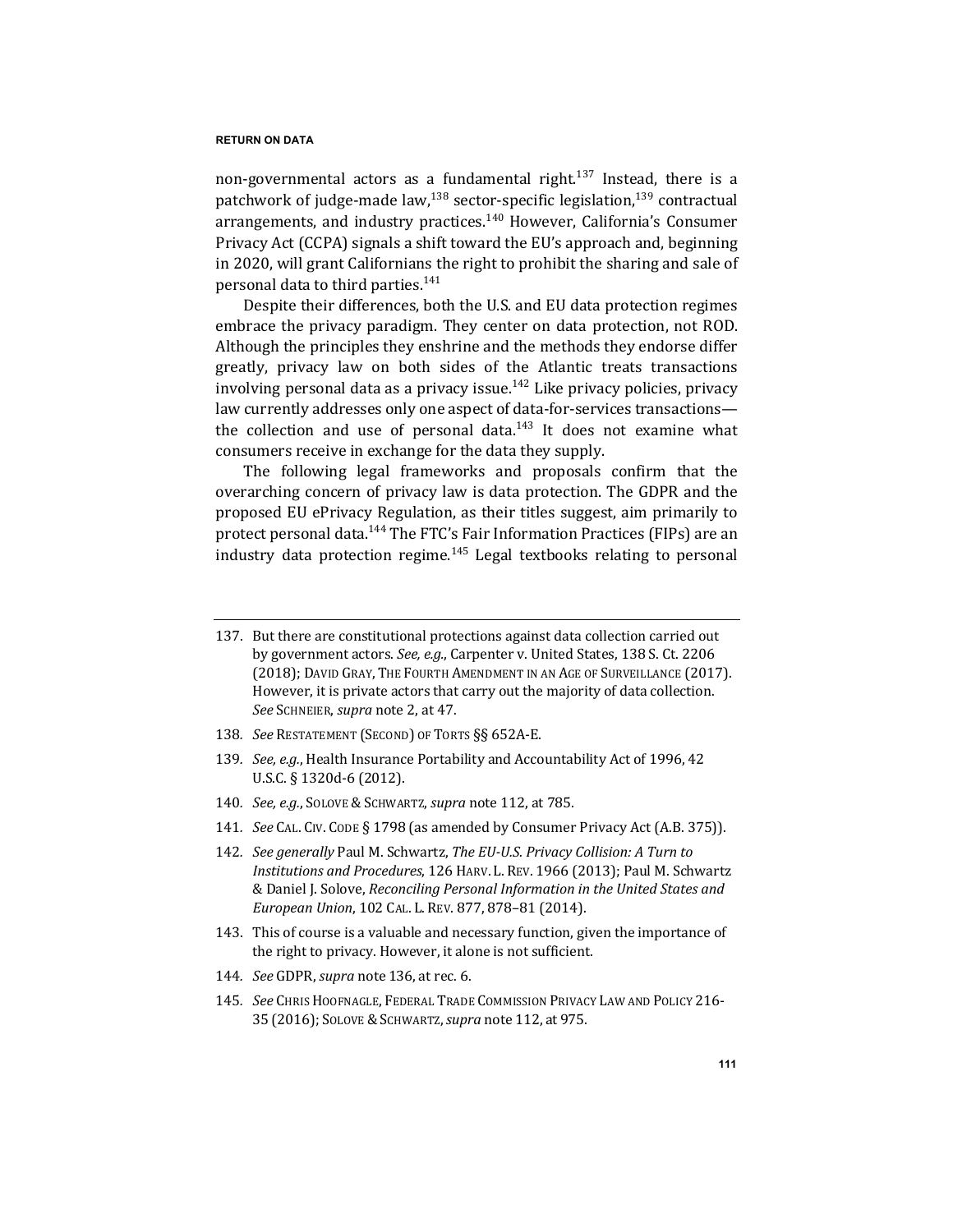data are privacy-oriented.<sup>146</sup> The debate on establishing property rights in personal data centers around privacy concerns.<sup>147</sup> Recent proposals also revolve around data protection: introducing a Bill of Data Rights to protect individuals' privacy,  $148$  treating data collectors as information fiduciaries obligated to safeguard personal data, $149$  and mandating the integration of data protection into product design.<sup>150</sup> None contemplates the ROD of consumers or other data subjects.

By addressing only one aspect of data-for-services deals, these legal regimes fail to scrutinize—and even obscure—the *mutual* exchange that underpins data-for-services transactions. The GDPR, for example, does not clarify the role of data collection as payment.<sup>151</sup> Although the GDPR bolsters transparency around the processing of personal data, it does not require companies to disclose whether personal data constitute the price payable

- 147. *See, e.g.*, Paul M. Schwartz, Property, Privacy, and Personal Data, 117 HARV. L. REV. 2055, 2093, 2095-2116 (2004); see also Victor, supra note 19, at 518-19 (explaining that several legal scholars do not propose free markets in personal data, but highly regulated property regimes specifically designed to protect personal data).
- 148. See, e.g., Russell Brandom, DuckDuckGo Wrote a Bill to Stop Advertisers from *Tracking You Online*, VERGE (May 1, 2019), https://www.theverge.com/2019/5/1/18525140/do-not-trackduckduckgo-ad-tracking [https://perma.cc/5MA7-3C9D]; Martin Tisné, It's Time for a Bill of Data Rights, MIT TECH. REV. (Dec. 14, 2018), https://www.technologyreview.com/s/612588/its-time-for-a-bill-of-datarights/ [https://perma.cc/P3XL-9RS5]; will.i.am, We Need to Own Our Data as a Human Right—and Be Compensated for It, ECONOMIST (Jan. 21, 2019), https://www.economist.com/open-future/2019/01/21/we-need-to-ownour-data-as-a-human-right-and-be-compensated-for-it [https://perma.cc/R5AX-H4RW]; see also Data Care Act of 2018, S. 3744, 115th Cong. (2018) (introduced by Senator Brian Schatz); Consumer Data Protection Act, S.I.L. 18B29, 115th Cong. (2018) (introduced by Senator Ron Wyden).
- 149*. See* Jack M. Balkin, *Information Fiduciaries and the First Amendment*, 49 U.C. DAVIS L. REV. 1183 (2016); Lina M. Khan & David Pozen, *A Skeptical View of Information Fiduciaries*, 133 HARV. L. REV. (forthcoming 2019).
- 150. *See* R. JASON CRONK, STRATEGIC PRIVACY BY DESIGN (2018); WOODROW HARTZOG, PRIVACY'S BLUEPRINT: THE BATTLE TO CONTROL THE DESIGN OF NEW TECHNOLOGIES (2018).
- 151. *See* GDPR, *supra* note 136, at recs. 39, 60, 71; arts. 5(1)(a), 12.

<sup>146.</sup> SOLOVE & SCHWARTZ, supra note 112.; see also MARC ROTENBERG & ANITA L. ALLEN, PRIVACY LAW AND SOCIETY (2016).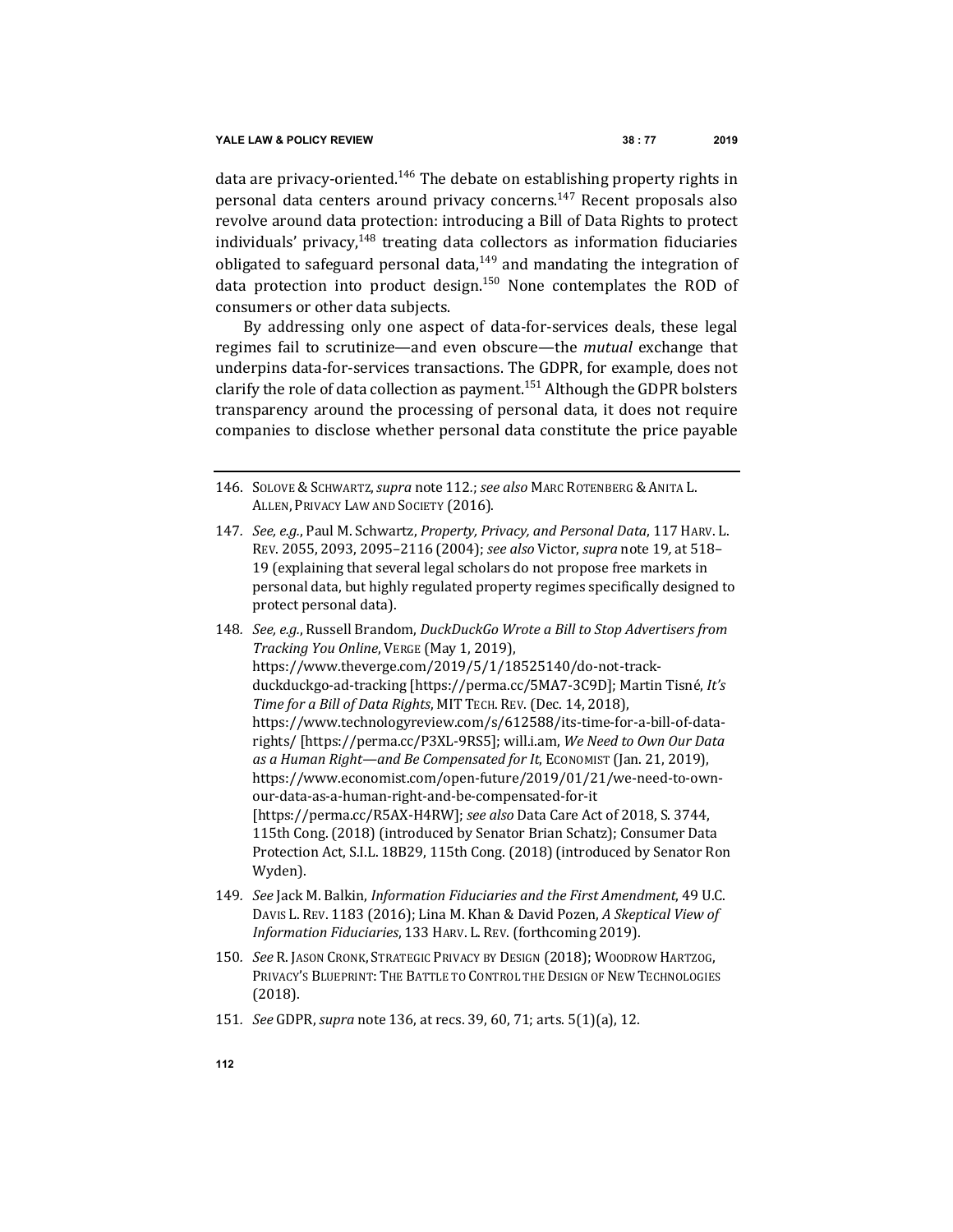for services.<sup>152</sup> Privacy law thus fails to holistically address the bargains consumers routinely make. By overlooking what consumers receive in return for the data they supply, privacy law maintains a very narrow focus.

# *C. Data as "Counter-Performance"*

The GDPR is not the only pioneering EU legal development in the field of personal data. The EU Directive for consumer protection in contracts for the supply of digital content signals a potential shift toward the ROD  $\alpha$  paradigm.<sup>153</sup> Rather than merely enhance data protection, as the GDPR does, the Directive confronts the reality of consumers paying for services with personal data. The original proposed version of the Directive, however, did so more explicitly than the version ultimately adopted by the European Parliament, and sought to expressly regulate data-for-services transactions. Article  $3(1)$  of the Proposed Directive stated that:

This Directive shall apply to any contract where the supplier supplies digital content to the consumer or undertakes to do so and, in exchange, a price is to be paid or the consumer *actively provides* counter-performance other than money in the form of personal data *or any other data.*<sup>154</sup>

The Proposed Directive aimed to treat personal data as the "counterperformance" provided in exchange for services. In common law terminology, personal data would constitute contractual consideration. By way of explanation, Recital 13 of the Proposed Directive provided that:

In the digital economy, information about individuals is often and increasingly seen by market participants as having a value comparable to money. *Digital content is often supplied not in* 

154. *Id.* at 24-25 (emphasis added); see also *id.* at 26, 31 (concerning arts. 6(2),  $15(2)(b)$ , and  $16(4)(a)$  respectively).

<sup>152.</sup> *Id.* at art. 13 (listing the information which data controllers must provide to data subjects).

<sup>153.</sup> See Commission Proposal for a Directive of the European Parliament and of the *Council on Certain Aspects Concerning Contracts for the Supply of Digital* Content, COM (2015) 634 final (Dec. 9, 2015) [hereinafter *Proposed Directive*], https://eur-lex.europa.eu/legalcontent/EN/TXT/PDF/?uri=CELEX:52015PC0634&from=en [https://perma.cc/WU7Q-6VK7] (indicating the current status and legislative progress of the Directive).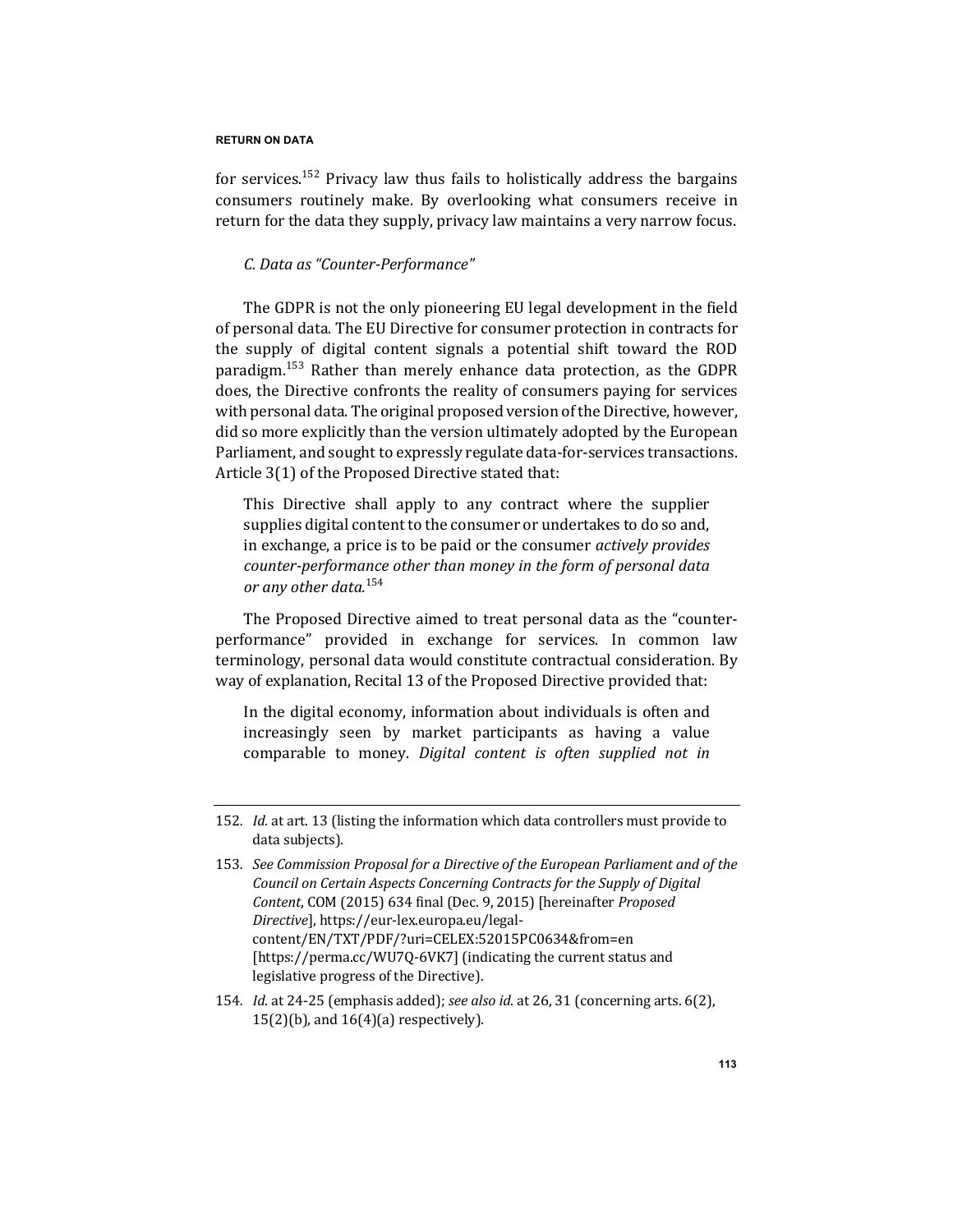exchange for a price but against counter-performance other than *money i.e. by giving access to personal data or other data*. 155

The language of the Proposed Directive speaks for itself.<sup>156</sup> It recognizes that consumers pay for certain services with personal data. The Proposed Directive enjoyed broad support from EU institutions,<sup>157</sup> legal scholars,<sup>158</sup> consumer groups,<sup>159</sup> and some industry groups.<sup>160</sup> Supporters of the Proposed Directive applauded it for treating data as "counter-performance" and, thereby, extending consumer protections to data-for-services

- 157. See, e.g., Report on the Proposal for a Directive of the European Parliament and of the Council on Certain Aspects Concerning Contracts for the Supply of *Digital Content*, at 90 (Nov. 21, 2017), http://www.europarl.europa.eu/sides/getDoc.do?pubRef=- %2F%2FEP%2F%2FTEXT%2BREPORT%2BA8-2017- 0375%2B0%2BDOC%2BXML%2BV0%2F%2FEN&language=EN [https://perma.cc/VX68-J6HJ].
- 158. *See, e.g.,* Gerald Spindler, *Contracts for the Supply of Digital Content—Scope of Application and Basic Approach*, 12 EUR. REV. CONT. L. 183, 191-92 (2016); Hugh Beale, *Scope of Application and General Approach of the New Rules for Contracts in the Digital Environment* (Policy Department C: Citizens' Rights and Constitutional Affairs) at 12-13 (2016), http://www.europarl.europa.eu/cmsdata/98770/Beale.pdf [https://perma.cc/57Q6-W8PB].
- 159. See, e.g., Commission Staff Working Document: Impact Assessment, at 62, 122-23, COM (2015) 274 final (Dec. 17, 2015), https://eur-lex.europa.eu/legalcontent/EN/TXT/?uri=SWD%3A2015%3A274%3AREV1 [https://perma.cc/57Q6-W8PB].
- 160. *See, e.g., id.* at 63.

<sup>155.</sup> *Id.* at 16 (emphasis added).

<sup>156.</sup> By comparison, the endorsement of the notion of data constituting counterperformance that features in the version of the Directive adopted by the European Parliament is far more subtle. See Directive 2019/770, of the European Parliament and of the Council of 20 May 2019 on Certain Aspects Concerning Contracts for the Supply of Digital Content and Digital Services, 2019 O.J. (L 136) 1 https://eur-lex.europa.eu/legalcontent/EN/TXT/PDF/?uri=CELEX:32019L0770&from=en [https://perma.cc/UE6H-3SKN]. Article 2(7) states that "'price' means money or a digital representation of value that is due in exchange for the supply of digital content or a digital service." *Id.* at 17. Assuming data amount to a "digital representation of value," the Directive implies that data can comprise the price that consumers pay.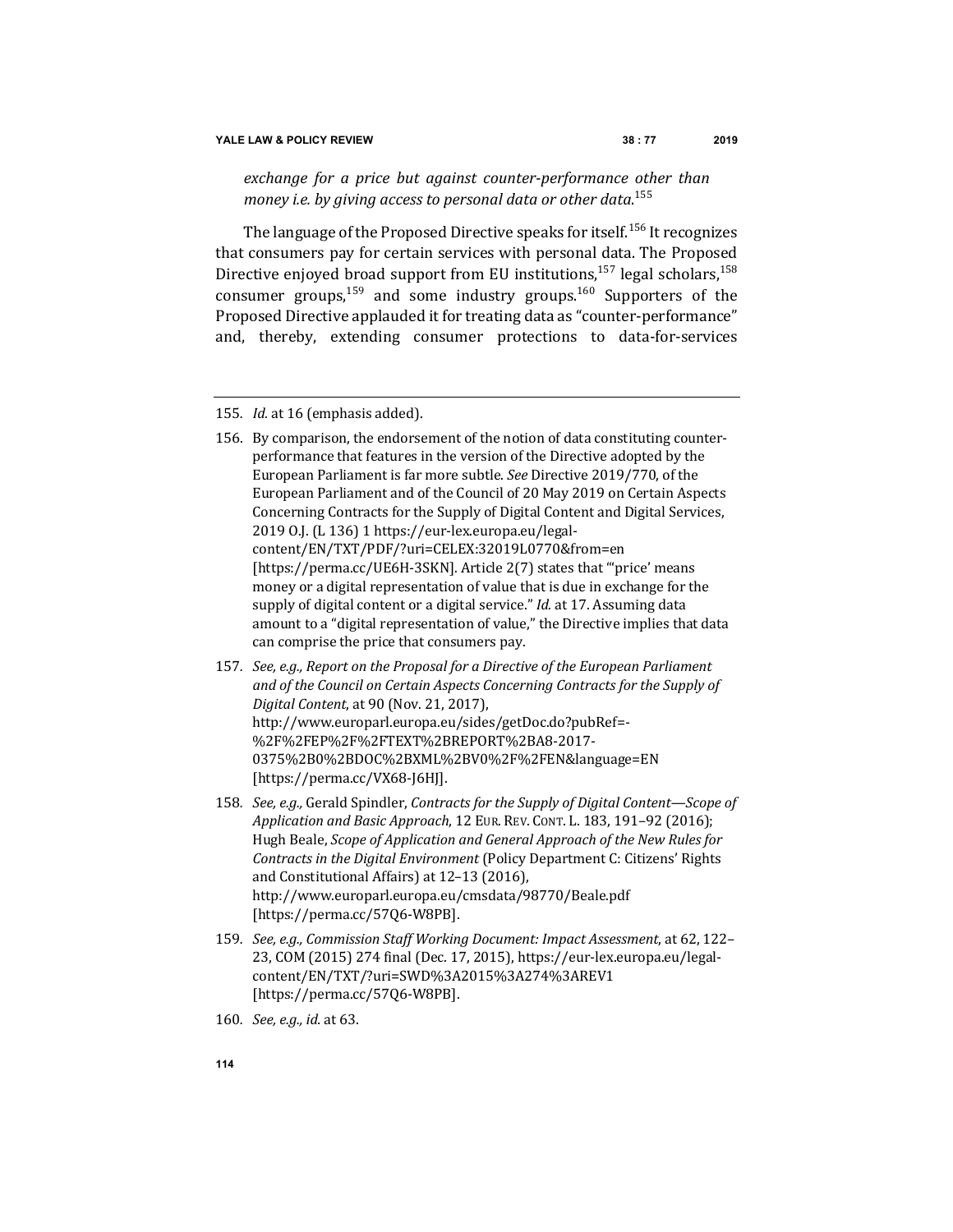transactions.<sup>161</sup> The Directive, even in its final form, is groundbreaking. Unlike other legal frameworks, it acknowledges the existence of, and directly tackles, data-for-services transactions.

However, the Directive, following its original proposal, has also been criticized. Several industry groups suggested that, if enacted, it would overregulate and hamper the data economy.<sup>162</sup> Others suggested that it would inhibit contractual freedom and undermine the kind of transactions that foster technological innovation.<sup>163</sup> The European Data Protection Supervisor, an independent EU institution, while supporting the Directive's expansion of consumer protections, contended that personal data must not be treated as a price or payment for services. Commodifying personal data, it reasoned, would infringe fundamental rights, such as privacy, and reduce them to commercial interests.<sup>164</sup> But this criticism is anachronistic. It ignores the reality that consumers routinely exchange personal data for services. Personal data are *already*, among other things, a commodity.

Another criticism related to Article  $3(4)$  of the Proposed Directive, which provided that the Proposed Directive would not apply to personal data that are "*strictly necessary* for the performance of the contract."<sup>165</sup> The problem here is that it is not always clear which data are "necessary" for a

- 162. See, e.g., Business Europe, Position Paper on the Harmonisation of Contract *Rules for Digital Content and Tangible Goods* 5 (Sept. 3, 2015), https://www.businesseurope.eu/publications/harmonisation-contractrules-digital-content-and-tangible-goods [https://perma.cc/XKW4-ZZLS].
- 163. *See* AMERICAN CHAMBER OF COMMERCE TO THE EUROPEAN UNION, *Joint Industry Declaration on the Digital Content Directive* 2 (May 24, 2016), http://www.amchameu.eu/media-centre/press-releases/joint-industrydeclaration-digital-content-directive [https://perma.cc/G7DC-JXN5].
- 164. *See* EDPS, *supra* note 45, at 7 (likening markets in personal data to human organ trafficking). See generally MICHAEL J. SANDEL, WHAT MONEY CAN'T BUY: THE MORAL LIMITS OF MARKETS (2012) (advocating certain limits on commodification); *cf.* JASON BRENNAN & PETER JAWORSKI, MARKETS WITHOUT LIMITS: MORAL VIRTUES AND COMMERCIAL INTERESTS 10 (2016) (criticizing anticommodification theorists). *Compare* Sandel with Alvin Roth, *Repugnance* as *a Constraint on Markets*, 21 J. ECON. PERSPECT. 37 (2007); ALVIN E. ROTH, WHO GETS WHAT—AND WHY: THE NEW ECONOMICS OF MATCHMAKING AND MARKET DESIGN 195 (2016) (questioning the moral opprobrium ascribed to "repugnant" transactions).
- 165. Proposed Directive, supra note 153, at 14 (emphasis added).

<sup>161.</sup> See Helberger et al., *supra* note 75, at 1445.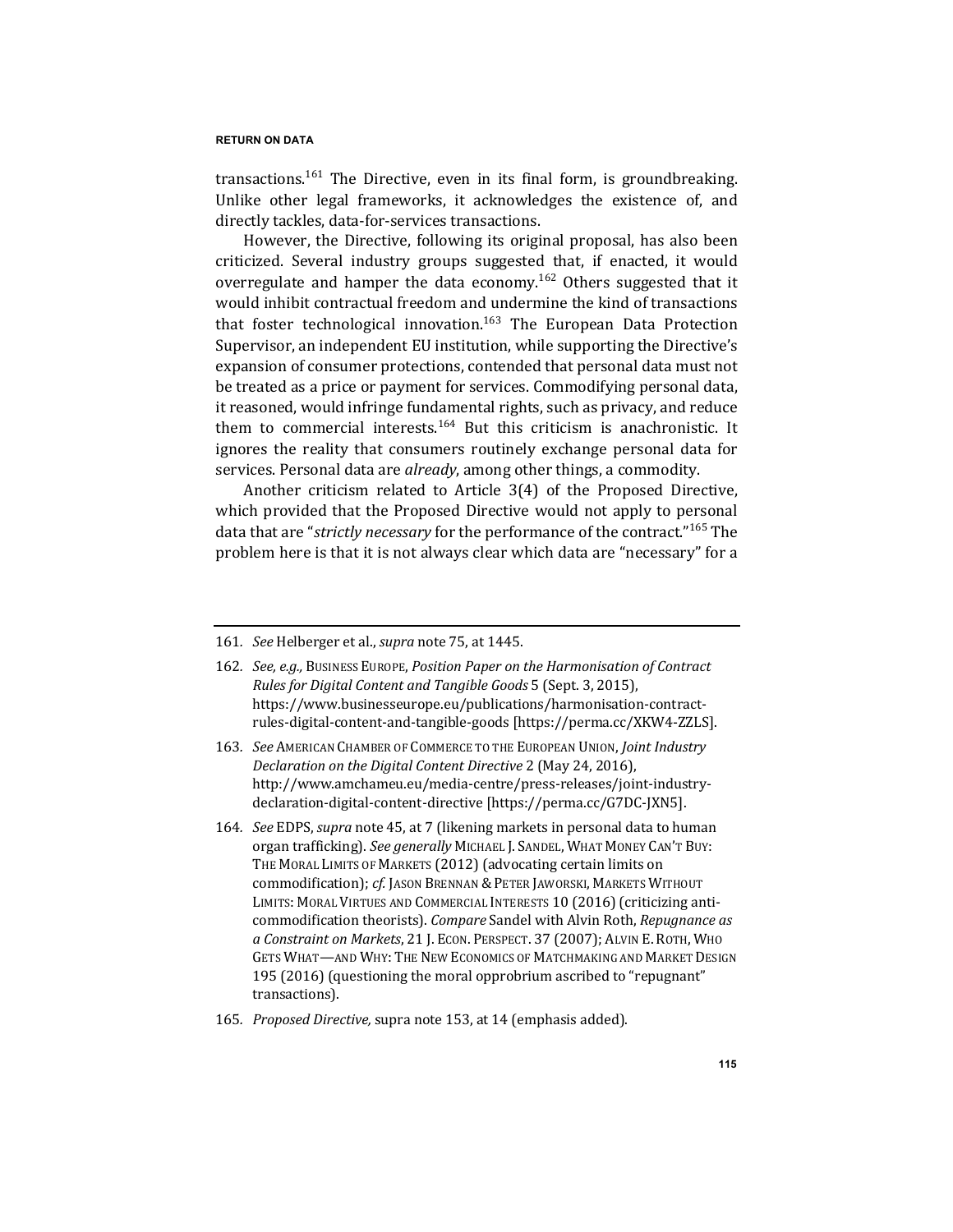particular service to function.<sup>166</sup> For instance, while a mobile payments app might not require location data, those data may significantly enhance the app's security. More fundamentally, even if it were clear which data are necessary for a particular service to function, the data supplied (both those that are necessary and those that are not) still constitute the price paid for the services. The mere fact that location data are deemed necessary for the service should not exempt them from the Directive.<sup>167</sup>

Furthermore, the Proposed Directive has been criticized for distinguishing between consumers who pay for services with money and consumers who pay with personal data,<sup>168</sup> as has the CCPA.<sup>169</sup> Notwithstanding studies that suggest that the form of payment—monetary or non-monetary-does not impact the level of legal protection that consumers expect, $170$  the Proposed Directive afforded consumers who pay with money greater legal protection.<sup>171</sup> By discriminating against consumers who pay for services with personal data, the Proposed Directive

- 168*. Id.* at 17–18*.*
- 169*. See* CAL. CIV. CODE § 1798.125(a)(2) (as amended by Consumer Privacy Act  $(A.B. 375))$  ("Nothing ... prohibits a business from charging a consumer a different price or rate, or from providing a different level or quality of goods or services to the consumer, if that difference is reasonably related to the value provided to the consumer by the consumer's data."); *see also id.* § 1798.125(b)(1) ("A business may also offer a different price, rate, level, or quality of goods or services to the consumer if that price or difference is directly related to the value provided to the consumer by the consumer's data.").
- 170*. See* Madalena Narciso, *Consumer Expectations in Digital Content Contracts – An Empirical Study* 19–21 (Tilburg Priv. Law, Working Paper No. 01/2017, 2017), https://papers.ssrn.com/sol3/Papers.cfm?abstract\_id=2954491 [https://perma.cc/HHT9-S3J2].
- 171. *See Proposed Directive*, supra note 153, at 29-30 (concerning art. 13(2)); id. at 21 (concerning rec. 42 and its discussion of termination rights).

<sup>166.</sup> Madalena Narciso, 'Gratuitous' Digital Content Contracts, J. EUR. CONSUMER & MARKET L., 198, 205 (2017). See *infra* note 287 (regarding data efficiency).

<sup>167.</sup> See Vanessa Mak, The New Proposal for Harmonised Rules on Certain Aspects *Concerning Contracts for the Supply of Digital Content* (Policy Dept C: Citizens' Rights and Constitutional Affairs) at 9 (2016), http://www.europarl.europa.eu/cmsdata/98771/Mak.pdf [https://perma.cc/9RRH-N733].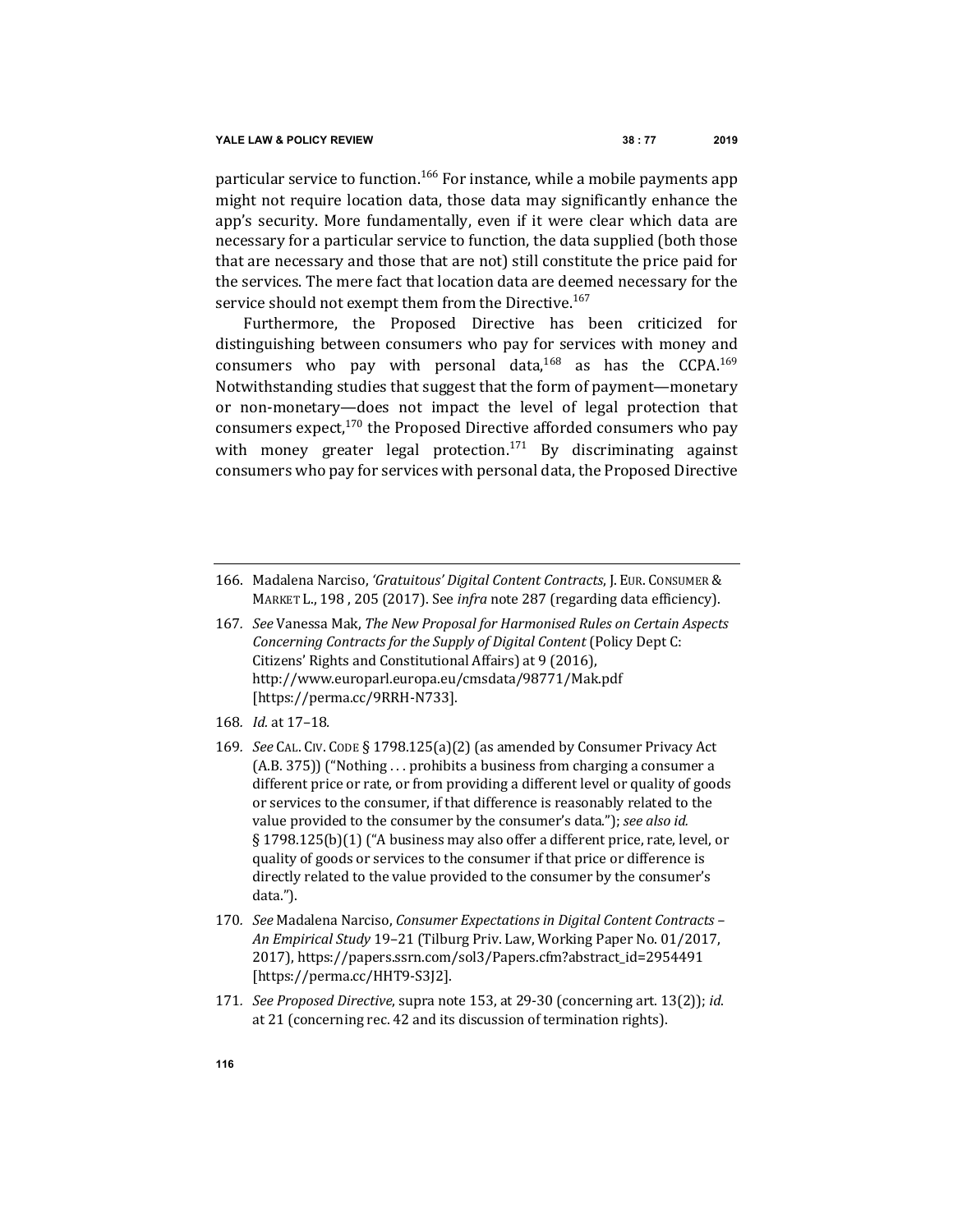would have undercut its goal of treating all consumers equally, irrespective of how they pay. $172$ 

The Directive has spawned vigorous debate and is therefore a welcome development. By regulating data-for-services deals, the Directive recognizes the reality of these transactions. While other legal frameworks, such as privacy policies and privacy law, are preoccupied with privacy, the Directive engages with the underlying exchange between consumers and companies. However, despite its recognition of personal data as a form of payment, the Directive fails in one key respect: it does not actually assist in making data-for-services transactions more transparent. It does not institute ROD assessments or enable consumers to better navigate the tradeoffs inherent in these transactions.

# IV. DATA PLATFORMS

Like most of the legal frameworks discussed so far, many data platforms perpetuate the privacy paradigm. Some platforms enable consumers to pay a monetary premium to avoid or minimize personal data collection. Others offer monetary discounts to consumers willing to share additional personal data. Meanwhile, platforms that monitor and manage the collection and use of personal data—privacy tech—aim to protect personal data. Yet, some platforms have begun to challenge the privacy paradigm. Data exchanges and data investment platforms give consumers the opportunity to sell personal data for cash or in-kind benefits. By offering consumers assets of concrete value in exchange for personal data, they implicitly embrace the notion of ROD. But they too are imperfect. These platforms only offer consumers the opportunity to enter *new* deals—that is, to strike fresh bargains. These platforms do not engage with the many data-for-services transactions that consumers *already* enter with Facebook, Google, etc. The ROD of *these* transactions remains unknown.

# *A. Privacy Tech*

Privacy monitors and personal information management systems (PIMs) are perhaps the most common privacy tech tools.<sup>173</sup> Privacy

<sup>172</sup>*. See* Spindler, *supra* note 158, at 198–99.

<sup>173.</sup> See VRM Development Work: Personal Information Management Systems, PROJECT VRM,

https://cyber.harvard.edu/projectvrm/VRM\_Development\_Work#Personal\_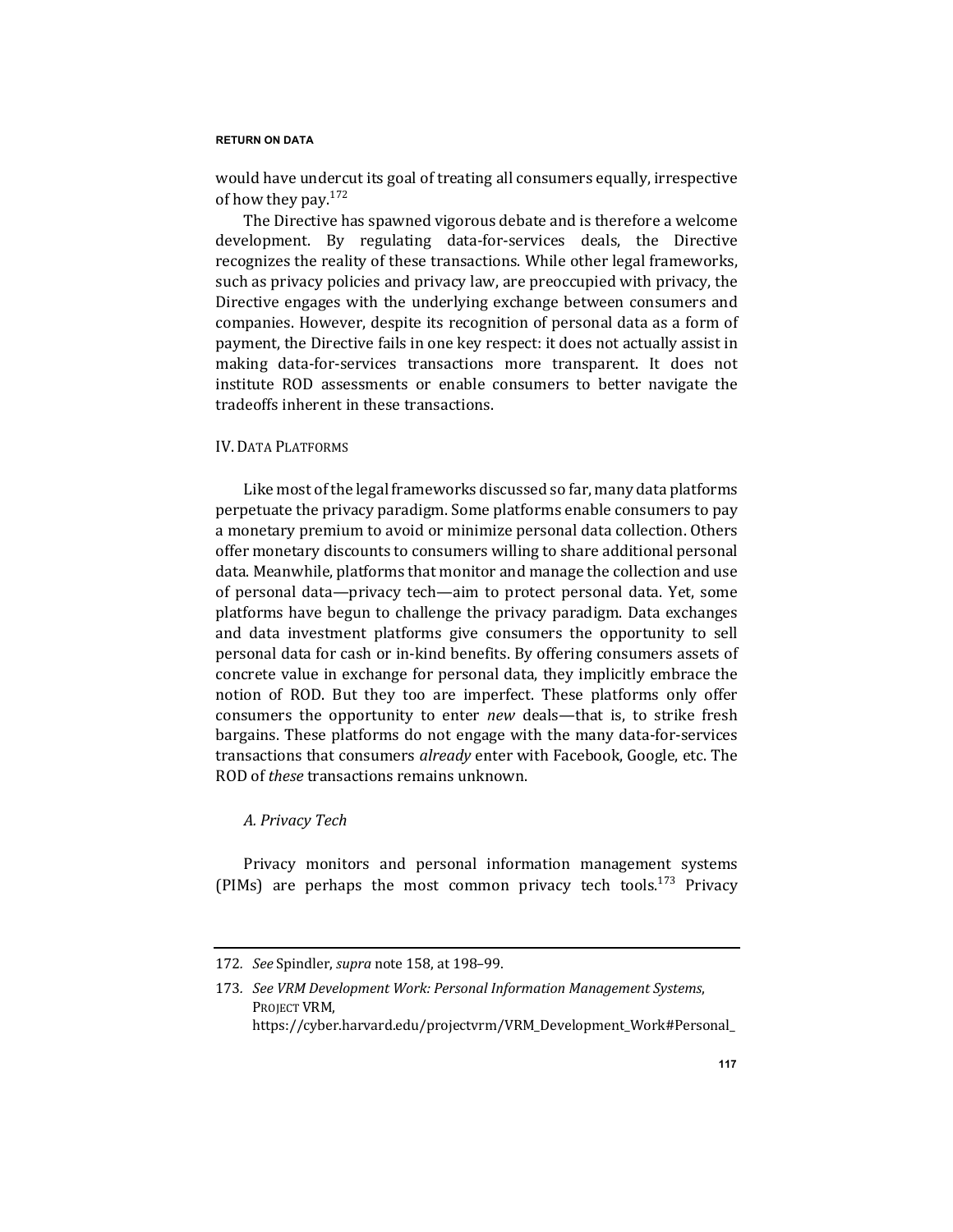monitors, sometimes called privacy dashboards, aim to display to users how personal data relating to them are collected and used. For example, Lumen Privacy Monitor, an Android app, monitors the type, volume, and (apparent) purpose of data collection carried out by mobile apps.<sup>174</sup> Tools like this helpfully reveal to consumers how the personal data they generate are collected and used.

Although privacy monitors have not proved especially popular, their potential use cases are likely to expand, particularly as the IoT grows. However, from the perspective of ROD, privacy monitors are lacking. They only gauge data collection. They do not assess what consumers receive in exchange for the data they supply. As a result, privacy monitors cannot evaluate the merits of data-for-services transactions, let alone indicate where greater ROD may be available.

PIMs provide greater functionality than privacy monitors as they enable consumers to exercise control over the personal data they generate.<sup>175</sup> For example, MyPermissions Privacy Cleaner enables consumers to control the data collection permissions of mobile apps.<sup>176</sup> Other PIMs function as gatekeepers between consumers and third parties seeking access to personal data.<sup>177</sup> Like privacy monitors, PIMs seek to empower consumers and enable them to take responsibility for data protection.<sup>178</sup>

Information\_Management\_Systems\_.28PIMS.29 [https://perma.cc/R3QG-GDX6].

- 174. *See Lumen Privacy Monitor*, GOOGLE PLAY, https://play.google.com/store/apps/details?id=edu.berkeley.icsi.haystack [https://perma.cc/UEA5-BJFL].
- 175. *See, e.g.,* Christoph Busch, *Implementing Personalized Law: Personalized Disclosures in Consumer Law and Data Privacy Law*, 86 U. CHI. L. REV. 309, 322-324 (2019); The Personalized Privacy Assistant Project, PRIVACYASSISTANT.ORG, https://www.privacyassistant.org/ [https://perma.cc/QN44-N4JJ].
- 176*. See* MYPERMISSIONS PRIVACY CLEANER, https://mypermissions.com/ [https://perma.cc/MTE4-YKWS]. Other privacy monitors, such as Ghostery and Privacy Badger, also function as PIMs by blocking trackers automatically or at a user's request.
- 177*. See, e.g.,* DIGI.ME, https://digi.me/ [https://perma.cc/4ANE-75ZP].
- 178. *See generally Anita L. Allen, An Ethical Duty to Protect One's Own Information Privacy?,* 64 ALA. L. REV. 845 (2013); Anita L. Allen, *Protecting One's Own Privacy in a Big Data Economy*, 130 HARV. L. REV. F. 71, 72-73 (2016). *But see* Richards & Hartzog, *supra* note 105, at 444 (suggesting that privacy selfmanagement is highly problematic); Solove, *supra* note 73.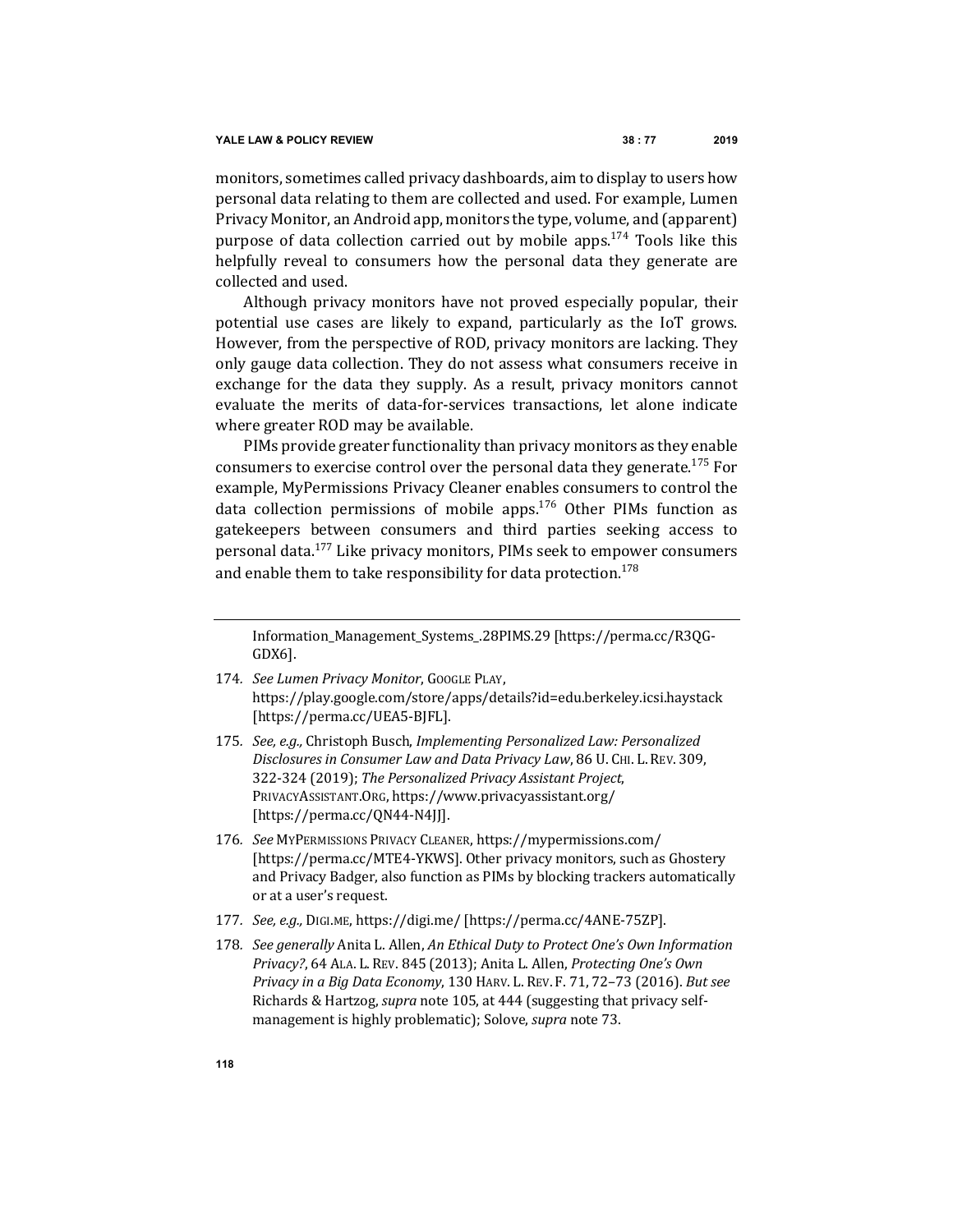But therein lies the problem. The aim of these privacy tools is to *protect* personal data. Whether by informing consumers of data security risks or actively managing personal data, privacy tech concentrates on improving privacy protection. It does not engage with the benefits consumers receive in exchange for sharing personal data. Privacy tech, notwithstanding the benefits it delivers, addresses only the data price consumers pay. It overlooks the underlying give-and-take in data-for-services transactions and does not attempt to make ROD transparent.

## *B. Paying for Privacy*

Today, there is an increasing number of opportunities for consumers to pay for privacy.<sup>179</sup> In exchange for paying a monetary premium, consumers can in some contexts limit the scope of data collection when they access certain services. For example, consumers can pay a fee to use virtual private networks (VPNs), which help protect user privacy.<sup>180</sup> At the same time, several service providers have begun to offer consumers monetary discounts in exchange for consumers sharing more personal data. Some automotive insurers, for example, offer discount rates to consumers who permit the collection of driving data.<sup>181</sup>

181. *See* O'NEIL, *supra* note 180, at 168; Mark Chalon Smith, *State Farm's In-Drive* Discount: What's the Catch?, CARINSURANCE.COM (June 12, 2015),

<sup>179.</sup> *See generally* Elvy, *supra* note 2; Nahai & Chamorro-Premuzic, *supra* note 36.

<sup>180.</sup> See Elvy, supra note 2, at 1388-91 (discussing the "privacy-as-a-luxury" model); see also CATHY O'NEIL, WEAPONS OF MATH DESTRUCTION 168-71 (2016). Several commentators advocate expanding the pay-for-privacy model by demanding the option of paid subscriptions to social media platforms. See TIEN TZUO, SUBSCRIBED: WHY THE SUBSCRIPTION MODEL WILL BE YOUR COMPANY'S FUTURE—AND WHAT TO DO ABOUT IT (2018); Calo, *supra* note 134, at 1047-48; Philip Hacker & Bilyana Petkova, *Reining in the Big Promise of Big Data: Transparency, Inequality, and New Regulatory Frontiers*, 15NW. J. TECH.& INTELL. PROP. 20, 22-27, 36 (2017); see also Zeynep Tufekci, *Mark Zuckerberg*, Let Me Pay for Facebook, N.Y. TIMES (June 4, 2015), https://www.nytimes.com/2015/06/04/opinion/zeynep-tufekci-markzuckerberg-let-me-pay-for-facebook.html [https://perma.cc/HR4E-9T27]. *But see Senate Hearing, supra* note 1 (discussing Zuckerberg's statement that most consumers prefer not to, or would be unable to, pay money for Facebook's services); Kurt Wagner, *Mark Zuckerberg Explains Why an Ad-Free Facebook Isn't as Simple as It Sounds*, RECODE (Feb. 20, 2019), https://www.recode.net/2019/2/20/18233640/mark-zuckerbergexplains-ad-free-facebook [https://perma.cc/JTN8-UGX3].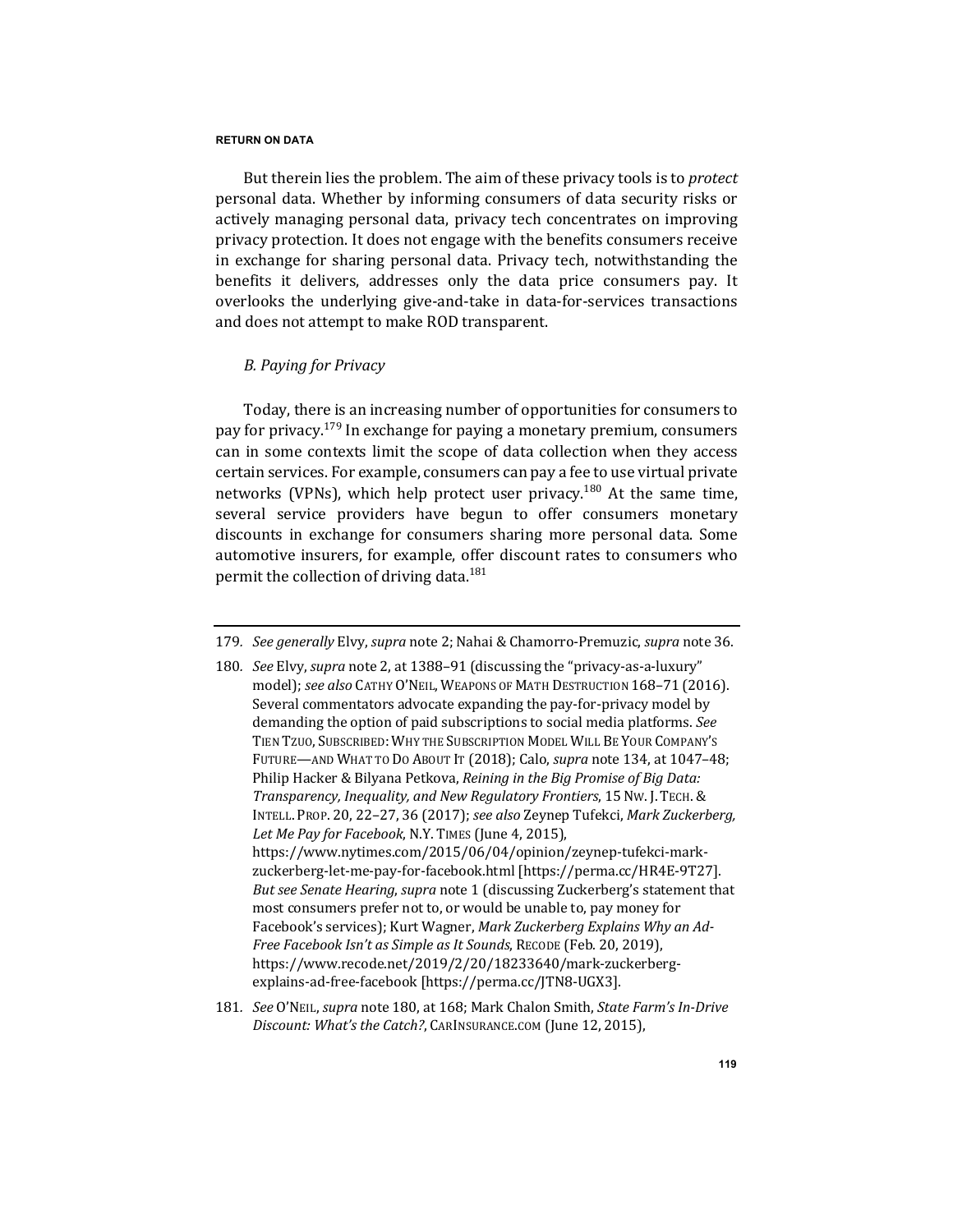These opportunities seem empowering. Consumers, at least in theory, are given a choice.<sup>182</sup> Those who prize privacy can pay a premium to protect personal data relating to them, while those who are less concerned about privacy can enjoy monetary discounts in exchange for supplying more data. It looks like a win-win situation. But there is a catch. Many consumers have only a limited understanding of privacy risks and may therefore opt for monetary discounts over data protection.<sup>183</sup> The prospect of a monetary discount entices them to supply more personal data. In addition, not all consumers are in a position to pay a monetary premium (or refuse a monetary discount) in order to protect their privacy. Many consumers, even if they are particularly concerned about their privacy, may be financially compelled to supply more personal data.<sup>184</sup>

Despite these shortcomings, the opportunity to pay for privacy has some advantages. By paying a monetary price to collect and use personal data, companies signal to consumers that personal data are commercially valuable. Although the monetary premiums and discounts offered by companies might not accurately reflect the value of personal data,  $185$  they nevertheless imply that the value of data is not only personal or psychological, but financial. This, of course, is a prerequisite for understanding and embracing ROD.

Nevertheless, the idea of paying for privacy could be seen as somewhat antiquated. It may already be too late for individuals to begin to pay to protect their privacy. Personal data relating to them are perhaps already scattered so widely that prospectively restricting their dissemination would be fruitless.<sup>186</sup> But, in reality, *new* personal data are continuously being generated. Companies constantly collect, process, and exploit new data.

- 182. *But see supra* Section III.A.
- 183. See Elvy, *supra* note 2, at 1388; see also supra Section II.C.
- 184. *See* O'NEIL, *supra* note 180, at 171; Joseph W. Jerome, *Buying and Selling* Privacy: Big Data's Different Burdens and Benefits, 66 STAN. L. REV. ONLINE 47, 48 (2013).
- 185. *See* sources cited *supra* note 53 (regarding the difficulty in determining the value of data).
- 186. *See* Frank Pasquale, The Black Box Society: The Secret Algorithms That CONTROL MONEY AND INFORMATION ch. 2 (2015); Strandburg, *supra* note 26, at 145, 150. However, the "right to be forgotten" may facilitate the deletion of certain information. See, e.g., GDPR, supra note 136, at art. 17. See generally Jeffrey Rosen, *The Right to Be Forgotten*, 64 STAN. L. REV. ONLINE 88 (2012).

https://www.carinsurance.com/Articles/state-farm-in-drive-discount.aspx [https://perma.cc/K7NE-KNQ5].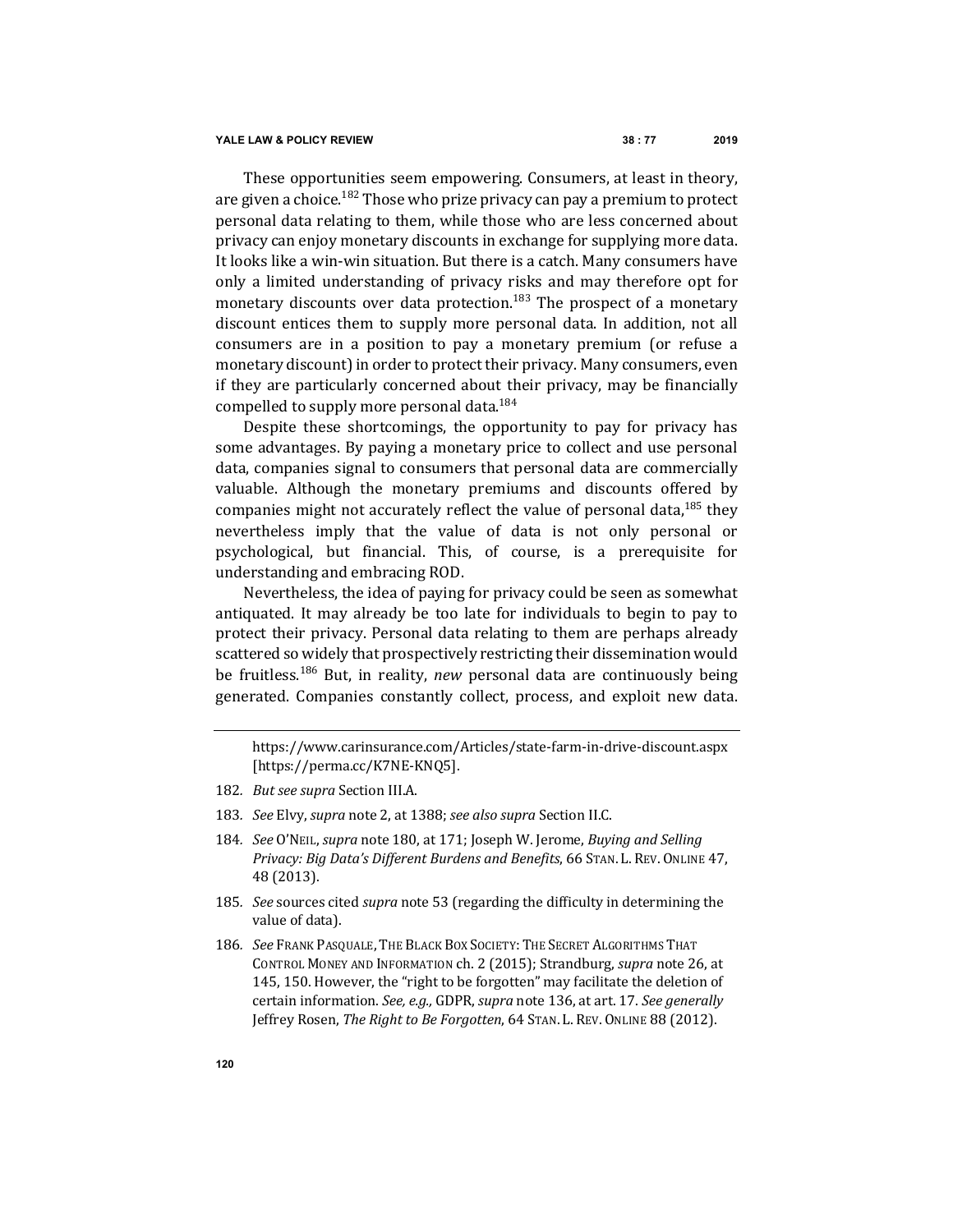Therefore, opportunities to pay for privacy may indeed empower consumers going forward, enabling at least some of them to actively choose between financial considerations and privacy interests.

However, opportunities to pay for privacy face another issue. They do not tackle data-for-services transactions in which no money changes hands. The ability to pay a monetary premium for privacy in highly specific contexts does not enable or inspire consumers to assess what they receive in return for the data they supply in routine data-for-services deals. Opportunities to pay for privacy do not make these transactions any more transparent, let alone equitable.

## *C. Selling and Investing Personal Data*

Several platforms now enable consumers to sell or invest personal data. Datacoup, perhaps the most well-known personal data exchange (PDE), allows consumers to sell personal data for cash.<sup>187</sup> Users decide which data points to make available to the platform, which then determines the amount of cash they receive. PDEs clearly give consumers the opportunity to benefit from personal data in new ways. The data-for-services transactions that they facilitate are relatively transparent. PDEs are upfront about trading personal data for various benefits. They do not conceal the give-and-take but embrace it. PDE users consciously choose which personal data to share and know what to expect in return.<sup>188</sup> ROD, in these cases, is comparatively explicit and clear-cut.

Yet, PDEs have not proved especially popular.<sup>189</sup> This might be because they tend to pay consumers only relatively small sums of money,  $190$  which is partly attributable to the fact that payments are made prior to the data being aggregated and monetized. Datacoup's website, for example,

<sup>187</sup>*. See How It Works,* DATACOUP, https://datacoup.com/docs#how-it-works [https://perma.cc/N287-AZPZ].

<sup>188.</sup> *Cf.* supra Section II.A (regarding the misalignment between data prices and services).

<sup>189</sup>*. See* Mindaugas Kiskis, *Ever Dreamed of Selling Your Data for Cash? Dream On*, NEXT WEB (July 7, 2018). https://thenextweb.com/contributors/2018/07/07/ever-dreamed-ofselling-your-data-for-cash-dream-on/ [https://perma.cc/M2BR-6B8V].

<sup>190.</sup> *See* Gregory Barber, *I Sold My Data for Crypto. Here's How Much I Made*, WIRED (Dec. 17, 2018), https://www.wired.com/story/i-sold-my-data-forcrypto/ [https://perma.cc/J2K6-HP8V].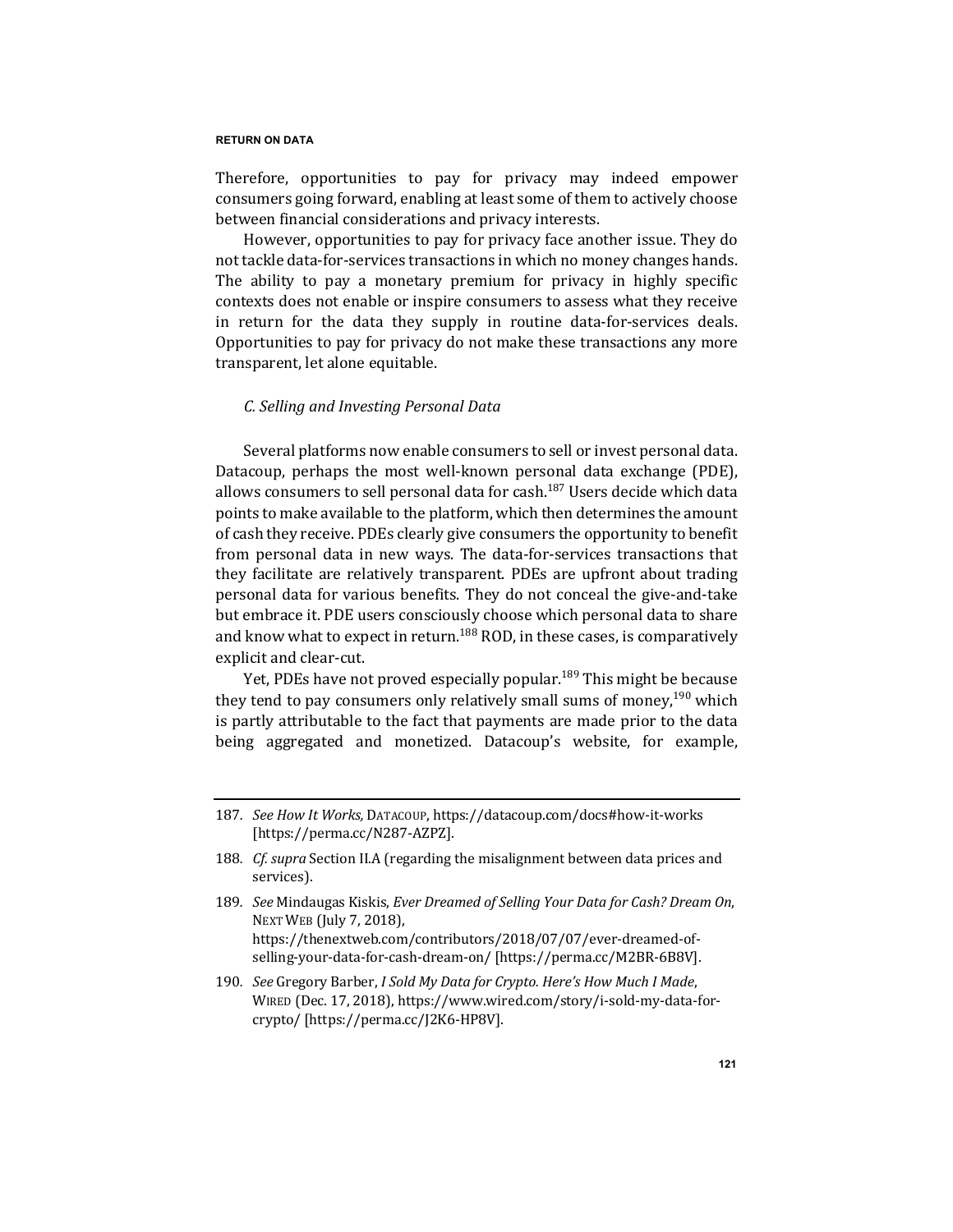showcases a user earning just \$1.10 a week from the platform.<sup>191</sup> The conceptual impact of PDEs has also been limited, perhaps because PDEs only facilitate *new* transactions. PDEs have no impact whatsoever on the vast number of data-for-services transactions consumers have *already* entered. For example, the opportunity to sell location data to Datacoup does not affect a consumer's ongoing relationship with Waze, to which she *already* supplies the same location data (in return for navigation services). Forging new relationships with PDEs does not illuminate or affect *existing* relationships with data-driven service providers.

One possible solution is to introduce elements of PDEs into existing data-for-services transactions. Consumers could receive a small monetary payment ("micropayment") for every unit of data they share with service providers.<sup>192</sup> However, micropayments have been widely criticized on several grounds. First, it may be unclear who should be entitled to a given micropayment, particularly as data relating to one person are often collected from others.<sup>193</sup> Second, there is no accepted method for determining what amounts would be paid, especially given that the value of data usually materializes later in the data's lifecycle.<sup>194</sup> Third, micropayments might impose additional transaction costs on consumers.<sup>195</sup> Fourth, developing systems and infrastructure to facilitate micropayments

- 192. *See LANIER, supra* note 19, at 6, 317; Posner & WEYL, *supra* note 22, at 247; Jakob Nielson, The Case for Micropayments, NIELSON NORMAN GROUP (Jan. 25, 1998), https://www.nngroup.com/articles/the-case-for-micropayments/ [https://perma.cc/J6NS-ZGKD].
- 193*. See* WEIGEND, *supra* note 3, at 508–23 (discussing who will receive the payment where one person uploads a photo which features other people); *see also* sources cited *supra* note 59 (regarding passive data collection). Notably, the need to disaggregate personal data on an individual basis is also a challenge for ROD, which purports to separately evaluate the utility-to-data ratio for each individual user.
- 194*. See* WEIGEND,*supra* note 3, at 508–23; *see also supra* note 53 (regarding the difficulty in determining the value of data). This issue is less relevant to ROD, which does not purport to price data. However, subsequent changes in the value of the data *from the consumer's perspective* may alter the ROD score over time. See infra Section V.A.2.
- 195. *See* ANDERSON, *supra* note 20, at 45, 48 (discussing Nick Szabo, *Micropayments and Mental Transaction Costs, SATOSHI NAKAMOTO INST.* (undated), http://nakamotoinstitute.org/static/docs/micropayments-andmental-transaction-costs.pdf [https://perma.cc/6463-BTNN]); see also infra note 210 (regarding the imposition of transaction costs under ROD).

<sup>191</sup>*. See* DATACOUP, *supra* note 187.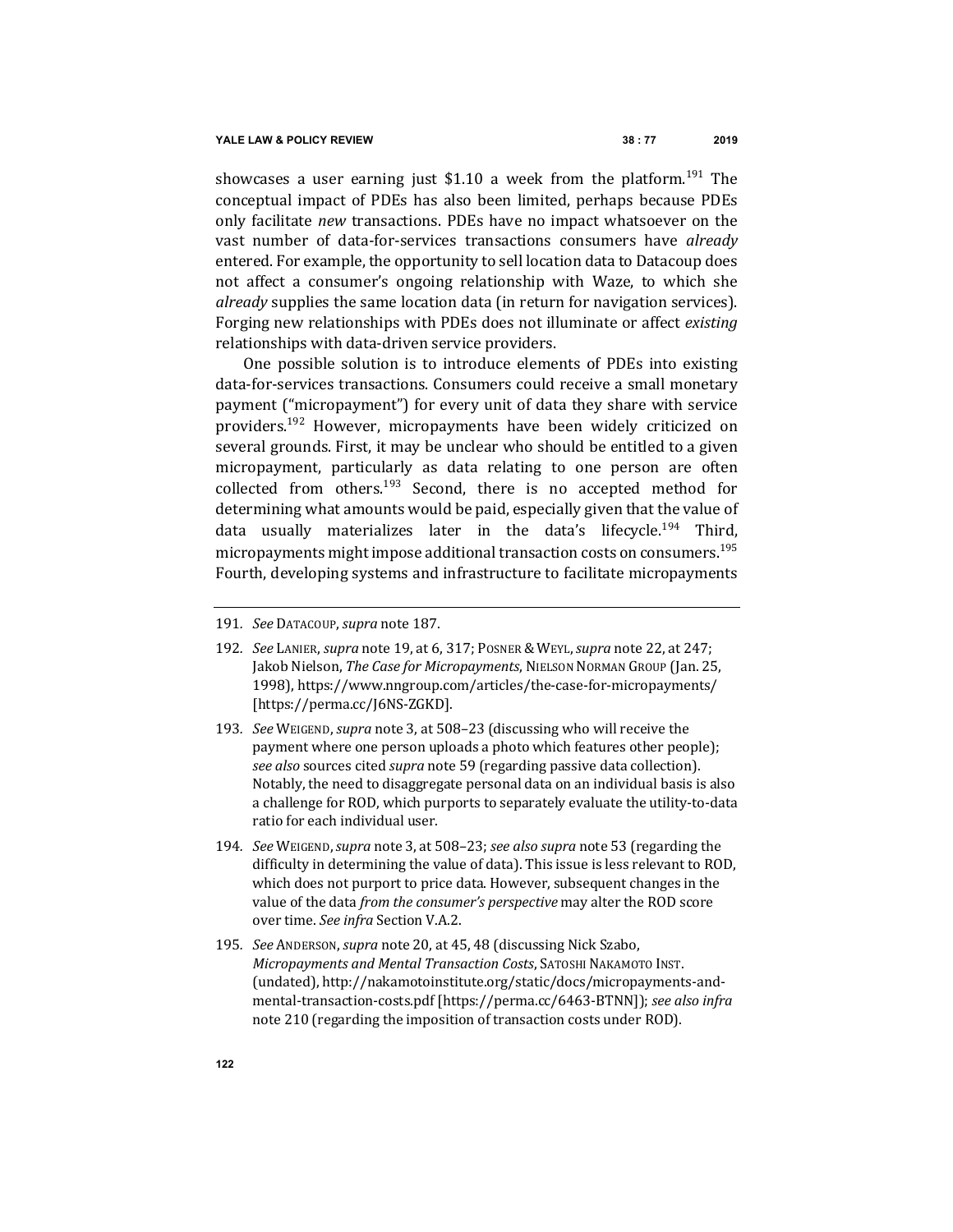would be costly.<sup>196</sup> Fifth, consumers might not actually be interested in receiving minute monetary payments in exchange for sharing highly sensitive personal data.<sup>197</sup>

Apart from these notable concerns, the introduction of micropayments into existing data-for-services transactions poses a more fundamental problem. The establishment of a new system of payments arguably implies that consumers do not presently receive sufficient compensation for the data they supply. It suggests that consumers deserve *additional* payment. Yet, given that most existing data-for-services transactions are opaque, we cannot at present actually assess what compensation consumers receive, let alone judge whether it is equitable. Due to the lack of transparency, there is currently no reliable way to know whether or not consumers are getting fair deals.

Some PDEs may signal a change of direction and tentative shift toward ROD. Datavest, a data investment platform, appears to ask the right questions: "how much have you actually paid Facebook? Instagram? Or Waze? And by how much have you overpaid LinkedIn, Uber, Experian, AMEX, or 23andMe? ... If you're unsure, you're not alone."<sup>198</sup> Datavest prompts consumers to reflect on how much they *earn* from the data they supply. But again, there is no indication that the platform will in fact make existing data-for-services transactions more transparent.

# V. IMPLEMENTING RETURN ON DATA

So far, we have seen how the legal frameworks that govern data-forservices transactions embrace the privacy paradigm. We have also seen how privacy tech is geared toward data protection. Although these frameworks and platforms bolster consumers' control over personal data, they overlook the relationship between the data consumers supply and the services they receive. Consumers cannot presently evaluate the merits of the data-for-services transactions they enter or make informed decisions on how to spend and invest personal data.

198. Rob Nicholas Stone, *Data as Capital*, MEDIUM (May 24, 2018), https://medium.com/datavest/data-as-capital-d2a07533b04a [https://perma.cc/67KG-M2C9]; *see also* DATAVEST, https://www.datavest.org/ [https://perma.cc/7YL5-WJQQ].

<sup>196</sup>*. See* WEIGEND, *supra* note 3, at 523–27.

<sup>197.</sup> *See id.* at 508–31. By contrast, under ROD, it is hoped that consumers will eventually receive superior services and/or supply less personal data, both of which are likely to appeal to them.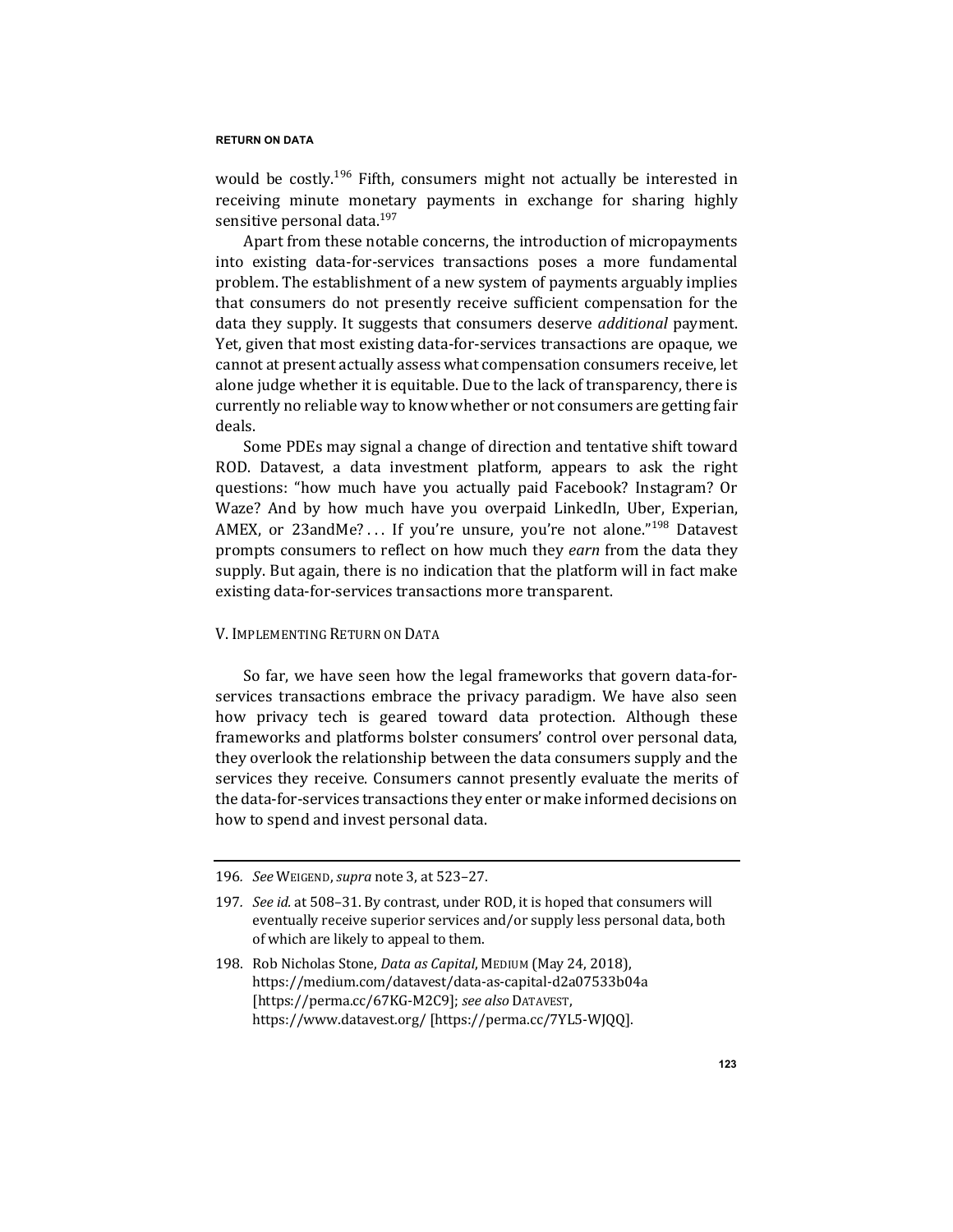To effect the necessary paradigm shift, this Section maps out how ROD can be implemented in practice. First, it outlines a conceptual framework for assessing ROD and considers the most appropriate use cases. Next, this Section examines how best to engage consumers and enable them to scrutinize data-for-services transactions. Last, this Section explores potential regulatory and other pathways to adopting ROD, with the aim of creating a competitive market in which tech firms are incentivized to maximize consumers' ROD.

# *A. Principles for Evaluating Return on Data*

At present, there is no precise formula, algorithm, or diagnostic tool for gauging the relationship between the utility consumers gain and the data price they pay.<sup>199</sup> Before attempting to advance more concrete proposals, developers and lawmakers need at least a tentative conceptual framework for evaluating data-for-services transactions. The following principles, explored below, aim to provide this framework:

1. *ROD gauges the relationship between the utility (U) consumers gain and the data* (D) they supply in data-for-services transactions. Expressed as a  $ratio, ROD = U/D$ .

- 2. *ROD* evaluations need to be personalized and dynamic.
- 3. To assess ROD, you need to collect personal data.

4. *ROD* evaluations are most appropriate for comparing transactions in *which similar services are provided.*

# 1.  $ROD = U / D$

ROD gauges the relationship between two variables in data-for-services transactions: (i) the benefits consumers receive and (ii) the data price they pay. Calculating the ratio between these variables in a given data-forservices transaction yields the ROD. This is different from Weigend's notion of "data efficiency," which relates to the *purpose* of data collection.<sup>200</sup> Data efficiency considers whether the data collected are a genuine input into the services provided. Weigend likens data to fuel, which can be used with varying degrees of efficiency. For example, a mobile navigation app that

<sup>199.</sup> *See* sources cited *supra* note 53 (regarding the difficulty in determining the value of data); see also WEIGEND, supra note 3, at 3119-20.

<sup>200</sup>*. See* WEIGEND, *supra* note 3, at 3048–50, 3146–58.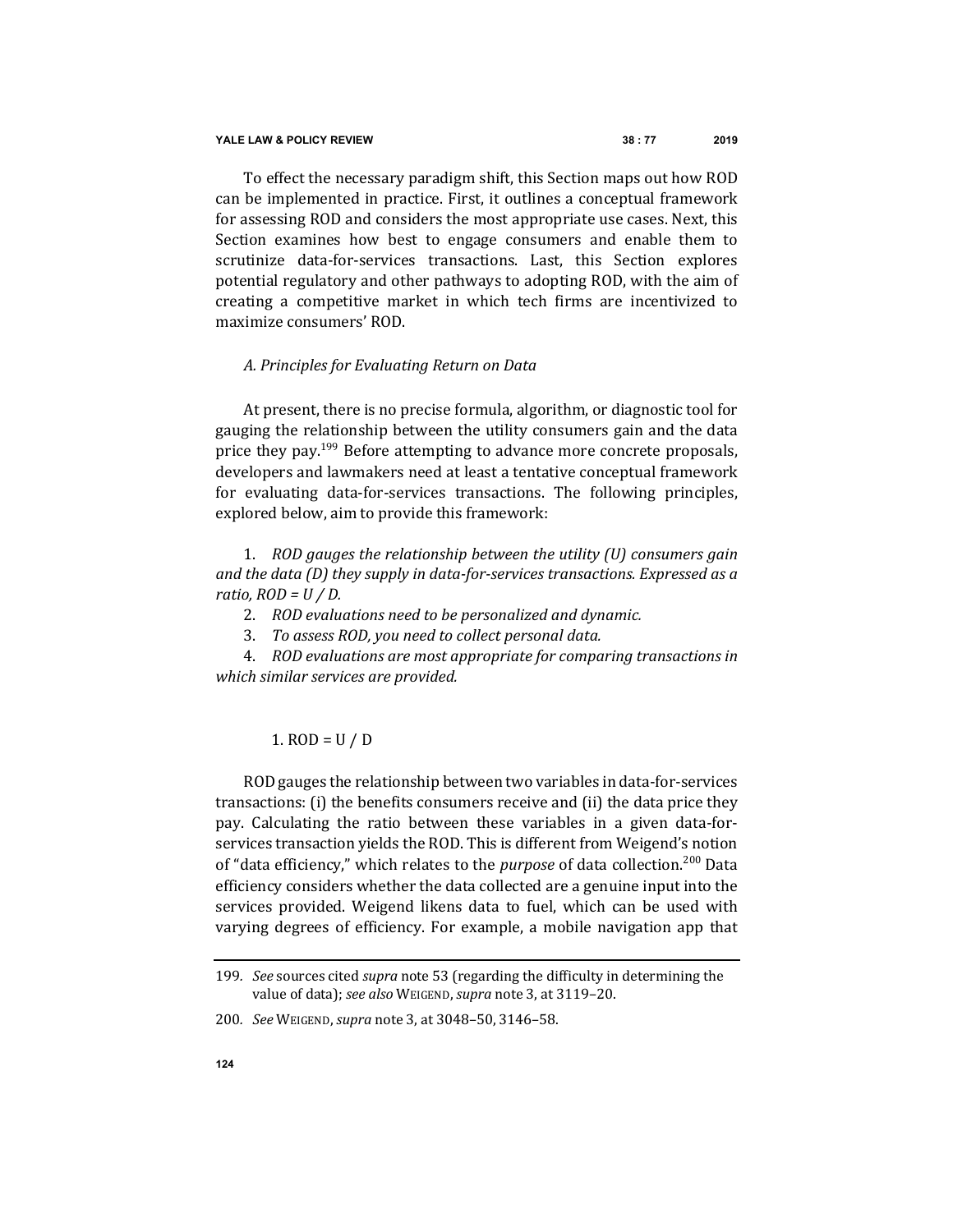collects only location data necessary for the user to reach the destination would be "data efficient." In contrast, a mobile game that collects personal data unrelated to the game would be "data inefficient."

The notion of data efficiency is problematic for several reasons. First, although data are indeed inputs into many services, the analogy between data and fuel is questionable. Unlike fuel, data are not fungible.<sup>201</sup> Second, it is not always clear which data are necessary for, or actually improve, the services provided.<sup>202</sup> Some data may contribute only to future developments, not present applications.<sup>203</sup> Are these data genuine inputs into the services? Third, the potential uses of data are not always apparent prior to or upon collection. The possibilities for downstream use are endless.<sup>204</sup> Therefore, the purpose of collection may emerge only later.<sup>205</sup> Fourth, consumers are unlikely to be concerned about data efficiency.<sup>206</sup> Consider the fact that in ordinary retail transactions consumers do not fret over whether the money they pay *contributes* to the product they purchase. Rather, consumers care about how much they spend and for what. In conducting a cost-benefit analysis, consumers weigh up the benefits of a product against its price, which is precisely the function of ROD.

- 202. *See Narciso, supra note 166, at 205. Cf SHOSHANA ZUBOFF, THE AGE OF* SURVEILLANCE CAPITALISM: THE FIGHT FOR A HUMAN FUTURE AT THE NEW FRONTIER OF POWER (2019) ch. 3 fig. 2 (purporting to distinguish between behavioral data required for services and "behavioral surplus").
- 203. *See, e.g.*, Timothy Morey et al., *Customer Data: Designing for Transparency* and Trust, HARV. Bus. REV. (May 2015), https://hbr.org/2015/05/customerdata-designing-for-transparency-and-trust [https://perma.cc/NL78-46KR].
- 204. *See, e.g., In re: WhatsApp*, ELECTRONIC PRIVACY INFO. CTR., https://www.epic.org/privacy/internet/ftc/whatsapp/ [https://perma.cc/57LM-WL5V] (regarding the transfer by WhatsApp of its users' personal data to Facebook in 2016); Mike Isaac, Zuckerberg Plans to *Integrate WhatsApp, Instagram and Facebook Messenger, N.Y. TIMES (Jan. 25,* 2019), https://www.nytimes.com/2019/01/25/technology/facebookinstagram-whatsapp-messenger.html [https://perma.cc/XP7D-6E64].
- 205. However, there may be methods to discern the purpose at an earlier point in time. See, e.g., Haoyu Wang et al., *Understanding the Purpose of Permission Use in Mobile Apps,* 35 ACM TRANSACTIONS ON INFO. SYS., no. 4, 2017, at 43:1.
- 206. *But see* Morey et al., *supra* note 203 (discussing surveys which indicate that consumers tend to see data-for-services transactions as more favorable where the data supplied contribute to the service received).

<sup>201.</sup> *See supra* note 54 (regarding the economic characteristics of personal data).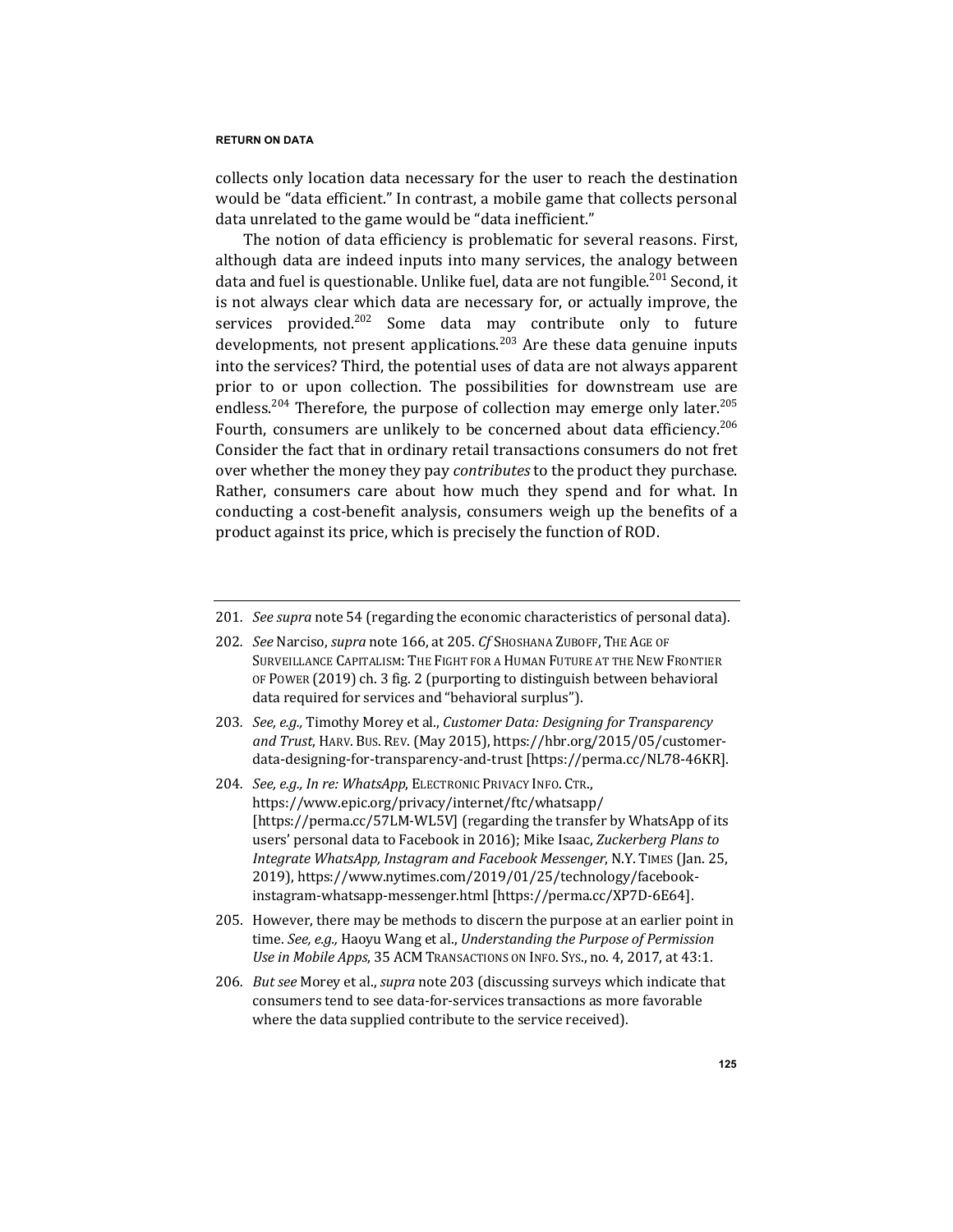#### **YALE LAW & POLICY REVIEW 38 : 77 2019**

The application of cost-benefit analysis to data-for-services deals raises another question. Should ROD factor in monetary payments that consumers make alongside data payments? Ride sharing services, for example, typically require consumers to pay both personal data and money. Factoring monetary payments into ROD would involve comparing two different forms of payment—personal data and money. Computing both of these together to produce the ROD score would require a common unit of measurement, most likely money, which would involve converting the personal data provided by consumers into a specific monetary figure.<sup>207</sup> But, as discussed, placing a monetary price on data is riddled with difficulties, including due to the different subjective value which different people attach to personal data.<sup>208</sup> While pseudo-calculations of the monetary value of data may create a façade of precision and rigor, due to their enormous variance and conflicting methodologies they would be unhelpful and even misleading.

Even if there existed an accepted method for pricing data, it is not clear that doing so would actually assist in assessing ROD. Unlike micropayments that require placing a monetary price on data (as users are actually paid that amount in exchange for supplying data), ROD obviates the need for such  $cal$  calculations as it instead evaluates a ratio between two variables, namely  $(i)$ the benefits consumers receive and (ii) the data price they pay. Its focus is the relationship between these two variables—i.e., what a user receives in exchange for the data they supply—not translating them into monetary terms. Further, ROD does not purport to capture every externality or cost imposed on consumers in the context of data-for-services transactions, such as downstream data risks, user attention, opportunity costs or, for that matter, monetary payments.<sup>209</sup> While the concept of ROD could be expanded in the future to include these and other factors, stretching it too broadly at this stage would undermine its implementation. For now, the cost-benefit analysis that ROD facilitates must remain within more narrowly-defined parameters.

The challenges involved in measuring ROD, although shaped by the particular characteristics of the services that data-driven companies provide to consumers, have an analog in ordinary business accounting namely, measuring the value of intangible assets. Techniques used to value

208. *See supra* note 53 (regarding the difficulty in determining the value of data).

<sup>207.</sup> *See* Posner & Weyl, *supra* note 22, at 243 (arguing that monetary pricing is necessary to assess the value of data).

<sup>209</sup>*. But see* WEIGEND, *supra* note 3, at 3146–58, 3131–35; Solove, *supra* note 73, at 1902 (suggesting that privacy law should address the downstream uses of data and associated risks, not their initial collection).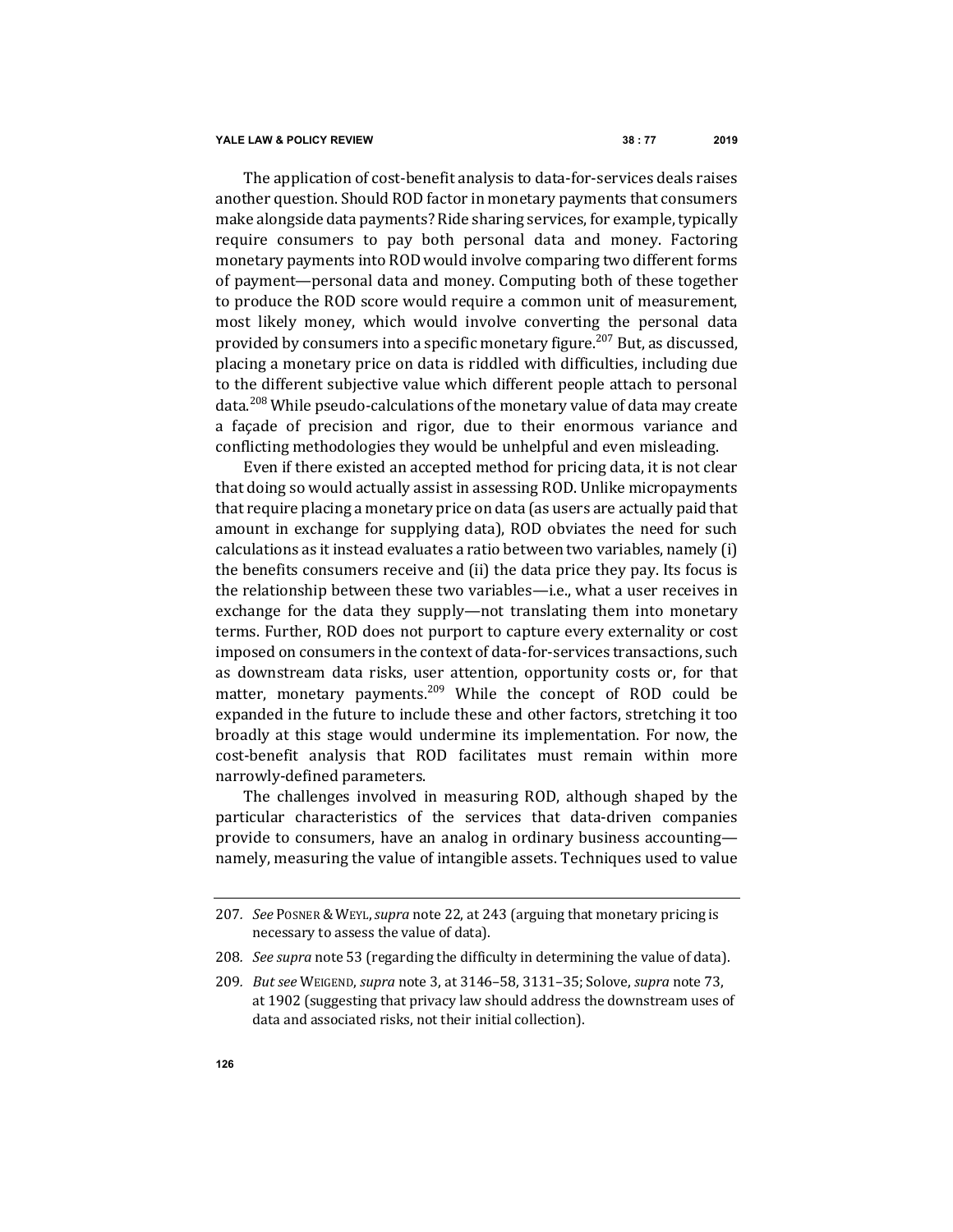patents, good will, or human resources are highly subjective and often incomplete and costly, especially in the absence of an efficient market that can price them with greater precision.<sup>210</sup> Nevertheless, various proxies are routinely employed to determine the value of intangible assets. Accounting tools, ranging from cost-based measures to anticipated cash flow, suggest that these measuring challenges are not totally intractable.

Although ROD may at first glance appear to lack many of the ostensibly concrete yardsticks typically used to measure the value of the intangible assets that populate company financial statements, a few qualifications are in order. First, accounting techniques and the results they render are notoriously malleable, yet they continue to be used. $211$  Second, ROD does not seek to price in monetary terms the utility which consumers receive and the personal data they provide (as accountants purport to do for intangible assets).<sup>212</sup> By, instead, comparing the relationship between data provided and utility received, ROD is arguably less ambitious than many run-of-themill accounting practices. Third, as will be elaborated, in data-rich contexts consumers' actual engagement with the services they access can be highly instructive. The way each individual uses a service can reveal the value of the utility she gains and the disutility (if any) she experiences in supplying personal data. Fourth, even if the methods of calculating ROD are imperfect, the very act of translating the exchange inherent in data-for-services deals into a mental model which consumers can understand—ROD—will convey to consumers the transactional nature of their relationships with tech firms and prompt consumers to treat these arrangements as a *quid pro quo.*<sup>213</sup>

2. Personalized and Dynamic Insight

The growing literature on the personalization of law supports tailoring legal solutions and regulatory tools to the needs, preferences and

212. *See supra* note 53 (regarding attempts to assess the value of personal data).

<sup>210.</sup> Nick Szabo, *Measuring Value*, SATOSHI NAKAMOTO INST. (1997), https://nakamotoinstitute.org/measuring-value [https://perma.cc/U9V6-96WV].

<sup>211.</sup> *Id.* This can perhaps be explained by the misalignment of interests that plagues the valuations of assets in company financial statements, which are not configured for clarity but to satisfy the relevant stakeholders.

<sup>213.</sup> *See L. Jean Camp, Mental Models of Privacy and Security*, 28 IEEE TECH. & Soc'y 37 (2009).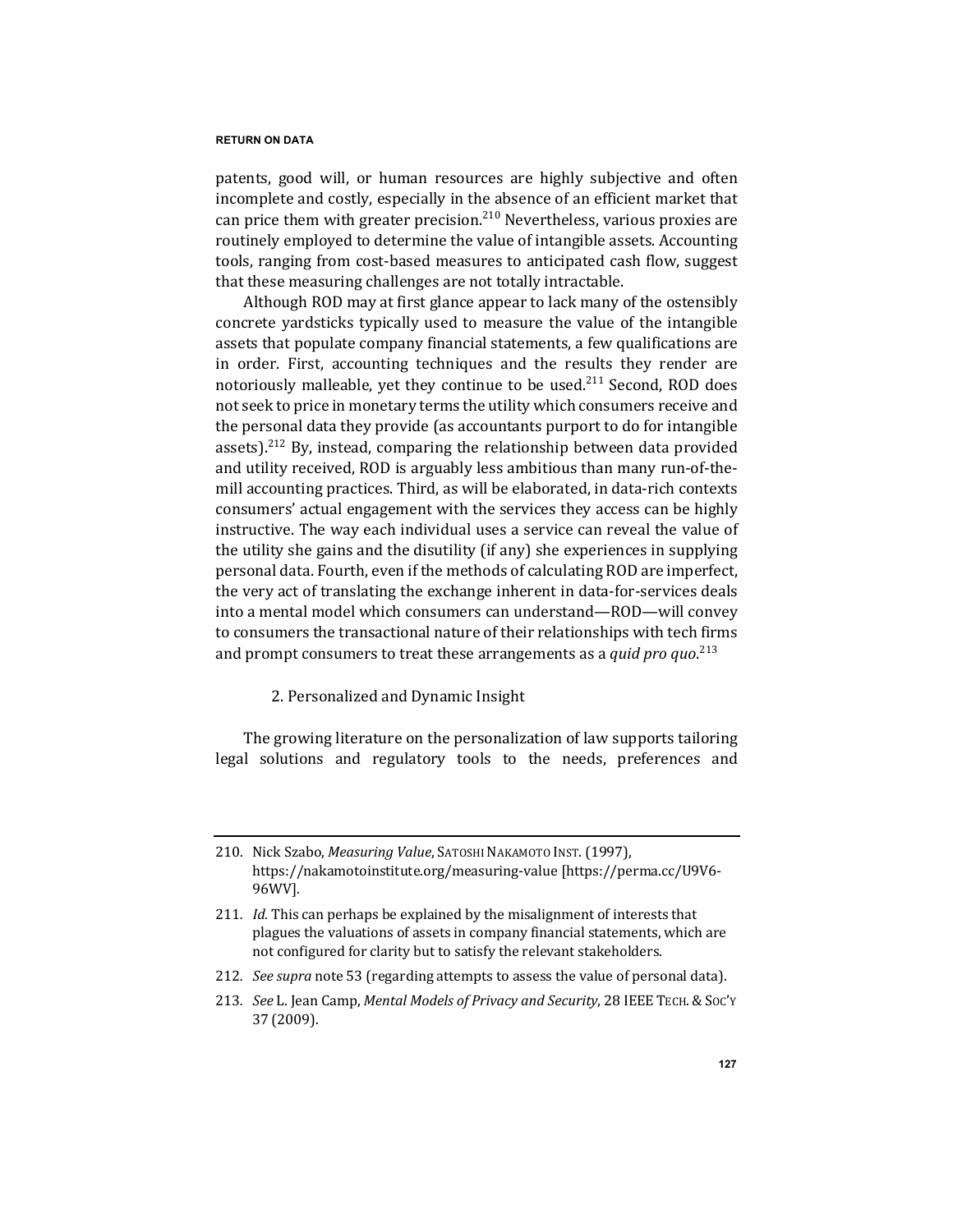characteristics of individuals. $^{214}$  ROD is no exception. ROD scores must be unique to each consumer for several reasons. Different consumers typically pay different data prices for similar services. A mobile app, for example, may collect different types and quantities of data from different users' devices. Consumers also subjectively relate to data collection in different ways. For example, some consumers may be more sensitive than others to apps accessing a device's microphone. In addition, the performance, and thus utility, of an app may vary across different users' devices. Consumers also value services differently. A particular feature may be important to some users but not others. ROD must therefore be personalized and factor in these individual, consumer-specific metrics.

Encoding the more subjective metrics, such as the value that specific individuals attach to certain types of personal data or certain features of services, will also be challenging. Survey feedback could provide some insight into consumers' experiences. However, analyzing consumers' actual interactions with services and data collection would be far more illuminating.<sup>215</sup> For example, a consumer's decision to block apps from accessing location data could indicate that the consumer attaches significant value to location data. Similarly, a consumer's frequent use of a particular feature of an app could indicate that the consumer prizes that feature. But measuring frequency of use can be misleading as the value of some features, such as those designed for emergency situations, does not necessarily correlate with the frequency with which they are accessed.

The utility function of ROD, like its corresponding data price, is both complex and personal. However, this does not mean that it cannot be 

<sup>214.</sup> *See* Busch, *supra* note 175, at 315-19 (regarding the personalization of consumer law), 319-22 (regarding the personalization of data privacy law). *See generally* Ariel Porat & Lior Jacob Strahilevitz, *Personalizing Default Rules* and Disclosure with Big Data, 112 MICH. L. REV. 1417 (2014); Omri Ben-Shahar & Ariel Porat, *Personalizing Negligence Law*, 91 N.Y.U. L. REV. 627 (2016); Omri Ben-Shahar & Ariel Porat, *Personalizing Mandatory Rules in* Contract Law, 86 U. CHI. L. REV. 255 (2019); Matthew Kugler & Lior Jacob Strahilevitz, Assessing the Empirical Upside of Personalized Criminal *Procedure*, 86 U. CHI. L. REV. 489 (2019); Adi Libson & Gideon Parchomovsky, Toward the Personalization of Copyright Law, 86 U. CHI. L. REV. 527 (2019).

<sup>215.</sup> *But see* Nick Merola, *The Satisfaction Trap: Navigating Sentiment Measurement for Complex Products*, MEDIUM (Dec. 19, 2017), https://medium.com/facebook-research/the-satisfaction-trap-35f94ee9d9d8 [https://perma.cc/7AKY-UBEE] (discussing the emphasis a researcher at Facebook placed on the benefits of qualitative testing over quantitative measuring in measuring user satisfaction).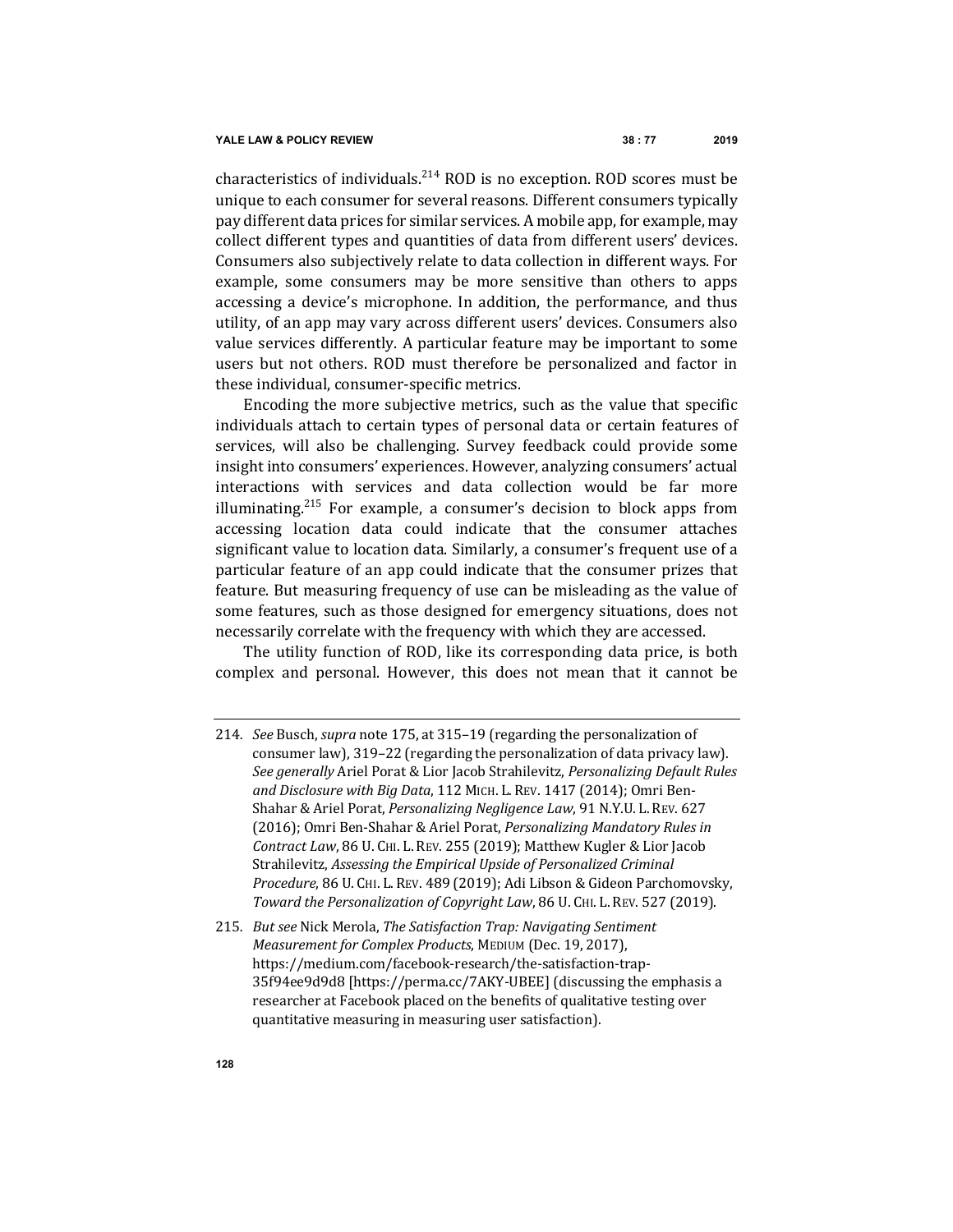calculated or at least approximated. Tech firms regularly conduct A/B tests that measure users' responses to different versions of a digital product and thereby reveal users' otherwise hidden subjective experiences and preferences. In a similar way, consumers' interactions with the services they access could be used to tacitly elicit their experiences and preferences, whether concerning the services themselves or the data consumers supply in order to access the services. These insights could then be encoded in personalized ROD evaluations.

One notable challenge to calculating and personalizing ROD scores is the need to disaggregate personal data on an individual basis-i.e. for each particular user.<sup>216</sup> When User X supplies to a platform data relating to User Y (who also uses the platform but did not supply such data), who is deemed to supply the data in question? The data relate to User Y, but it is User X who supplied them. A corresponding issue affects the utility which users receive: User X may, whether directly or indirectly, benefit from the utility received by User Y. For the purpose of calculating ROD, should that utility be credited toward User X's utility or User Y's utility? This line of questioning is vital to unpacking precisely which personal data and what utility will be credited toward a particular individual's ROD score. To simplify the initial implementation of ROD, it would probably be prudent to calculate a user's data payment by reference only to the data that the user herself supplies and to calculate the corresponding utility by reference only to the utility that she herself receives, rather than by attempting to quantify the network effects and other positive externalities generated by other users.

Importantly, ROD varies not only across different individuals, but also over time. The scope of data collection and the utility of services are not fixed.<sup>217</sup> For example, an app may alter the scope of data it collects; a consumer may adjust an app's data collection permissions; an app's features may evolve; its performance may fluctuate; a consumer may change the way in which she uses an app and the value she attaches to its features or different types of personal data. Therefore, data price and utility cannot be fully computed in advance. The calculations which produce ROD scores must therefore be dynamic.<sup>218</sup>

217*. See* WEIGEND, *supra* note 3, at 3213–16.

<sup>216.</sup> This issue may turn on the legal question of who owns or holds rights in the data. See Victor, *supra* note 19.

<sup>218.</sup> *Cf. id.* at 5349-52 (arguing that frequent updates to the ROD metrics would make it difficult for consumers to conduct meaningful comparisons between different service providers.)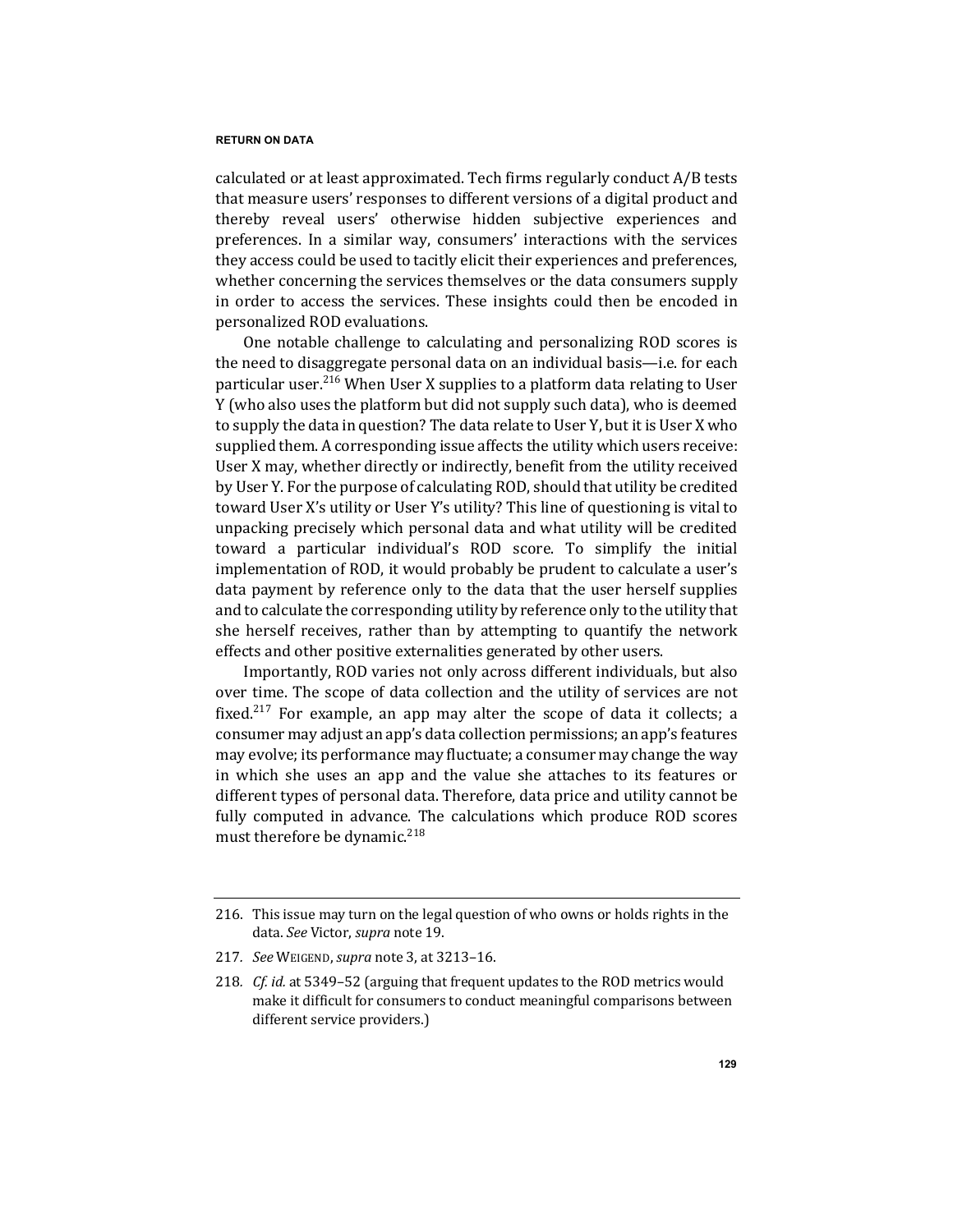Assessing ROD in real time is likely to require employing different metrics at different points in time. The *initial* ROD evaluation of a mobile app (upon installation or before it has been used) will need to rely on more generic, non-personal metrics, as the information required to produce personalized evaluations can only be sourced from a user's actual interaction with the app.<sup>219</sup> An app's default data permissions could be instructive, as could the average ROD of other users of the app. In addition, a user's interactions with other apps could shine light on the types of personal data and services she values, which would help predict the expected data price and utility of the app for that particular user. By contrast, *later* ROD evaluations (after the user has interacted with the app) could employ more personal metrics, based on a user's actual interaction with the app—including the scope of data collection actually occurring, app performance, and the user's engagement with different features of the app.

Just as ROD evaluations will need to be dynamic and employ different metrics at different times, the conceptual framework of ROD will also need to adapt to changing circumstances. The implementation of ROD must be an iterative process. The methods for personalizing ROD scores and disaggregating personal data and utility among different users will need to be refined over time. As data practices evolve, the principles for gauging the relationship between the data consumers supply and the services they receive will themselves need to change with time.<sup>220</sup>

# 3. It Takes Data to Evaluate ROD

Calculating ROD will be a data-intensive process. Information regarding both data collection and consumer behavior will be necessary to gain insight into data-for-services transactions. Consumers will need to supply an ongoing stream of personal data in order to receive dynamic, personalized ROD evaluations. Weigend calls this the "*Give to Get*" philosophy: "If you want your decision-making to be improved by data, you usually have to

<sup>219.</sup> *See generally* Xuan Nhat Lam et al., *Addressing Cold-Start Problem in Recommendation Systems, 2 PROC. INT'L CONF. ON UBIQUITOUS INFO. MGMT. &* COMM. 208 (2008); Blerina Lika et al., *Facing the Cold Start Problem in Recommender Systems*, 41 EXPERT Sys. APPLICATIONS 2065 (2014); Andrew I. Schein et al., *Methods and Metrics for Cold-Start Recommendations*, 25 Proc. ACM SPECIAL INT. GROUP ON INFO. RETRIEVAL CONF. ON RES. & DEV. INFO. RETRIEVAL 253 (2002).

<sup>220</sup>*. See* WEIGEND, *supra* note 3, at 3234–3237; *see also* Strandburg, *supra* note 26, at 145.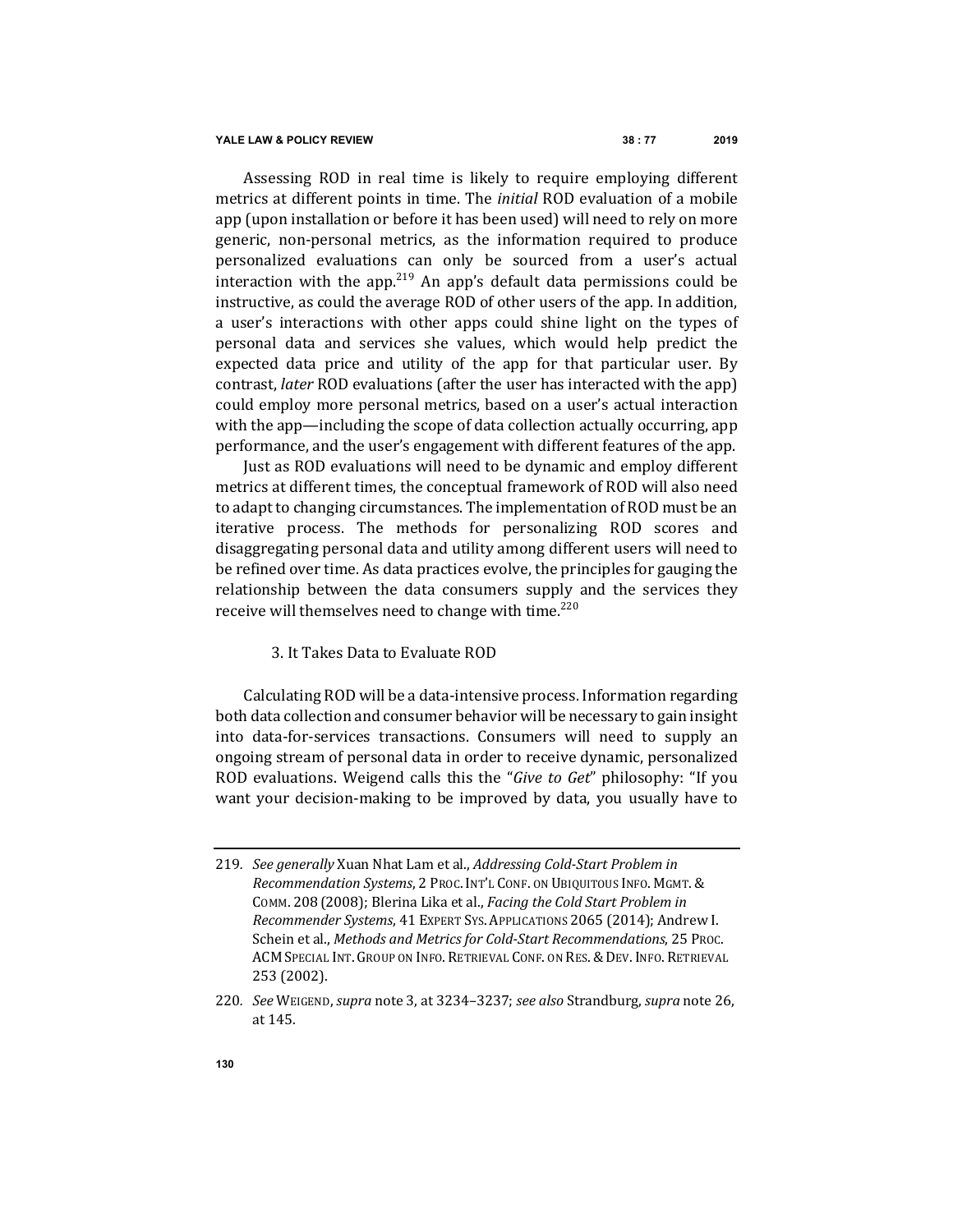agree to having your data collected  $\ldots$ ."<sup>221</sup> As is the case for privacy tech and other personalized services and regulatory tools, data collection is a pre-requisite for generating ROD evaluations. It is the price of making datafor-services transactions more transparent.

Many data points are required to measure the data consumers supply and the utility they gain in data-for-services transactions. In the context of mobile ecosystems, an app's privacy policy, its data permissions, and the applicable regulatory framework may be informative. But these only reflect the *potential* scope of data collection. Assessing the *actual* scope of data collection relies on monitoring an app's outbound data.<sup>222</sup> Clearly, measuring only the quantity of data collected is inadequate. The type and quality of data matter. For example, Social Security numbers and private Bitcoin keys are highly sensitive and valuable despite their small size.

Several of these data points are contained in the communications between a mobile app and the device's operating system. Whenever an app seeks to access data from the device (e.g., location data, camera access), it must send an API request to the operating system.<sup>223</sup> For example, Skype sends an API request to access the device's microphone. The operating system then responds by delivering the requested data. Given that operating systems receive all API requests made by apps, they can closely monitor the data collection carried out by different apps.<sup>224</sup> In the case of Skype, for example, this would include the length of calls and associated metadata. Apple and Google, the proprietors of the iOS and Android operating systems, have full access to these APIs. For the time being, they hold the keys to monitoring the data consumers share with mobile apps.

- 221. WEIGEND, *supra* note 3, at 229-236; *see also id.* at 145. In addition, the title of Weigend's book is "Data for the People" (emphasis added). See also Busch, *supra* note 175, at 326; David A. Hoffman & Patricia A. Rimo*, It Takes Data to Protect Data*, *in* PRIVACY HANDBOOK, *supra* note 48, at 546; DATAWALLET, https://app.datawallet.com/ [https://perma.cc/E8KK-KJWE] (for a commercial application of this philosophy).
- 222. The encryption and compression of outbound data may pose additional challenges.
- 223. See generally Jenn Chen, *What Is an API & Why Does It Matter?*, SPROUT Soc. (Jan. 31, 2018), https://sproutsocial.com/insights/what-is-an-api/ [https://perma.cc/C2FM-2JY8].
- 224. But operating systems may find it difficult to monitor passive data collection, such as data relating to a user sourced from the activities of others. See supra note 60 (regarding passive data collection).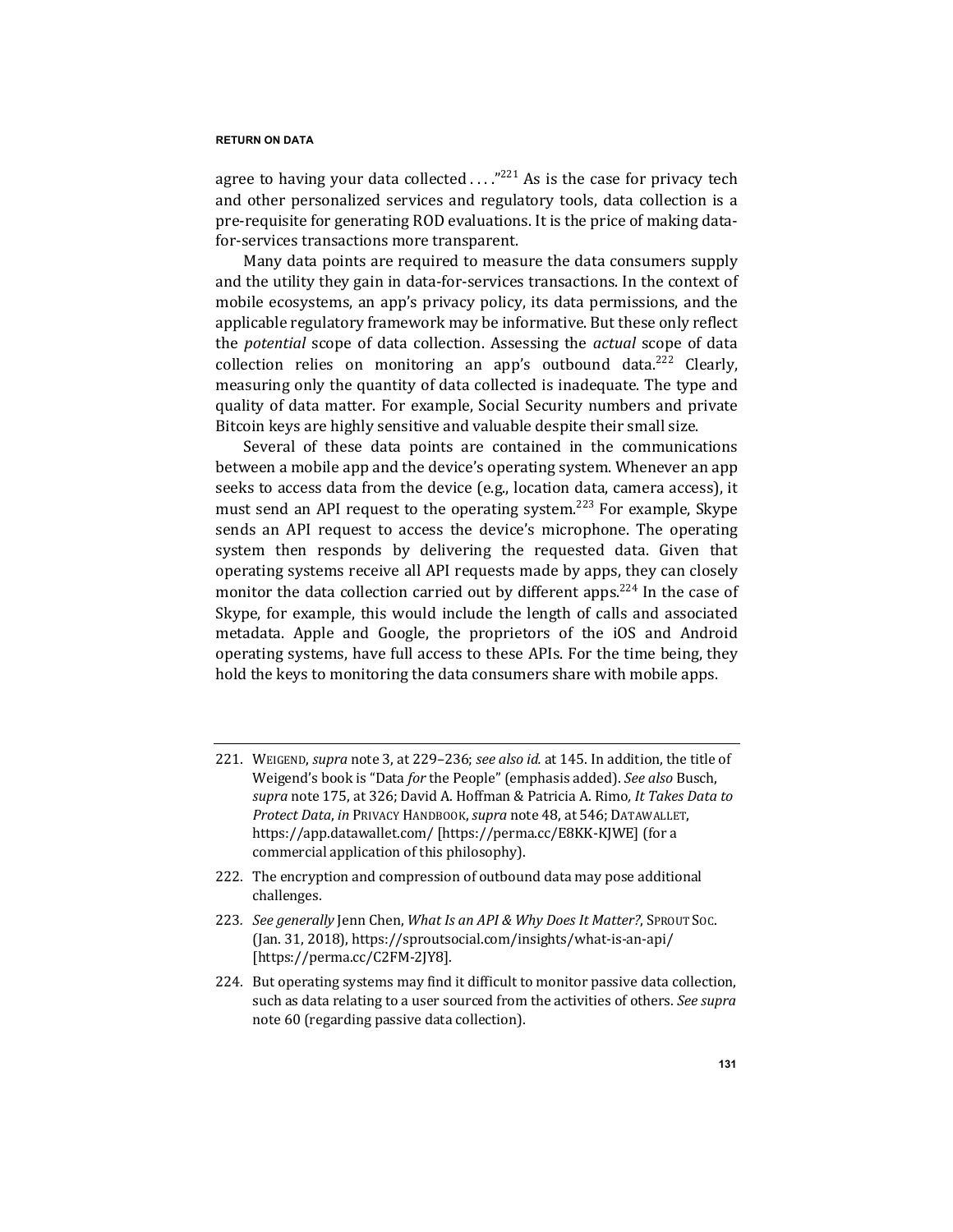Mobile apps owned by Google and Apple, such as Google Calendar and Apple Music, complicate ROD evaluations.<sup>225</sup> As explained, Google and Apple can, via API requests, indirectly access most data collected by mobile apps, including third party apps. Accordingly, monitoring the API requests sent by Google Calendar to Android (Google's own operating system) would not be instructive. That Google Calendar may, for example, collect location data is uninformative; Google *already* can, and perhaps already does, collect location data via the Android operating system or other Google apps, such as Google Maps. Seen in this light, users' data-for-services transactions involving apps owned by Google and Apple are part of much larger transactions with Google and Apple.<sup>226</sup> Consumers do not share specific data with Google in exchange for using Google Calendar. Google already collects data from consumers in various contexts and, in return, provides them with a wide array of services. To overcome this issue, ROD may need to be evaluated in relation to the proprietor of each app, rather than in relation to the app itself. $227$ 

Just as many data points are needed to assess the data price that consumers pay, so too are many data points needed to assess the utility that consumers gain. Exploring the best proxies for consumer utility and deciding what weight to place on each of them will be challenging. A significant number of the services that tech firms provide are "experience goods" or "credence goods," the quality of which is difficult for consumers to evaluate, even post-fact.<sup>228</sup> Consumer ratings of apps, app popularity and

- 225. 23 of the 25 most-downloaded Android apps are owned by either Google or Facebook. *See Android Market History Data and Ranklists*, ANDROIDRANK, https://www.androidrank.org/ [https://perma.cc/8ZRP-F23N].
- 226. A similar issue complicates ROD evaluations of apps owned by Facebook (e.g., WhatsApp and Instagram) and Microsoft (e.g., Skype and LinkedIn). See *also* Isaac, *supra* note 204 (regarding Facebook's plans to consolidate the infrastructure of the various platforms which it owns).
- 227. The per-app approach may also be problematic as most data are accessed through third party libraries which function across multiple apps. *See* Saksham Chitkara et al., *Does this App Really Need My Location? Context-*Aware Privacy Management for Smartphones, 1 ACM INTERACTIVE MOBILE WEARABLE & UBIQUITOUS TECH., no. 3, 2017, at 42:1. Further, given that the infrastructure of certain tech firms (especially Google) is ubiquitous and the utility they provide spans many applications, the per-proprietor approach may also be problematic.
- 228. *See* Strandburg, *supra* note 26, at 131-32. *See generally* Kenneth J. Arrow, *Uncertainty and the Welfare Economics of Medical Care,* 53 Am. Econ. REV. 941 (1963); Uwe Dulleck & Rudolf Kerschbamer, On Doctors, Mechanics, and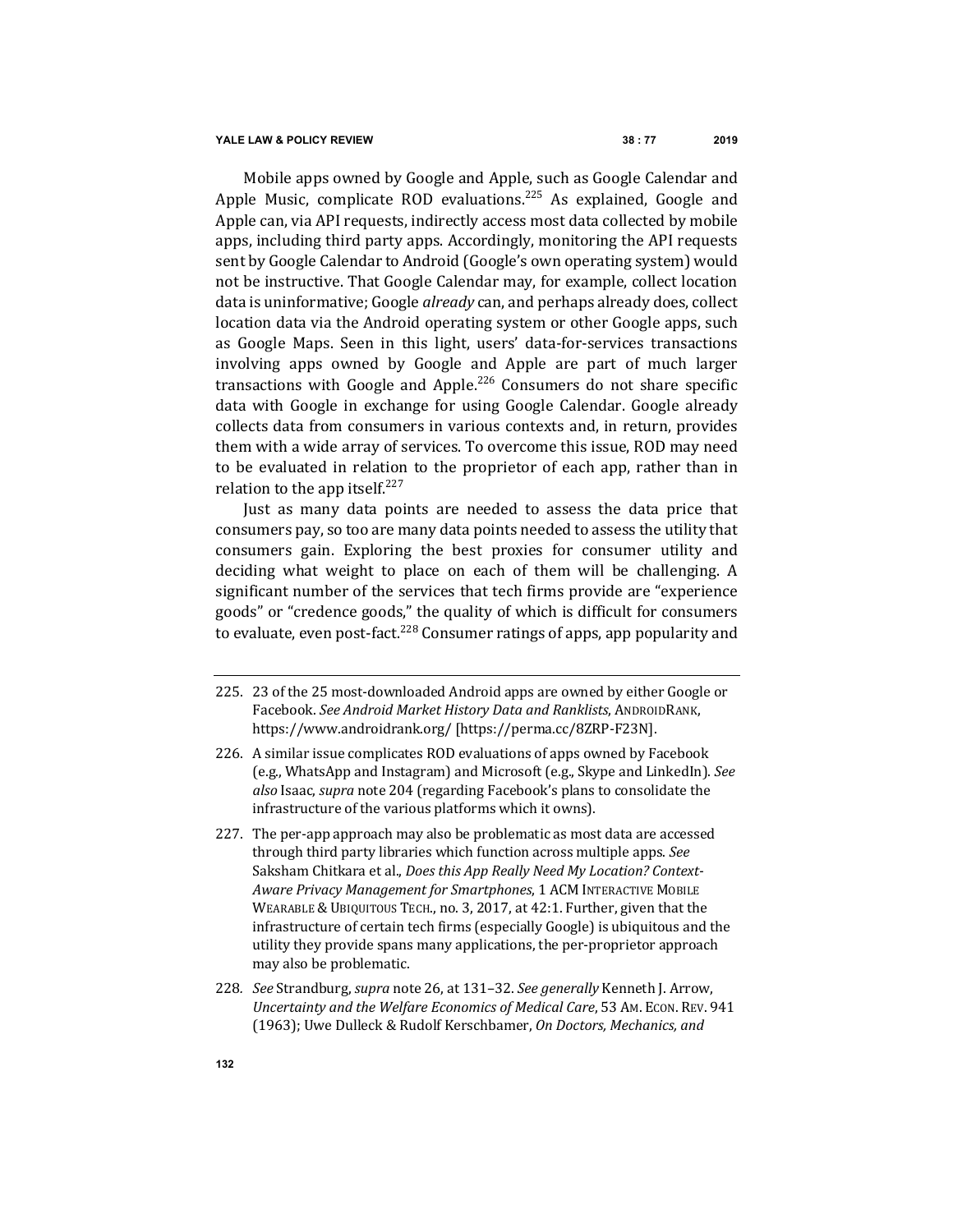comparisons with competing apps may shed light on an app's utility.<sup>229</sup> Technical metrics, such as app performance, and personal metrics, such as frequency of use, are also informative.<sup>230</sup> As explained, the most illuminating insights into the benefits consumers receive will be gleaned from analyzing their actual interactions with services. Consider, for example, a navigation app that collects the equivalent data from two different users but where only one of those users takes advantage of the app's real-time traffic updates to alter their chosen route. All else being equal, the user who utilizes the real-time traffic updates will receive greater utility from the app, which will translate into the app delivering to them higher ROD than to the other user.

More subjective metrics, such as an individual's personal assessment of an app's features, could also be employed. But subjective metrics, whether relating to utility or data price, are difficult to quantify and encode.<sup>231</sup> How can one measure the value of forging a new relationship via a dating app or finding a dream job on LinkedIn?<sup>232</sup> How can one calculate an individual's personal sensitivity to certain types of data collection? Answering these questions—which touch upon some of the fundamental issues facing the growing personalization of law and policy<sup>233</sup>—is beyond the scope of this article. Nevertheless, to holistically reflect the data price consumers supply and the utility they gain, ROD evaluations will need to factor in certain subjective metrics, as elicited from the best available information on

*Computer Specialists: The Economics of Credence Goods, 44 J. Econ. LIT. 5* (2006) (discussing how vendors can use information asymmetries to overcharge consumers).

- 229. Some of these already feature in Google Play, Apple's App Store and thirdparty comparison sites. See e.g., Snapchat vs. WhatsApp, VERSUS, https://versus.com/en/snapchat-vs-whatsapp [https://perma.cc/D6GA-HHXG].
- 230. *See* WEIGEND, *supra* note 3, at 3181–84. But simple measurements of screen time and data consumption are poor indicators of utility. While watching Netflix may consume large quantities of data and involve lengthy screen time, its utility is not necessarily greater than that of an email client. More importantly, video streaming and email clients provide very different types of utility. See infra Section V.A.4.
- 231*. See* WEIGEND, *supra* note 3, at 3140, 3176–79.
- 232*. Id.* at 2911–16.
- 233. *See generally* Anthony J. Casey & Anthony Niblett, A Framework for the New *Personalization of Law,* 86 U. CHI. L. REV. 86 (2019). *See also infra* note 214.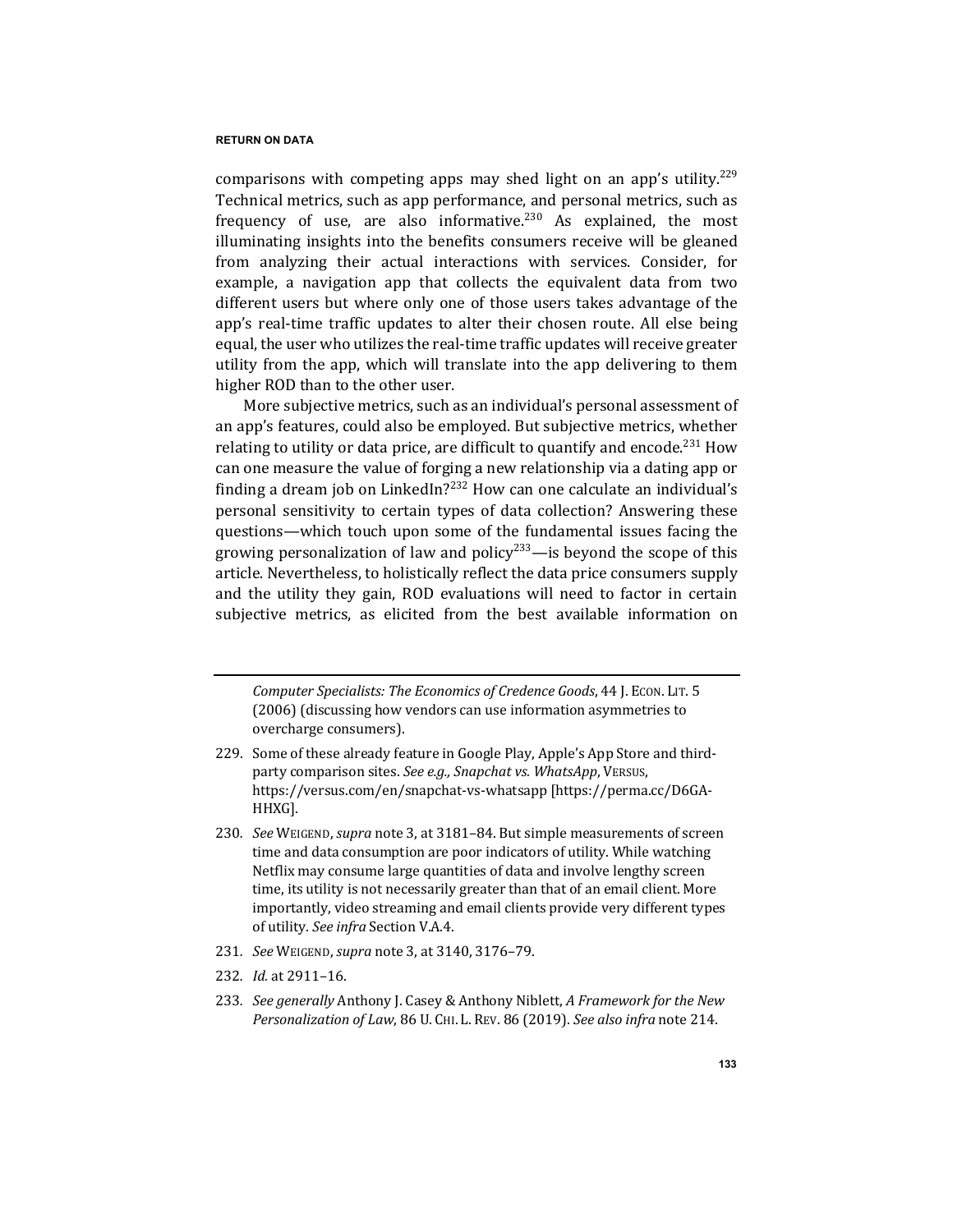consumers' interactions with the services they use. Capturing these subtle insights is likely to require further access to personal data.

# 4. Assessing Comparable Transactions

ROD evaluations will, at least initially, only be helpful in assessing comparable data-for-services transactions. The range of services provided in data-for-services transactions—from Microsoft's LinkedIn to Amazon's Alexa—is vast. Different mobile apps, for instance, perform very different functions. Dropbox stores files in the cloud. Fitbit provides health and exercise insights. Instagram connects people through shared media. Comparing the utility a consumer gains from one of these apps with another would not be instructive.<sup>234</sup> Apart from the nature of the services provided, data-for-services transactions that share in common other features mav also lend themselves to ROD evaluations. For instance, services delivered in similar contexts  $(e.g., in-car apps)$  or to similar demographics  $(e.g., small)$ business owners) may also be suitable use cases.

The key is to compare like with like. This will be easiest where the utility of the product is similar. For example, Skype, LINE and Viber all provide similar services, namely, voice and video calls. Therefore, comparing their respective sound and image quality, connection reliability, and user experience would be helpful. In each category of mobile apps competing apps offer similar services—music (e.g., Spotify and SoundCloud), podcasts (e.g., Stitcher and Podbean), storage (e.g., Dropbox and OneDrive), productivity (e.g., Quick PDF Scanner and CamScanner), and photo sharing (e.g., Flickr and Imgur).<sup>235</sup> There are also competing voice assistants— Alexa, Siri, and Google Assistant. Products and services in each of these categories are ripe for ROD evaluation.

<sup>234.</sup> Even apps which provide ostensibly similar services are not necessarily comparable, often because of their respective network effects. Consider social networking and other relationship apps, such as Tinder and Bumble, whose utility is intimately related to the groups of people they capture and create. See, e.g., Case M.8124, Microsoft / LinkedIn, 2016 E.C. 139/2004 \[ 341 (Dec. 6, 2016), http://ec.europa.eu/competition/mergers/cases/decisions/m8124\_1349\_5. pdf [https://perma.cc/XP73-MJSD] (regarding the benefits of network effects); *Rise of Data Capital*, *supra* note 54, at 7 (differentiating between direct and indirect network effects).

<sup>235.</sup> Mobile payments apps, health and lifestyle services and ride sharing may also provide similar services, however many of these also involve monetary payments. See supra Section V.A.1.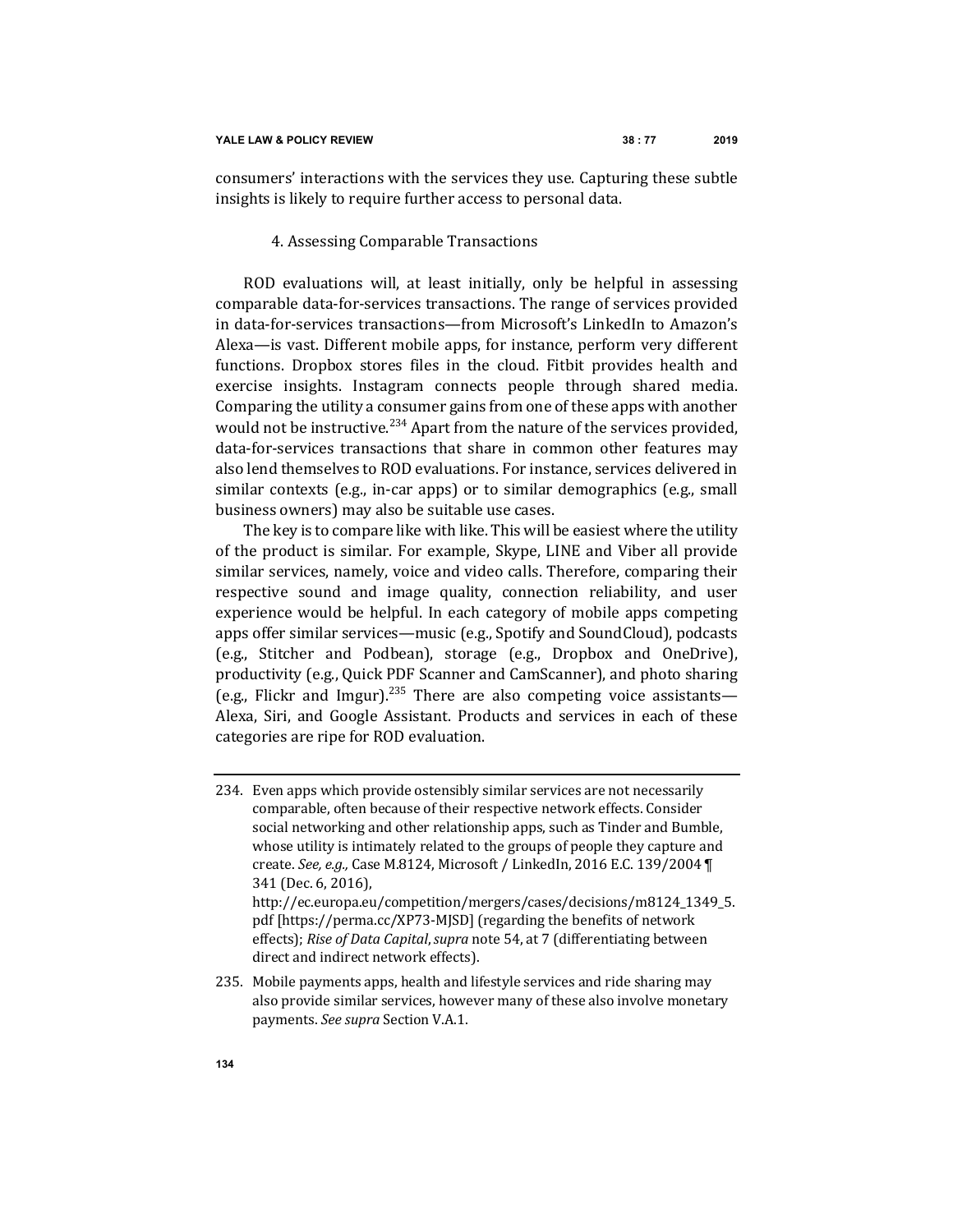Going forward, additional use cases are likely to emerge as new categories of apps and IoT devices are developed for smart homes and smart cities. In the meantime, there is certainly no shortage of opportunities for deploying ROD. Comparable mobile apps and voice assistants are prime candidates for quantifying utility and measuring the type and quantity of data collection. It is these ROD evaluations, which assess the utility and data price of similar services, which are most likely to draw consumer attention.<sup>236</sup> They will reveal which services within a given category provide the highest utility-to-data price ratio, enabling consumers to comparisonshop and make informed decisions when choosing between competing service providers.

# *B. Nudging Return on Data*

Assessing ROD will not on its own enable consumers to navigate the tradeoffs inherent in data-for-services transactions. ROD scores must be actively communicated to consumers. As explained, consumers do not presently *experience* the transactional nature of their relationships with tech firms. Only if ROD is salient, will consumers tangibly experience the exchange underlying these transactions and, in turn, incorporate ROD into their decision-making.

Like with any transparency-enhancing technology, simplicity is key.<sup>237</sup> The average consumer should receive only the most essential ROD information. A clear snapshot of the data a consumer supplies to a service provider and the utility she receives in return will relieve her of the burden of conducting overly complex analysis and the associated cognitive overhead.<sup>238</sup> By providing palatable information, ROD will serve as a choice

- 237. *See generally* Urs Gasser, *Recoding Privacy Law: Reflections on the Future Relationship Among Law, Technology, and Privacy, 130 HARV. L. REV. F. 61, 65* (2016); Ira S. Rubinstein, *Regulating Privacy by Design*, 26 BERKELEY TECH. L.J. 1409, 1414 (2011); Christian Zimmermann, *A Categorization of Transparency-Enhancing Technologies*, AMSTERDAM PRIVACY CONF. 2015 (revised July 22, 2015), https://arxiv.org/abs/1507.04914 [https://perma.cc/DC7F-HUQY].
- 238. Posner & Weyl, *supra* note 22, at 244-45. However, as consumers do not currently dedicate time or resources to deliberating over data-for-services transactions, the introduction of ROD may actually impose on consumers new costs or "decision fatigue." See generally Kathleen D. Vohs et al., Making *Choices Impairs Subsequent Self-Control: A Limited-Resource Account of*

<sup>236.</sup> *See* Xia et al., *supra* note 91, at 3–4 (explaining that consumers tend to pay greater attention to price discrepancies between similar products).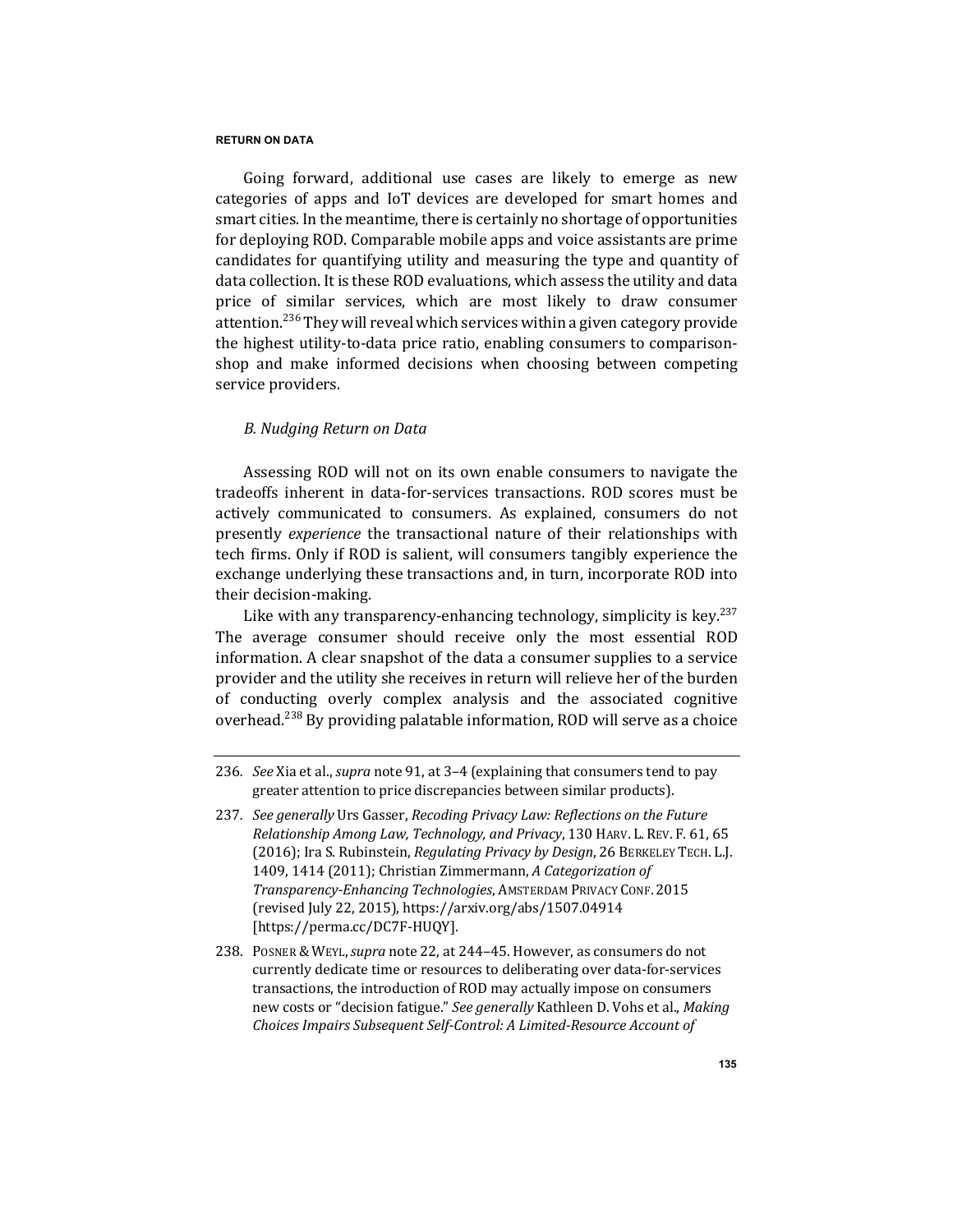engine encouraging consumers to reflect on the data prices they pay for the services they receive.<sup>239</sup> Consumers will be able to consider the merits of each data-for-services deal and make more deliberative decisions on how to spend the personal data they generate.<sup>240</sup>

Visualizing ROD could be particularly helpful in guiding consumers. Currently, several browsers employ visual symbols to communicate to users the security status of different websites.<sup>241</sup> Google Chrome, for example, uses different symbols to flag whether a website is secure, unsecure, or highly unsecure. $242$  A similar interface could communicate ROD. A sliding scale (or traffic light system) could color-code transactions according to their ROD—green for high ROD, amber for intermediate ROD, and red for low ROD.<sup>243</sup> A red light might, for example, be displayed where a VOIP mobile app continuously collects audio and visual data even when no call is in session and provides poorer quality calls than other VOIP apps. Meanwhile, a green light might be displayed where a VOIP app collects smaller quantities of sensitive data but still provides high fidelity calls. Apple's App Store and Google Play could then display the respective ROD scores in each app's profile, which would feature alongside other

*Decision Making, Self-Regulation, and Active Initiative,* 94 J. PERSONALITY & Soc. PSYCH. 883, 895-96 (2008); Jonathan Levav et al., Order in Product *Customization Decisions: Evidence from Field Experiments*, 118 J. POL. ECON. 274, 296 (2010). But unlike in the case of micropayments, the imposition of transaction costs under ROD—much like the costs of developing the systems and infrastructure necessary to facilitate ROD-will be worthwhile as consumers will, it is hoped, ultimately receive greater utility in the form of better services.

- 239. *See generally* Richard H. Thaler & Will Tucker, Smarter Information, Smarter *Consumers*, HARV. Bus. REV. (Jan.–Feb. 2013), https://hbr.org/2013/01/smarter-information-smarter-consumers [https://perma.cc/7GSR-NQ92].
- 240*. See generally* KAHNEMAN,*supra* note 77.
- 241. Adrienne Porter Felt et al., *Rethinking Connection Security Indicators*, 12 PROC. SOUPS 1 (2016); *What is an SSL Certificate?*, DIGICERT SYMANTEC, https://www.websecurity.digicert.com/security-topics/what-is-ssl-tlshttps?id=ssl-information-center# [https://perma.cc/NLH6-TN8N]**.**
- 242. *Check If a Site's Connection Is Secure*, GOOGLE CHROME HELP, https://support.google.com/chrome/?p=ui\_security\_indicator [https://perma.cc/927J-WB2E].
- 243. *See* WEIGEND, *supra* note 3, at 3221-29 (likening the ROD scale to energyefficiency ratings of appliances); KPMG, *supra* note 82, at 19.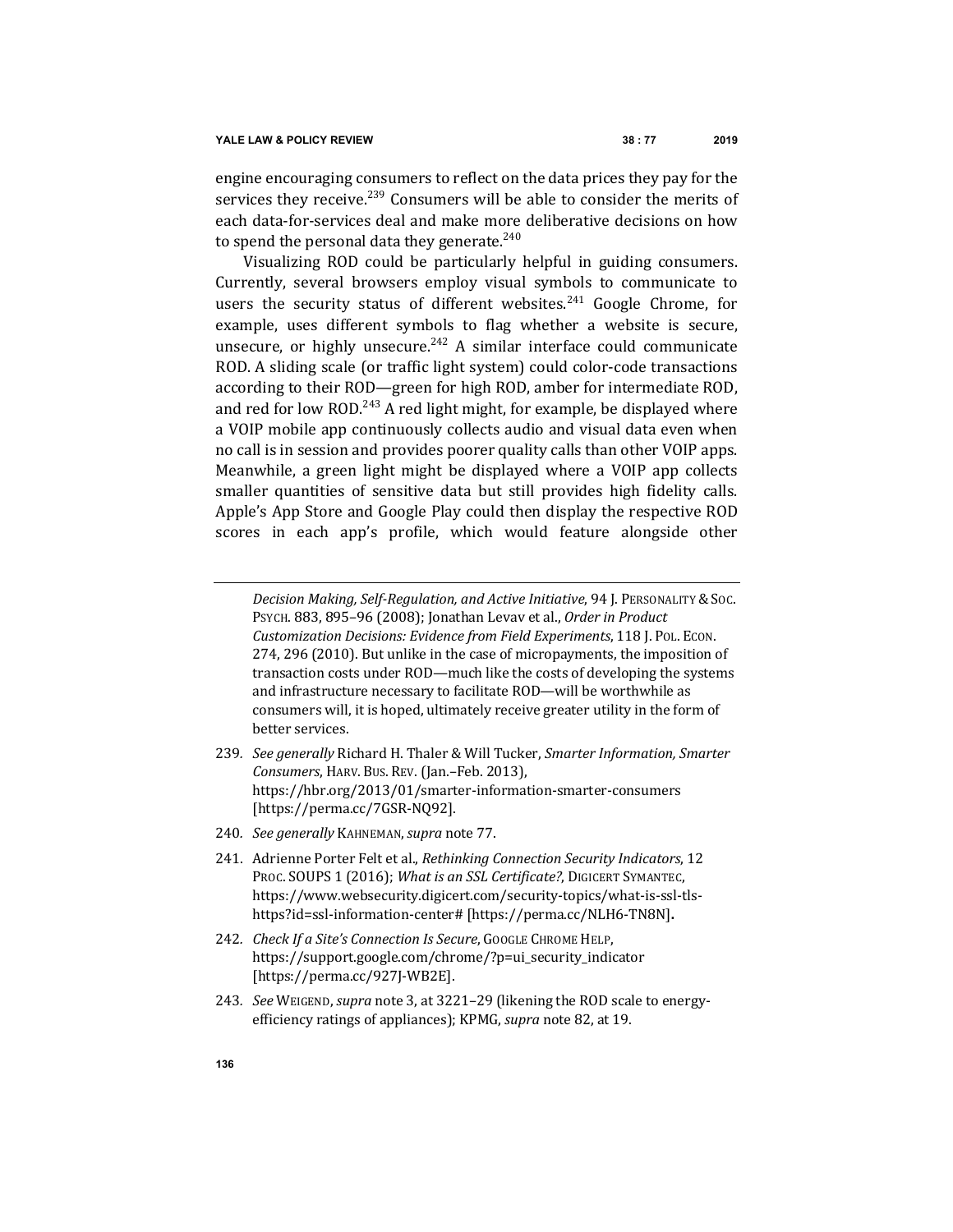information, such as an app's rating and popularity. Alternatively, ROD scores could be displayed in the settings portals of a mobile operating system or as pop-ups within apps.  $244$ 

Importantly, personalized ROD dashboards, tailored to the needs, desires and characteristics of different consumers, would be more effective than a one-size-fits-all ROD interface.<sup>245</sup> For instance, some consumers may want more granular ROD insights. They may wish to understand the principles according to which ROD operates as well as the specific data points and metrics that ROD encodes. Customized user interfaces should be developed to convey this information.<sup>246</sup> In addition, the mechanics of ROD evaluations must themselves be transparent. Without disclosing the ROD algorithm, those conducting ROD evaluations could not be held accountable.<sup>247</sup> But the more transparent the ROD algorithm, the higher the chances that companies will successfully game it and configure services to have artificially high ROD scores.<sup>248</sup>

- 244. *See* Rebecca Balebako et al., *The Impact of Timing on the Salience of* Smartphone App Privacy Notices, 5 PROC. ACM CONF. ON COMPUTER & COMM. SECURITY WORKSHOP ON SECURITY & PRIVACY IN SMARTPHONES & MOBILE DEVICES 63 (2015) (suggesting that consumers may pay greater attention to information provided within an app, compared with information available on an app store).
- 245. See, e.g., Charlotte Schöning et al., Personalised Nudging for more Data *Disclosure? On the Adaption of Data Usage Policies Format to Cognitive Styles*, 52 Proc. HAWAII INT'L CONF. ON SYSTEM SCI. 4395 (2019); Nathan Malkin et al., *Personalized Security Messaging: Nudges for Compliance with Browser Warnings*, Proc. Euro. WORKSHOP ON USABLE SECURITY (2017).
- 246. *See, e.g.,* GHOSTERY, https://www.ghostery.com/ [https://perma.cc/A3LQ-Q264] (displaying both simple and detailed dashboards). These could be similar to "Schumer boxes," which outline to consumers the key terms of credit card agreements. See Fair Credit and Charge Card Disclosure Act of 1988, Pub. L. No. 100-583, § 2, 102 Stat. 2960 (1988); Hosea H. Harvey, *Opening Schumer's Box: The Empirical Foundations of Modern Consumer Finance Disclosure Law*, 48 U. MICH. J.L. REFORM 59, 60 (2014).
- 247*. See generally* PASQUALE,*supra* note 186, at ch. 5; Christian Sandvig et al., *Auditing Algorithms: Research Methods for Detecting Discrimination on Internet Platforms, in* 64 MEETING INT'L COMM. Assoc. 1 (2014).
- 248*. See* JERRY MULLER, THE TYRANNY OF METRICS 3, 24, 77, 149 (2018); Hacker & Petkova, *supra* note 180, at 17; see also POSNER & WEYL, *supra* note 22, at 238 (discussing a Microsoft experiment in which a personal data payment system was exploited by rogue bots).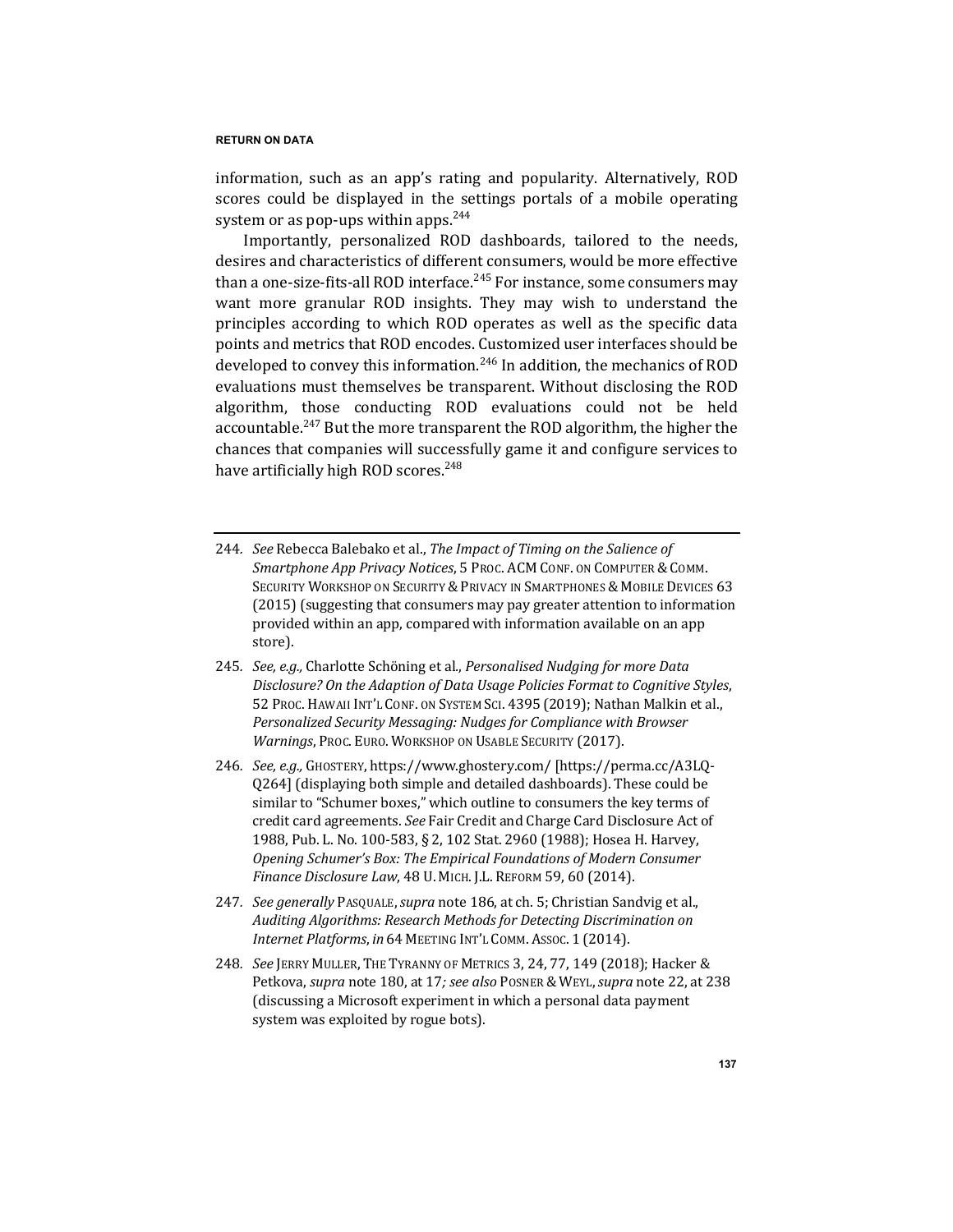Making ROD salient in these ways and enabling consumers to experience the tradeoffs that characterize their relationships with datadriven companies could have a significant impact on consumers' decisions. Behavioral studies demonstrate that consumers do not make decisions in a vacuum. They are affected by a variety of factors, including default options, status quo bias, and the information presented to or withheld from them.<sup>249</sup> The shaping of these factors is known as *choice architecture*.<sup>250</sup> Acquisti observes that:

[E]very design decision behind the construction of every online (e.g., software, online social networks, online blogs, mobile devices and applications, etc.) or offline (e.g., conference rooms, vehicles, food menus, etc.) system or tool we use has the potential to influence users' behaviors, regardless of whether the designer, or the user, is fully aware of those influences and their consequences. In simple terms, there is no such thing as a neutral design in privacy, security, or anywhere else.<sup>251</sup>

Put differently, every design choice is a *nudge*. Sunstein and Thaler define a nudge as any policy intervention designed to "alter[] people's behavior in a predictable way without forbidding any options or significantly changing their economic incentives." $252$  With the assistance of behavioral insights, choice architecture could be used to nudge consumers' decisions relating to personal data.<sup>253</sup>

<sup>249</sup>*. See* THALER &SUNSTEIN,*supra* note 86, at 3; Richard H. Thaler et al., *Choice Architecture* (Working Paper, 2010), http://papers.ssrn.com/abstract=1583509 [https://perma.cc/99CK-GHW5]*.*

<sup>250</sup>*. Id.*

<sup>251.</sup> Acquisti et al., *supra* note 72, at 32-33; see also Idris Adjerid et al., *Choice Architecture, Framing, and Cascaded Privacy Choices*, 65 MANAG. SCI. 2267 (2018); Ron Hirschprung et al., *Analyzing and Optimizing Access Control* **Choice Architectures in Online Social Networks, 8 ACM TRANSACTIONS ON** INTELLIGENT SYST. & TECH., no. 4, 2017, at 57:1.

<sup>252.</sup> THALER & SUNSTEIN, *supra* note 86, at 6; see also Cass R. Sunstein & Richard Thaler, *Libertarian Paternalism*, 93 Am. Econ. REV. 175 (2003); Cass R. Sunstein & Richard Thaler, *Libertarian Paternalism Is Not an Oxymoron*, 70 U. CHI. L. REV. 1159 (2003).

<sup>253.</sup> See Serge Egelman et al., *Choice Architecture and Smartphone Privacy: There's a Price for That,* 2012 WORKSHOP ON ECON. INFO. SECURITY 211 (discussing a study in which individuals were more willing to pay a premium for privacy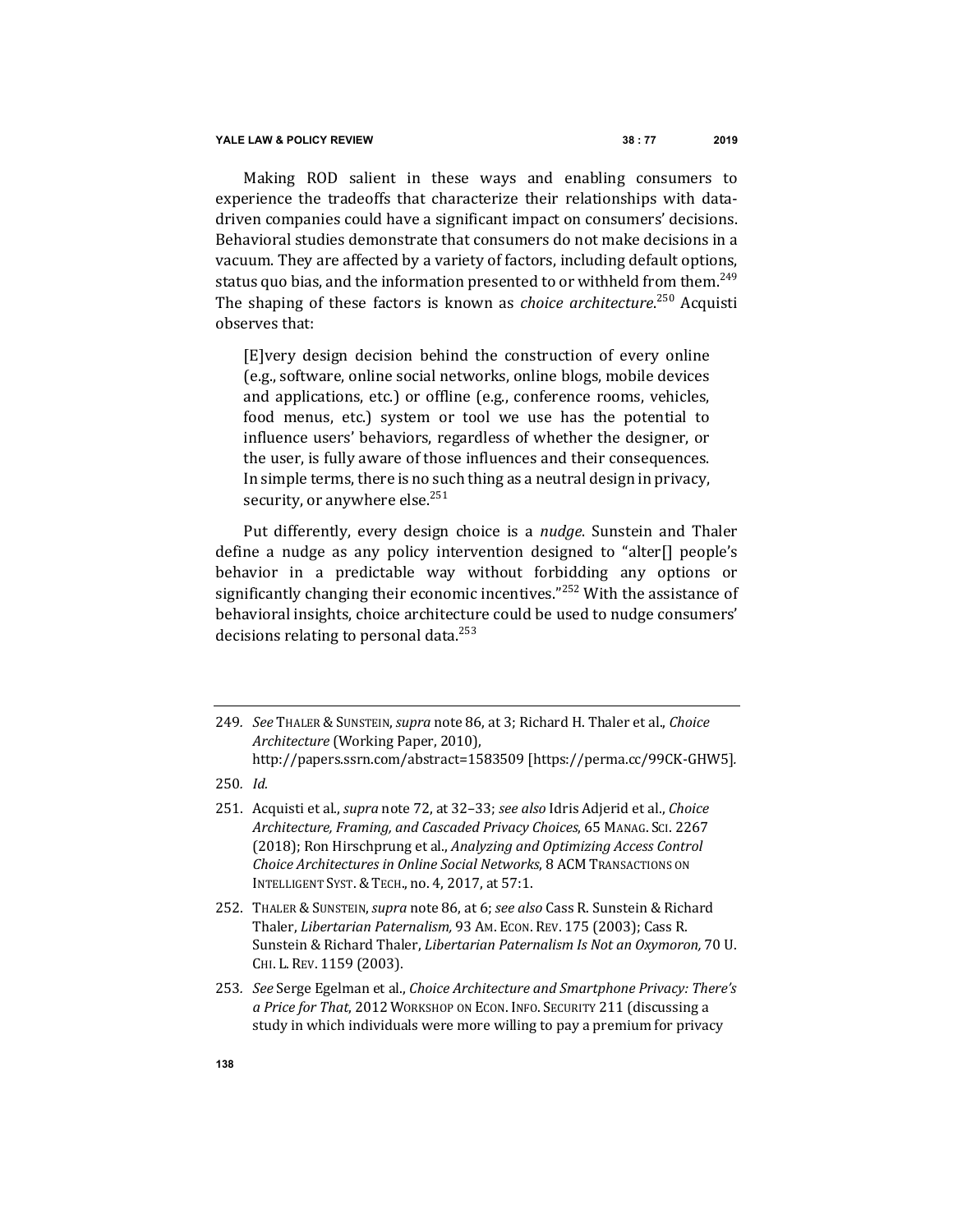In recent years, several economists and computer scientists have proposed techniques for nudging consumers to protect their privacy.<sup>254</sup> They suggest that disclosing privacy risks will mitigate consumers' tendency to overlook and underestimate these risks.<sup>255</sup> Where the risks are salient, consumers are more likely to take them seriously. In addition, framing privacy risks as costs or burdens will appeal to consumers' reluctance to bear losses and, thereby, encourage them to better protect personal data relating to them.<sup>256</sup> However, these choice architecture proposals relate only to privacy.<sup>257</sup> They do not advocate comparing the data consumers supply with the utility they gain. Nor do these proposals seek to disclose ROD or prompt consumers to demand better deals from service providers. Like most of the legal frameworks and data platforms that have been discussed, choice architecture relating to personal data is also preoccupied with privacy. This need not be the case. *Choice architects can nudge ROD.*

Communicating ROD evaluations to consumers would frame their interactions with tech firms as a genuine exchange. If data-for-services deals were transparent, consumers would realize that the services they consume are not free but paid for with personal data. Nudging ROD in this way could tackle, and even harness, several cognitive and behavioral biases. If the data price were disclosed upfront, consumers would be less likely to overlook the longer-term costs of trading personal data. Upon seeing data collection as a price, consumers may become more selective in deciding which

friendly mobile apps where a selection of less privacy friendly apps was also made available.)

- 254. *See, e.g.,* Hazim Almuhimedi et al., Your Location Has Been Shared 5398 *Times! A Field Study on Mobile Privacy Nudges*, 33 PROC. COMPUTER HUM. INTERACTION CONF. ON HUMAN FACTORS COMPUTING SYS. 787 (2015).
- 255. *See* Acquisti et al., *supra* note 72, at 13-14 (explaining how disclosing information about these risks may overcome the availability and overconfidence biases).
- 256*. See id.* at 17.
- 257. However, some tech firms have begun to use nudges for other purposes. See, e.g., Heather Schwedel, *Gmail's New Nudge Feature Is a More Efficient Way to* Feel Guilty About Your Inbox, SLATE (May 21, 2018), https://slate.com/technology/2018/05/gmails-nudge-feature-is-a-moreefficient-way-to-feel-guilty-about-your-inbox.html [https://perma.cc/A85M-ZT4J].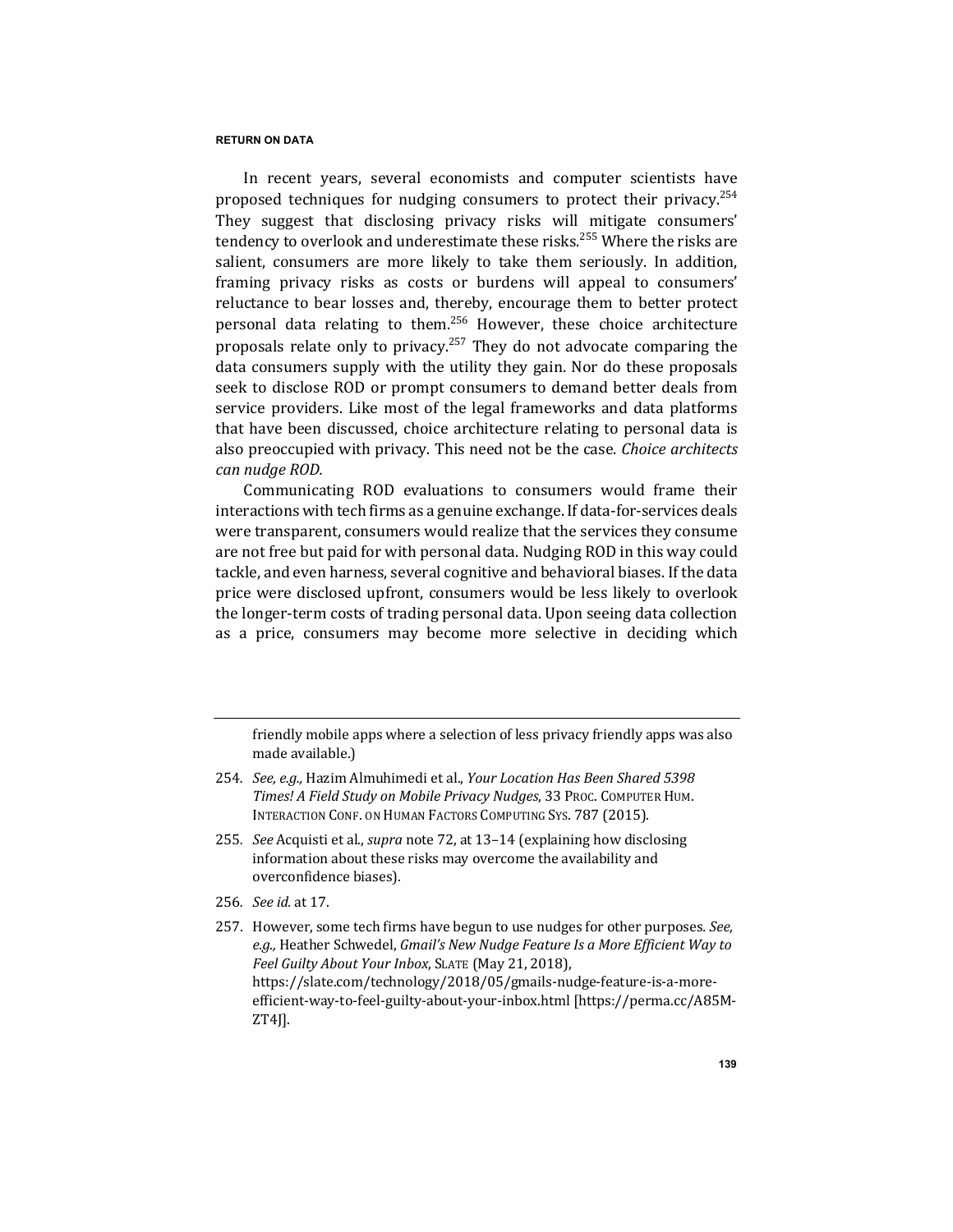transactions to enter.<sup>258</sup> Although displaying ROD cannot guarantee that consumers will focus on the utility-to-data ratio of their exchanges with tech firms, it will at the very least equip consumers with a GPS-like tool to navigate the complex tradeoffs inherent in data-for-services transactions.<sup>259</sup> ROD would thus empower consumers and reduce their information asymmetry vis-à-vis tech firms.

ROD nudges could employ different degrees of forcefulness. A soft nudge might only provide information. For example, by simultaneously displaying the ROD of comparable mobile apps, app stores could nudge consumers toward selecting apps with higher  $ROD<sup>260</sup>$  This would not impact consumers' ability to access apps with lower ROD. Meanwhile, a more robust nudge could, for example, engineer the search results in an app store to give priority to apps with higher ROD. This nudge would be more forceful as it would significantly alter the choices presented to consumers. It might even border on a *shove*.<sup>261</sup> Yet, it would still not impose a particular choice. A consumer could nonetheless, after a longer search, opt for an app with lower ROD.<sup>262</sup> ROD nudges, by definition, leave consumers free to choose for themselves which services to purchase with the personal data they generate.<sup>263</sup> Nudging ROD would merely enable consumers to engage in a cost-benefit analysis and weigh the pros and cons of each transaction.

- 258. Yet, it need not altogether deter them from using data-driven services. See, e.g., SALESFORCE, *supra* note 98, at 9 (indicating that consumers demand *both* personalized services and transparency around the use of personal data).
- 259*. See generally* CASS R. SUNSTEIN, ON FREEDOM (2019).
- 260. *See* Serge Egelman et al., *Timing Is Everything?: The Effects of Timing and Placement of Online Privacy Indicators*, PROC. COMPUTER HUM. INTERACTION CONF. ON HUMAN FACTORS COMPUTING SYS. 319 (2009) (explaining that nudges are most effective when introduced prior to consumers committing to particular choices).
- 261. *See* THALER & SUNSTEIN, *supra* note 86, at 6 ("Putting fruit at eye level counts as a nudge. Banning junk food does not."); Dan M. Kahan, *Gentle Nudges vs.* Hard Shoves: Solving the Sticky Norms Problem, 67 U. CHI. L. REV. 607 (2000).
- 262. A consumer may do this because she trusts the app developer. *See generally* Morey et al., *supra* note 203 (explaining that consumers supply to companies they consider trustworthy more valuable data in exchange for comparable services).
- 263. *See* Acquisti et al., *supra* note 86, at 509-10; Adjerid et al., *supra* note 251, at 43.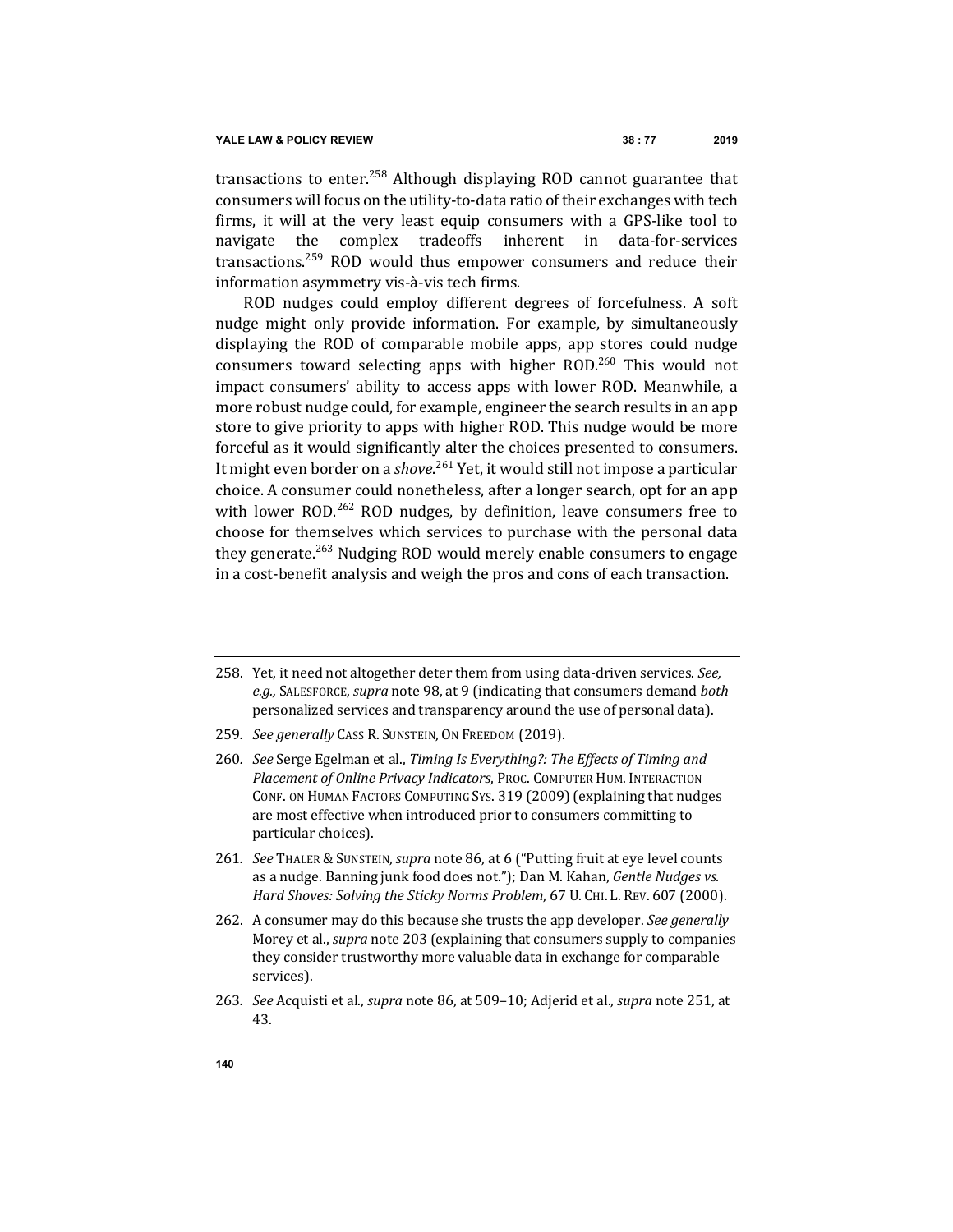# *C. Pathways to Adopting Return on Data*

There are several potential routes to introducing ROD. Some involve mandatory regulation while others involve voluntary adoption by industry actors. To begin with, existing legal frameworks could be amended to incorporate ROD. For instance, the GDPR could institute the principle, already enshrined in the EU Directive, that personal data are the price consumers pay for many services. The rights of data subjects under the GDPR and other privacy law regimes, such as the CCPA, could be expanded to require that service providers monitor and disclose ROD to consumers. Mobile operating systems might, for example, be required to assess and communicate the ROD of third-party apps to consumers. Meanwhile, existing data protection authorities could oversee and enforce ROD regulation.

Alternatively, new legal frameworks could be developed to specifically institute and regulate ROD. Such frameworks might be more ambitious in their goals and methods. They could, for instance, mandate a minimum ROD in certain contexts, such as for particular types of platforms or for consumers with specific vulnerabilities. A specialized agency could be established to set standards for ROD and audit the ROD evaluations carried out by tech firms.<sup>264</sup>

Mandatory ROD regulation, whether in the form of amendments to existing legal frameworks or the establishment of new legal frameworks, may have many advantages. As an educational device,<sup>265</sup> ROD regulation could cultivate greater understanding of our interactions with service providers, much like the GDPR has increased awareness of privacy concerns. It could also jump-start the deployment of ROD nudges by mandating that service providers or intermediaries, such as app stores and operating systems, make ROD salient.<sup>266</sup> Thus, if properly designed and enforced, ROD regulation could ensure greater transparency around datafor-services transactions. The associated public scrutiny of such transactions might, in turn, drive companies to rethink the relationship between the personal data they collect and the services they provide, and even recalibrate the kind of deals they offer consumers.

However, some of these assumptions are tenuous. Apart from the likely political impediments to adopting ROD regulation, there is no guarantee

<sup>264</sup>*. See* WEIGEND, *supra* note 3, at 3221–3229.

<sup>265.</sup> *See* Cass R. SUNSTEIN, HOW CHANGE HAPPENS 46 (2019) (regarding the expressive function of law in signaling social norms).

<sup>266.</sup> *See, e.g.,* Thaler & Tucker, *supra* note 239.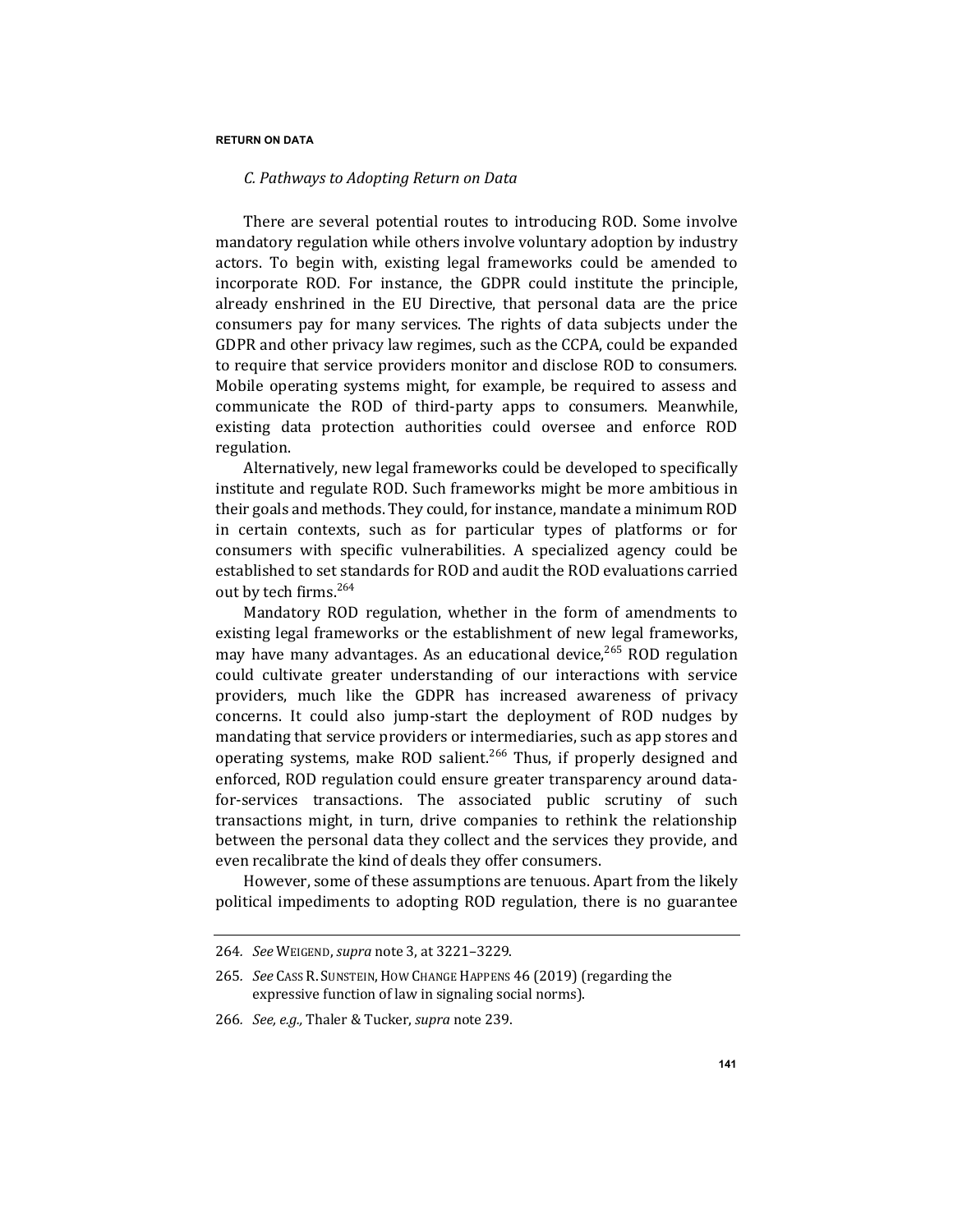that such regulation will successfully educate the public or meaningfully impact consumer behavior. It will be challenging to effect a paradigm shift toward ROD, especially given the entrenchment of the existing privacycentric perspectives among companies and consumers alike.<sup>267</sup> In addition, it is notoriously difficult to regulate a moving target. Due to the complex and dynamic nature of the transactions that ROD seeks to evaluate, there is no straightforward way to craft legislation that properly captures and implements the principles of ROD and ensures the necessary transparency-let alone enforcement.

ROD regulation could also have unintended consequences. By demanding that companies comply with onerous requirements, such as ROD monitoring and disclosure, mandatory regulation could impose burdensome costs that stifle the technological innovation, risk-taking and investment that drive the data economy.<sup>268</sup> As mandatory regulation would not incentivize companies to embrace ROD but compel them to do so, companies' implementation of ROD would not necessarily align with their business interests. Companies would likely attempt to implement ROD as cheaply as possible, the outcome of which may be sub-optimal and even defeat the purposes of ROD. Ironically, mandatory regulation may also favor industry incumbents and disadvantage smaller companies with fewer resources available to absorb ROD compliance costs.<sup>269</sup>

- 267. *See generally* S. J. Liebowitz & Stephen E. Margolis, *The Fable of the Keys*, 33 J.L. & ECON. 1 (1990) (discussing the QWERTY keyboard, an archetypal case of path dependence); S. J. Liebowitz & Stephen E. Margolis, *Path Dependence*, *Lock-in, and History*, 11 J.L. ECON.&ORG. 205 (1995).
- 268. *See, e.g., Privacy Rights and Data Collection in a Digital Economy: Hearing before the S. Committee on Banking, Housing, and Urban Development,* 116th Cong. 6 (2019) (statement of Maciej Cegłowski, Founder, Pinboard), https://thrive.hyatt.com/en/thrive/human-rights.html [https://perma.cc/YK8A-SWSS] (regarding the compliance costs of GDPR); Jian Jia et al., *The Short-Run Effects of GDPR on Technology Venture Investment* (Nat'l Bureau of Econ. Res., Working Paper No. 25248, 2019), https://papers.ssrn.com/sol3/papers.cfm?abstract\_id=3278912 [https://perma.cc/YZ3P-VX7F]. See generally ADAM THIERER, PERMISSIONLESS INNOVATION: THE CONTINUING CASE FOR COMPREHENSIVE TECHNOLOGICAL FREEDOM (2014).
- 269. See Cegłowski, supra note 268; Leonid Bershidsky, *Europe's Privacy Rules Are Having Unintended Consequences*, BLOOMBERG (Nov. 14, 2018), https://www.bloomberg.com/opinion/articles/2018-11-14/facebook-andgoogle-aren-t-hurt-by-gdpr-but-smaller-firms-are [https://perma.cc/8FRP-FQP5]; Elizabeth Schulze, *Mark Zuckerberg Says He Wants Stricter European-Style Privacy Laws - But Some Experts Are Questioning His Motives, CNBC*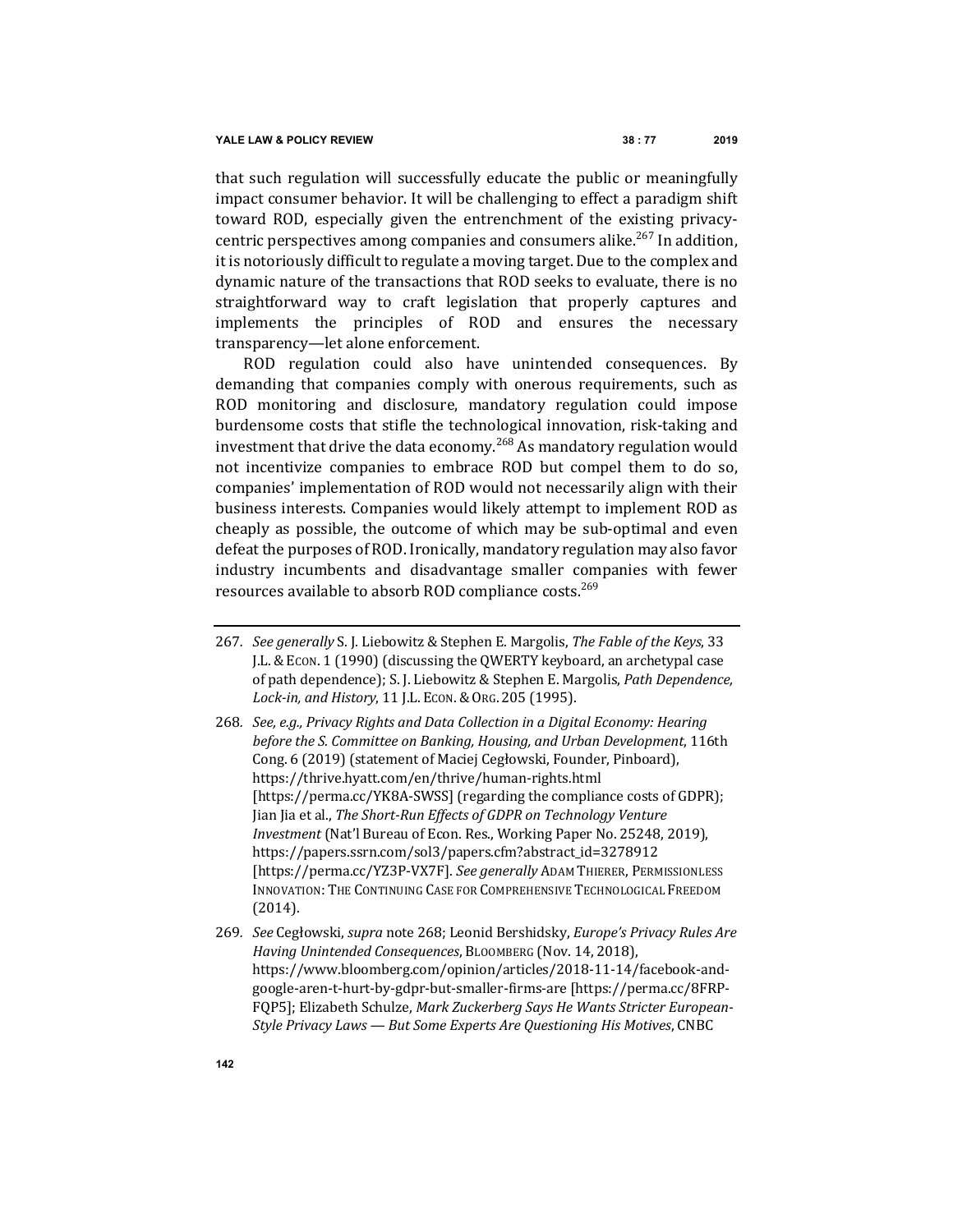One alternative to mandatory regulation is self-regulation. Rather than mandate particular courses of action, self-regulation relies on companies voluntarily pursuing pro-social policies.<sup>270</sup> Under this approach, companies could themselves decide whether and how to assess ROD and engage consumers. Although self-regulation generally has several shortcomings<sup>271</sup>—including a lack of independence and external oversight, intrinsic conflicts of interest, and vulnerability to abuse—it also has distinct advantages. Under ROD self-regulation, service providers would not be burdened by external regulatory costs and additional barriers to entry, but would be given the opportunity to experiment with different approaches to ROD. The implementation of ROD in this context is likely to be more adaptive to changing user patterns and dynamic data-for-services business models. Instead of being constrained by regulatory standards, companies could design and deploy ROD mechanisms which align with their business vision and commercial interests.

But, in the absence of mandatory regulation, why would tech firms volunteer to make data-for-services transactions more transparent? Why would they choose to subject their businesses to unnecessary scrutiny and threaten the highly profitable status  $quo?^{272}$  As a matter of fact, several major tech firms have publicly called for greater regulation of personal data.<sup>273</sup> If these companies are willing to support the imposition of

- 270. *See* Acquisti et al., *supra* note 50, at 479-81.
- 271. For criticism of privacy self-regulation, see Ira S. Rubinstein, *The Future of* Self-Regulation Is Co-Regulation, in PRIVACY HANDBOOK, supra note 49, at 503; Mark A. Lemley, *Private Property*, 52 STAN. L. REV. 1545, 1554–55 (2000); and Jessica Litman, *Information Privacy/Information Property*, 52 STAN. L. REV. 1283, 1287 (2000).
- 272. *See* Posner & Weyl, *supra* note 22, at 234; Acquisti et al., *supra* note 72, at 29.

<sup>(</sup>Apr. 1, 2019), https://www.cnbc.com/2019/04/01/facebook-ceozuckerbergs-call-for-gdpr-privacy-laws-raises-questions.html [https://perma.cc/LNQ5-5DGQ].

<sup>273.</sup> See Jeff Horwitz & Deepa Seetharaman, *Facebook's Zuckerberg Backs Privacy Legislation*, WALL ST. J. (Jun. 26, 2019), https://www.wsj.com/articles/facebooks-zuckerberg-backs-privacylegislation-11561589798 [https://perma.cc/KR3T-CFZG]; Sundar Pichai, *Privacy Should Not Be a Luxury Good*, N.Y. TIMES (May 7, 2019), https://www.nytimes.com/2019/05/07/opinion/google-sundar-pichaiprivacy.html [https://perma.cc/K3VL-8FMQ]; Brad Smith, *Facial Recognition: It's Time for Action, MICROSOFT (Dec. 6, 2018),* https://blogs.microsoft.com/on-the-issues/2018/12/06/facial-recognitionits-time-for-action/ [https://perma.cc/XD65-QPB2]; James Vincent, Tim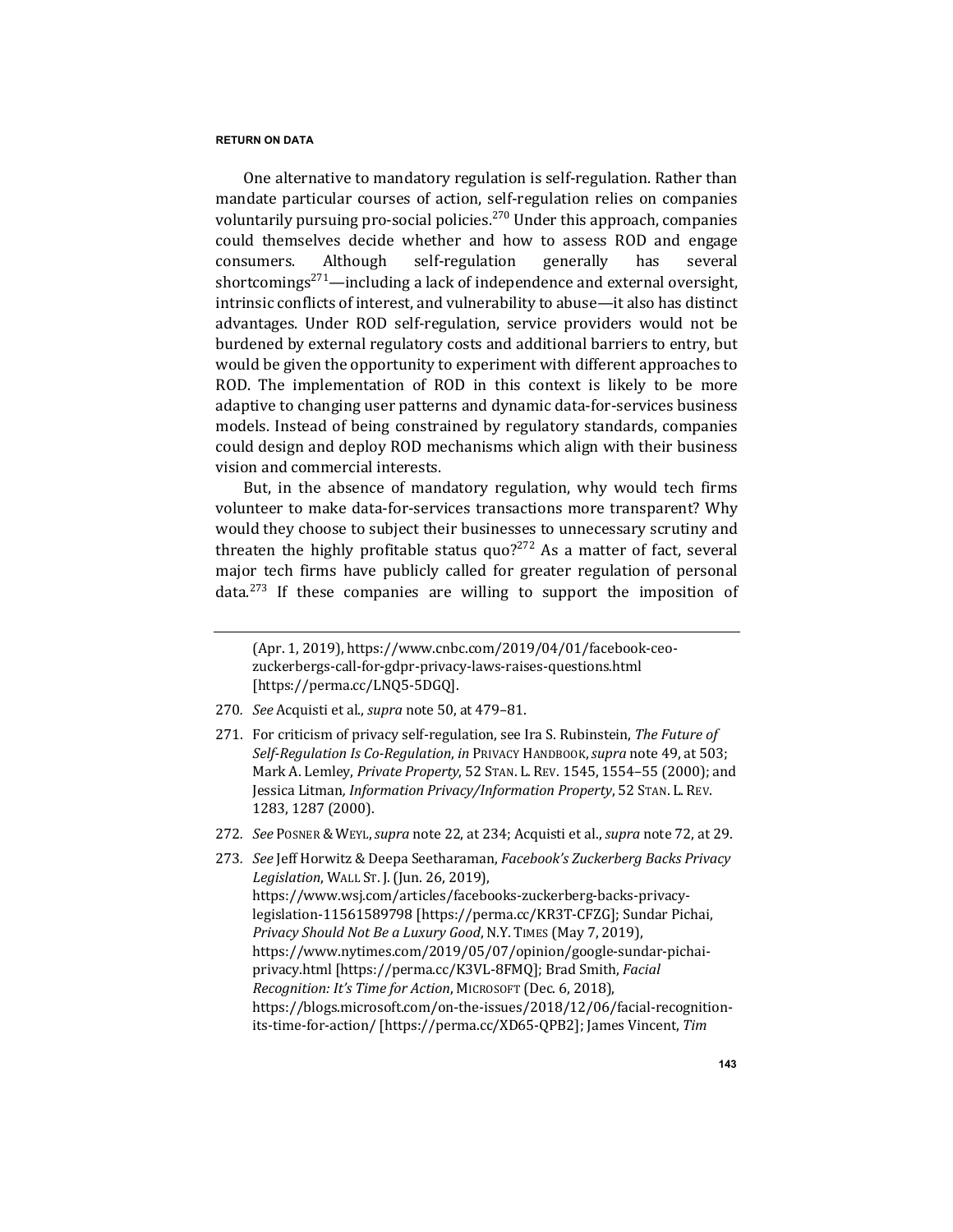mandatory regulation that would force them to substantially alter their businesses, surely they would be willing to contemplate voluntarily adopting codes of conduct and practices that they can themselves design and implement.<sup>274</sup>

Tech firms are also facing a crisis of confidence, particularly in the wake of numerous high-profile privacy scandals.<sup>275</sup> They therefore want to be seen as proactively tackling concerns relating to personal data,  $276$  as norm entrepreneurs at the cutting edge of data policy.<sup>277</sup> Although public attention is largely focused on privacy protection, the notion that consumers deserve to receive more in return for the personal data they supply is gaining traction. If major tech firms were to self-regulate, they could improve their tarnished reputations and bolster trust among current

Cook Warns of 'Data-Industrial Complex' in Call for Comprehensive US Privacy *Laws*, VERGE (Oct. 24, 2018), 

https://www.theverge.com/2018/10/24/18017842/tim-cook-dataprivacy-laws-us-speech-brussels [https://perma.cc/7JN2-HZ9K]; Whittaker, *supra* note 7.

- 274. However, major tech firms may specifically support *mandatory* regulation because it tends to give them a comparative advantage over smaller firms. *See* Bershidsky, *supra* note 269; Schulze, *supra* note 269. In addition, mandatory regulation has the "advantage" of enabling companies to abrogate responsibility for questionable policy and practices, provided they comply with the regulation.
- 275. *See* Sam Schechner, *Privacy Problems Mount for Tech Giants*, WALL St. J. (Jan. 21, 2019), https://www.wsj.com/articles/privacy-problems-mount-fortech-giants-11548070201 [https://perma.cc/B2ZG-MRS7]; sources cited in *supra* note 116 (regarding the lack of trust in tech firms).
- 276. Although Apple and Google might be reluctant to subject third party mobile apps to ROD evaluations—after all, iOS and Android reap enormous benefits from third party apps—doing so might deflect scrutiny away from Apple and Google. See, e.g., Apple Inc. v. Pepper, 139 S. Ct. 1514 (2019) (alleging that Apple's use of the App Store breaches antitrust laws). It may also give them a public relations advantage over privacy-infringing rivals. See, e.g., Tripp Mickle, *Apple Touts New Privacy Features Amid Scrutiny of Tech Giants*, WALL ST. J. (June 3, 2019), https://www.wsj.com/articles/apple-touts-newprivacy-features-amid-scrutiny-of-tech-giants-11559589479 [https://perma.cc/BQ7W-JEEB]; Kevin Roose, *Maybe Only Tim Cook Can Fix Facebook's Privacy Problem, N.Y. TIMES (Jan. 30, 2019),* https://www.nytimes.com/2019/01/30/technology/facebook-privacyapple-tim-cook.html [https://perma.cc/8C86-NUU8].
- 277*. See* SUNSTEIN,*supra* note 265, at 45–46.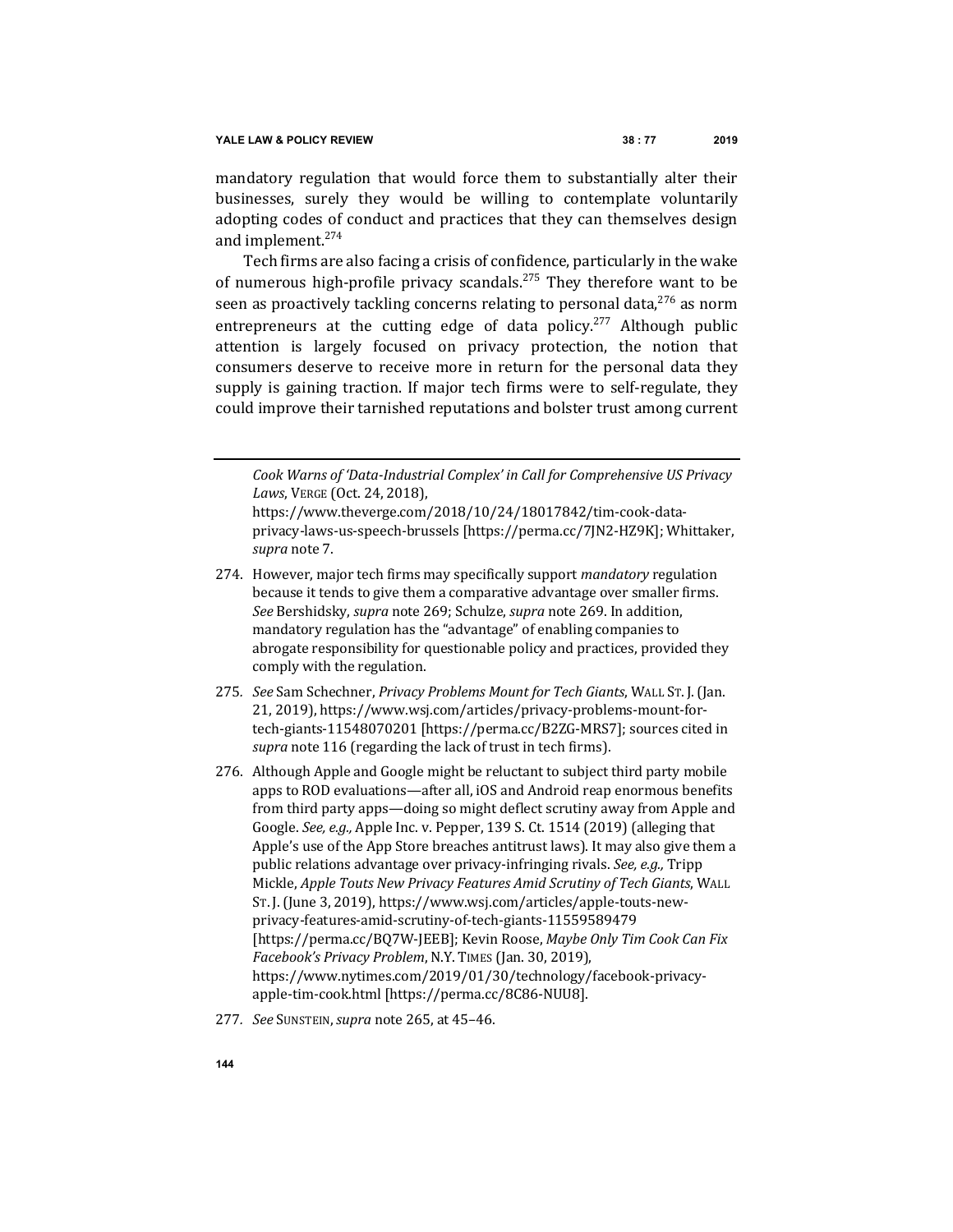and prospective customers.<sup>278</sup> And, the more companies that implement ROD, the stronger the ROD norm cascade, and the greater the reputational incentives for other companies to adopt ROD as well.<sup>279</sup>

ROD self-regulation may involve both technological and legal measures. Companies could develop tools to conduct ROD evaluations that they would communicate to customers. Companies could also more explicitly disclose that customers pay for services with personal data. For example, terms of service could grant customers a contractual right to know the ROD of a given service, even prior to accessing the service.

Another way to implement ROD is via a third-party organization that would monitor and publicize the ROD scores of different services.<sup>280</sup> There is a robust precedent for such a model: Net Promoter Scores (or NPS). NPS is a measure of customer satisfaction based on simple consumer surveys.<sup>281</sup> Although the derivation of NPS scores is controversial, NPS has been embraced by management across many industries, often as a predictor of growth, and plays an important role in the decision-making of many S&P 500 companies.<sup>282</sup> If a third-party company or industry watchdog were to track the ROD scores of competing services (generalized from the ROD of individual users) and consumers began to employ ROD in deciding which services to use, companies would turn to ROD as a proxy for customer satisfaction and even as a predictor of growth. Like NPS scores, ROD scores would enter boardrooms and impact the decision-making of major tech firms.

- 278. *See, e.g.*, Jonathan Vanian, *Facebook Is the Least Trusted Major Tech Company When It Comes to Safeguarding Personal Data, Poll Finds, FORTUNE (Nov. 8,* 2018), http://fortune.com/2018/11/08/mark-zuckerberg-facebookreputation/ [https://perma.cc/7P5V-25Q2].
- 279*. See* SUNSTEIN,*supra* note 265, at 10–12.
- 280. *See, e.g.,* Smith, *supra* note 273 (proposing third-party testing of facial recognition); see also WEIGEND, supra note 3, at 3013.
- 281. *See* Frederick F. Reichheld, *The One Number You Need to Grow*, HARV. Bus. REV. (Dec. 2003), https://hbr.org/2003/12/the-one-number-you-need-togrow [https://perma.cc/5MGW-9Z5K]; What Is Net Promoter?, NICE SATMETRIX, https://www.netpromoter.com/know/ [https://perma.cc/5P6T-VJWZ].
- 282. *See* Khadeeja Safdar & Inti Pacheco, *The Dubious Management Fad Sweeping Corporate America*, WALL ST. J. (May 15, 2019), https://www.wsj.com/articles/the-dubious-management-fad-sweepingcorporate-america-11557932084 [https://perma.cc/M75Q-WWU3]; see also WEIGEND, *supra* note 3, at 3203.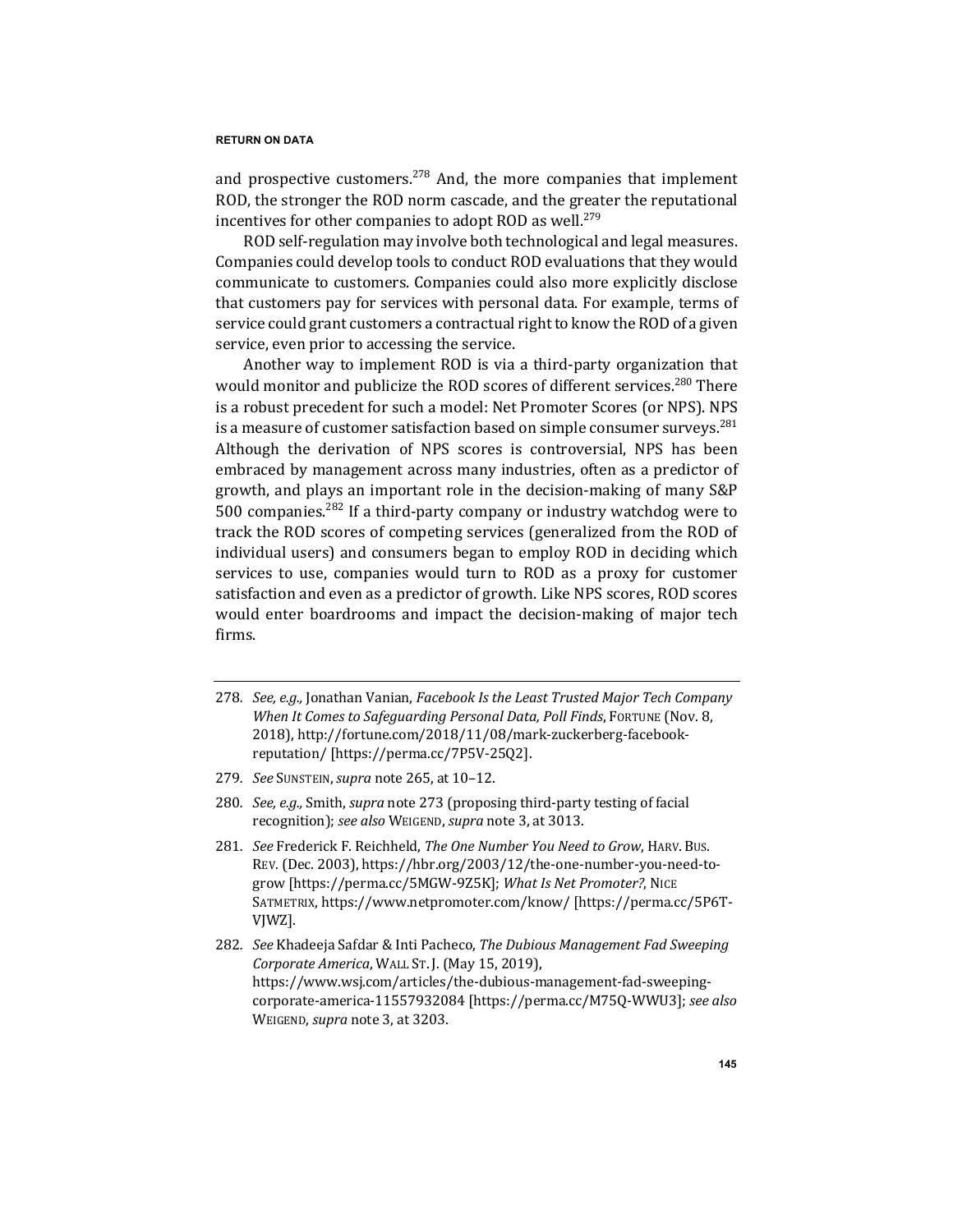If consumers embraced ROD, data prices would over time become more elastic and better correlate with the utility of the services provided. Data collection would no longer be a flat fee that all consumers pay irrespective of how they wish to use a service. The relationship between the "give" and the "take" in data-for-services transactions would be better aligned. Tech firms would become accountable to consumers as they could no longer charge arbitrary data prices with impunity. Service providers would suffer adverse consequences if they unilaterally increased the data price without increasing the corresponding utility that consumers receive.

Put differently, as ROD becomes more prevalent, customer satisfaction and customer retention would increasingly hinge on ROD. In order to retain and attract ROD-sensitive consumers, service providers would need to carefully calibrate the scope of data collection they carry out. These developments would eliminate the moral hazard by which companies currently extract personal data at little or no cost (in terms of customer satisfaction and retention) and thereby correct the market failure that currently affects most data-for-services deals.

Ultimately, the more broadly ROD is adopted, the more ROD will interest consumers, as paying a higher data price—whether in terms of the quantity or quality of data—will actually buy them better services. The purchasing power of personal data will increase. By deciding which services to use based on ROD, consumers will signal their preferences to service providers, namely, lower data prices and higher-quality services. A critical mass of ROD-sensitive consumers demanding greater ROD will drive companies to respond by offering consumers greater  $ROD<sup>283</sup>$  Companies will thus need to pay close attention to the ROD they offer consumers, as well as the relationship between the data collection they perform and the services they provide.

Once several major tech firms are onboard, others will have to follow or risk losing business. A competitive market will emerge. Companies will have an incentive to increase the ROD they offer consumers and will need to compete with one another to attract the business of consumers seeking higher ROD. By evaluating and communicating the ROD of competing services, third-parties and intermediaries (such as app stores and operating systems) will further stimulate this ROD-driven market. And, the more transparent and accessible ROD scores become, the more the market will thrive.

<sup>283.</sup> Consumer herd mentality could drive additional consumers to take interest in the ROD they receive and integrate it into their decision making. See also POSNER & WEYL, *supra* note 22, at 234, 241-43.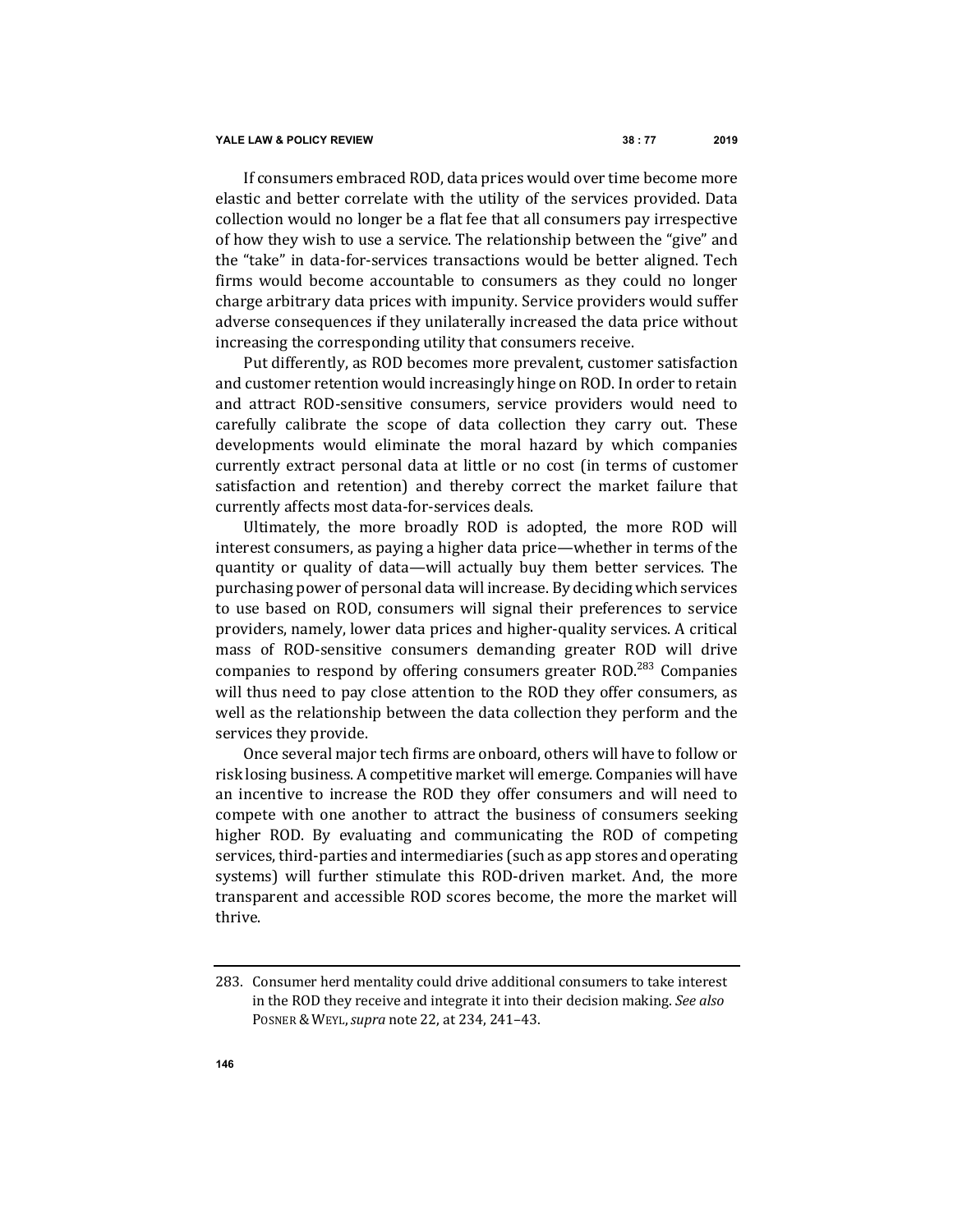The introduction of ROD also presents exciting opportunities for startups. New market entrants, by offering consumers superior data-forservices deals, could draw business away from the tech giants.<sup>284</sup> Companies that are early to adopt ROD will have a first-mover advantage. Consumers, aware of the transactional value of personal data, will be more inclined to share valuable data with companies offering more attractive ROD deals.<sup>285</sup> And the more consumers take interest in ROD, the steeper the ROD adoption curve among service providers. Startups that offer greater ROD will receive higher-quality and more relevant data from consumers, which will give them an edge over larger rivals. In particular, it will assist startups in performing consumer and product analytics and in developing and training AI.<sup>286</sup> ROD-driven competition could in the long run disperse market power among different service providers.<sup>287</sup> Entrepreneurs

- 285*. See* POSNER & WEYL,*supra* note 22, at 231–2.
- 286. *Id.* at 220-21 (discussing LANIER, *supra* note 19, explaining that the failure of "siren servers" to pay their users for data disincentivizes users from supplying the most valuable data); *see also id.* at 225–30 (arguing that companies' transition from standard statistics to ML-enhanced analysis will facilitate increasing marginal returns on personal data); Arrieta-Ibarra et al., *supra* note 24, at 41. *But see* Dan Breznitz, *Balancing Privacy and Commercial* Values Data and the Future of Growth: The Need for Strategic Data Policy, CTR. FOR INT'L GOVERNANCE INNOVATION (Apr. 19, 2018), https://www.cigionline.org/articles/data-and-future-growth-needstrategic-data-policy [https://perma.cc/M3U5-GYT3] (suggesting that companies already benefit from increasing marginal returns on personal data).
- 287. *See* Stucke, *supra* note 64, at 303-07 (suggesting that Big Tech has a chilling effect on innovation); Noah Smith, *Big Tech Sets Up a 'Kill Zone' for Industry Upstarts*, BLOOMBERG (Nov. 7, 2018), https://www.bloomberg.com/opinion/articles/2018-11-07/big-tech-setsup-a-kill-zone-for-industry-upstarts [https://perma.cc/YKX9-GLHL]; see *also* Kiran Stacey, *Senior Democrat Suggests 'Glass-Steagall' Law for Tech Companies*, FIN. TIMES (Mar. 4, 2019), https://www.ft.com/content/561b8546-355c-11e9-bd3a-8b2a211d90d5 [https://perma.cc/EPE2-ZTEN]; Elizabeth Warren, *Here's How We Can Break Up Big Tech*, MEDIUM (Mar. 8, 2019), https://medium.com/@teamwarren/heres-how-we-can-break-up-big-tech-

<sup>284</sup>*. See* SCHNEIER, *supra* note 2, at 206 (regarding the potential business opportunities if the costs of data collection were to increase). See generally Mireille Hildebrandt, *Primitives of Legal Protection in the Era of Data-Driven Platforms*, 2 GEO. L. TECH. REV. 252 (2018) (describing certain data-driven platforms as monopolies and monopsonies).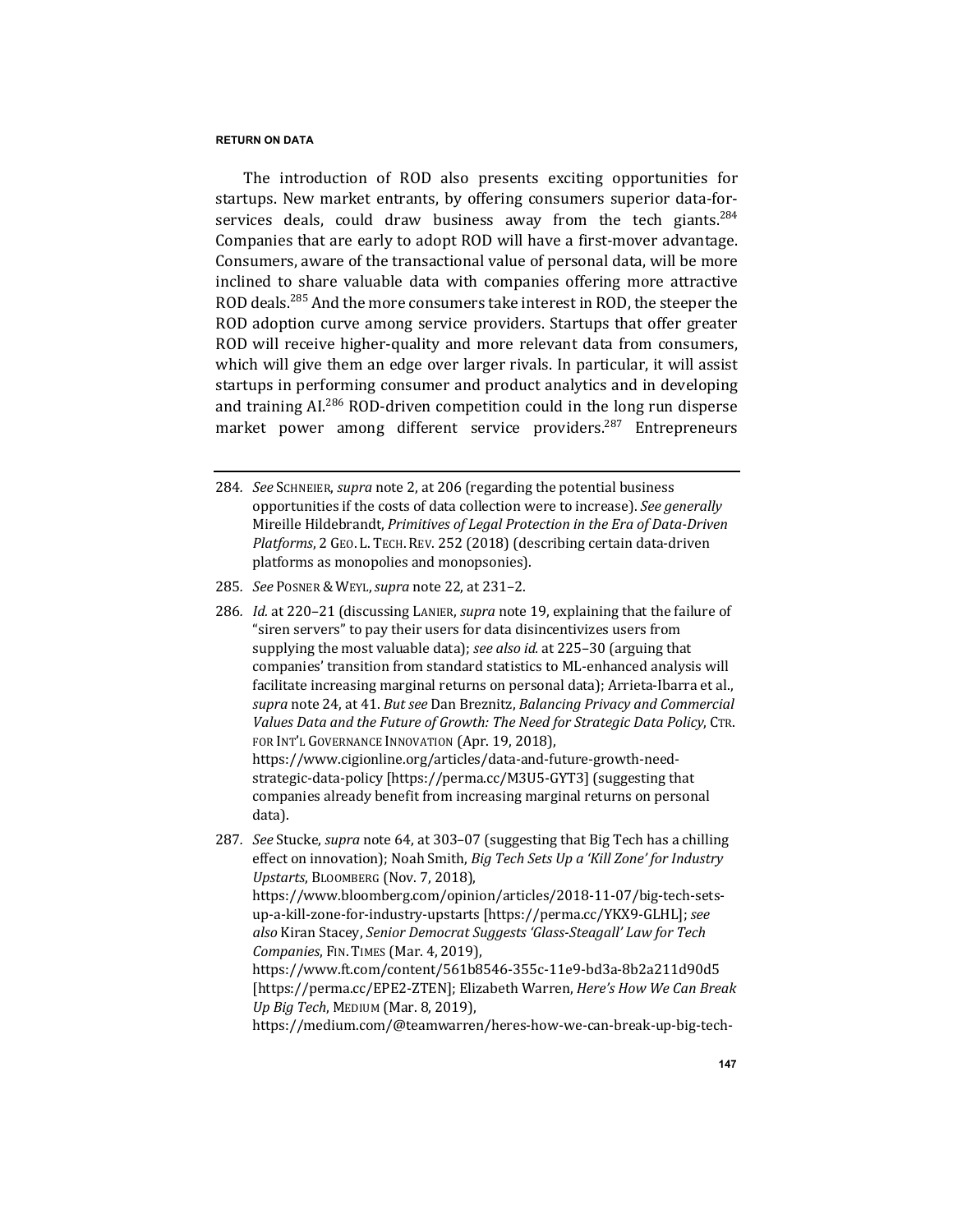attentive to emerging ROD norms and consumer expectations may have the potential to challenge the dominance of the Big Tech incumbents.<sup>288</sup>

### **CONCLUSION**

This Article has sought to advocate a new paradigm for analyzing datafor-services transactions. As we debate the future of data law and policy, including the introduction of federal privacy legislation, it is increasingly clear that privacy is not the only issue at stake. We must also consider what consumers receive in exchange for the data they share-that is, consumers' return on data (ROD). Most legal frameworks and many data platforms remain preoccupied with privacy and continue to overlook the transactional model that characterizes businesses in the data economy. This Article aims to buck that trend and challenge the reigning privacy paradigm. By proposing principles for assessing the relationship between the data consumers supply and the utility they receive, this Article seeks to grapple with the exchange that underpins data-for-services transactions.

To make data-for-services transactions more transparent, we need both to refine the methods for conducting personalized ROD evaluations and to effectively communicate the results to individual consumers. Consumers must understand and *experience* the transactional nature of their relationships with data-driven service providers. Showcasing the ROD scores of competing services will enable consumers to become conscious of the tradeoffs they routinely make. Equipped with a choice engine to better navigate the range of data-for-services deals on offer, consumers will be able to make more informed decisions regarding which deals to accept, and which to reject.

The implementation of ROD, like proposals for personalizing other areas of the law, clearly warrants further investigation. Who will develop and deploy practical tools for assessing ROD-government, startups, or major tech firms? Should regulation be introduced to jump-start or oversee

<sup>9</sup>ad9e0da324c [https://perma.cc/J9KP-DNYF] (advocating antitrust action with respect to Big Tech firms). By conveying the idea that consumers pay a price for services which are often depicted as free of charge, ROD scores could perhaps be considered under the consumer welfare standard in antitrust law. See generally Reiter v. Sonotone Corp., 442 U.S. 330 (1979).

<sup>288.</sup> *See generally* Franklin Foer, World Without Mind: The Existential Threat of BIG TECH (2017); TIM WU, THE CURSE OF BIGNESS: ANTITRUST IN THE NEW GILDED AGE (2018); ZUBOFF, supra note 202; Lina M. Khan, Amazon's Antitrust *Paradox*, 126 YALE L.J. 710 (2016); Lina M. Khan, *The Separation of Platforms and Commerce*, 119 COLUM. L. REV. 973 (2019).